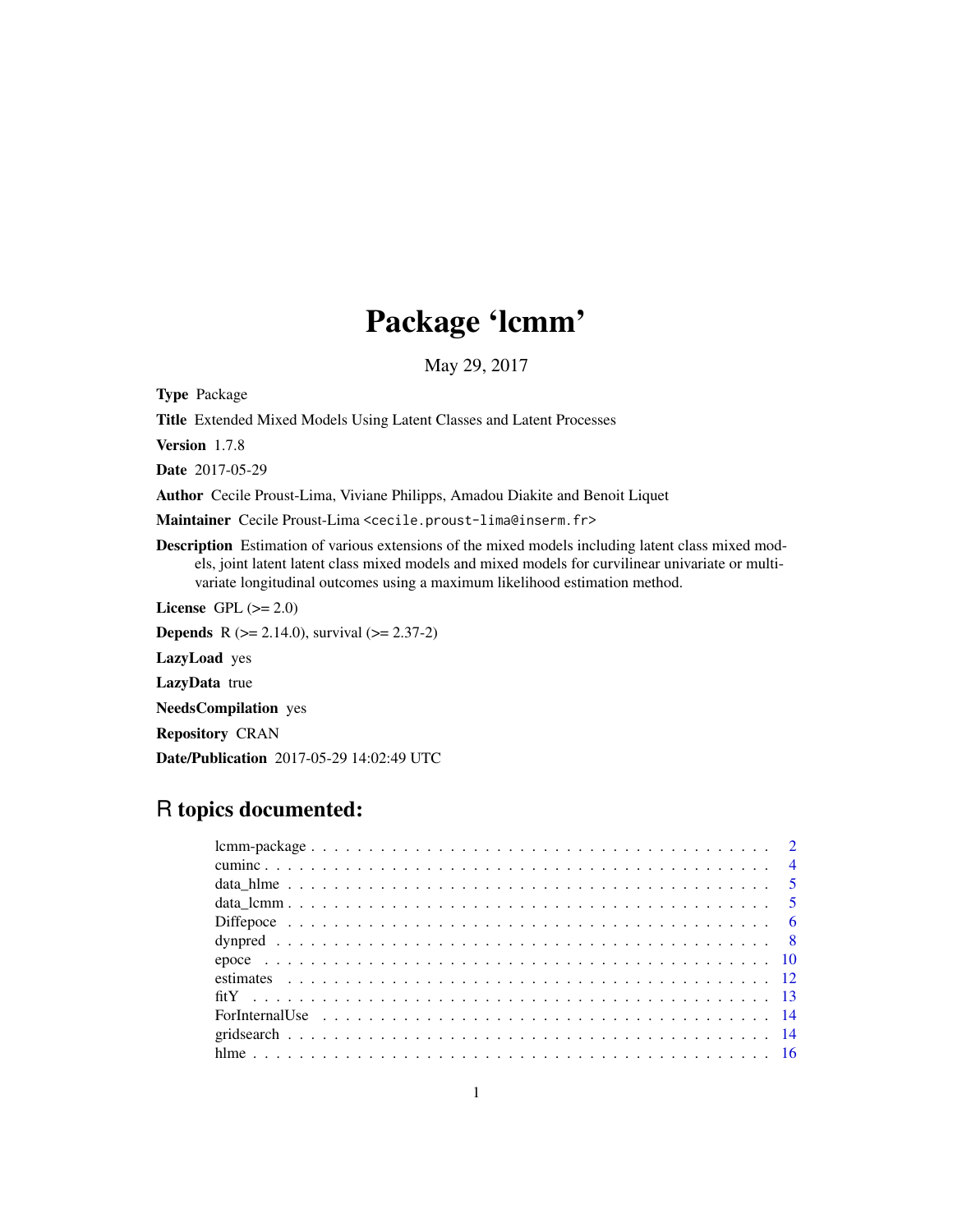<span id="page-1-0"></span>

|       | 1 <sub>cmm</sub> |     |
|-------|------------------|-----|
|       |                  | -37 |
|       |                  | 39  |
|       |                  | 46  |
|       |                  | 47  |
|       |                  | -48 |
|       |                  |     |
|       |                  | .53 |
|       |                  | -54 |
|       |                  | -56 |
|       |                  | 57  |
|       |                  |     |
|       |                  | -61 |
|       |                  | -63 |
|       |                  |     |
|       |                  |     |
|       |                  |     |
|       |                  |     |
|       |                  |     |
|       |                  |     |
| Index |                  | 70  |

lcmm-package *Estimation of extended mixed models using latent classes and latent processes.*

# Description

Functions for the estimation of latent class mixed models (LCMM), joint latent class mixed models (JLCM) and mixed models for curvilinear and ordinal univariate and multivariate longitudinal outcomes (with or without latent classes of trajectory). All the models are estimated in a maximum likelihood framework using an iterative algorithm. The package also provides various post fit functions.

# Details

| Package:  | lcmm              |
|-----------|-------------------|
| Type:     | Package           |
| Version:  | 1.7.8             |
| Date:     | 2017-05-29        |
| License:  | $GPL$ ( $>=2.0$ ) |
| LazyLoad: | yes               |

The package includes for the moment the estimation of :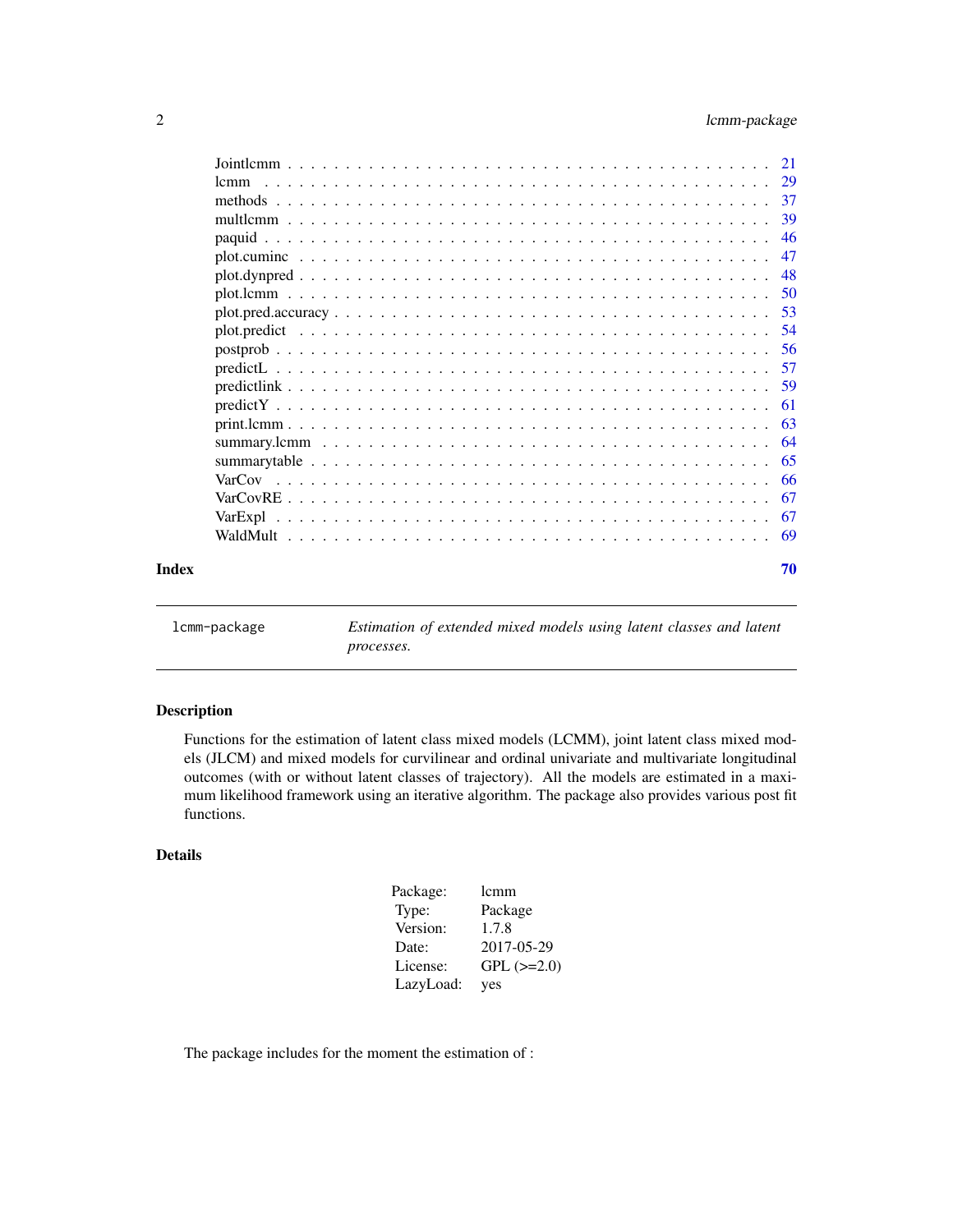- latent class mixed models for Gaussian longitudinal outcomes using hlme function,
- latent class mixed models for other quantitative, bounded quantitative (curvilinear) and discrete longitudinal outcomes using lcmm function,
- latent class mixed models for multivariate (possibly curvilinear) longitudinal outcomes using multlcmm function,
- joint latent class mixed models for a Gaussian (or curvilinear) longitudinal outcome and a right-censored (potentially left-truncated and of multiple causes) time-to-event using Jointlcmm function.

Please report to the maintainer any bug or comment regarding the package for future updates.

#### Author(s)

Cecile Proust-Lima, Viviane Philipps, Amadou Diakite and Benoit Liquet

<cecile.proust-lima@inserm.fr>

#### References

Proust-Lima C, Philipps V, Liquet B (2017). Estimation of Extended Mixed Models Using Latent Classes and Latent Processes: the R package lcmm. Journal of Statistical Software, 78(2), 1-56

Lin, Turnbull, McCulloch and Slate (2002). Latent class models for joint analysis of longitudinal biomarker and event process data: application to longitudinal prostate-specific antigen readings and prostate cancer. Journal of the American Statistical Association 97, 53-65.

Muthen and Shedden (1999). Finite mixture modeling with mixture outcomes using the EM algorithm. Biometrics 55, 463-9

Proust and Jacqmin-Gadda (2005). Estimation of linear mixed models with a mixture of distribution for the random-effects. Comput Methods Programs Biomed 78:165-73

Proust, Jacqmin-Gadda, Taylor, Ganiayre, and Commenges (2006). A nonlinear model with latent process for cognitive evolution using multivariate longitudinal data. Biometrics 62, 1014-24.

Proust-Lima, Dartigues and Jacqmin-Gadda (2011). Misuse of the linear mixed model when evaluating risk factors of cognitive decline. Amer J Epidemiol 174(9), 1077-88

Proust-Lima and Taylor (2009). Development and validation of a dynamic prognostic tool for prostate cancer recurrence using repeated measures of post-treatment PSA: a joint modelling approach. Biostatistics 10, 535-49.

Proust-Lima, Sene, Taylor, Jacqmin-Gadda (2014). Joint latent class models for longitudinal and time-to-event data: a review. Statistical Methods in Medical Research 23, 74-90.

Proust-Lima, Amievan Jacqmin-Gadda (2013). Analysis of multivariate mixed longitudinal data: A flexible latent process approach. Br J Math Stat Psychol 66(3), 470-87.

Verbeke and Lesaffre (1996). A linear mixed-effects model with heterogeneity in the random-effects population. Journal of the American Statistical Association 91, 217-21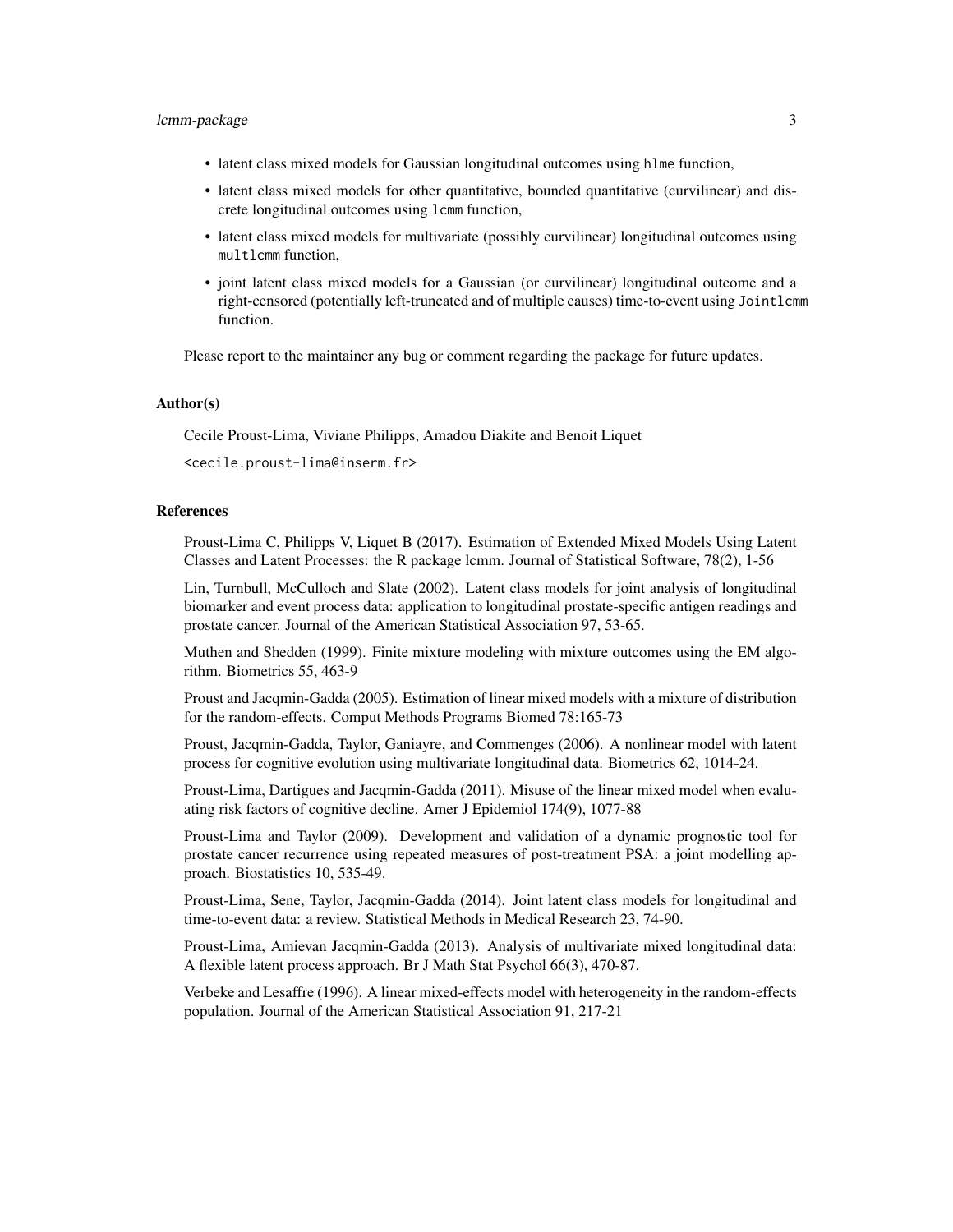<span id="page-3-1"></span><span id="page-3-0"></span>

# Description

This function computes the predicted cumulative incidence of each cause of event according to a profile of covariates from a joint latent class model. Confidence bands can be computed by a Monte-Carlo method.

# Usage

 $cuminc(x, time, draws = FALSE, ndraws = 2000, ...)$ 

# Arguments

| X      | an object inheriting from class Jointlemm                                                                                                                                                                                                                                                                        |
|--------|------------------------------------------------------------------------------------------------------------------------------------------------------------------------------------------------------------------------------------------------------------------------------------------------------------------|
| time   | a vector of times at which the cumulative incidence is calculated                                                                                                                                                                                                                                                |
| draws  | optional boolean specifying whether a Monte Carlo approximation of the poste-<br>rior distribution of the cumulative incidence is computed and the median, 2.5%<br>and 97.5% percentiles are given. Otherwise, the predicted cumulative incidence<br>is computed at the point estimate. By default, draws=FALSE. |
| ndraws | if draws=TRUE, ndraws specifies the number of draws that should be generated<br>to approximate the posterior distribution of the predicted cumulative incidence.<br>By default, ndraws=2000.                                                                                                                     |
| .      | further arguments, in particular values of the covariates specified in the survival<br>part of the joint model.                                                                                                                                                                                                  |

# Value

An object of class cuminc containing as many matrices as profiles defined by the covariates values. Each of these matrices contains the event-specific cumulative incidences in each latent class at the different times specified.

# Author(s)

Viviane Philipps and Cecile Proust-Lima

# See Also

[Jointlcmm](#page-20-1),[plot.Jointlcmm](#page-49-1),[plot.cuminc](#page-46-1)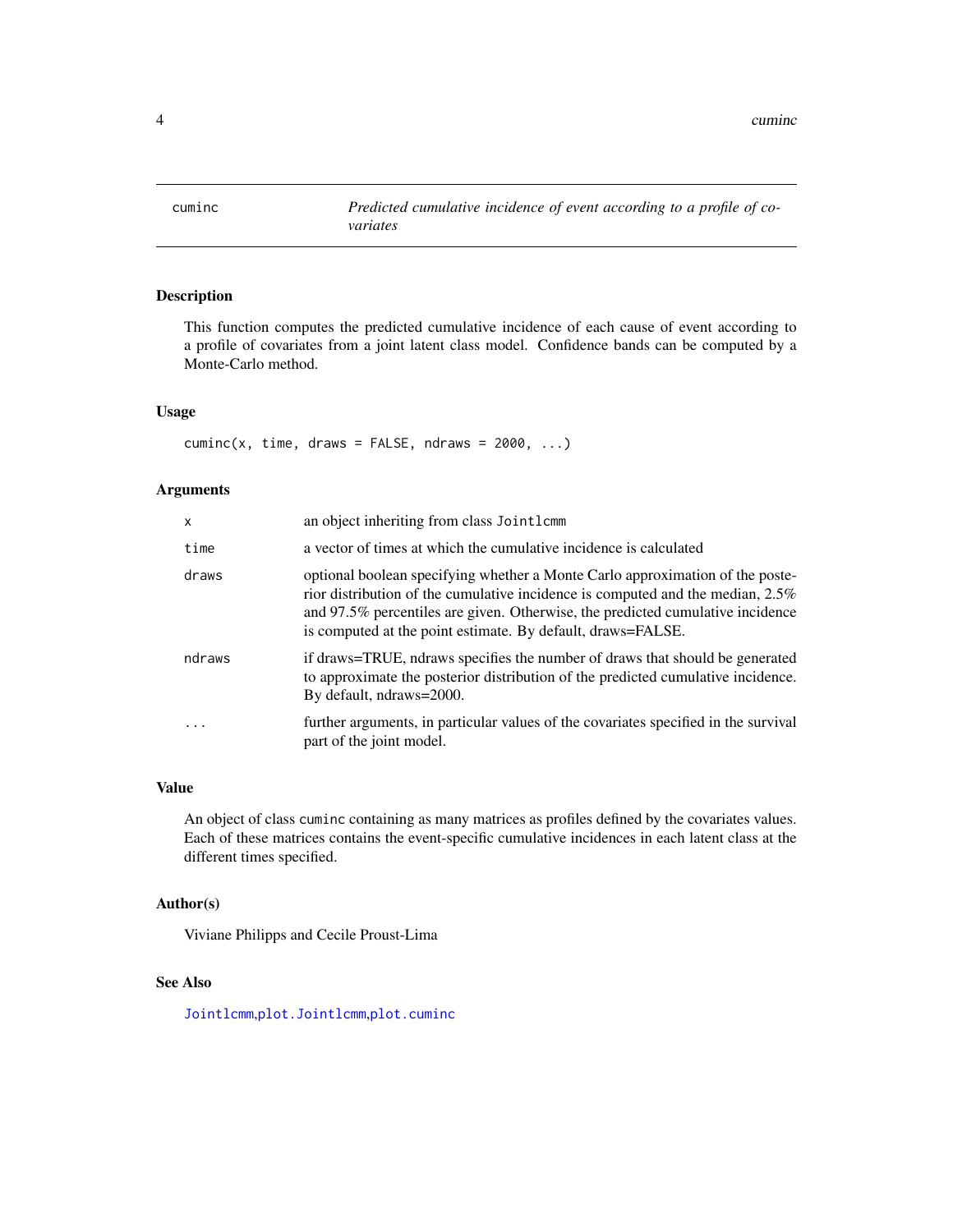<span id="page-4-0"></span>

#### **Description**

The data were simulated from a 3-latent class linear mixed model. Repeated data for 100 subjects were simulated. The three latent classes are predicted by X2 and X3. In each latent class, Y follows a linear mixed model including intercept and time both with correlated random-effects and classspecific fixed effects. In addition,  $X1$  and  $X1$ \*time have a common impact over classes on the Y trajectory.

#### Usage

data\_hlme

#### Format

A data frame with 326 observations on the following 9 variables.

- ID subject identification number
- Y longitudinal outcome

Time time of measurement

- X1 binary covariate
- X2 binary covariate
- X3 binary covariate

#### See Also

[hlme](#page-15-1), [postprob](#page-55-1), [summary.lcmm](#page-63-1), [plot.predict](#page-53-1)

data\_lcmm *Simulated dataset for lcmm and Jointlcmm functions*

# **Description**

The data were simulated from a joint latent class mixed model with 3 classes. Repeated data of 3 longitudinal outcomes (Ydep1, Ydep2, Ydep3) and censored time of event (Tevent, Event) with delayed entry (Tentry) were simulated for a total of 300 subjects. The three latent classes were predicted by the continuous covariate X3. In each latent class, the longitudinal outcome Ydep1 followed a linear mixed model including intercept, time and squared time both with correlated random-effects and class-specific fixed effects. In addition, the binary covariate X1 and its interaction with time X1:Time had a common impact (over classes) on the Ydep1 trajectory. The longitudinal ordinal outcomes Ydep2 and Ydep3 were generated from Ydep1 using threshold models with respectively 30 and 10 thresholds. In each latent class, the time of event followed a class-specific Weibull hazard with a common proportional effect of the binary covariate X2. Both time of entry Tentry and time of censoring had a uniform distribution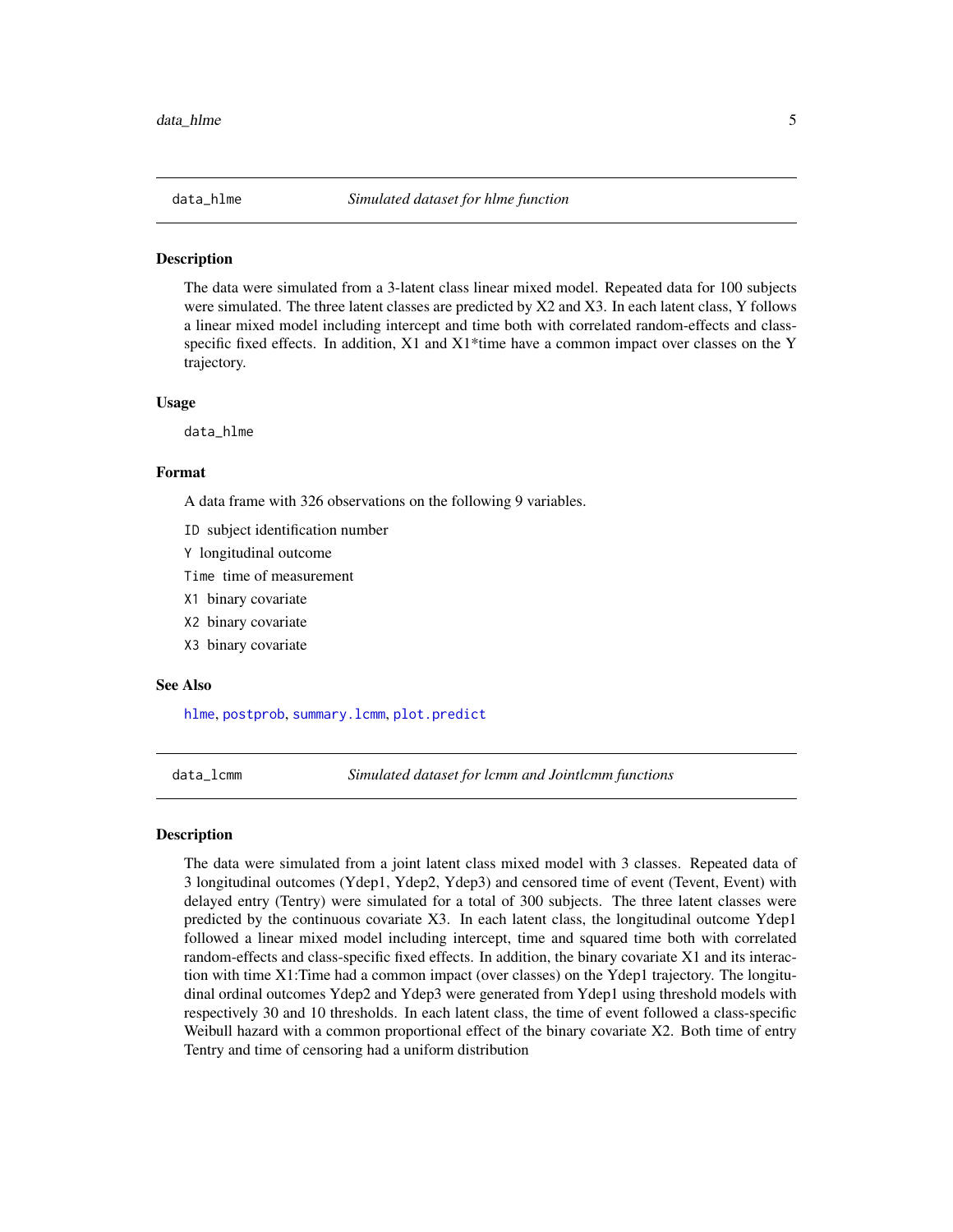#### <span id="page-5-0"></span>Usage

data\_lcmm

#### Format

A data frame with 1678 observations over 300 different subjects and 22 variables.

ID subject identification number

Ydep1 longitudinal continuous outcome

Ydep2 longitudinal ordinal outcome with 31 levels

Ydep3 longitudinal ordinal outcome with 11 levels

Tentry delayed entry for the time-to-event

Tevent observed time-to-event: either censoring time or time of event

Event indicator that Tevent is the time of event

Time time of measurement

- X1 binary covariate
- X2 binary covariate
- X3 continuous covariate
- X4 categorical covariate

#### See Also

[Jointlcmm](#page-20-1), [lcmm](#page-28-1), [hlme](#page-15-1)

<span id="page-5-1"></span>Diffepoce *Difference of expected prognostic cross-entropy (EPOCE) estimators and its 95% tracking interval between two joint latent class models estimated with* Jointlcmm

# **Description**

This function computes the difference of 2 EPOCE estimates (CVPOL or MPOL) and its 95% tracking interval between two joint latent class models estimated using Jointlcmm and evaluated using epoce function. Difference in CVPOL is computed when the EPOCE was previously estimated on the same dataset as used for estimation (using an approximated cross-validation), and difference in MPOL is computed when the EPOCE was previously estimated on an external dataset.

This function does not apply for the moment with multiple causes of event (competing risks).

#### Usage

Diffepoce(epoceM1,epoceM2)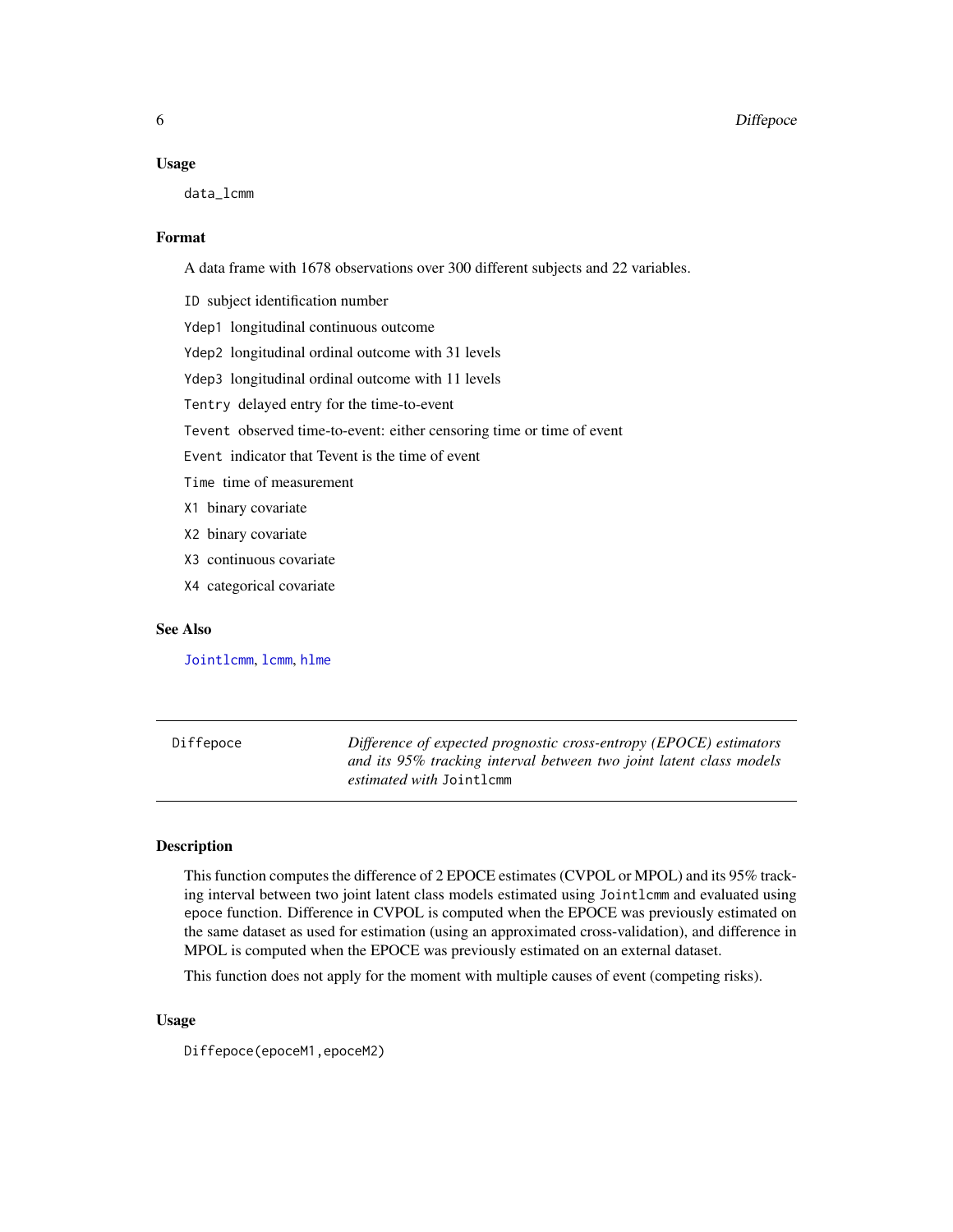#### <span id="page-6-0"></span>Diffepoce 7

#### Arguments

| epoceM1 | a first object inheriting from class epoce  |
|---------|---------------------------------------------|
| epoceM2 | a second object inheriting from class epoce |

# Details

From the EPOCE estimates and the individual contributions to the prognostic observed log-likelihood obtained with epoce function on the same dataset from two different estimated joint latent class models, the difference of CVPOL (or MPOL) and its 95% tracking interval is computed. The 95% tracking interval is:

Delta(MPOL) +/- qnorm(0.975)\*sqrt(VARIANCE) for an external dataset

Delta(CVPOL) +/- qnorm(0.975)\*sqrt(VARIANCE) for the dataset used in Jointlcmm

where Delta(CVPOL) (or Delta(MPOL)) is the difference of CVPOL (or MPOL) of the two joint latent class models, and VARIANCE is the empirical variance of the difference of individual contributions to the prognostic observed log-likelihoods of the two joint latent class models.

See Commenges et al. (2012) and Proust-Lima et al. (2012) for further details.

# Value

| call.Jointlcmm1  |                                                                                                                                                                            |
|------------------|----------------------------------------------------------------------------------------------------------------------------------------------------------------------------|
|                  | the Jointlemm call for epoceM1                                                                                                                                             |
| call.Jointlcmm2  |                                                                                                                                                                            |
|                  | the Jointlemm call for epoceM2                                                                                                                                             |
| call             | the matched call                                                                                                                                                           |
| <b>DiffEPOCE</b> | Dataframe containing, for each prediction time s, the difference in either MPOL<br>or CVPOL depending on the dataset used, and the 95% tracking bands (TIinf<br>and TIsup) |
| new.data         | a boolean for internal use only, which is FALSE if computation is done on the<br>same data as for Jointlemm estimation, and TRUE otherwise.                                |

# Author(s)

Cecile Proust-Lima and Amadou Diakite

#### References

Commenges, Liquet and Proust-Lima (2012). Choice of prognostic estimators in joint models by estimating differences of expected conditional Kullback-Leibler risks. Biometrics 68(2), 380-7.

Proust-Lima, Sene, Taylor, Jacqmin-Gadda (2014). Joint latent class models for longitudinal and time-to-event data: a review. Statistical Methods in Medical Research 23, 74-90.

# See Also

[Jointlcmm](#page-20-1),[epoce](#page-9-1),[summary.Diffepoce](#page-63-2)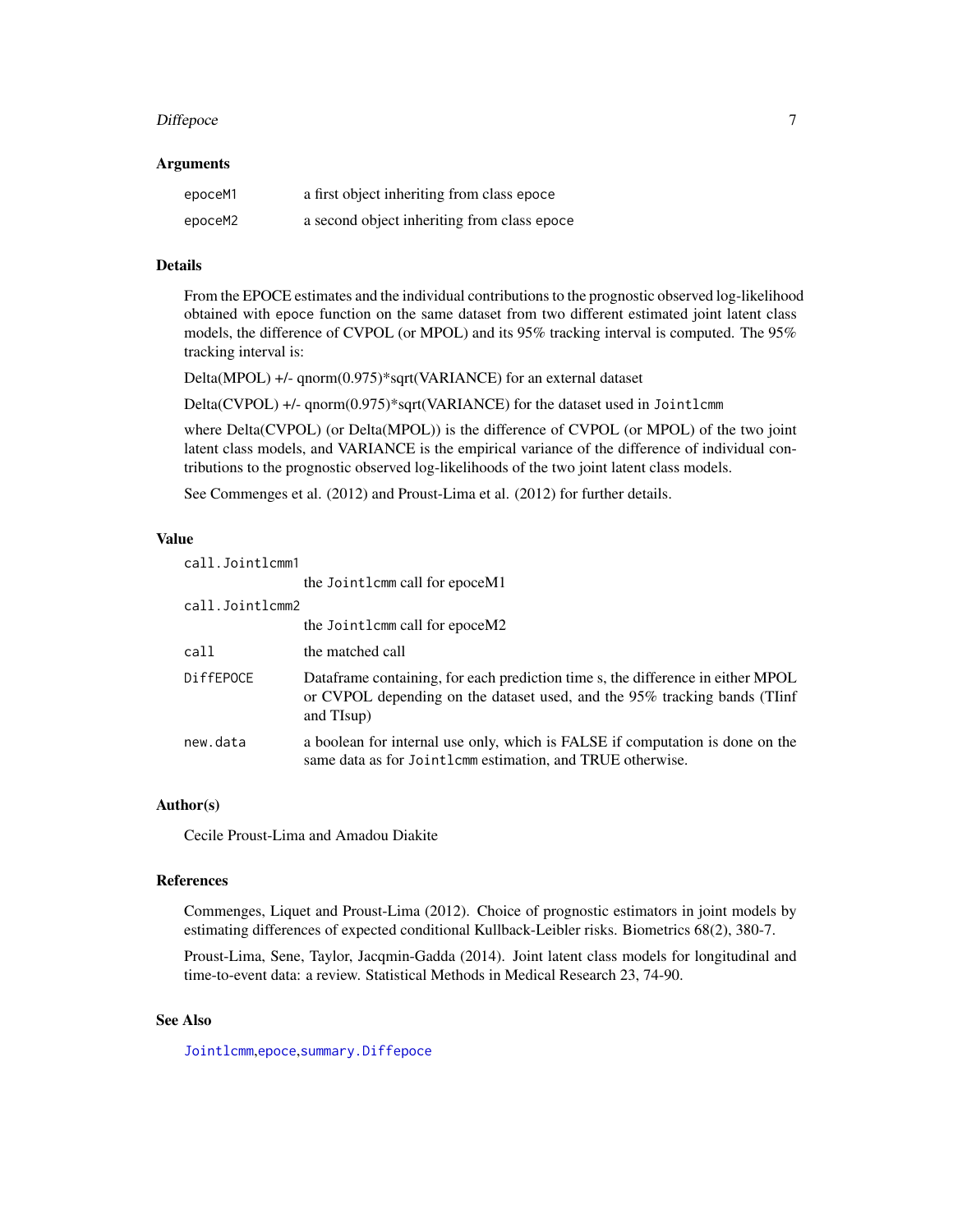#### Examples

```
## Not run:
#### estimation with 2 latent classes (ng=2)
m2 <- Jointlcmm(fixed= Ydep1~Time*X1,random=~Time,mixture=~Time,subject='ID'
,survival = Surv(Tevent,Event)~ X1+X2 ,hazard="Weibull"
,hazardtype="PH",ng=2,data=data_lcmm,
B=c( 0.7608, -9.4974, 1.0242, 1.4331, 0.1063 , 0.6714, 10.4679, 11.3178,
-2.5671, -0.5386, 1.4616, -0.0605, 0.9489, 0.1020, 0.2079, 1.5045),logscale=TRUE)
m1 <- Jointlcmm(fixed= Ydep1~Time*X1,random=~Time,subject='ID'
,survival = Surv(Tevent,Event)~ X1+X2 ,hazard="Weibull"
,hazardtype="PH",ng=1,data=data_lcmm,
B=c(-7.6634, 0.9136, 0.1002, 0.6641, 10.5675, -1.6589, 1.4767, -0.0806,
  0.9240,0.5643, 1.2277, 1.5004))
## EPOCE computation for predictions times from 1 to 6 on the dataset used
## for estimation of m.
VecTime <- c(1,3,5,7,9,11,13,15)
cvpol1 <- epoce(m1,var.time="Time",pred.times=VecTime)
cvpol1
cvpol2 <- epoce(m2,var.time="Time",pred.times=VecTime)
cvpol2
DeltaEPOCE <- Diffepoce(cvpol1,cvpol2)
summary(DeltaEPOCE)
plot(DeltaEPOCE,bty="l")
## End(Not run)
```
<span id="page-7-1"></span>dynpred *Individual dynamic predictions from a joint latent class model*

# **Description**

This function computes individual dynamic predictions and 95% confidence bands. Given a joint latent class model, a landmark time s, a horizon time t and measurements until time s, the predicted probability of event in the window [s,s+t] is calculated. Confidence bands can be provided using a Monte Carlo method.

#### Usage

```
dynpred(model,newdata,event=1,landmark,horizon,var.time,
fun.time=identity,na.action=1,draws=FALSE,ndraws=2000)
```
#### Arguments

| model   | an object inheriting from class Jointlem.                                                                                                                            |
|---------|----------------------------------------------------------------------------------------------------------------------------------------------------------------------|
| newdata | a data frame containing the data from which predictions are computed. This data<br>frame must contain all the model's covariates, the observations of the longitudi- |
|         | nal and survival outcomes, the subject identifier and if necessary the variables                                                                                     |
|         | specified in prior and TimeDepVar arguments from Jointlemm.                                                                                                          |

<span id="page-7-0"></span>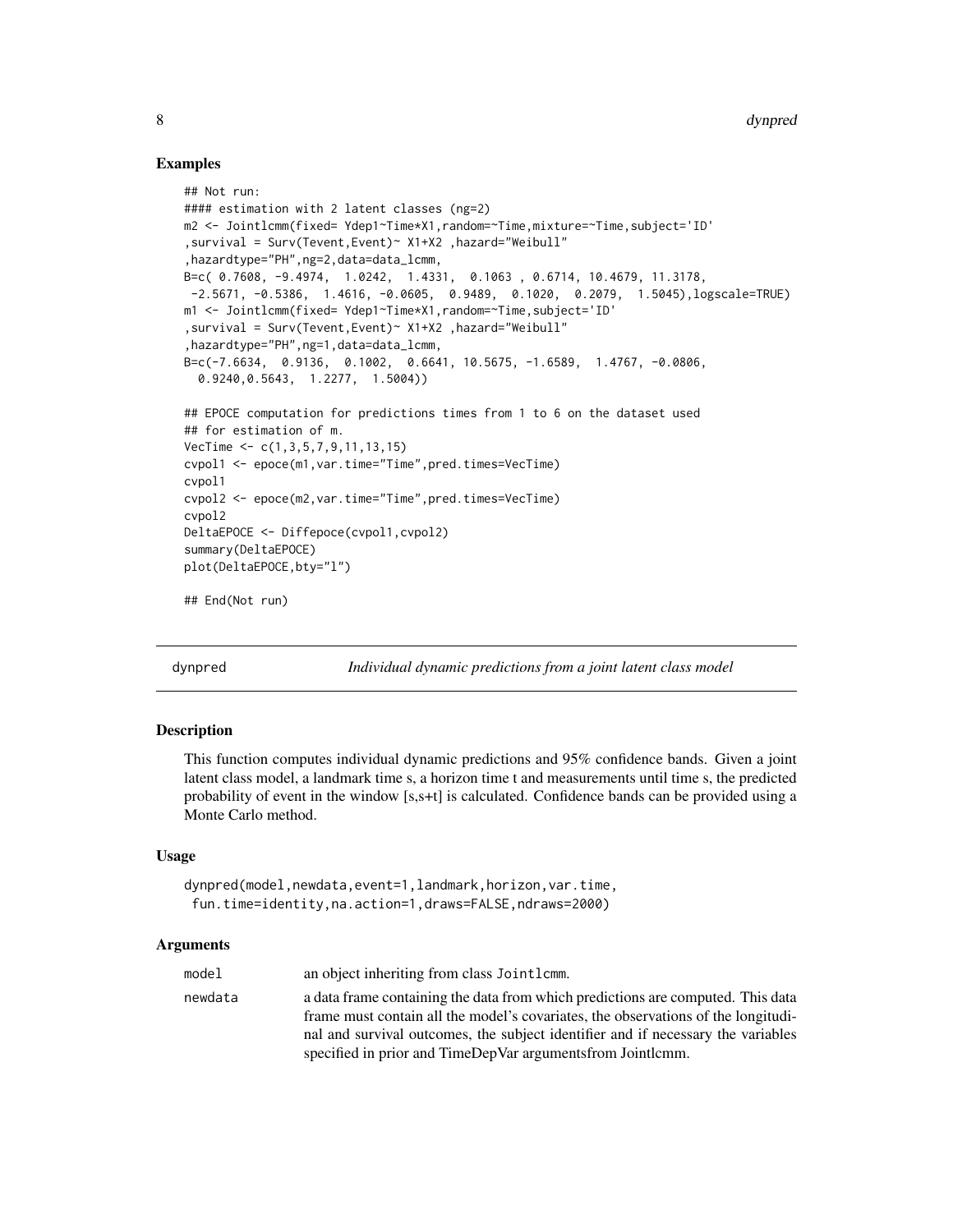#### <span id="page-8-0"></span>dynpred 9

| event     | integer giving the event for which the prediction is to be calculated                                                                                                                                                                                                                                                                                                                        |
|-----------|----------------------------------------------------------------------------------------------------------------------------------------------------------------------------------------------------------------------------------------------------------------------------------------------------------------------------------------------------------------------------------------------|
| landmark  | a numeric vector containing the landmark times.                                                                                                                                                                                                                                                                                                                                              |
| horizon   | a numeric vector containing the horizon times.                                                                                                                                                                                                                                                                                                                                               |
| var.time  | a character indicating the time variable in newdata                                                                                                                                                                                                                                                                                                                                          |
| fun.time  | an optional function. This is only required if the time scales in the longitudinal<br>part of the model and the survival part are different. In that case, fun. time is the<br>function that translates the times from the longitudinal part into the time scale of<br>the survival part. The default is the identity function which means that the two<br>time scales are the same.         |
| na.action | Integer indicating how NAs are managed. The default is 1 for 'na.omit'. The<br>alternative is 2 for 'na.fail'. Other options such as 'na.pass' or 'na.exclude' are<br>not implemented in the current version.                                                                                                                                                                                |
| draws     | optional boolean specifying whether median and confidence bands of the pre-<br>dicted values should be computed (TRUE). IF TRUE, a Monte Carlo approxi-<br>mation of the posterior distribution of the predicted values is computed and the<br>median, 2.5% and 97.5% percentiles are given. Otherwise, the predicted values<br>are computed at the point estimate. By default, draws=FALSE. |
| ndraws    | if draws=TRUE, ndraws specifies the number of draws that should be generated<br>to approximate the posterior distribution of the predicted values. By default,<br>ndraws=2000.                                                                                                                                                                                                               |

#### Value

A list containing :

| pred    | a matrix with 4 columns if draws=FALSE and 6 columns if draws=TRUE, con-<br>taining the subjects identifier, the landmark times, the horizon times, the pre-<br>dicted probability (if draws=FALSE) or the median, $2.5\%$ and 97.5 % per-<br>centiles of the 'ndraws' probabilities calculated (if draws=TRUE). If a subject<br>has no measurement before time s or if the event has already occurred at time s,<br>his probability is NA. |
|---------|---------------------------------------------------------------------------------------------------------------------------------------------------------------------------------------------------------------------------------------------------------------------------------------------------------------------------------------------------------------------------------------------------------------------------------------------|
| newdata | a data frame obtained from argument newdata containing time measurements<br>and longitudinal observations used to compute the predictions                                                                                                                                                                                                                                                                                                   |

# Author(s)

Cecile Proust-Lima, Viviane Philipps

# References

Proust-Lima, Sene, Taylor and Jacqmin-Gadda (2014). Joint latent class models of longitudinal and time-to-event data: a review. Statistical Methods in Medical Research 23, 74-90.

# See Also

[plot.dynpred](#page-47-1),[Jointlcmm](#page-20-1),[predictY](#page-60-1),[plot.predict](#page-53-1)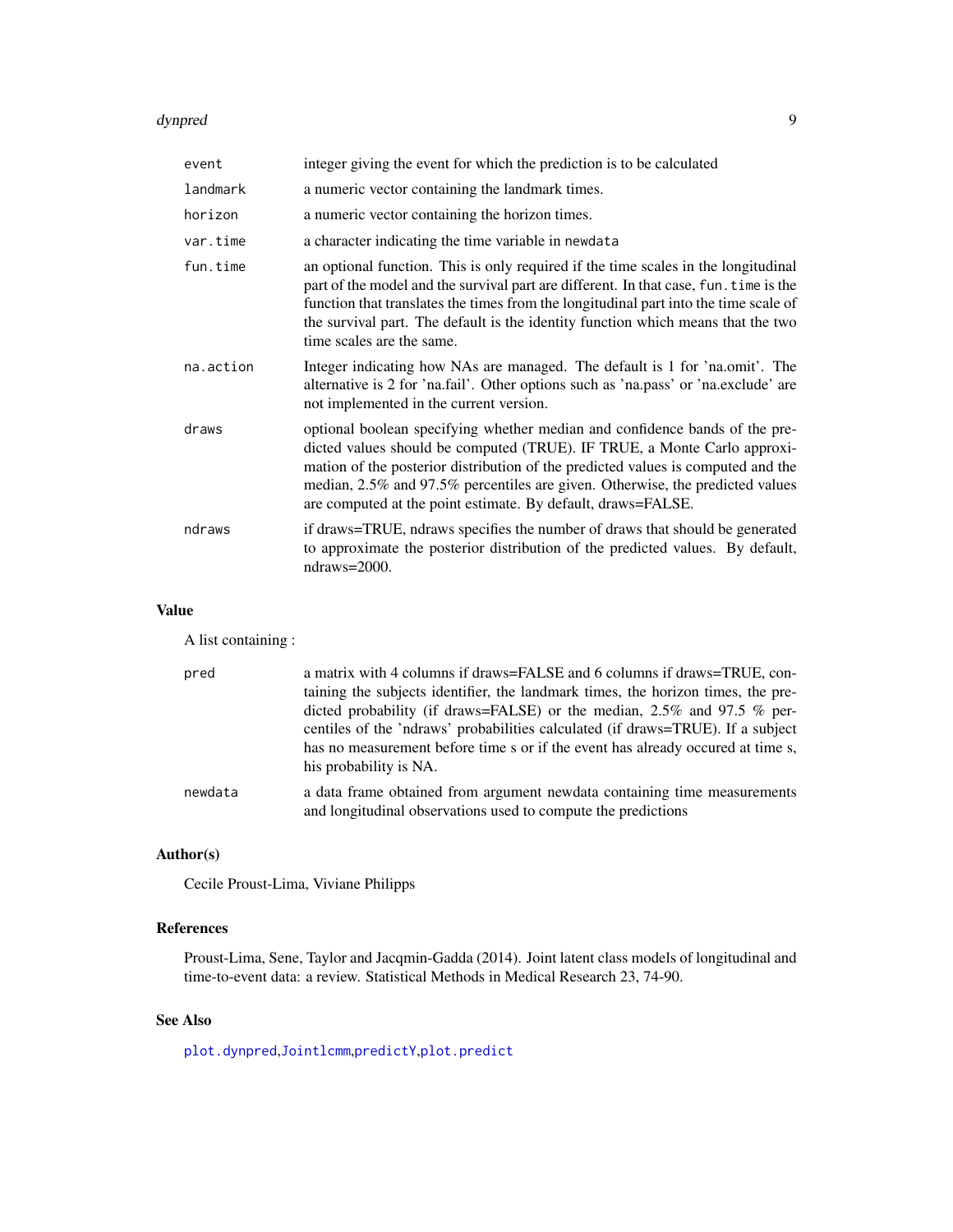#### Examples

```
## Joint latent class model with 2 classes :
m32 <- Jointlcmm(Ydep1~Time*X1,mixture=~Time,random=~Time,subject="ID",
classmb=~X3,ng=2,survival=Surv(Tevent,Event)~X1+mixture(X2),
hazard="3-quant-splines",hazardtype="PH",data=data_lcmm,
B = c(0.641, -0.6217, 0, 0, 0.5045, 0.8115, -0.4316, 0.7798, 0.1027,0.7704, -0.0479, 10.4257, 11.2972, -2.5955, -0.5234, 1.4147,
-0.05, 0.9124, 0.0501, 0.2138, 1.5027))
## Predictions at landmark 10 and 12 for horizon 3, 5 and 10 for two subjects :
dynpred(m32,landmark=c(10,12),horizon=c(3,5,10),var.time="Time",
fun.time=function(x){10*x},newdata=data_lcmm[1:8,])
## Not run:
dynpred(m32,landmark=c(10,12),horizon=c(3,5,10),var.time="Time",
fun.time=function(x){10*x},newdata=data_lcmm[1:8,],draws=TRUE,ndraws=2000)
## End(Not run)
```
<span id="page-9-1"></span>epoce *Estimators of the Expected Prognostic Observed Cross-Entropy (EPOCE) for evaluating predictive accuracy of joint latent class models estimated using* Jointlcmm

# Description

This function computes estimators of the Expected Prognostic Observed Cross-Entropy (EPOCE) for evaluating the predictive accuracy of joint latent class models estimated using Jointlcmm. On the same data as used for estimation of the Jointlcmm object, this function computes both the Mean Prognostic Observed Log-Likelihood (MPOL) and the Cross-Validated Observed Log-Likelihood (CVPOL), two estimators of EPOCE. The latter corrects the MPOL estimate for over-optimism by approximated cross-validation. On external data, this function only computes the Mean Prognostic Observed Log-Likelihood (MPOL).

This function does not apply for the moment with multiple causes of event (competing risks).

#### Usage

epoce(model,pred.times,var.time,fun.time=identity,newdata = NULL,subset=NULL,na.action=1)

#### **Arguments**

| model      | an object inheriting from class Jointlemm                                                                                                                                                                                                  |
|------------|--------------------------------------------------------------------------------------------------------------------------------------------------------------------------------------------------------------------------------------------|
| pred.times | Vector of times of prediction, from which predictive accuracy is evaluated (only<br>subjects still at risk at the time of prediction are included in the computation,<br>and only information before the time of prediction is considered. |
| var.time   | Name of the variable indicating time in the dataset                                                                                                                                                                                        |

<span id="page-9-0"></span>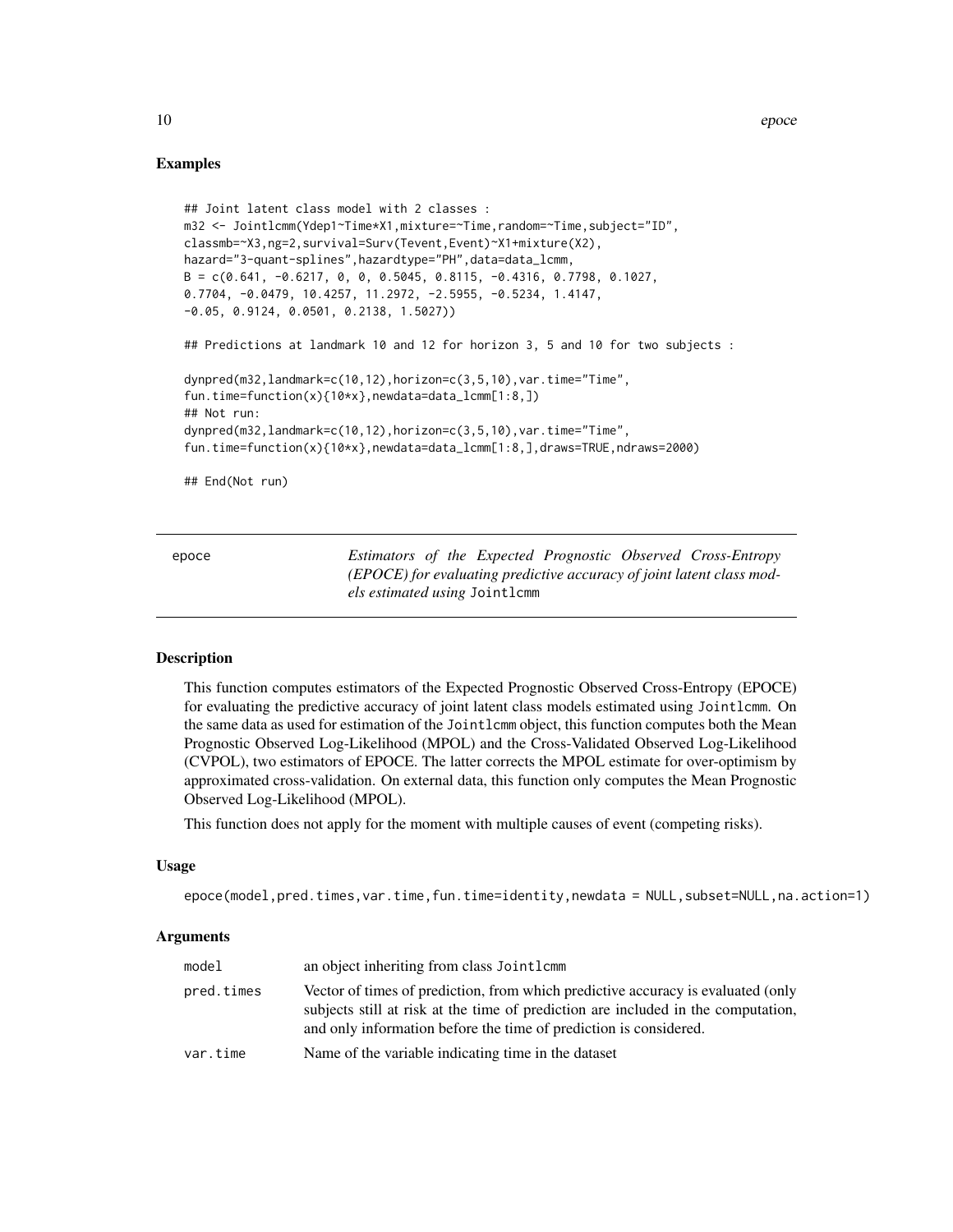#### epoce and the second second second second second second second second second second second second second second second second second second second second second second second second second second second second second secon

| fun.time  | an optional function. This is only required if the time scales in the longitudinal<br>part of the model and the survival part are different. In that case, fun. time is the<br>function that translates the times from the longitudinal part into the time scale of<br>the survival part. The default is the identity function which means that the two<br>time scales are the same. |
|-----------|--------------------------------------------------------------------------------------------------------------------------------------------------------------------------------------------------------------------------------------------------------------------------------------------------------------------------------------------------------------------------------------|
| newdata   | optional. When missing, the data used for estimating the Jointlemm object<br>are used, and CVPOL and MPOL are computed (internal validation). When<br>newdata is specified, only MPOL is computed on this newdataset (external vali-<br>dation).                                                                                                                                     |
| subset    | a specification of the rows to be used: defaults to all rows. This can be any valid<br>indexing vector for the rows of data or if that is not supplied, a data frame made<br>up of the variable used in formula.                                                                                                                                                                     |
| na.action | Integer indicating how NAs are managed. The default is 1 for 'na.omit'. The<br>alternative is 2 for 'na.fail'. Other options such as 'na.pass' or 'na.exclude' are<br>not implemented in the current version.                                                                                                                                                                        |

# Details

EPOCE assesses the prognostic information of a joint latent class model. It relies on information theory.

MPOL computed at time s equals minus the mean individual contribution to the conditional loglikelihood of the time to event given the longitudinal data up to the time of prediction s and given the subject is still at risk of event in s.

CVPOL computed at time s equals MPOL at time s plus a penalty term that corrects for overoptimism when computing predictive accuracy measures on the same dataset as used for estimation. This penalty term is computed from the inverse of the Hessian of the joint log-likelihood and the product of the gradients of the contributions to respectively the joint log-likelihood and the conditional log-likelihood.

The theory of EPOCE and its estimators MPOL and CVPOL is given in Commenges et al. (2012), and further detailed and illustrated for joint models in Proust-Lima et al. (2013).

#### Value

|              | call.Jointlcmm the Jointlcmm call                                                                                                                                                                                                                                                |
|--------------|----------------------------------------------------------------------------------------------------------------------------------------------------------------------------------------------------------------------------------------------------------------------------------|
| call.epoce   | the matched call                                                                                                                                                                                                                                                                 |
| <b>EPOCE</b> | Data frame containing, for each prediction time s, the number of subjects still at<br>risk at s (and with at least one measure before s), the number of events after time<br>s, the MPOL, and the CVPOL when computation is done on the dataset used for<br>Jointlemm estimation |
| IndivContrib | Individual contributions to the prognostic observed log-likelihood at each time<br>of prediction. Used for computing tracking intervals of EPOCE differences be-<br>tween models.                                                                                                |
| new.data     | a boolean for internal use only, which is FALSE if computation is done on the<br>same data as for Jointlemm estimation, and TRUE otherwise.                                                                                                                                      |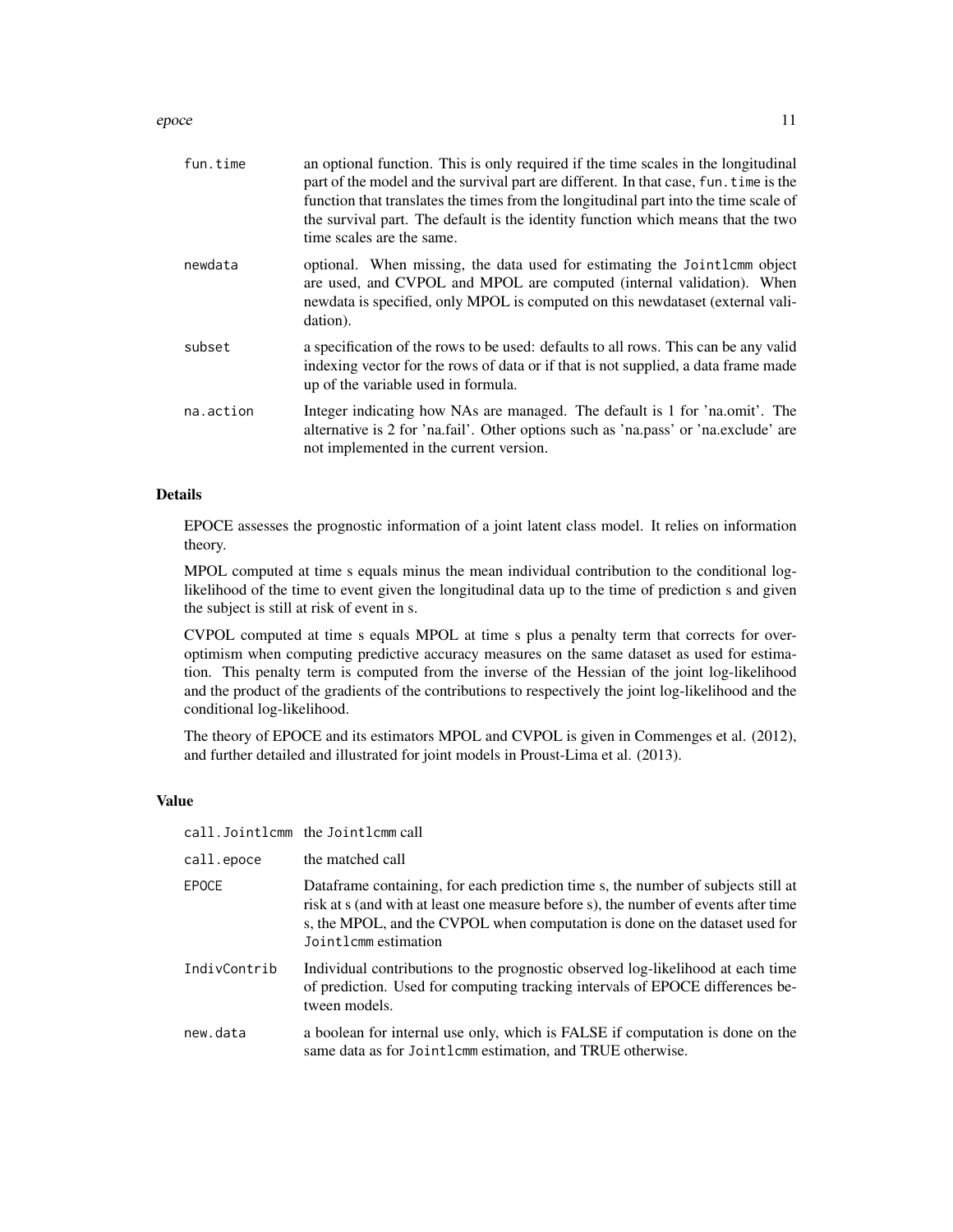#### <span id="page-11-0"></span>Author(s)

Cecile Proust-Lima and Amadou Diakite

#### References

Commenges, Liquet and Proust-Lima (2012). Choice of prognostic estimators in joint models by estimating differences of expected conditional Kullback-Leibler risks. Biometrics 68(2), 380-7.

Proust-Lima, Sene, Taylor and Jacqmin-Gadda (2014). Joint latent class models of longitudinal and time-to-event data: a review. Statistical Methods in Medical Research 23, 74-90.

# See Also

[Jointlcmm](#page-20-1),[print.epoce](#page-62-1),[summary.epoce](#page-63-2),[plot.epoce](#page-52-1)

# Examples

```
## Not run:
## estimation of a joint latent class model with 2 latent classes (ng=2)
# (see the example section of Jointlcmm for details about
# the model specification)
m <- Jointlcmm(fixed= Ydep1~Time*X1,random=~Time,mixture=~Time,subject='ID'
,survival = Surv(Tevent,Event)~ X1+X2 ,hazard="Weibull"
,hazardtype="PH",ng=2,data=data_lcmm,logscale=TRUE,
B=c(0.7608, -9.4974 , 1.0242, 1.4331 , 0.1063 , 0.6714, 10.4679, 11.3178,
 -2.5671, -0.5386, 1.4616, -0.0605, 0.9489, 0.1020, 0.2079, 1.5045)summary(m)
## Computation of the EPOCE on the same dataset as used for
# estimation of m with times at predictions from 1 to 15
VecTime <- c(1,3,5,7,9,11,13,15)
cvpl <- epoce(m,var.time="Time",pred.times=VecTime)
summary(cvpl)
plot(cvpl,bty="l",ylim=c(0,2))
## End(Not run)
```
<span id="page-11-1"></span>estimates *Maximum likelihood estimates*

#### Description

This function provides the vector of maximum likelihood estimates of a model estimated with hlme, lcmm, multlcmm or Jointlcmm.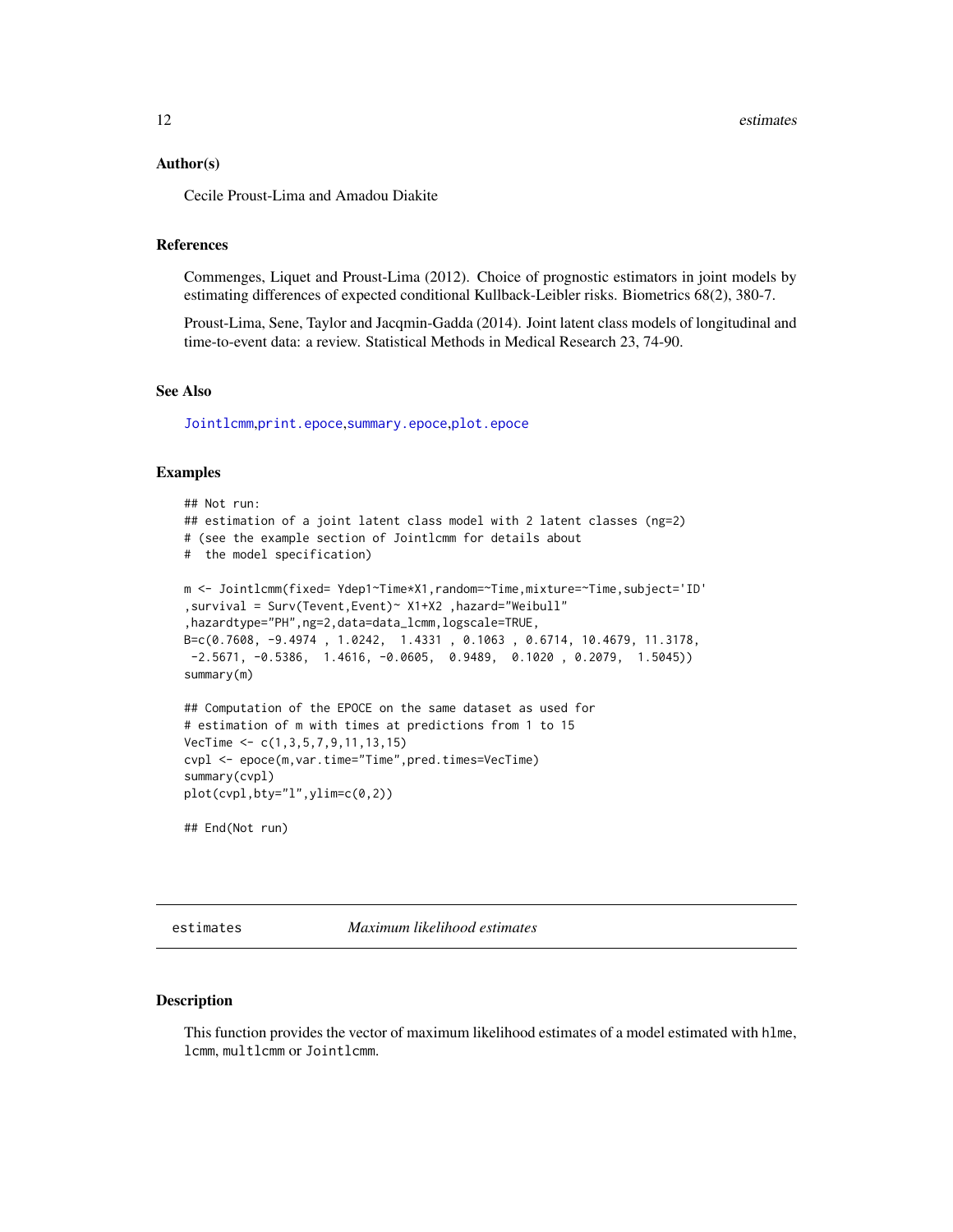<span id="page-12-0"></span>fit Y and  $\frac{13}{2}$ 

# Usage

```
## S3 method for class 'hlme'
estimates(x,cholesky=TRUE)
## S3 method for class 'lcmm'
estimates(x,cholesky=TRUE)
## S3 method for class 'Jointlcmm'
estimates(x,cholesky=TRUE)
## S3 method for class 'multlcmm'
estimates(x,cholesky=TRUE)
```
# Arguments

| $\mathsf{x}$ | an object of class hlme, lcmm, multlcmm or Jointlcmm                                                                                                                                            |
|--------------|-------------------------------------------------------------------------------------------------------------------------------------------------------------------------------------------------|
| cholesky     | optional logical indicating if the parameters of variance-covariance of the ran-<br>dom effets should be displayed instead of their cholesky transformations used in<br>the estimation process. |

# Value

a vector with all estimates of the model.

#### Author(s)

Cecile Proust-Lima, Viviane Philipps

# See Also

[VarCov](#page-65-1), [hlme](#page-15-1), [lcmm](#page-28-1), [multlcmm](#page-38-1), [Jointlcmm](#page-20-1)

| fitY | Marginal predictions of the longitudinal outcome(s) in their natural |
|------|----------------------------------------------------------------------|
|      | scale from 1cmm, Joint1cmm or mult1cmm objects                       |

# Description

The function computes the marginal predictions of the longitudinal outcome(s) in their natural scale on the individual data used for the estimation from lcmm, Jointlcmm or multlcmm objects.

# Usage

```
## S3 method for class 'lcmm'
fitY(x)
## S3 method for class 'multlcmm'
fitY(x)
## S3 method for class 'Jointlcmm'
fitY(x)
```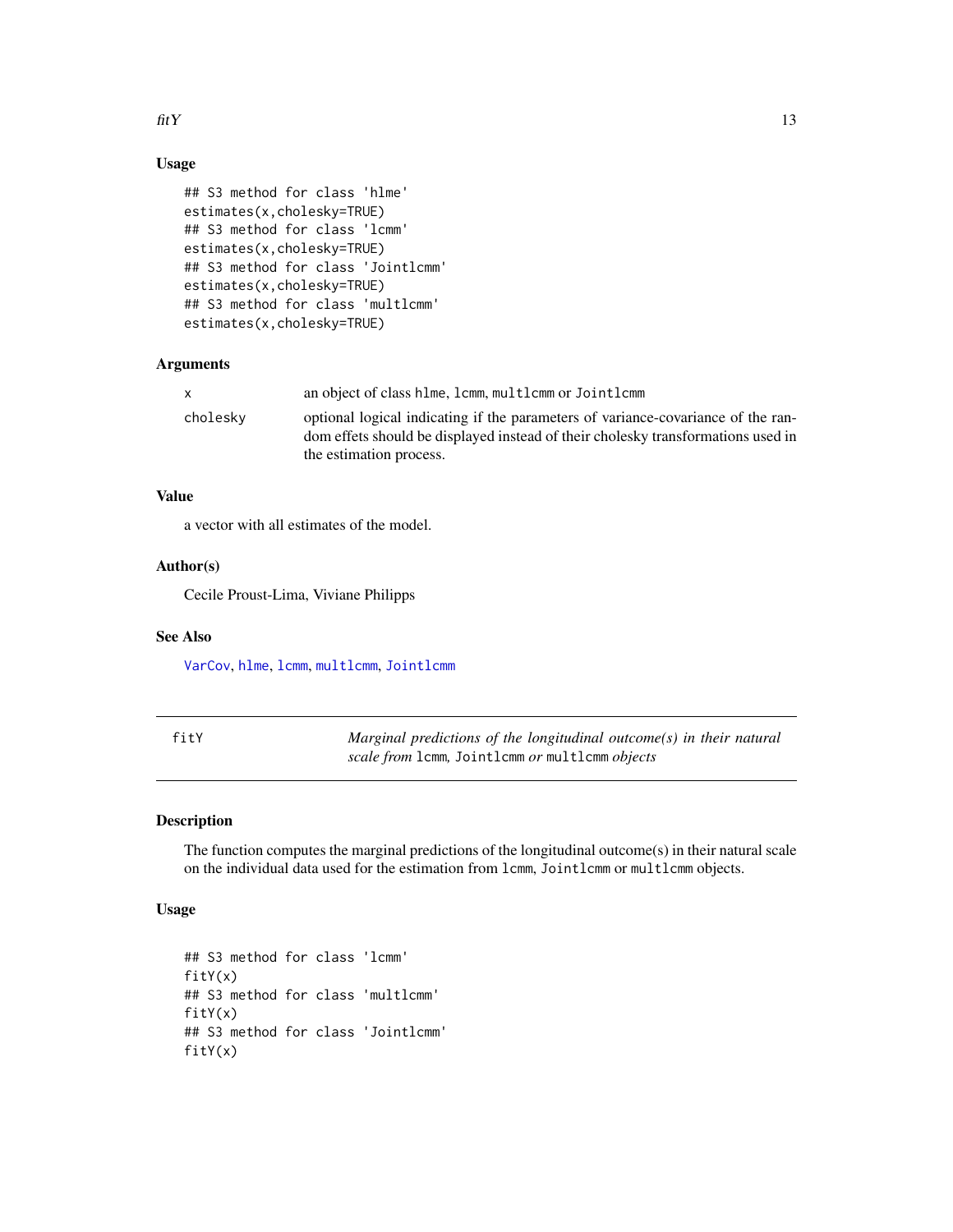#### <span id="page-13-0"></span>Arguments

x an object inheriting from classes lcmm or multlcmm.

# Value

For lcmm and Jointlcmm objects, returns a matrix with ng+1 columns containing the subject identifier and the ng class-specific marginal predicted values.

For multlcmm objects, returns a matrix with ng+2 columns containing the subject identifier, the outcome indicator and the ng class-specific predicted values.

#### Author(s)

Cecile Proust-Lima, Viviane Philipps

# See Also

[predictY](#page-60-1), [plot.lcmm](#page-49-2)

ForInternalUse *For internal use only ...*

#### Description

For internal use only ...

# Description

This function provides an automatic grid search for latent class mixed models estimated with hlme, lcmm, multlcmm and Jointlcmm functions.

#### Usage

```
gridsearch(m, rep, maxiter, minit)
```
#### Arguments

| m       | a call of hlme, lcmm, multlcmm or Jointlcmm corresponding to the model to<br>estimate                                                                                                                                   |
|---------|-------------------------------------------------------------------------------------------------------------------------------------------------------------------------------------------------------------------------|
| rep     | the number of departures from random initial values                                                                                                                                                                     |
| maxiter | the number of iterations in the optimization algorithm                                                                                                                                                                  |
| minit   | an object of class hlme, lcmm, multlcmm or Jointlcmm corresponding to the<br>same model as specified in m except for the number of classes (it should be<br>one). This object is used to generate random initial values |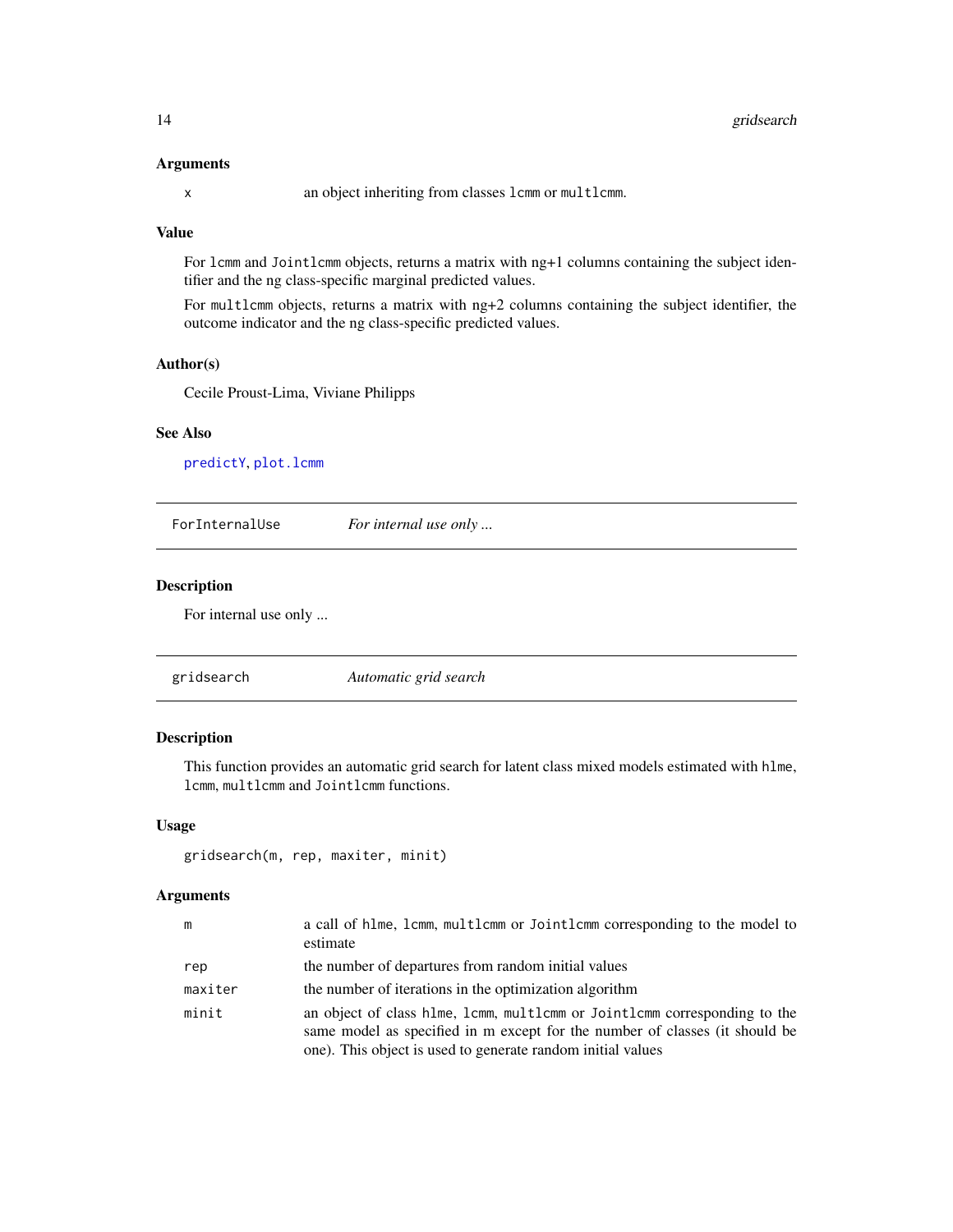#### gridsearch the contract of the contract of the contract of the contract of the contract of the contract of the contract of the contract of the contract of the contract of the contract of the contract of the contract of the

#### Details

The function permits the estimation of a model from a grid of random initial values to reduce the odds of a convergence towards a local maximum.

The function was inspired by the emEM technique described in Biernacki et al. (2003). It consists in:

1. randomly generating rep sets of initial values for m from the estimates of minit (this is done internally using option B=random(minit) rep times)

2. running the optimization algorithm for the model specified in m from the rep sets of initial values with a maximum number of iterations of maxit each time.

3. retaining the estimates of the random initialization that provides the best log-likelihood after maxiter iterations.

4. running the optimization algorithm from these estimates for the final estimation.

# Value

an object of class hlme, lcmm, multlcmm or Jointlcmm corresponding to the call specified in m.

#### Author(s)

Cecile Proust-Lima and Viviane Philipps

# References

Proust-Lima C, Philipps V, Liquet B (2017). Estimation of Extended Mixed Models Using Latent Classes and Latent Processes: the R package lcmm. Journal of Statistical Software, 78(2), 1-56

Biernacki C, Celeux G, Govaert G (2003). Choosing Starting Values for the EM Algorithm for Getting the Highest Likelihood in Multivariate Gaussian Mixture models. Computational Statistics and Data Analysis, 41(3-4), 561-575.

#### Examples

```
## Not run:
# initial model with ng=1 for the random initial values
m1 <- hlme(Y ~ Time * X1, random =~ Time, subject = 'ID', ng = 1,
      data = data_hlme)# gridsearch with 10 iterations from 50 random departures
m2d \leq gridsearch(rep = 50, maxiter = 10, minit = m1, hlme(Y \sim Time \star X1,
      mixture =~ Time, random =~ Time, classmb =~ X2 + X3, subject = 'ID',
          ng = 2, data = data_hlme))
```
## End(Not run)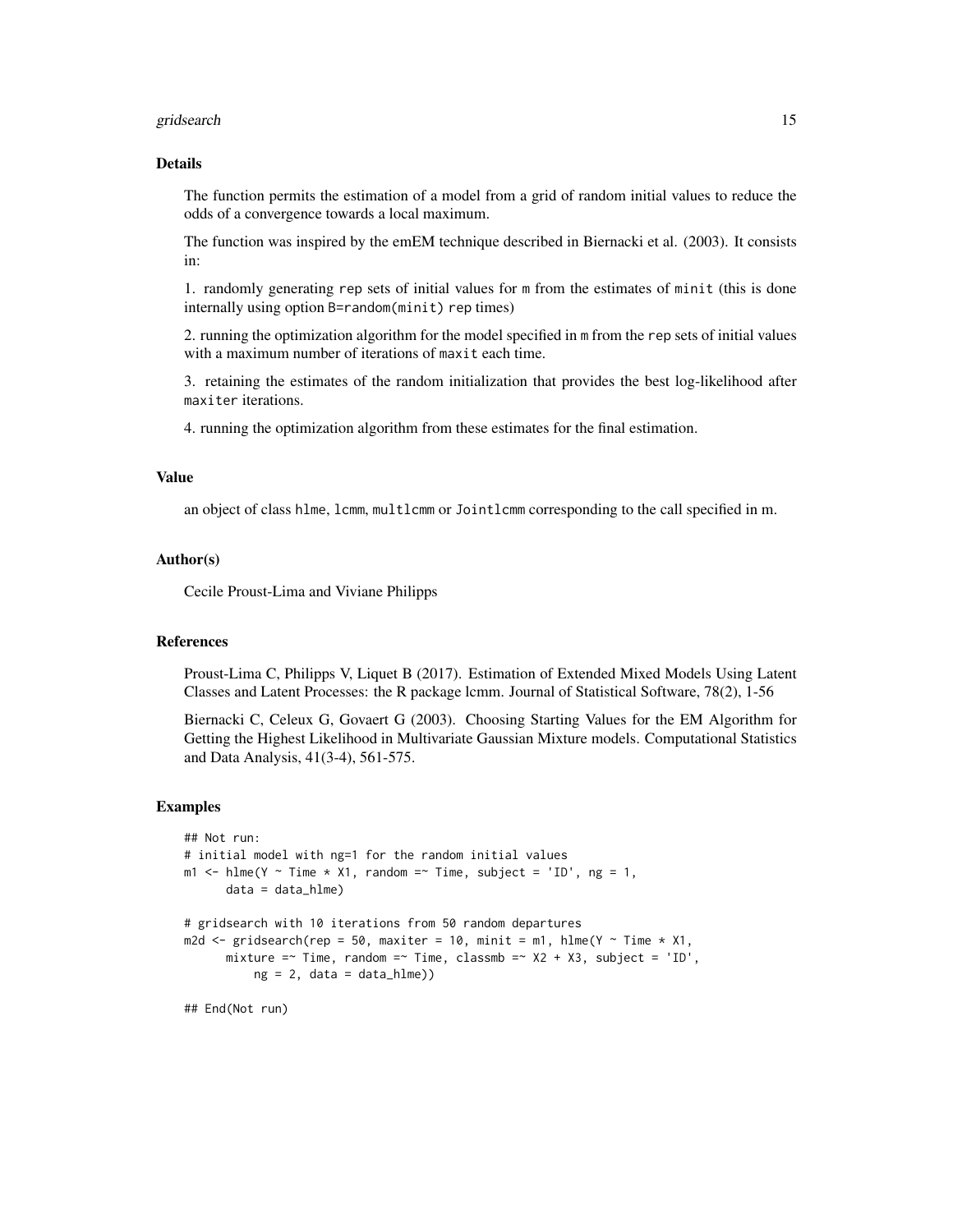# <span id="page-15-1"></span><span id="page-15-0"></span>Description

This function fits linear mixed models and latent class linear mixed models (LCLMM) also known as growth mixture models or heterogeneous linear mixed models. The LCLMM consists in assuming that the population is divided in a finite number of latent classes. Each latent class is characterised by a specific trajectory modelled by a class-specific linear mixed model. Both the latent class membership and the trajectory can be explained according to covariates. This function is limited to a mixture of Gaussian outcomes. For other types of outcomes, please see function lcmm. For multivariate longitudinal outcomes, please see multlcmm.

#### Usage

```
hlme(fixed, mixture, random, subject, classmb, ng = 1,
idiag = FALSE, nwg = FALSE, cor=NULL, data, B,
convB=0.0001,convL=0.0001,convG=0.0001,prior,
maxiter=500, subset=NULL, na.action=1, posfix=NULL,
verbose=TRUE)
```
# Arguments

| fixed   | two-sided linear formula object for the fixed-effects in the linear mixed model.<br>The response outcome is on the left of $\sim$ and the covariates are separated by $+$<br>on the right of $\sim$ . By default, an intercept is included. If no intercept, $-1$ should<br>be the first term included on the right of $\sim$ .                                                                                   |
|---------|-------------------------------------------------------------------------------------------------------------------------------------------------------------------------------------------------------------------------------------------------------------------------------------------------------------------------------------------------------------------------------------------------------------------|
| mixture | one-sided formula object for the class-specific fixed effects in the linear mixed<br>model (to specify only for a number of latent classes greater than 1). Among the<br>list of covariates included in fixed, the covariates with class-specific regression<br>parameters are entered in mixture separated by +. By default, an intercept is<br>included. If no intercept, -1 should be the first term included. |
| random  | optional one-sided formula for the random-effects in the linear mixed model.<br>Covariates with a random-effect are separated by $+$ . By default, an intercept is<br>included. If no intercept, -1 should be the first term included.                                                                                                                                                                            |
| subject | name of the covariate representing the grouping structure specified with ".                                                                                                                                                                                                                                                                                                                                       |
| classmb | optional one-sided formula describing the covariates in the class-membership<br>multinomial logistic model. Covariates included are separated by +. No inter-<br>cept should be included in this formula.                                                                                                                                                                                                         |
| ng      | optional number of latent classes considered. If ng=1 (by default) no mixture<br>nor classmb should be specified. If ng>1, mixture is required.                                                                                                                                                                                                                                                                   |
| idiag   | optional logical for the structure of the variance-covariance matrix of the random-<br>effects. If FALSE, a non structured matrix of variance-covariance is considered<br>(by default). If TRUE a diagonal matrix of variance-covariance is considered.                                                                                                                                                           |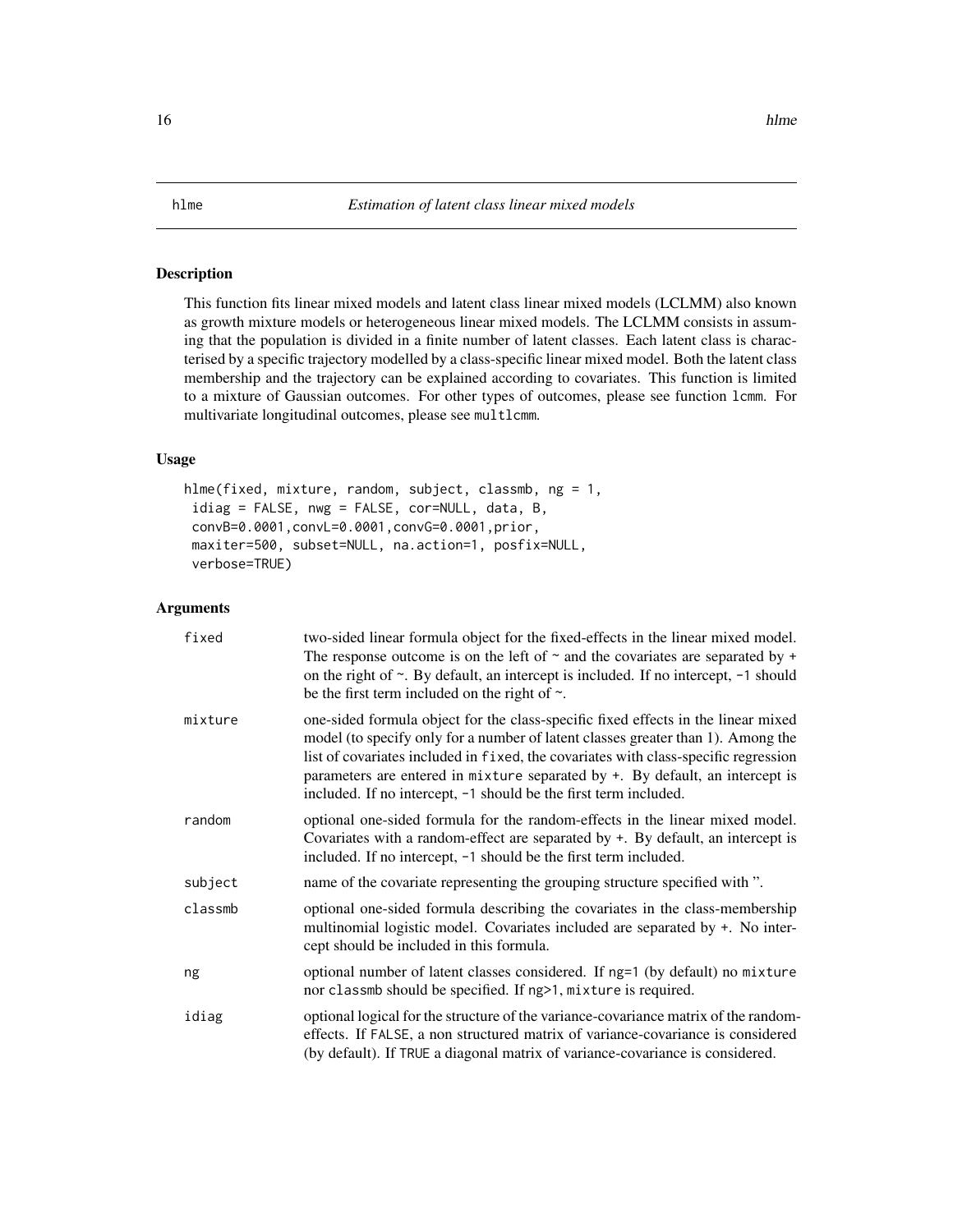#### hlme the contract of the contract of the contract of the contract of the contract of the contract of the contract of the contract of the contract of the contract of the contract of the contract of the contract of the contr

| nwg       | optional logical indicating if the variance-covariance of the random-effects is<br>class-specific. If FALSE the variance-covariance matrix is common over latent<br>classes (by default). If TRUE a class-specific proportional parameter multiplies<br>the variance-covariance matrix in each class (the proportional parameter in the<br>last latent class equals 1 to ensure identifiability).                                                                                                                                                                                                                                                                                                                                                                                                            |
|-----------|--------------------------------------------------------------------------------------------------------------------------------------------------------------------------------------------------------------------------------------------------------------------------------------------------------------------------------------------------------------------------------------------------------------------------------------------------------------------------------------------------------------------------------------------------------------------------------------------------------------------------------------------------------------------------------------------------------------------------------------------------------------------------------------------------------------|
| cor       | optional brownian motion or autoregressive process modeling the correlation<br>between the observations. "BM" or "AR" should be specified, followed by the<br>time variable between brackets. By default, no correlation is added.                                                                                                                                                                                                                                                                                                                                                                                                                                                                                                                                                                           |
| data      | optional data frame containing the variables named in fixed, mixture, random,<br>classmb and subject.                                                                                                                                                                                                                                                                                                                                                                                                                                                                                                                                                                                                                                                                                                        |
| B         | optional specification for the initial values for the parameters. Three options are<br>allowed: (1) a vector of initial values is entered (the order in which the param-<br>eters are included is detailed in details section). (2) nothing is specified. A<br>preliminary analysis involving the estimation of a standard linear mixed model<br>is performed to choose initial values. $(3)$ when $ng>1$ , a hlme object is entered.<br>It should correspond to the exact same structure of model but with ng=1. The<br>program will automatically generate initial values from this model. This specifi-<br>cation avoids the preliminary analysis indicated in (2). Note that due to possible<br>local maxima, the B vector should be specified and several different starting<br>points should be tried. |
| convB     | optional threshold for the convergence criterion based on the parameter stability.<br>By default, convB=0.0001.                                                                                                                                                                                                                                                                                                                                                                                                                                                                                                                                                                                                                                                                                              |
| convL     | optional threshold for the convergence criterion based on the log-likelihood sta-<br>bility. By default, convL=0.0001.                                                                                                                                                                                                                                                                                                                                                                                                                                                                                                                                                                                                                                                                                       |
| convG     | optional threshold for the convergence criterion based on the derivatives. By<br>$default, convG=0.0001.$                                                                                                                                                                                                                                                                                                                                                                                                                                                                                                                                                                                                                                                                                                    |
| prior     | optional name of a covariate containing a prior information about the latent class<br>membership. The covariate should be an integer with values in 0,1,,ng. Value<br>0 indicates no prior for the subject while a value in 1,,ng indicates that the<br>subject belongs to the corresponding latent class.                                                                                                                                                                                                                                                                                                                                                                                                                                                                                                   |
| maxiter   | optional maximum number of iterations for the Marquardt iterative algorithm.<br>By default, maxiter=500.                                                                                                                                                                                                                                                                                                                                                                                                                                                                                                                                                                                                                                                                                                     |
| subset    | a specification of the rows to be used: defaults to all rows. This can be any valid<br>indexing vector for the rows of data or if that is not supplied, a data frame made<br>up of the variable used in formula.                                                                                                                                                                                                                                                                                                                                                                                                                                                                                                                                                                                             |
| na.action | Integer indicating how NAs are managed. The default is 1 for 'na.omit'. The<br>alternative is 2 for 'na.fail'. Other options such as 'na.pass' or 'na.exclude' are<br>not implemented in the current version.                                                                                                                                                                                                                                                                                                                                                                                                                                                                                                                                                                                                |
| posfix    | Optional vector specifying the indices in vector B of the parameters that should<br>not be estimated. Default to NULL, all parameters are estimated.                                                                                                                                                                                                                                                                                                                                                                                                                                                                                                                                                                                                                                                         |
| verbose   | logical indicating if information about computation should be reported. Default<br>to TRUE.                                                                                                                                                                                                                                                                                                                                                                                                                                                                                                                                                                                                                                                                                                                  |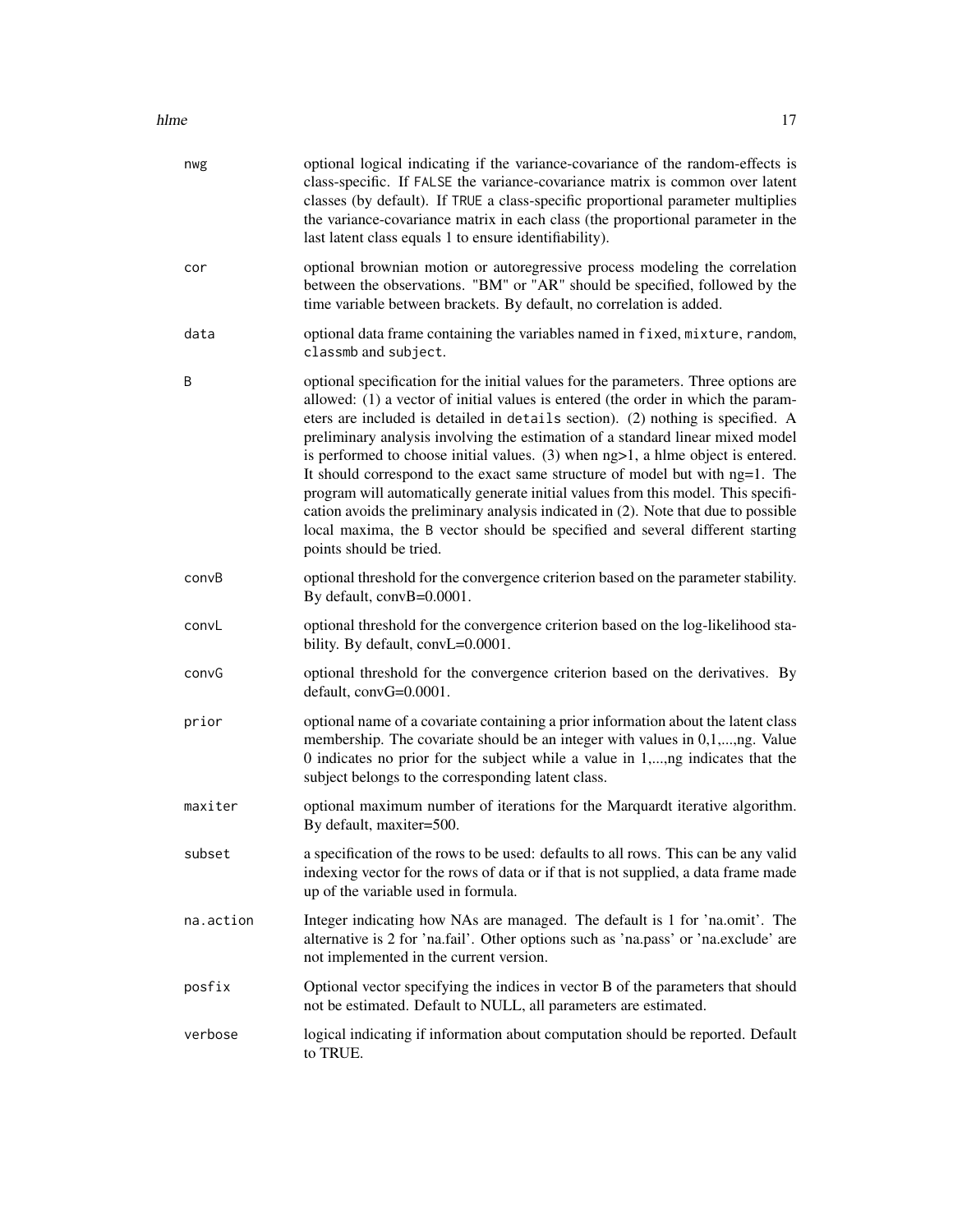# Details

# A. THE VECTOR OF PARAMETERS B

The parameters in the vector of initial values B or equivalently in the vector of maximum likelihood estimates best are included in the following order:

(1) ng-1 parameters are required for intercepts in the latent class membership model, and when covariates are included in classmb, ng-1 paramaters should be entered for each covariate;

(2) for all covariates in fixed, one parameter is required if the covariate is not in mixture, ng paramaters are required if the covariate is also in mixture;

(3) the variance of each random-effect specified in random (including the intercept) when idiag=TRUE, or the inferior triangular variance-covariance matrix of all the random-effects when idiag=FALSE;

(4) only when nwg=TRUE, ng-1 parameters are required for the ng-1 class-specific proportional coefficients in the variance covariance matrix of the random-effects;

(5) when cor is specified, 1 parameter corresponding to the variance of the Brownian motion should be entered with cor=BM and 2 parameters corresponding to the correlation and the variance parameters of the autoregressive process should be entered

(6) the standard error of the residual error.

#### B. CAUTIONS

Some caution should be made when using the program:

(1) As the log-likelihood of a latent class model can have multiple maxima, a careful choice of the initial values is crucial for ensuring convergence toward the global maximum. The program can be run without entering the vector of initial values (see point 2). However, we recommend to systematically enter initial values in B and try different sets of initial values.

(2) The automatic choice of initial values we provide requires the estimation of a preliminary linear mixed model. The user should be aware that first, this preliminary analysis can take time for large datatsets and second, that the generated initial values can be very not likely and even may converge slowly to a local maximum. This is the reason why several alternatives exist. The vector of initial values can be directly specified in B the initial values can be generated (automatically or randomly) from a model with ng=. Finally, function gridsearch performs an automatic grid search.

(3) Convergence criteria are very strict as they are based on the derivatives of the log-likelihood in addition to the parameter stability and log-likelihood stability. In some cases, the program may not converge and reach the maximum number of iterations fixed at 100. In this case, the user should check that parameter estimates at the last iteration are not on the boundaries of the parameter space. If the parameters are on the boundaries of the parameter space, the identifiability of the model is critical. This may happen especially with splines parameters that may be too close to 0 (lower boundary) or classmb parameters that are too high or low (perfect classification). When identifiability of some parameters is suspected, the program can be run again from the former estimates by fixing the suspected parameters to their value with option posfix. This usually solves the problem. An alternative is to remove the parameters of the Beta of Splines link function from the inverse of the Hessian with option partialH. If not, the program should be run again with other initial values, with a higher maximum number of iterations or less strict convergence tolerances.

#### Value

The list returned is: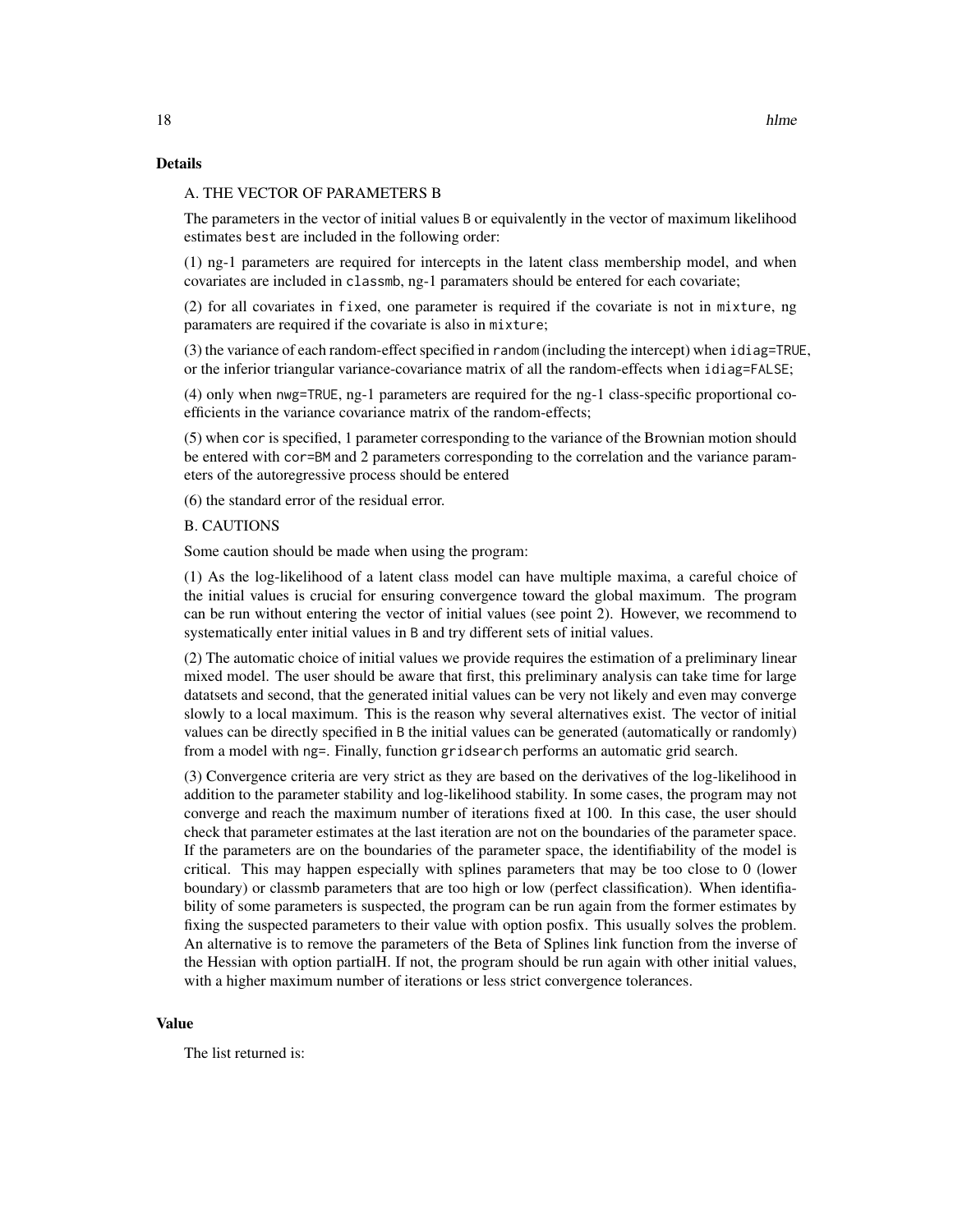hlme the contract of the contract of the contract of the contract of the contract of the contract of the contract of the contract of the contract of the contract of the contract of the contract of the contract of the contr

| ns       | number of grouping units in the dataset                                                                                                                                                                                                                                                                                                                                                                                   |
|----------|---------------------------------------------------------------------------------------------------------------------------------------------------------------------------------------------------------------------------------------------------------------------------------------------------------------------------------------------------------------------------------------------------------------------------|
| ng       | number of latent classes                                                                                                                                                                                                                                                                                                                                                                                                  |
| loglik   | log-likelihood of the model                                                                                                                                                                                                                                                                                                                                                                                               |
| best     | vector of parameter estimates in the same order as specified in B and detailed in<br>section details                                                                                                                                                                                                                                                                                                                      |
| V        | vector containing the upper triangle matrix of variance-covariance estimates of<br>Best with exception for variance-covariance parameters of the random-effects<br>for which V contains the variance-covariance estimates of the Cholesky trans-<br>formed parameters displayed in cholesky                                                                                                                               |
| gconv    | vector of convergence criteria: 1. on the parameters, 2. on the likelihood, 3. on<br>the derivatives                                                                                                                                                                                                                                                                                                                      |
| conv     | status of convergence: $=1$ if the convergence criteria were satisfied, $=2$ if the<br>maximum number of iterations was reached, =4 or 5 if a problem occured during<br>optimisation                                                                                                                                                                                                                                      |
| call     | the matched call                                                                                                                                                                                                                                                                                                                                                                                                          |
| niter    | number of Marquardt iterations                                                                                                                                                                                                                                                                                                                                                                                            |
| dataset  | dataset                                                                                                                                                                                                                                                                                                                                                                                                                   |
| Ν        | internal information used in related functions                                                                                                                                                                                                                                                                                                                                                                            |
| idiag    | internal information used in related functions                                                                                                                                                                                                                                                                                                                                                                            |
| pred     | table of individual predictions and residuals; it includes marginal predictions<br>(pred_m), marginal residuals (resid_m), subject-specific predictions (pred_ss)<br>and subject-specific residuals (resid_ss) averaged over classes, the observation<br>(obs) and finally the class-specific marginal and subject-specific predictions (with<br>the number of the latent class: pred_m_1,pred_m_2,,pred_ss_1,pred_ss_2,) |
| pprob    | table of posterior classification and posterior individual class-membership prob-<br>abilities                                                                                                                                                                                                                                                                                                                            |
| Xnames   | list of covariates included in the model                                                                                                                                                                                                                                                                                                                                                                                  |
| predRE   | table containing individual predictions of the random-effects : a column per<br>random-effect, a line per subject                                                                                                                                                                                                                                                                                                         |
| cholesky | vector containing the estimates of the Cholesky transformed parameters of the<br>variance-covariance matrix of the random-effects                                                                                                                                                                                                                                                                                         |

# Author(s)

Cecile Proust-Lima, Benoit Liquet and Viviane Philipps <cecile.proust-lima@inserm.fr>

# References

Proust-Lima C, Philipps V, Liquet B (2017). Estimation of Extended Mixed Models Using Latent Classes and Latent Processes: the R package lcmm. Journal of Statistical Software, 78(2), 1-56 Verbeke G and Lesaffre E (1996). A linear mixed-effects model with heterogeneity in the randomeffects population. Journal of the American Statistical Association 91, 217-21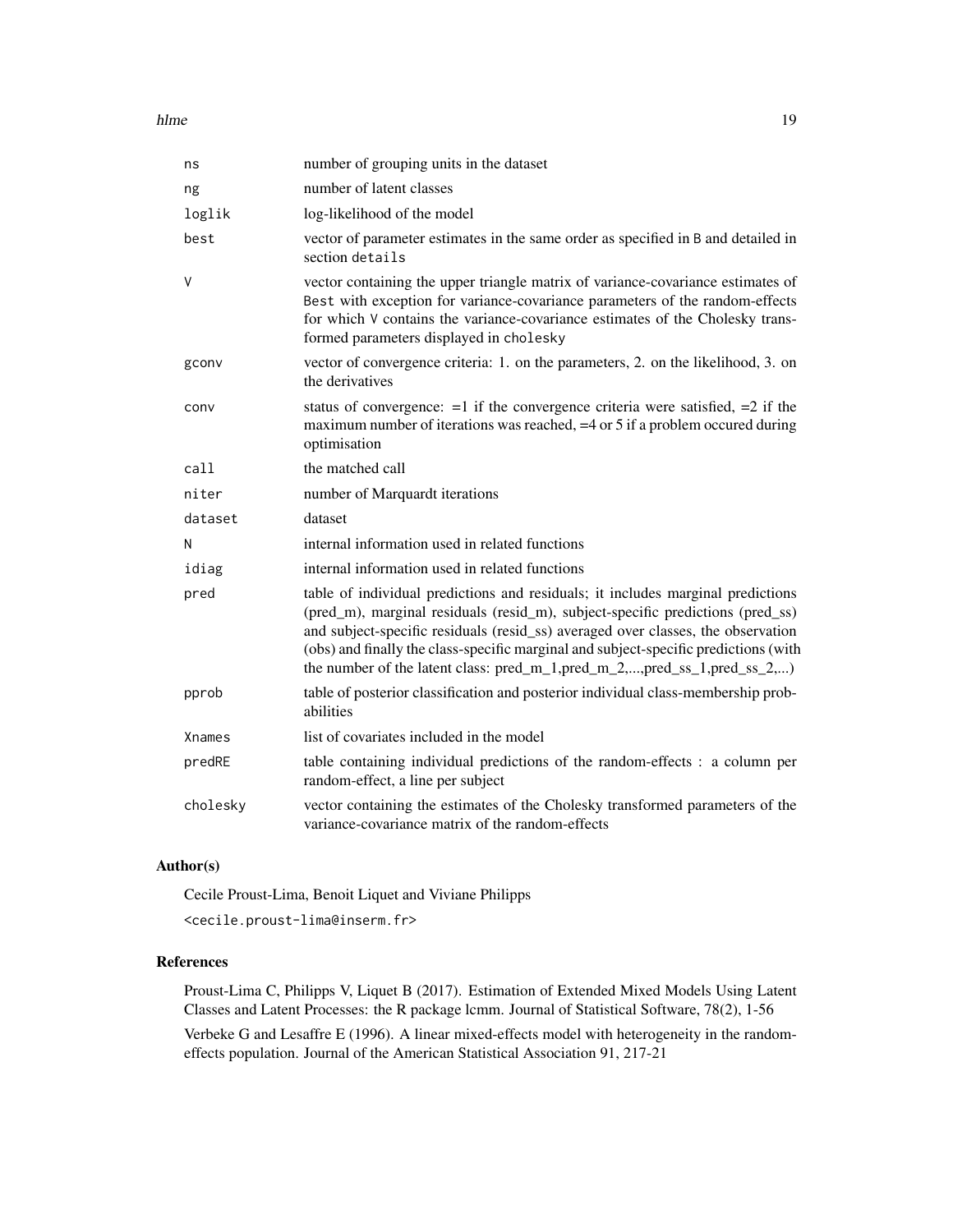<span id="page-19-0"></span>Muthen B and Shedden K (1999). Finite mixture modeling with mixture outcomes using the EM algorithm. Biometrics 55, 463-9

Proust C and Jacqmin-Gadda H (2005). Estimation of linear mixed models with a mixture of distribution for the random-effects. Computer Methods Programs Biomedicine 78, 165-73

#### See Also

[postprob](#page-55-1), [plot.hlme](#page-49-1), [summary](#page-0-0), [predictY](#page-60-1)

# Examples

```
##### Example of a latent class model estimated for a varying number
# of latent classes:
# The model includes a subject- (ID) and class-specific linear
# trend (intercept and Time in fixed, random and mixture components)
# and a common effect of X1 and its interaction with time over classes
# (in fixed).
# The variance of the random intercept and slope are assumed to be equal
# over classes (nwg=F).
# The covariate X3 predicts the class membership (in classmb).
#
# !CAUTION: initialization of mixed models with latent classes is
# of most importance because of the problem of multimodality of the likelihood.
# Calls m2a-m2d illustrate the different implementations for the
# initial values.
### homogeneous linear mixed model (standard linear mixed model)
### with correlated random-effects
m1<-hlme(Y~Time*X1,random=~Time,subject='ID',ng=1,data=data_hlme)
summary(m1)
### latent class linear mixed model with 2 classes
# a. automatic specification from G=1 model estimates:
m2a<-hlme(Y~Time*X1,mixture=~Time,random=~Time,classmb=~X2+X3,subject='ID',
         ng=2,data=data_hlme,B=m1)
# b. vector of initial values provided by the user:
m2b<-hlme(Y~Time*X1,mixture=~Time,random=~Time,classmb=~X2+X3,subject='ID',
         ng=2,data=data_hlme,B=c(0.11,-0.74,-0.07,20.71,
                                 29.39,-1,0.13,2.45,-0.29,4.5,0.36,0.79,0.97))
# c. random draws from G = 1 model estimates:
m2c<-hlme(Y~Time*X1,mixture=~Time,random=~Time,classmb=~X2+X3,subject='ID',
          ng=2,data=data_hlme,B=random(m1))
# d. gridsearch with 50 departures and 10 iterations of the algorithm
      (see function gridsearch for details)
## Not run:
m2d \le gridsearch(rep = 50, maxiter = 10, minit = m1, hlme(Y \sim Time \star X1,
mixture =~ Time, random =~ Time, classmb =~ X2 + X3, subject = 'ID', ng = 2,
```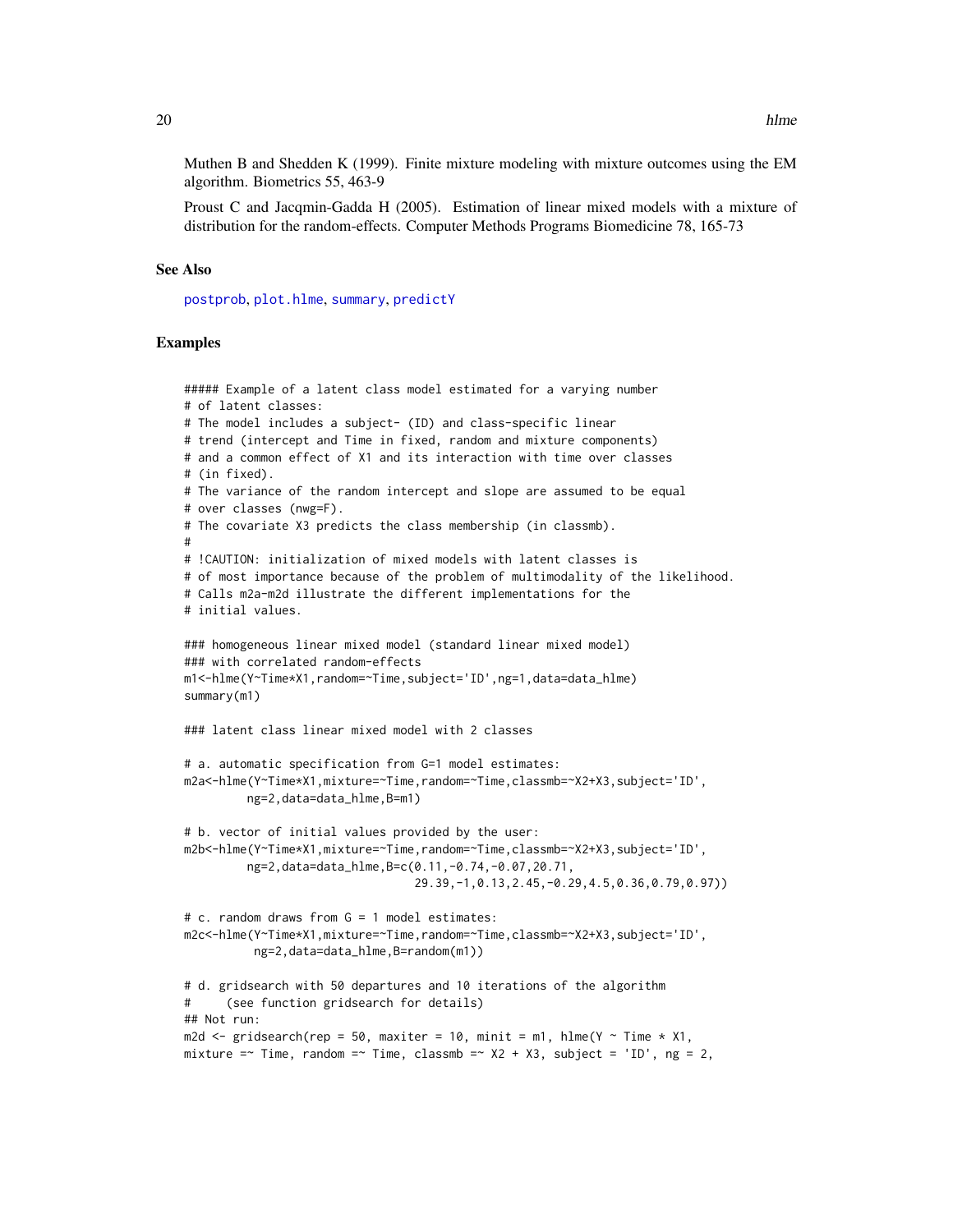#### <span id="page-20-0"></span>**Jointlemm** 21

```
data = data_hlme))
## End(Not run)
# summary of the estimation process
summarytable(m1, m2a, m2b, m2c)
# summary of m2a
summary(m2a)
# posterior classification
postprob(m2a)
# plot of predicted trajectories using some newdata
newdata<-data.frame(Time=seq(0,5,length=100),
X1=rep(0,100),X2=rep(0,100),X3=rep(0,100))
plot(predictY(m2a,newdata,var.time="Time"),legend.loc="right",bty="l")
```
<span id="page-20-1"></span>

| Jointlcmm |            |  |  | Estimation of joint latent class models for longitudinal and time-to- |  |
|-----------|------------|--|--|-----------------------------------------------------------------------|--|
|           | event data |  |  |                                                                       |  |

#### Description

This function fits joint latent class mixed models for a longitudinal outcome and a right-censored (possibly left-truncated) time-to-event. The function handles competing risks and Gaussian or non Gaussian (curvilinear) longitudinal outcomes. For curvilinear longitudinal outcomes, normalizing continuous functions (splines or Beta CDF) can be specified as in lcmm.

# Usage

```
Jointlcmm(fixed, mixture, random, subject, classmb, ng=1,
idiag=FALSE, nwg=FALSE, survival,hazard="Weibull",
hazardtype="Specific", hazardnodes=NULL,TimeDepVar=NULL,
link=NULL, intnodes=NULL, epsY=0.5, range=NULL,
cor=NULL,data, B, convB=1e-4, convL=1e-4, convG=1e-4,
maxiter=100, nsim=100, prior,logscale=FALSE,
subset=NULL, na.action=1, posfix=NULL, partialH=FALSE,
verbose=TRUE)
```
#### Arguments

| fixed | two-sided linear formula object for the fixed-effects in the linear mixed model.       |
|-------|----------------------------------------------------------------------------------------|
|       | The response outcome is on the left of $\sim$ and the covariates are separated by + on |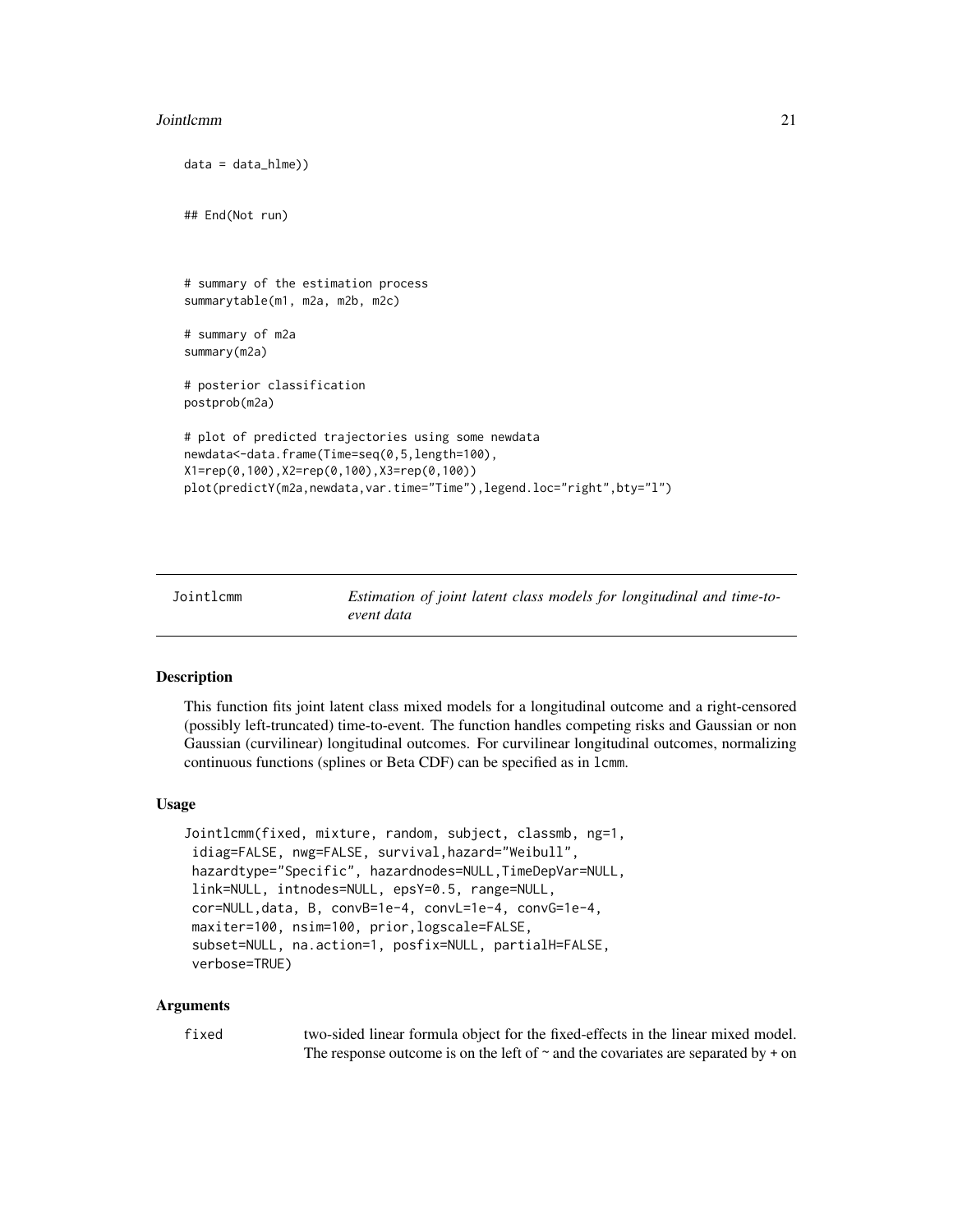|          | the right of the $\sim$ . By default, an intercept is included. If no intercept, $-1$ should<br>be the first term included on the right of $\sim$ .                                                                                                                                                                                                                                                                                                                                                                                                                                                                                                                                                                                                                                                                                                                                                                                                                                              |
|----------|--------------------------------------------------------------------------------------------------------------------------------------------------------------------------------------------------------------------------------------------------------------------------------------------------------------------------------------------------------------------------------------------------------------------------------------------------------------------------------------------------------------------------------------------------------------------------------------------------------------------------------------------------------------------------------------------------------------------------------------------------------------------------------------------------------------------------------------------------------------------------------------------------------------------------------------------------------------------------------------------------|
| mixture  | one-sided formula object for the class-specific fixed effects in the linear mixed<br>model (to specify only for a number of latent classes greater than 1). Among the<br>list of covariates included in fixed, the covariates with class-specific regression<br>parameters are entered in mixture separated by +. By default, an intercept is<br>included. If no intercept, -1 should be the first term included.                                                                                                                                                                                                                                                                                                                                                                                                                                                                                                                                                                                |
| random   | optional one-sided formula for the random-effects in the linear mixed model.<br>Covariates with a random-effect are separated by $+$ . By default, an intercept is<br>included. If no intercept, -1 should be the first term included.                                                                                                                                                                                                                                                                                                                                                                                                                                                                                                                                                                                                                                                                                                                                                           |
| subject  | name of the covariate representing the grouping structure (called subject identi-<br>fier) specified with ".                                                                                                                                                                                                                                                                                                                                                                                                                                                                                                                                                                                                                                                                                                                                                                                                                                                                                     |
| classmb  | optional one-sided formula describing the covariates in the class-membership<br>multinomial logistic model. Covariates included are separated by +. No inter-<br>cept should be included in this formula.                                                                                                                                                                                                                                                                                                                                                                                                                                                                                                                                                                                                                                                                                                                                                                                        |
| ng       | optional number of latent classes considered. If ng=1 (by default) no mixture<br>nor classmb should be specified. If ng>1, mixture is required.                                                                                                                                                                                                                                                                                                                                                                                                                                                                                                                                                                                                                                                                                                                                                                                                                                                  |
| idiag    | optional logical for the structure of the variance-covariance matrix of the random-<br>effects. If FALSE, a non structured matrix of variance-covariance is considered<br>(by default). If TRUE a diagonal matrix of variance-covariance is considered.                                                                                                                                                                                                                                                                                                                                                                                                                                                                                                                                                                                                                                                                                                                                          |
| nwg      | optional logical indicating if the variance-covariance of the random-effects is<br>class-specific. If FALSE the variance-covariance matrix is common over latent<br>classes (by default). If TRUE a class-specific proportional parameter multiplies<br>the variance-covariance matrix in each class (the proportional parameter in the<br>last latent class equals 1 to ensure identifiability).                                                                                                                                                                                                                                                                                                                                                                                                                                                                                                                                                                                                |
| survival | two-sided formula object. The left side of the formula corresponds to a surv()<br>object of type "counting" for right-censored and left-truncated data (example:<br>Surv(Time, EntryTime, Indicator)) or of type "right" for right-censored data<br>(example: Surv(Time, Indicator)). Multiple causes of event can be consid-<br>ered in the Indicator (0 for censored, k for cause k of event). The right side of the<br>formula specifies the names of covariates to include in the survival model with<br>mixture() when the effect is class-specific (example: Surv(Time, Indicator) ~<br>$X1$ + mixture( $X2$ ) for a class-common effect of $X1$ and a class-specific effect<br>of X2). In the presence of competing events, covariate effects are common by<br>default. Code cause(X3) specifies a cause-specific covariate effect for X3 on<br>each cause of event while cause1(X3) (or cause2(X3), ) specifies a cause-<br>specific effect of X3 on the first (or second, ) cause only. |
| hazard   | optional family of hazard function assumed for the survival model. By de-<br>fault, "Weibull" specifies a Weibull baseline risk function. Other possibilities<br>are "piecewise" for a piecewise constant risk function or "splines" for a cubic<br>M-splines baseline risk function. For these two latter families, the number of<br>nodes and the location of the nodes should be specified as well, separated by -.<br>The number of nodes is entered first followed by $-$ , then the location is specified<br>with "equi", "quant" or "manual" for respectively equidistant nodes, nodes at<br>quantiles of the times of event distribution or interior nodes entered manually in<br>argument hazardnodes. It is followed by - and finally "piecewise" or "splines"                                                                                                                                                                                                                         |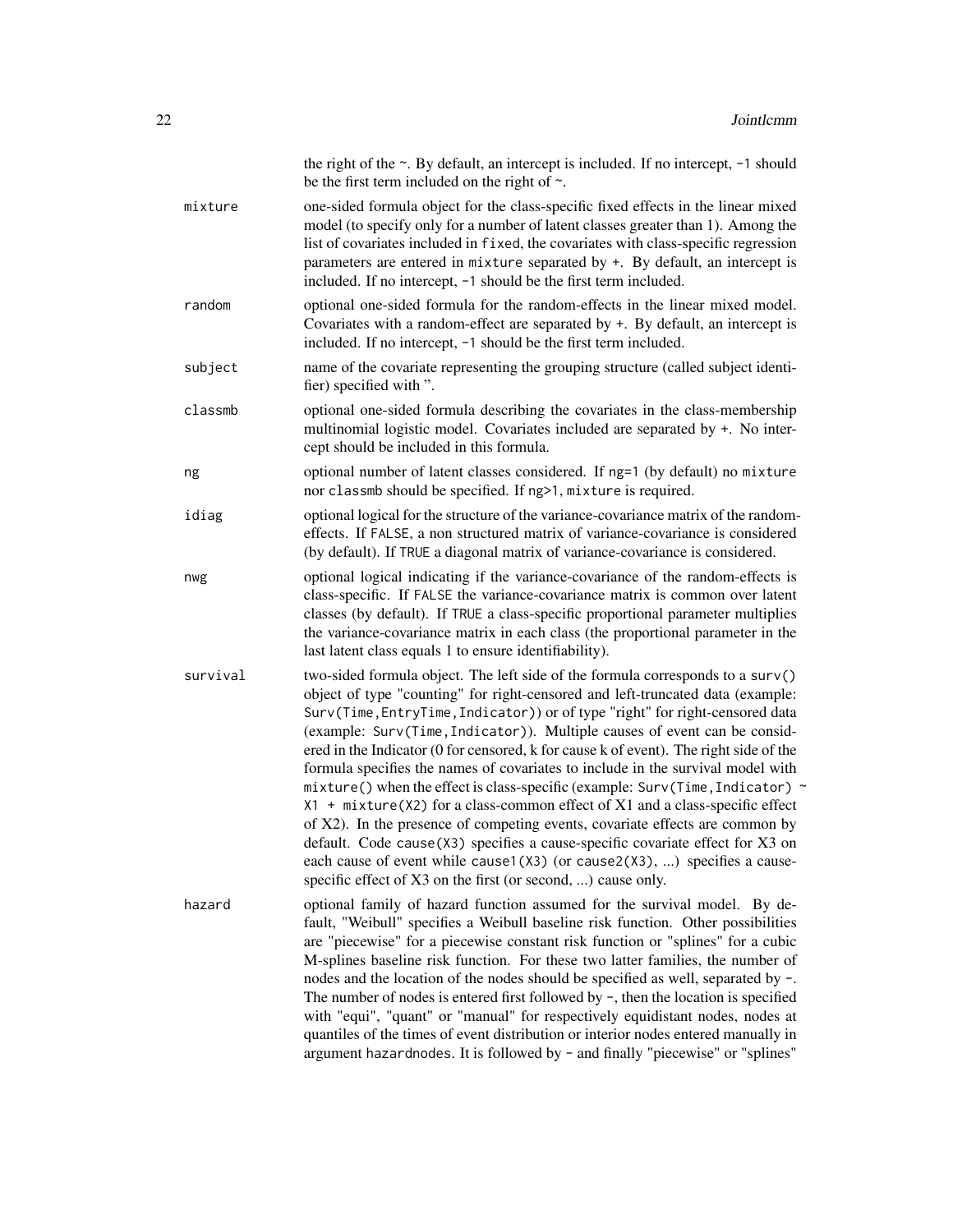|             | indicates the family of baseline risk function considered. Examples include "5-<br>equi-splines" for M-splines with 5 equidistant nodes, "6-quant-piecewise" for<br>piecewise constant risk over 5 intervals and nodes defined at the quantiles of<br>the times of events distribution and "9-manual-splines" for M-splines risk func-<br>tion with 9 nodes, the vector of 7 interior nodes being entered in the argument<br>hazardnodes. In the presence of competing events, a vector of hazards should<br>be provided such as hazard=c("Weibull","splines" with 2 causes of event,<br>the first one modelled by a Weibull baseline cause-specific risk function and the<br>second one by splines.                                                                                                                                                                                                                                                                                                                                                                                                                                                                                                                                                                                                                                              |
|-------------|---------------------------------------------------------------------------------------------------------------------------------------------------------------------------------------------------------------------------------------------------------------------------------------------------------------------------------------------------------------------------------------------------------------------------------------------------------------------------------------------------------------------------------------------------------------------------------------------------------------------------------------------------------------------------------------------------------------------------------------------------------------------------------------------------------------------------------------------------------------------------------------------------------------------------------------------------------------------------------------------------------------------------------------------------------------------------------------------------------------------------------------------------------------------------------------------------------------------------------------------------------------------------------------------------------------------------------------------------|
| hazardtype  | optional indicator for the type of baseline risk function when ng>1. By default<br>"Specific" indicates a class-specific baseline risk function. Other possibilities<br>are "PH" for a baseline risk function proportional in each latent class, and "Com-<br>mon" for a baseline risk function that is common over classes. In the presence<br>of competing events, a vector of hazardtypes should be given.                                                                                                                                                                                                                                                                                                                                                                                                                                                                                                                                                                                                                                                                                                                                                                                                                                                                                                                                     |
| hazardnodes | optional vector containing interior nodes if splines or piecewise is specified<br>for the baseline hazard function in hazard.                                                                                                                                                                                                                                                                                                                                                                                                                                                                                                                                                                                                                                                                                                                                                                                                                                                                                                                                                                                                                                                                                                                                                                                                                     |
| TimeDepVar  | optional vector containing an intermediate time corresponding to a change in the<br>risk of event. This time-dependent covariate can only take the form of a time<br>variable with the assumption that there is no effect on the risk before this time<br>and a constant effect on the risk of event after this time (example: initiation of a<br>treatment to account for).                                                                                                                                                                                                                                                                                                                                                                                                                                                                                                                                                                                                                                                                                                                                                                                                                                                                                                                                                                      |
| link        | optional family of link functions to estimate. By default, "linear" option spec-<br>ifies a linear link function leading to a standard linear mixed model (homoge-<br>neous or heterogeneous as estimated in h1me). Other possibilities include "beta"<br>for estimating a link function from the family of Beta cumulative distribution<br>functions, "thresholds" for using a threshold model to describe the correspon-<br>dence between each level of an ordinal outcome and the underlying latent pro-<br>cess, and "Splines" for approximating the link function by I-splines. For this<br>latter case, the number of nodes and the nodes location should be also speci-<br>fied. The number of nodes is first entered followed by $\neg$ , then the location is<br>specified with "equi", "quant" or "manual" for respectively equidistant nodes,<br>nodes at quantiles of the marker distribution or interior nodes entered manually<br>in argument introdes. It is followed by - and finally "splines" is indicated. For<br>example, "7-equi-splines" means I-splines with 7 equidistant nodes, "6-quant-<br>splines" means I-splines with 6 nodes located at the quantiles of the marker<br>distribution and "9-manual-splines" means I-splines with 9 nodes, the vector of<br>7 interior nodes being entered in the argument intnodes. |
| intnodes    | optional vector of interior nodes. This argument is only required for a I-splines<br>link function with nodes entered manually.                                                                                                                                                                                                                                                                                                                                                                                                                                                                                                                                                                                                                                                                                                                                                                                                                                                                                                                                                                                                                                                                                                                                                                                                                   |
| epsY        | optional definite positive real used to rescale the marker in $(0,1)$ when the beta<br>link function is used. By default, $epsY=0.5$ .                                                                                                                                                                                                                                                                                                                                                                                                                                                                                                                                                                                                                                                                                                                                                                                                                                                                                                                                                                                                                                                                                                                                                                                                            |
| range       | optional vector indicating the range of the outcome (that is the minimum and<br>maximum). By default, the range is defined according to the minimum and<br>maximum observed values of the outcome. The option should be used only for<br>Beta and Splines transformations.                                                                                                                                                                                                                                                                                                                                                                                                                                                                                                                                                                                                                                                                                                                                                                                                                                                                                                                                                                                                                                                                        |
| cor         | optional brownian motion or autoregressive process modeling the correlation                                                                                                                                                                                                                                                                                                                                                                                                                                                                                                                                                                                                                                                                                                                                                                                                                                                                                                                                                                                                                                                                                                                                                                                                                                                                       |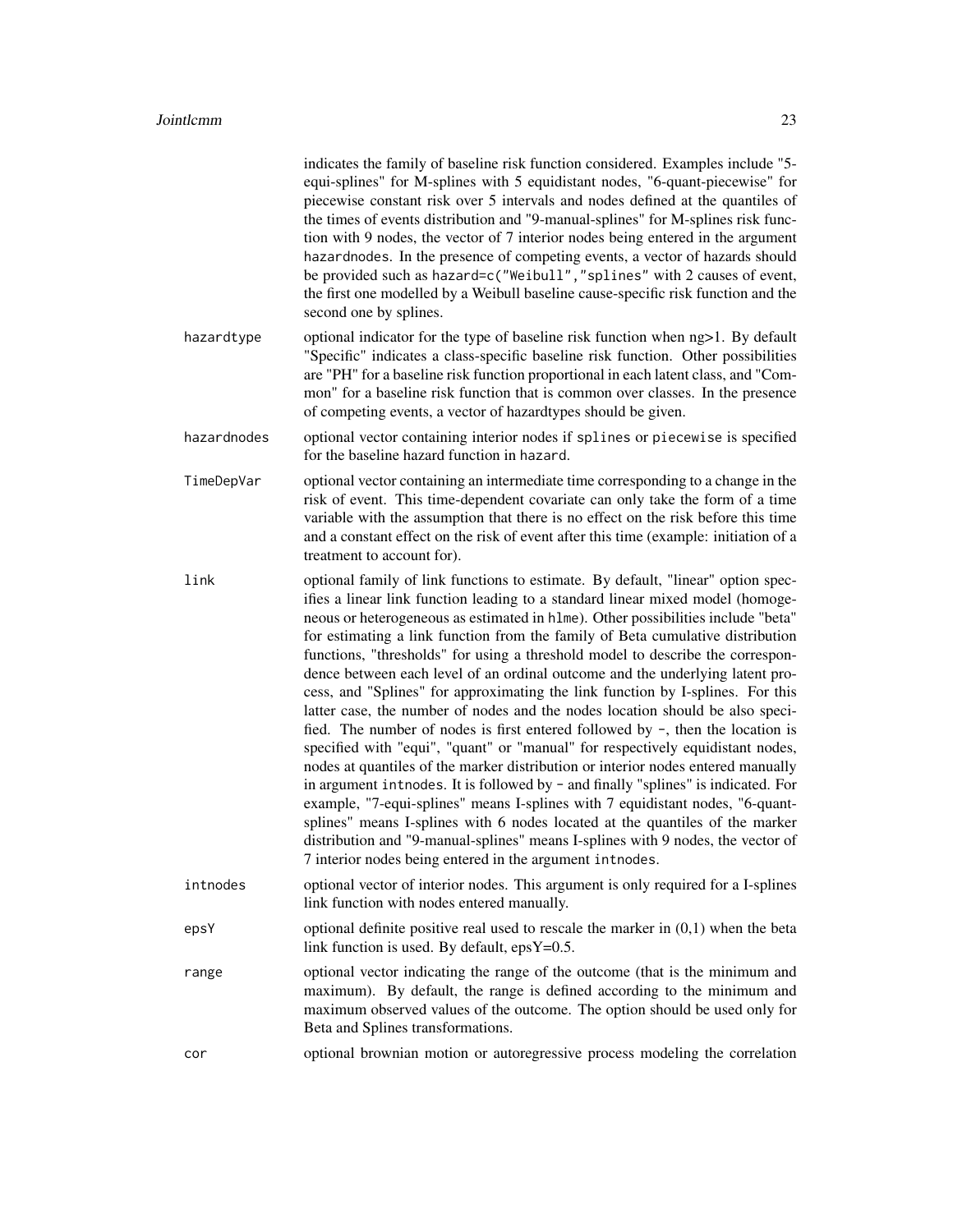|           | between the observations. "BM" or "AR" should be specified, followed by the<br>time variable between brackets. By default, no correlation is added.                                                                                                                                                                                                                                                                                                                                                                                                                                                                                                                                                                                                                                                    |
|-----------|--------------------------------------------------------------------------------------------------------------------------------------------------------------------------------------------------------------------------------------------------------------------------------------------------------------------------------------------------------------------------------------------------------------------------------------------------------------------------------------------------------------------------------------------------------------------------------------------------------------------------------------------------------------------------------------------------------------------------------------------------------------------------------------------------------|
| data      | optional data frame containing the variables named in fixed, mixture, random,<br>classmb and subject.                                                                                                                                                                                                                                                                                                                                                                                                                                                                                                                                                                                                                                                                                                  |
| B         | optional specification for the initial values for the parameters. Three options<br>are allowed: (1) a vector of initial values is entered (the order in which the<br>parameters are included is detailed in details section). (2) nothing is specified.<br>A preliminary analysis involving the estimation of a standard linear mixed model<br>is performed to choose initial values. (3) when ng>1, a multlcmm object is<br>entered. It should correspond to the exact same structure of model but with<br>ng=1. The program will automatically generate initial values from this model.<br>This specification avoids the preliminary analysis indicated in (2) Note that due<br>to possible local maxima, the B vector should be specified and several different<br>starting points should be tried. |
| convB     | optional threshold for the convergence criterion based on the parameter stability.<br>By default, convB=0.0001.                                                                                                                                                                                                                                                                                                                                                                                                                                                                                                                                                                                                                                                                                        |
| convL     | optional threshold for the convergence criterion based on the log-likelihood sta-<br>bility. By default, convL=0.0001.                                                                                                                                                                                                                                                                                                                                                                                                                                                                                                                                                                                                                                                                                 |
| convG     | optional threshold for the convergence criterion based on the derivatives. By<br>default, convG=0.0001.                                                                                                                                                                                                                                                                                                                                                                                                                                                                                                                                                                                                                                                                                                |
| maxiter   | optional maximum number of iterations for the Marquardt iterative algorithm.<br>By default, maxiter=150.                                                                                                                                                                                                                                                                                                                                                                                                                                                                                                                                                                                                                                                                                               |
| nsim      | optional number of points for the predicted survival curves and predicted base-<br>line risk curves. By default, nsim=100.                                                                                                                                                                                                                                                                                                                                                                                                                                                                                                                                                                                                                                                                             |
| prior     | optional name of a covariate containing a prior information about the latent class<br>membership. The covariate should be an integer with values in 0,1,,ng. Value<br>O indicates no prior for the subject while a value in 1,,ng indicates that the<br>subject belongs to the corresponding latent class.                                                                                                                                                                                                                                                                                                                                                                                                                                                                                             |
| logscale  | optional boolean indicating whether an exponential (logscale=TRUE) or a square<br>(logscale=FALSE -by default) transformation is used to ensure positivity of pa-<br>rameters in the baseline risk functions. See details section                                                                                                                                                                                                                                                                                                                                                                                                                                                                                                                                                                      |
| subset    | a specification of the rows to be used: defaults to all rows. This can be any valid<br>indexing vector for the rows of data or if that is not supplied, a data frame made<br>up of the variable used in formula.                                                                                                                                                                                                                                                                                                                                                                                                                                                                                                                                                                                       |
| na.action | Integer indicating how NAs are managed. The default is 1 for 'na.omit'. The<br>alternative is 2 for 'na.fail'. Other options such as 'na.pass' or 'na.exclude' are<br>not implemented in the current version.                                                                                                                                                                                                                                                                                                                                                                                                                                                                                                                                                                                          |
| posfix    | Optional vector specifying the indices in vector B of the parameters that should<br>not be estimated. Default to NULL, all parameters are estimated.                                                                                                                                                                                                                                                                                                                                                                                                                                                                                                                                                                                                                                                   |
| partialH  | optional logical for Piecewise and Splines baseline risk functions only. Indicates<br>whether the parameters of the baseline risk functions can be dropped from the<br>Hessian matrix to define convergence criteria.                                                                                                                                                                                                                                                                                                                                                                                                                                                                                                                                                                                  |
| verbose   | logical indicating if information about computation should be reported. Default<br>to TRUE.                                                                                                                                                                                                                                                                                                                                                                                                                                                                                                                                                                                                                                                                                                            |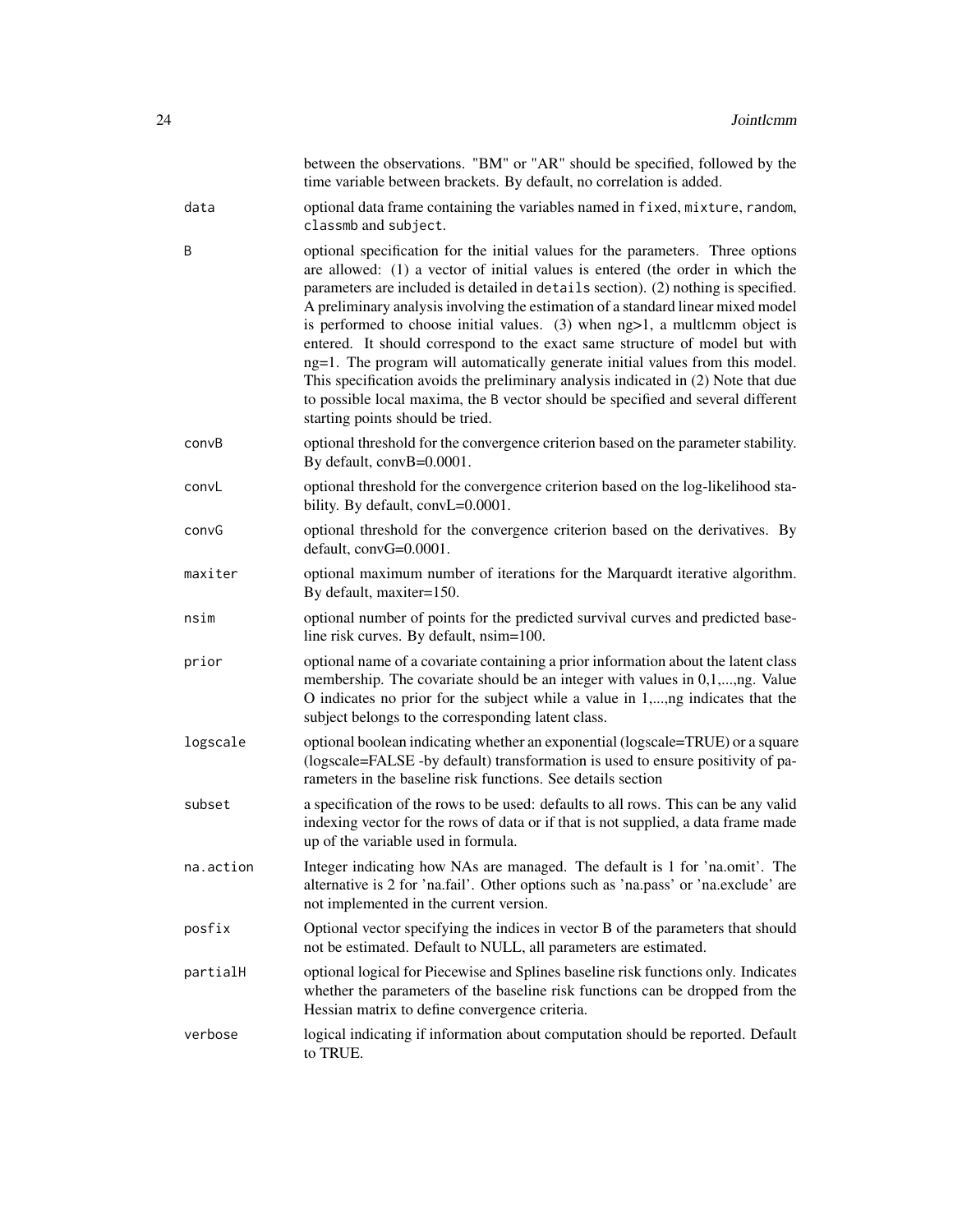#### **Jointlemm** 25

#### Details

#### A. BASELINE RISK FUNCTIONS

For the baseline risk functions, the following parameterizations were considered. Be careful, parametrisations changed in lcmm V1.5:

1. With the "Weibull" function: 2 parameters are necessary w\_1 and w\_2 so that the baseline risk function a  $0(t) = w_1^2*w_2^2*(w_1^2^*t)^\wedge(w_2^2-1)$  if logscale=FALSE and a  $0(t) = \exp(w_1)*\exp(w_2)(t)^\wedge(\exp(w_2)-1)$ 1) if logscale=TRUE.

2. with the "piecewise" step function and nz nodes  $(y_1,...,y_nz)$ , nz-1 parameters are necessary  $p_1,...p_n$  nz-1 so that the baseline risk function a\_0(t) =  $p_1^2$  for y\_j < t = < y\_j+1 if logscale=FALSE and  $a_0(t) = \exp(p_1)$  for  $y_1 < t < y_1 + 1$  if logscale=TRUE.

3. with the "splines" function and nz nodes  $(y_1,...,y_n)$ , nz+2 parameters are necessary s\_1,...s\_nz+2 so that the baseline risk function  $a_0(t) = \sum_j s_j^2/2 M_j(t)$  if logscale=FALSE and  $a_0(t) = \sum_j s_j^2/2 M_j(t)$  $exp(s_j)$  M  $j(t)$  if logscale=TRUE where  ${M_j}$  is the basis of cubic M-splines.

Two parametrizations of the baseline risk function are proposed (logscale=TRUE or FALSE) because in some cases, especially when the instantaneous risks are very close to 0, some convergence problems may appear with one parameterization or the other. As a consequence, we recommend to try the alternative parameterization (changing logscale option) when a joint latent class model does not converge (maximum number of iterations reached) where as convergence criteria based on the parameters and likelihood are small.

#### B. THE VECTOR OF PARAMETERS B

The parameters in the vector of initial values B or in the vector of maximum likelihood estimates best are included in the following order: (1) ng-1 parameters are required for intercepts in the latent class membership model, and if covariates are included in classmb, ng-1 parameters should be entered for each one; (2) parameters for the baseline risk function: 2 parameters for each Weibull, nz-1 for each piecewise constant risk and nz+2 for each splines risk; this number should be multiplied by ng if specific hazard is specified; otherwise, ng-1 additional proportional effects are expected if PH hazard is specified; otherwise nothing is added if common hazard is specified. In the presence of competing events, the number of parameters should be adapted to the number of causes of event; (3) for all covariates in survival, ng parameters are required if the covariate is inside a mixture(), otherwise 1 parameter is required. Covariates parameters should be included in the same order as in survival. In the presence of cause-specific effects, the number of parameters should be multiplied by the number of causes; (4) for all covariates in fixed, one parameter is required if the covariate is not in mixture, ng parameters are required if the covariate is also in mixture. Parameters should be included in the same order as in fixed; (5) the variance of each random-effect specified in random (including the intercept) if idiag=TRUE and the inferior triangular variance-covariance matrix of all the random-effects if idiag=FALSE; (6) only if nwg=TRUE, ng-1 parameters for class-specific proportional coefficients for the variance covariance matrix of the random-effects; (7) the variance of the residual error.

#### C. CAUTION

Some caution should be made when using the program:

(1) As the log-likelihood of a latent class model can have multiple maxima, a careful choice of the initial values is crucial for ensuring convergence toward the global maximum. The program can be run without entering the vector of initial values (see point 2). However, we recommend to systematically enter initial values in B and try different sets of initial values.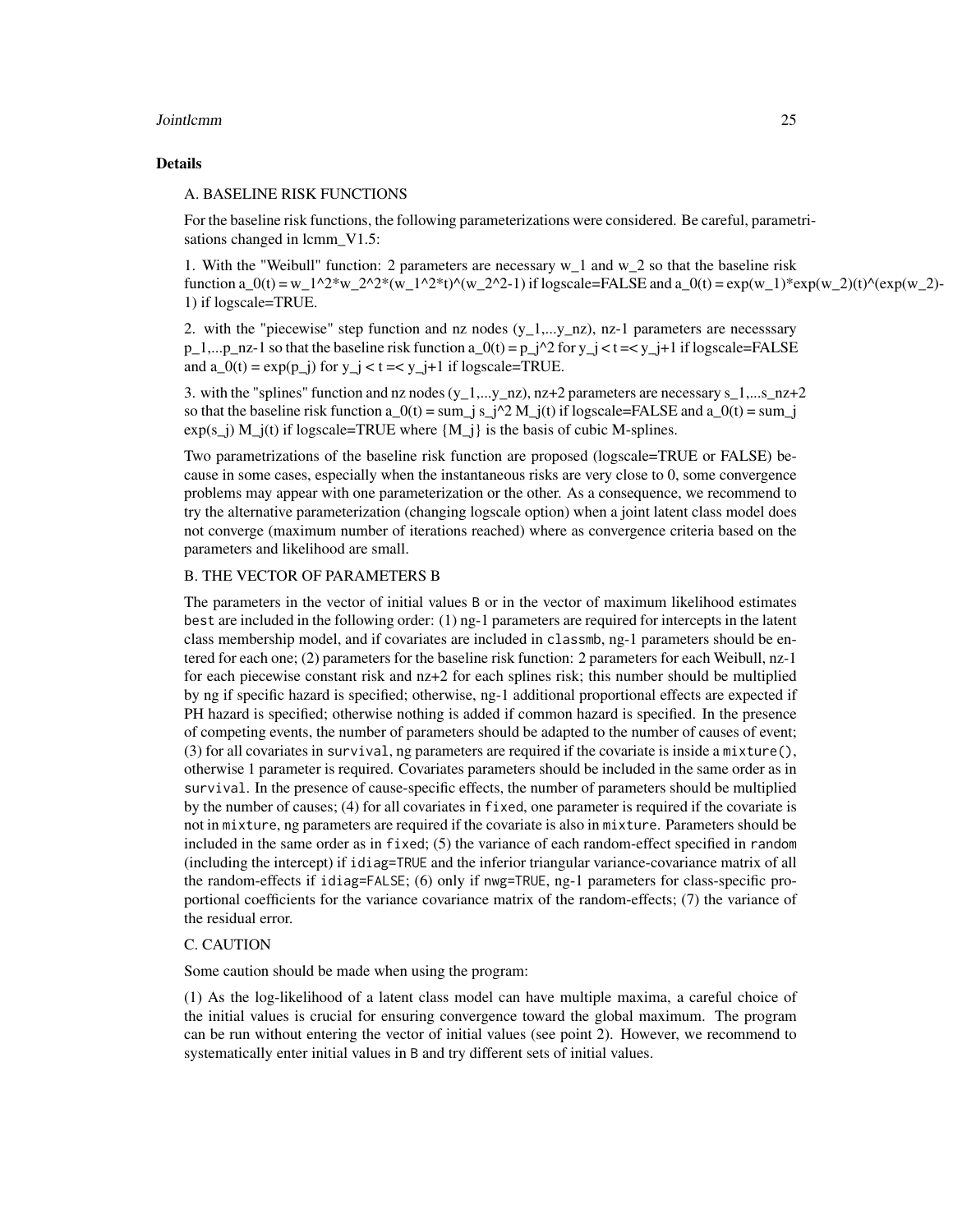(2) The automatic choice of initial values that we provide requires the estimation of a preliminary linear mixed model. The user should be aware that first, this preliminary analysis can take time for large datatsets and second, that the generated initial values can be very not likely and even may converge slowly to a local maximum. This is a reason why several alternatives exist. The vector of initial values can be directly specified in B the initial values can be generated (automatically or randomly) from a model with ng=. Finally, function gridsearch performs an automatic grid search.

(3) Convergence criteria are very strict as they are based on derivatives of the log-likelihood in addition to the parameter and log-likelihood stability. In some cases, the program may not converge and reach the maximum number of iterations fixed at 150. In this case, the user should check that parameter estimates at the last iteration are not on the boundaries of the parameter space. If the parameters are on the boundaries of the parameter space, the identifiability of the model is critical. This may happen especially when baseline risk functions involve splines (value close to the lower boundary - 0 with logscale=F -infinity with logscale=F) or classmb parameters that are too high or low (perfect classification) or linkfunction parameters. When identifiability of some parameters is suspected, the program can be run again from the former estimates by fixing the suspected parameters to their value with option posfix. This usually solves the problem. An alternative is to remove the parameters of the Beta of Splines link function from the inverse of the Hessian with option partialH. If not, the program should be run again with other initial values. Some problems of convergence may happen when the instantaneous risks of event are very low and "piecewise" or "splines" baseline risk functions are specified. In this case, changing the parameterization of the baseline risk functions with option logscale is recommended (see paragraph A for details).

#### Value

The list returned is:

| loglik | log-likelihood of the model                                                                                                                                                                                                                                                                                                                                                                                                    |
|--------|--------------------------------------------------------------------------------------------------------------------------------------------------------------------------------------------------------------------------------------------------------------------------------------------------------------------------------------------------------------------------------------------------------------------------------|
| best   | vector of parameter estimates in the same order as specified in B and detailed in<br>section details                                                                                                                                                                                                                                                                                                                           |
| V      | vector containing the upper triangle matrix of variance-covariance estimates of<br>Best with exception for variance-covariance parameters of the random-effects<br>for which V contains the variance-covariance estimates of the Cholesky trans-<br>formed parameters displayed in cholesky                                                                                                                                    |
| gconv  | vector of convergence criteria: 1. on the parameters, 2. on the likelihood, 3. on<br>the derivatives                                                                                                                                                                                                                                                                                                                           |
| conv   | status of convergence: $=1$ if the convergence criteria were satisfied, $=2$ if the<br>maximum number of iterations was reached, $=4$ or 5 if a problem occurred during<br>optimisation                                                                                                                                                                                                                                        |
| call   | the matched call                                                                                                                                                                                                                                                                                                                                                                                                               |
| niter  | number of Marquardt iterations                                                                                                                                                                                                                                                                                                                                                                                                 |
| pred   | table of individual predictions and residuals; it includes marginal predictions<br>(pred_m), marginal residuals (resid_m), subject-specific predictions (pred_ss)<br>and subject-specific residuals (resid_ss) averaged over classes, the observation<br>(obs) and finally the class-specific marginal and subject-specific predictions (with<br>the number of the latent class: $pred_m_1, pred_m_2, , pred_s_1, pred_s_2, ,$ |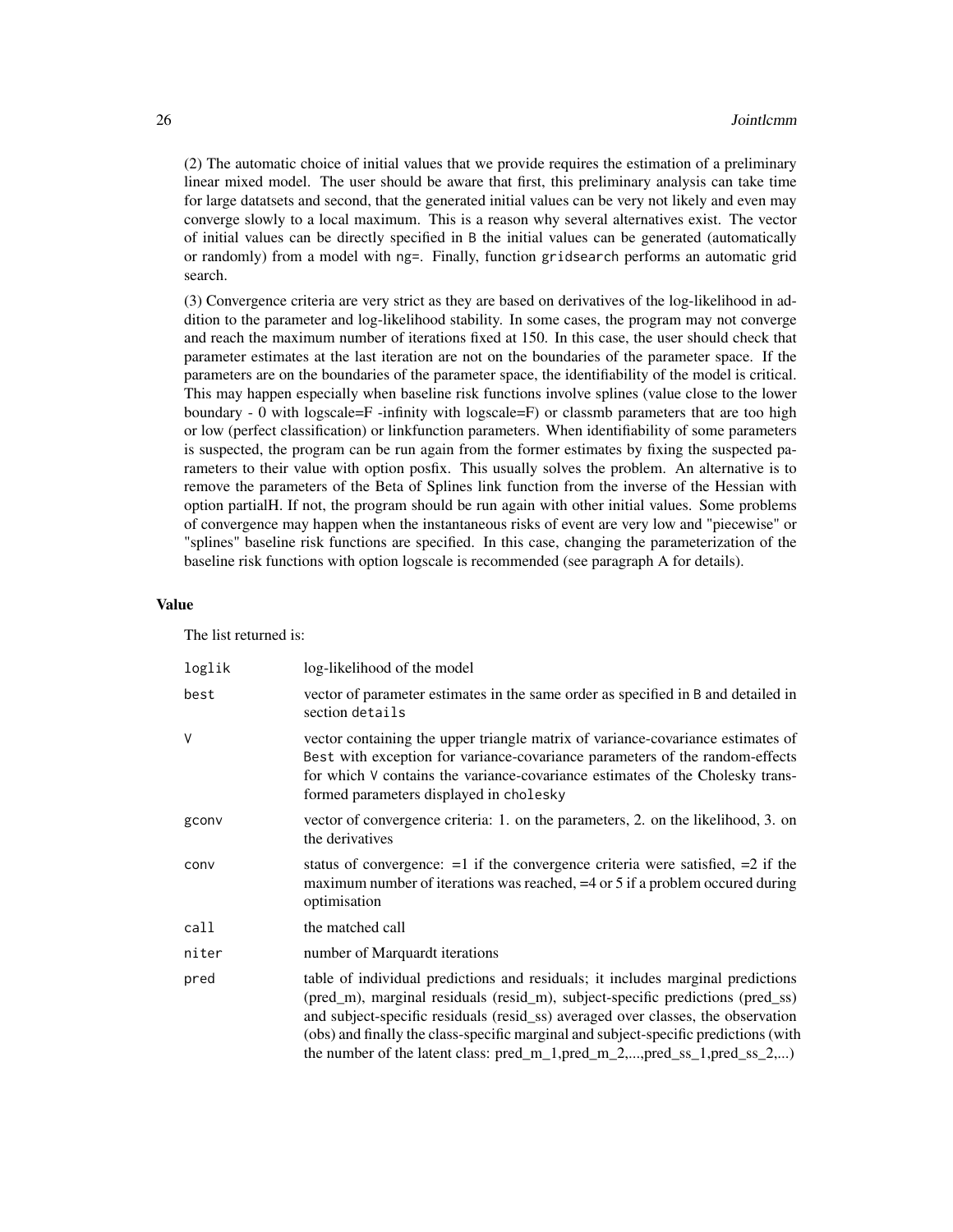<span id="page-26-0"></span>**Jointlemm** 27

| pprob     | table of posterior classification and posterior individual class-membership prob-<br>abilities based on the longitudinal data and the time-to-event data                                                                                                                                                                                                                                   |
|-----------|--------------------------------------------------------------------------------------------------------------------------------------------------------------------------------------------------------------------------------------------------------------------------------------------------------------------------------------------------------------------------------------------|
| pprobY    | table of posterior classification and posterior individual class-membership prob-<br>abilities based only on the longitudinal data                                                                                                                                                                                                                                                         |
| predRE    | table containing individual predictions of the random-effects: a column per<br>random-effect, a line per subject                                                                                                                                                                                                                                                                           |
| cholesky  | vector containing the estimates of the Cholesky transformed parameters of the<br>variance-covariance matrix of the random-effects                                                                                                                                                                                                                                                          |
| scoretest | Statistic of the Score Test for the conditional independence assumption of the<br>longitudinal and survival data given the latent class structure. Under the null<br>hypothesis, the statistics is a Chi-square with p degrees of freedom where p<br>indicates the number of random-effects in the longitudinal mixed model. See<br>Jacqmin-Gadda and Proust-Lima (2009) for more details. |
| predSurv  | table of predictions giving for the window of times to event (called "time"), the<br>predicted baseline risk function in each latent class (called "RiskFct") and the<br>predicted cumulative baseline risk function in each latent class (called "Cum-<br>RiskFct").                                                                                                                      |
| hazard    | internal information about the hazard specification used in related functions                                                                                                                                                                                                                                                                                                              |

#### Author(s)

Cecile Proust Lima, Amadou Diakite and Viviane Philipps

<cecile.proust-lima@inserm.fr>

#### References

Proust-Lima C, Philipps V, Liquet B (2017). Estimation of Extended Mixed Models Using Latent Classes and Latent Processes: the R package lcmm. Journal of Statistical Software, 78(2), 1-56

Lin, H., Turnbull, B. W., McCulloch, C. E. and Slate, E. H. (2002). Latent class models for joint analysis of longitudinal biomarker and event process data: application to longitudinal prostatespecific antigen readings and prostate cancer. Journal of the American Statistical Association 97, 53-65.

Proust-Lima, C. and Taylor, J. (2009). Development and validation of a dynamic prognostic tool for prostate cancer recurrence using repeated measures of post-treatment PSA: a joint modelling approach. Biostatistics 10, 535-49.

Jacqmin-Gadda, H. and Proust-Lima, C. (2010). Score test for conditional independence between longitudinal outcome and time-to-event given the classes in the joint latent class model. Biometrics 66(1), 11-9

Proust-Lima, Sene, Taylor and Jacqmin-Gadda (2014). Joint latent class models of longitudinal and time-to-event data: a review. Statistical Methods in Medical Research 23, 74-90.

# See Also

[postprob](#page-55-1), [plot.Jointlcmm](#page-49-1), [plot.predict](#page-53-1), [epoce](#page-9-1)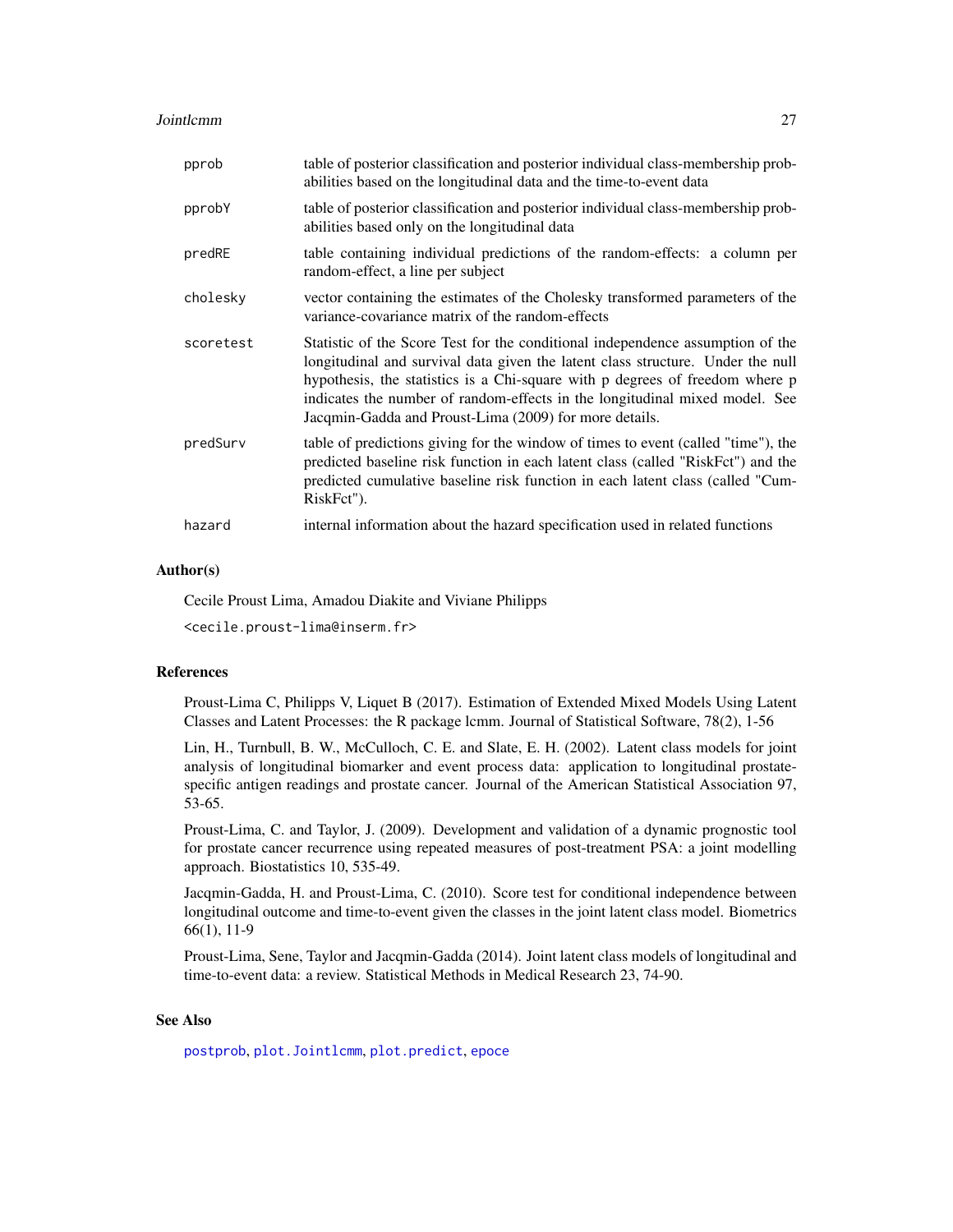# Examples

```
#### Example of a joint latent class model estimated for a varying number
# of latent classes:
# The linear mixed model includes a subject- (ID) and class-specific
# linear trend (intercept and Time in fixed, random and mixture components)
# and a common effect of X1 and its interaction with time over classes
# (in fixed).
# The variance of the random intercept and slopes are assumed to be equal
# over classes (nwg=F).
# The covariate X3 predicts the class membership (in classmb).
# The baseline hazard function is modelled with cubic M-splines -3
# nodes at the quantiles- (in hazard) and a proportional hazard over
# classes is assumed (in hazardtype). Covariates X1 and X2 predict the
# risk of event (in survival) with a common effect over classes for X1
# and a class-specific effect of X2.
# !CAUTION: for illustration, only default initial values where used but
# other sets of initial values should be tried to ensure convergence
# towards the global maximum.
## Not run:
#### estimation with 1 latent class (ng=1): independent models for the
# longitudinal outcome and the time of event
m1 <- Jointlcmm(fixed= Ydep1~X1*Time,random=~Time,subject='ID'
,survival = Surv(Tevent,Event)~ X1+X2 ,hazard="3-quant-splines"
,hazardtype="PH",ng=1,data=data_lcmm)
summary(m1)
#Goodness-of-fit statistics for m1:
# maximum log-likelihood: -3944.77 ; AIC: 7919.54 ; BIC: 7975.09
## End(Not run)
#### estimation with 2 latent classes (ng=2)
m2 <- Jointlcmm(fixed= Ydep1~Time*X1,mixture=~Time,random=~Time,
classmb=~X3,subject='ID',survival = Surv(Tevent,Event)~X1+mixture(X2),
hazard="3-quant-splines",hazardtype="PH",ng=2,data=data_lcmm,
B=c(0.64,-0.62,0,0,0.52,0.81,0.41,0.78,0.1,0.77,-0.05,10.43,11.3,-2.6,
-0.52,1.41,-0.05,0.91,0.05,0.21,1.5))
summary(m2)
#Goodness-of-fit statistics for m2:
# maximum log-likelihood: -3921.27; AIC: 7884.54; BIC: 7962.32
## Not run:
#### estimation with 3 latent classes (ng=3)
m3 <- Jointlcmm(fixed= Ydep1~Time*X1,mixture=~Time,random=~Time,
classmb=~X3,subject='ID',survival = Surv(Tevent,Event)~ X1+mixture(X2),
hazard="3-quant-splines",hazardtype="PH",ng=3,data=data_lcmm,
B=c(0.77,0.4,-0.82,-0.27,0,0,0,0.3,0.62,2.62,5.31,-0.03,1.36,0.82,
-13.5,10.17,10.24,11.51,-2.62,-0.43,-0.61,1.47,-0.04,0.85,0.04,0.26,1.5)summary(m3)
```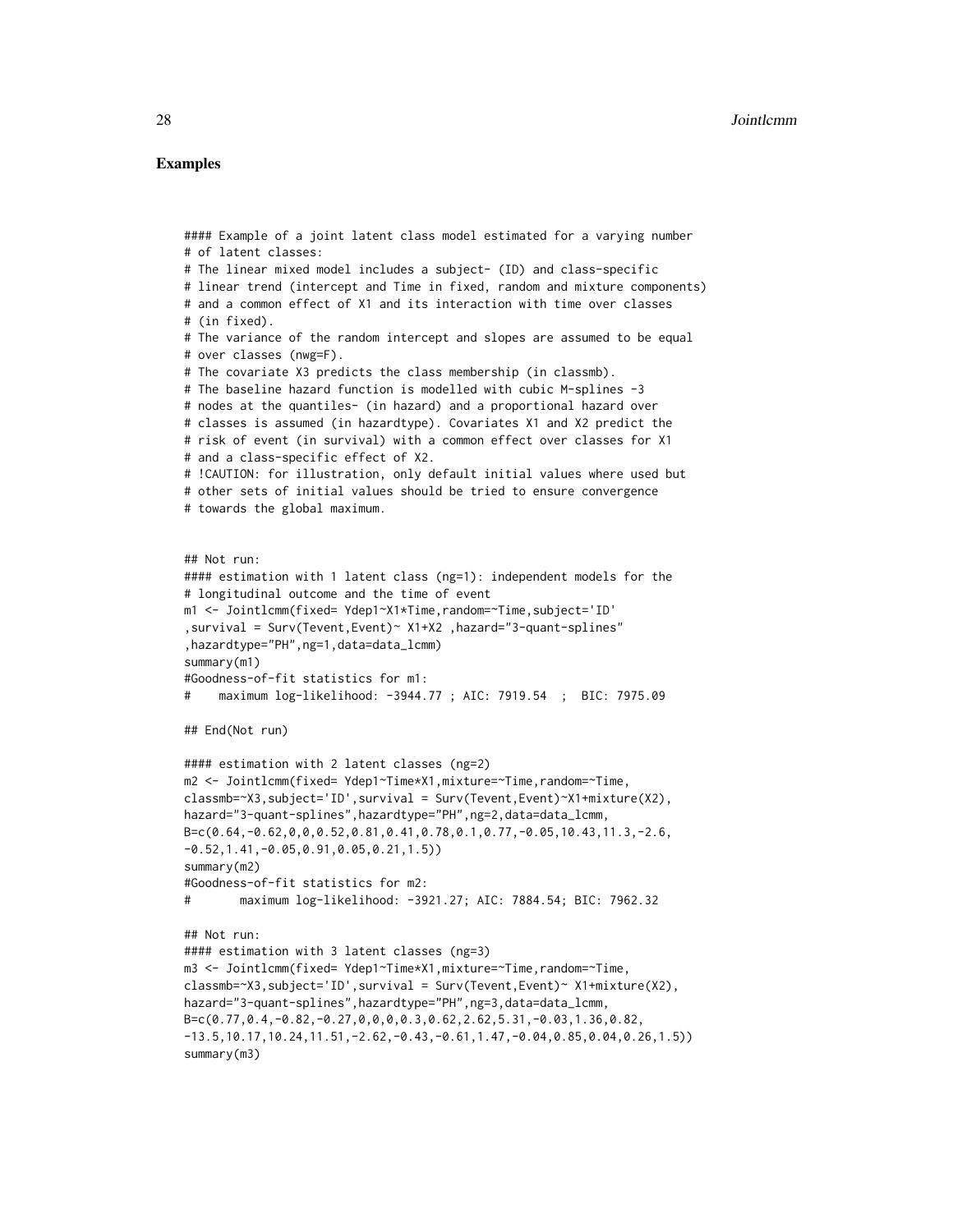#### <span id="page-28-0"></span>lcmm 29

```
#Goodness-of-fit statistics for m3:
# maximum log-likelihood: -3890.26 ; AIC: 7834.53; BIC: 7934.53
#### estimation with 4 latent classes (ng=4)
m4 <- Jointlcmm(fixed= Ydep1~Time*X1,mixture=~Time,random=~Time,
classmb=~X3,subject='ID',survival = Surv(Tevent,Event)~ X1+mixture(X2),
hazard="3-quant-splines",hazardtype="PH",ng=4,data=data_lcmm,
B=c(0.54,-0.42,0.36,-0.94,-0.64,-0.28,0,0,0,0.34,0.59,2.6,2.56,5.26,
-0.1,1.27,1.34,0.7,-5.72,10.54,9.02,10.2,11.58,-2.47,-2.78,-0.28,-0.57,
1.48,-0.06,0.61,-0.07,0.31,1.5))
summary(m4)
#Goodness-of-fit statistics for m4:
# maximum log-likelihood: -3886.93 ; AIC: 7839.86; BIC: 7962.09
##### The model with 3 latent classes is retained according to the BIC
##### and the conditional independence assumption is not rejected at
##### the 5% level.
# posterior classification
plot(m3,which="postprob")
# Class-specific predicted baseline risk & survival functions in the
# 3-class model retained (for the reference value of the covariates)
plot(m3,which="baselinerisk",bty="l")
plot(m3,which="baselinerisk",ylim=c(0,5),bty="l")
plot(m3,which="survival",bty="l")
# class-specific predicted trajectories in the 3-class model retained
# (with characteristics of subject ID=193)
data <- data_lcmm[data_lcmm$ID==193,]
plot(predictY(m3,var.time="Time",newdata=data,bty="l")
# predictive accuracy of the model evaluated with EPOCE
vect <- 1:15
cvpl <- epoce(m3,var.time="Time",pred.times=vect)
summary(cvpl)
plot(cvpl,bty="l",ylim=c(0,2))
############## end of example ##############
```
## End(Not run)

<span id="page-28-1"></span>lcmm *Estimation of mixed-effect models and latent class mixed-effect models for different types of outcomes (continuous Gaussian, continuous non-Gaussian or ordinal)*

#### **Description**

This function fits mixed models and latent class mixed models for different types of outcomes. It handles continuous longitudinal outcomes (Gaussian or non-Gaussian) as well as bounded quantitative, discrete and ordinal longitudinal outcomes. The different types of outcomes are taken into account using parameterized nonlinear link functions between the observed outcome and the underlying latent process of interest it measures. At the latent process level, the model estimates a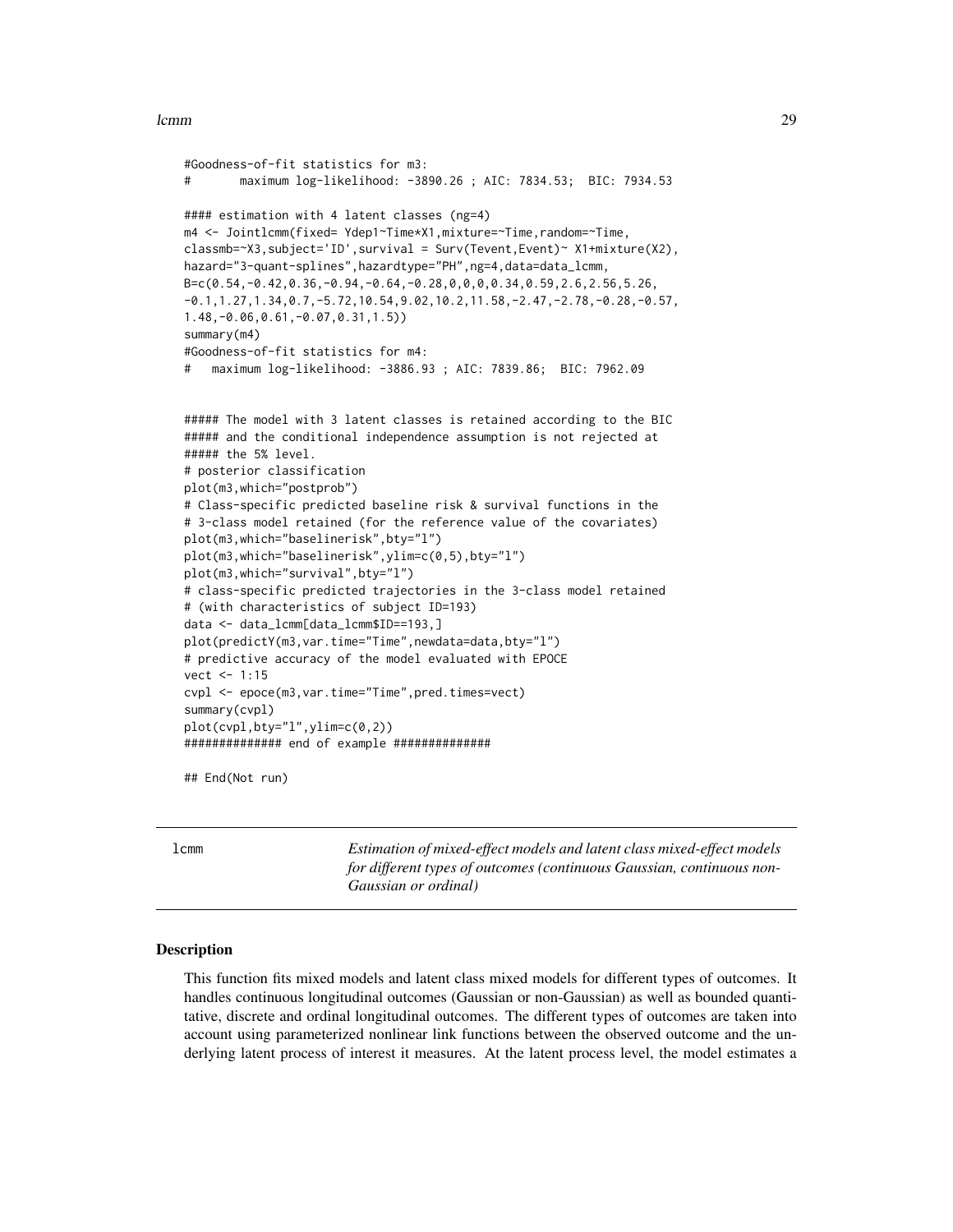standard linear mixed model or a latent class linear mixed model when heterogeneity in the population is investigated (in the same way as in function hlme). It should be noted that the program also works when no random-effect is included. Parameters of the nonlinear link function and of the latent process mixed model are estimated simultaneously using a maximum likelihood method.

# Usage

```
lcmm(fixed, mixture, random, subject, classmb, ng = 1,
idiag = FALSE, nwg = FALSE, link = "linear", intnodes = NULL,
epsY = 0.5, cor=NULL, data, B, convB = 1e-04, convL = 1e-04,
convG = 1e-04, maxiter=100, nsim=100, prior,range=NULL,
subset=NULL, na.action=1, posfix=NULL, partialH=FALSE,
verbose=TRUE)
```
# Arguments

| fixed   | a two-sided linear formula object for specifying the fixed-effects in the linear<br>mixed model at the latent process level. The response outcome is on the left of<br>$\sim$ and the covariates are separated by + on the right of the $\sim$ . Fo identifiability<br>purposes, the intercept specified by default should not be removed by a -1.                                                                          |
|---------|-----------------------------------------------------------------------------------------------------------------------------------------------------------------------------------------------------------------------------------------------------------------------------------------------------------------------------------------------------------------------------------------------------------------------------|
| mixture | a one-sided formula object for the class-specific fixed effects in the latent process<br>mixed model (to specify only for a number of latent classes greater than 1).<br>Among the list of covariates included in fixed, the covariates with class-specific<br>regression parameters are entered in mixture separated by +. By default, an<br>intercept is included. If no intercept, -1 should be the first term included. |
| random  | an optional one-sided formula for the random-effects in the latent process mixed<br>model. Covariates with a random-effect are separated by +. By default, an<br>intercept is included. If no intercept, -1 should be the first term included.                                                                                                                                                                              |
| subject | name of the covariate representing the grouping structure.                                                                                                                                                                                                                                                                                                                                                                  |
| classmb | an optional one-sided formula describing the covariates in the class-membership<br>multinomial logistic model. Covariates included are separated by +. No inter-<br>cept should be included in this formula.                                                                                                                                                                                                                |
| ng      | number of latent classes considered. If ng=1 no mixture nor classmb should<br>be specified. If ng>1, mixture is required.                                                                                                                                                                                                                                                                                                   |
| idiag   | optional logical for the variance-covariance structure of the random-effects. If<br>FALSE, a non structured matrix of variance-covariance is considered (by default).<br>If TRUE a diagonal matrix of variance-covariance is considered.                                                                                                                                                                                    |
| nwg     | optional logical of class-specific variance-covariance of the random-effects. If<br>FALSE the variance-covariance matrix is common over latent classes (by de-<br>fault). If TRUE a class-specific proportional parameter multiplies the variance-<br>covariance matrix in each class (the proportional parameter in the last latent<br>class equals 1 to ensure identifiability).                                          |
| link    | optional family of link functions to estimate. By default, "linear" option spec-<br>ifies a linear link function leading to a standard linear mixed model (homoge-<br>neous or heterogeneous as estimated in h1me). Other possibilities include "beta"<br>for estimating a link function from the family of Beta cumulative distribution                                                                                    |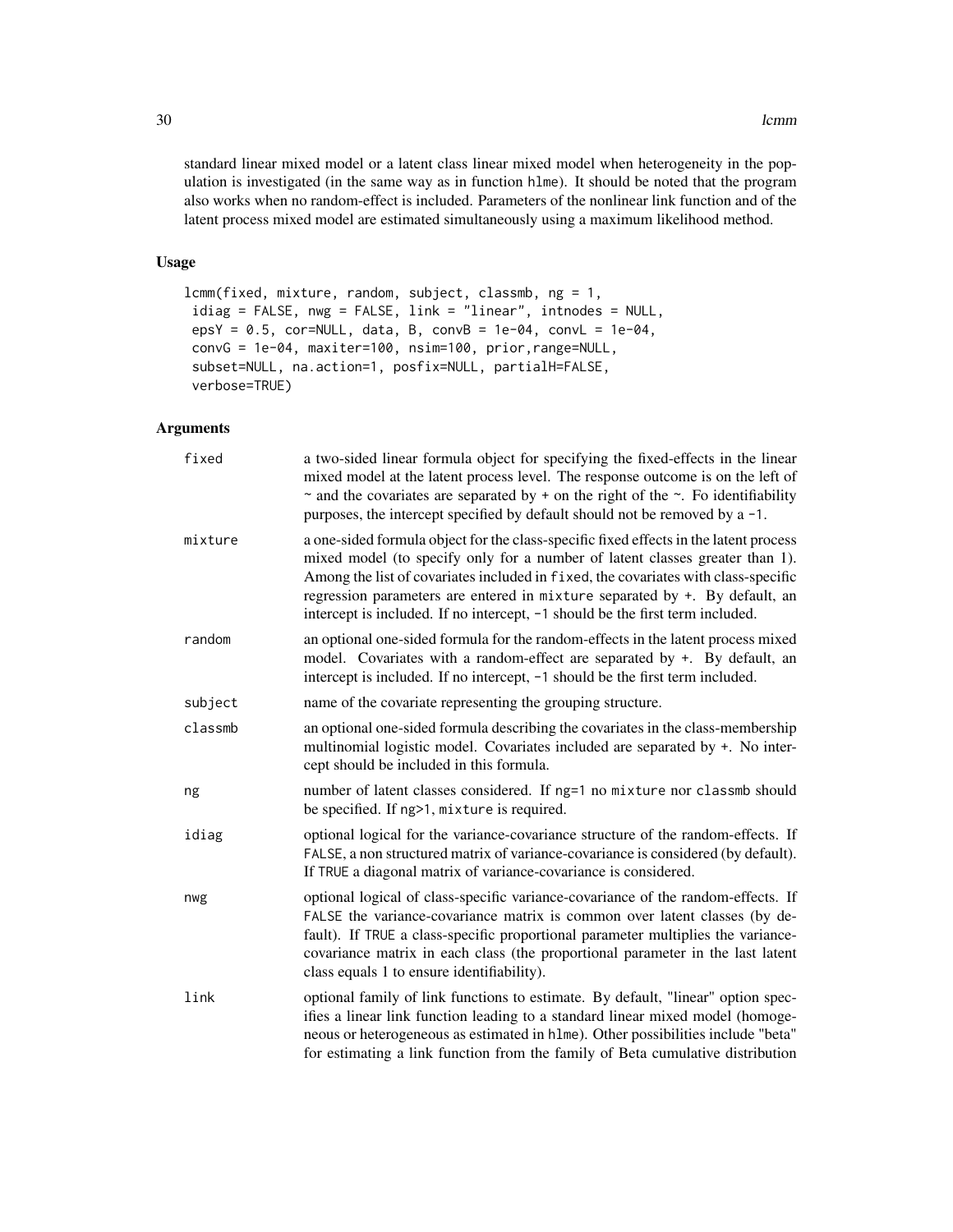|          | functions, "thresholds" for using a threshold model to describe the correspon-<br>dence between each level of an ordinal outcome and the underlying latent pro-<br>cess, and "Splines" for approximating the link function by I-splines. For this<br>latter case, the number of nodes and the nodes location should be also speci-<br>fied. The number of nodes is first entered followed by -, then the location is<br>specified with "equi", "quant" or "manual" for respectively equidistant nodes,<br>nodes at quantiles of the marker distribution or interior nodes entered manually<br>in argument introdes. It is followed by - and finally "splines" is indicated. For<br>example, "7-equi-splines" means I-splines with 7 equidistant nodes, "6-quant-<br>splines" means I-splines with 6 nodes located at the quantiles of the marker<br>distribution and "9-manual-splines" means I-splines with 9 nodes, the vector of<br>7 interior nodes being entered in the argument intnodes. |
|----------|-------------------------------------------------------------------------------------------------------------------------------------------------------------------------------------------------------------------------------------------------------------------------------------------------------------------------------------------------------------------------------------------------------------------------------------------------------------------------------------------------------------------------------------------------------------------------------------------------------------------------------------------------------------------------------------------------------------------------------------------------------------------------------------------------------------------------------------------------------------------------------------------------------------------------------------------------------------------------------------------------|
| intnodes | optional vector of interior nodes. This argument is only required for a I-splines<br>link function with nodes entered manually.                                                                                                                                                                                                                                                                                                                                                                                                                                                                                                                                                                                                                                                                                                                                                                                                                                                                 |
| epsY     | optional definite positive real used to rescale the marker in $(0,1)$ when the beta<br>link function is used. By default, $epsY=0.5$ .                                                                                                                                                                                                                                                                                                                                                                                                                                                                                                                                                                                                                                                                                                                                                                                                                                                          |
| cor      | optional brownian motion or autoregressive process modeling the correlation<br>between the observations. "BM" or "AR" should be specified, followed by the<br>time variable between brackets. By default, no correlation is added.                                                                                                                                                                                                                                                                                                                                                                                                                                                                                                                                                                                                                                                                                                                                                              |
| data     | optional data frame containing the variables named in fixed, mixture, random,<br>classmb and subject.                                                                                                                                                                                                                                                                                                                                                                                                                                                                                                                                                                                                                                                                                                                                                                                                                                                                                           |
| B        | optional specification for the initial values for the parameters. Three options are<br>allowed: (1) a vector of initial values is entered (the order in which the param-<br>eters are included is detailed in details section). (2) nothing is specified. A<br>preliminary analysis involving the estimation of a standard linear mixed model<br>is performed to choose initial values. $(3)$ when $ng>1$ , a lcmm object is entered.<br>It should correspond to the exact same structure of model but with ng=1. The<br>program will automatically generate initial values from this model. This specifi-<br>cation avoids the preliminary analysis indicated in (2). Note that due to possible<br>local maxima, the B vector should be specified and several different starting<br>points should be tried.                                                                                                                                                                                    |
| convB    | optional threshold for the convergence criterion based on the parameter stability.<br>By default, convB=0.0001.                                                                                                                                                                                                                                                                                                                                                                                                                                                                                                                                                                                                                                                                                                                                                                                                                                                                                 |
| convL    | optional threshold for the convergence criterion based on the log-likelihood sta-<br>bility. By default, convL=0.0001.                                                                                                                                                                                                                                                                                                                                                                                                                                                                                                                                                                                                                                                                                                                                                                                                                                                                          |
| convG    | optional threshold for the convergence criterion based on the derivatives. By<br>$default, convG=0.0001.$                                                                                                                                                                                                                                                                                                                                                                                                                                                                                                                                                                                                                                                                                                                                                                                                                                                                                       |
| maxiter  | optional maximum number of iterations for the Marquardt iterative algorithm.<br>By default, maxiter=100.                                                                                                                                                                                                                                                                                                                                                                                                                                                                                                                                                                                                                                                                                                                                                                                                                                                                                        |
| nsim     | number of points used to plot the estimated link function. By default, nsim=100.                                                                                                                                                                                                                                                                                                                                                                                                                                                                                                                                                                                                                                                                                                                                                                                                                                                                                                                |
| prior    | name of the covariate containing the prior on the latent class membership. The<br>covariate should be an integer with values in $0,1,,ng$ . When there is no prior,<br>the value should be 0. When there is a prior for the subject, the value should be<br>the number of the latent class (in 1,,ng).                                                                                                                                                                                                                                                                                                                                                                                                                                                                                                                                                                                                                                                                                          |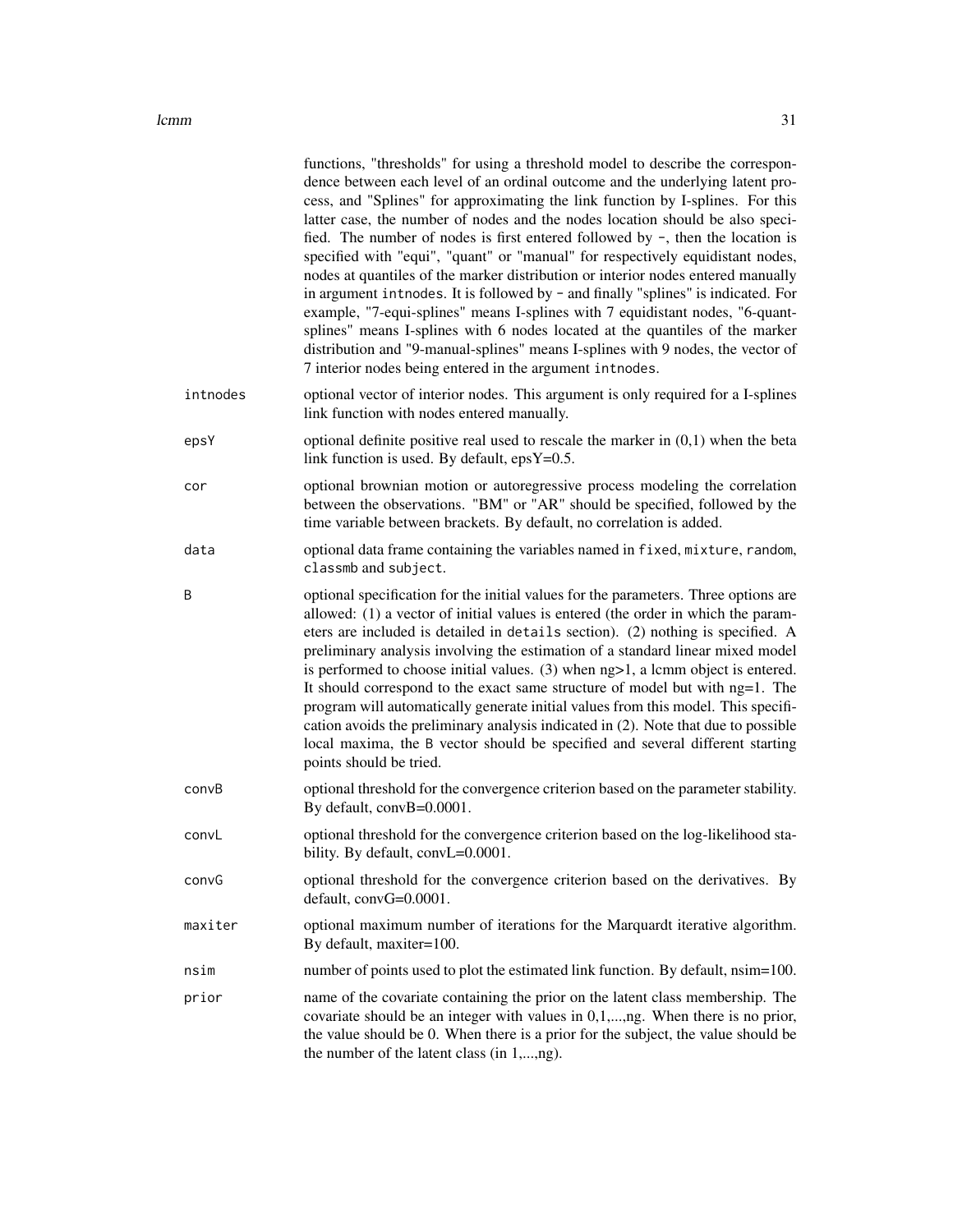| range     | optional vector indicating the range of the outcome (that is the minimum and<br>maximum). By default, the range is defined according to the minimum and<br>maximum observed values of the outcome. The option should be used only for<br>Beta and Splines transformations. |
|-----------|----------------------------------------------------------------------------------------------------------------------------------------------------------------------------------------------------------------------------------------------------------------------------|
| subset    | optional vector giving the subset of observations in data to use. By default, all<br>lines.                                                                                                                                                                                |
| na.action | Integer indicating how NAs are managed. The default is 1 for 'na.omit'. The<br>alternative is 2 for 'na.fail'. Other options such as 'na.pass' or 'na.exclude' are<br>not implemented in the current version.                                                              |
| posfix    | Optional vector specifying the indices in vector B of the parameters that should<br>not be estimated. Default to NULL, all parameters are estimated.                                                                                                                       |
| partialH  | optional logical for Beta or Splines link functions only. Indicates whether the<br>parameters of the link functions can be dropped from the Hessian matrix to<br>define convergence criteria.                                                                              |
| verbose   | logical indicating if information about computation should be reported. Default<br>to TRUE.                                                                                                                                                                                |

#### Details

# A. THE PARAMETERIZED LINK FUNCTIONS

lcmm function estimates mixed models and latent class mixed models for different types of outcomes by assuming a parameterized link function for linking the outcome Y(t) with the underlying latent process L(t) it measures. To fix the latent process dimension, we chose to constrain the (first) intercept of the latent class mixed model at the latent process level at 0 and the standard error of the gaussian error of measurement at 1. These two parameters are replaced by additional parameters in the parameterized link function :

1. With the "linear" link function, 2 parameters are required that correspond directly to the intercept and the standard error:  $(Y - b1)/b2 = L(t)$ .

2. With the "beta" link function, 4 parameters are required for the following transformation: [ h( $Y(t)$ ',b1,b2) - b3]/b4 where h is the Beta CDF with canonical parameters c1 and c2 that can be derived from b1 and b2 as  $c1 = exp(b1)/[exp(b2)*(1+exp(b1))]$  and  $c2=1/[exp(b2)*(1+exp(b1))]$ , and Y(t)' is the rescaled outcome i.e.  $Y(t) = \left[ Y(t) - \min(Y(t)) + \exp Y \right] / \left[ \max(Y(t)) - \min(Y(t)) \right]$  $+2*epsY$ ].

3. With the "splines" link function, n+2 parameters are required for the following transformation  $b_1 + b_2^*I_1(Y(t)) + ... + b_{n+1}I_{n+2} \prod_{i=1}^{n+1}(Y(t))$ , where  $I_1,...,I_{n+1}$  is the basis of quadratic I-splines. To constraint the parameters to be positive, except for  $b_1$ , the program estimates  $b_k^*$ (for k=2,...,n+2) so that  $b_k=(b_k^* \wedge k^*)^2$ .

4. With the "thresholds" link function for an ordinal outcome in levels 0,...,C. A maximumn of C parameters are required for the following transformation:  $Y(t)=c \le y \le L(t) \le b_{\text{c}}(t+1)$  with  $b_0 = -$  infinity and  $b_{\text{I}}(C+1)$ =+infinity. The number of parameters is reduced if some levels do not have any information. For example, if a level c is not observed in the dataset, the corresponding threshold  $b_{\text{-}}\{c+1\}$  is constrained to be the same as the previous one  $b_{\text{-}}\{c\}$ . The number of parameters in the link function is reduced by 1.

To constraint the parameters to be increasing, except for the first parameter b\_1, the program estimates  $b_k^*$  (for k=2,...C) so that  $b_{k}$  =  $\frac{k}{-1}$  +  $\frac{k-1}{k^*}$  +  $\frac{k^*}{2}$ .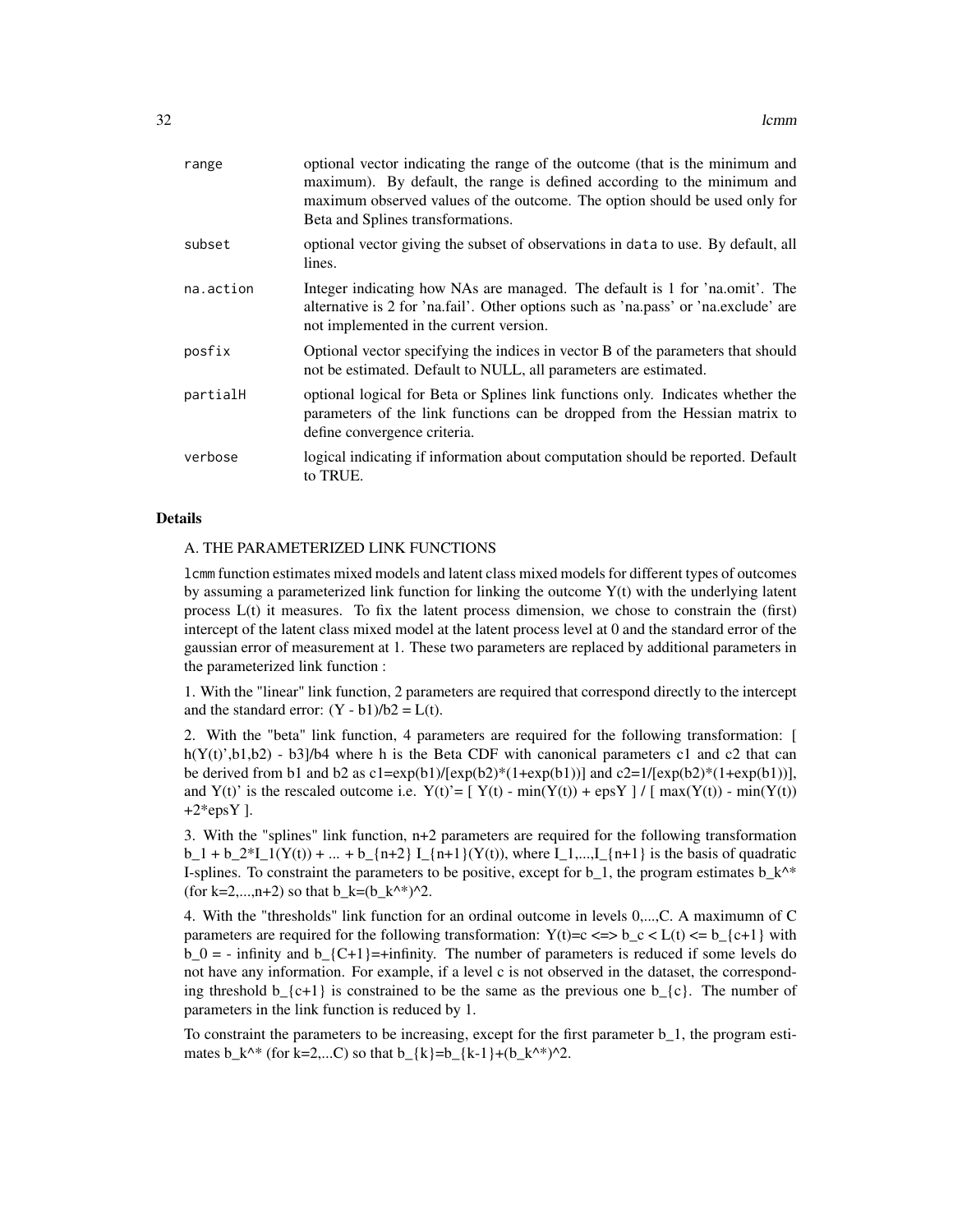lcmm 33

Details of these parameterized link functions can be found in the referred papers.

#### B. THE VECTOR OF PARAMETERS B

The parameters in the vector of initial values B or in the vector of maximum likelihood estimates best are included in the following order: (1) ng-1 parameters are required for intercepts in the latent class membership model, and if covariates are included in classmb, ng-1 paramaters should be entered for each one; (2) for all covariates in fixed, one parameter is required if the covariate is not in mixture, ng paramaters are required if the covariate is also in mixture; When ng=1, the intercept is not estimated and no parameter should be specified in B. When ng>1, the first intercept is not estimated and only ng-1 parameters should be specified in B; (3) the variance of each random-effect specified in random (including the intercept) if idiag=TRUE and the inferior triangular variancecovariance matrix of all the random-effects if idiag=FALSE; (4) only if nwg=TRUE, ng-1 parameters for class-specific proportional coefficients for the variance covariance matrix of the random-effects; (5) In contrast with hlme, due to identifiability purposes, the standard error of the Gaussian error is not estimated (fixed at 1), and should not be specified in B; (6) The parameters of the link function: 2 for "linear", 4 for "beta", n+2 for "splines" with n nodes and the number of levels minus one for "thresholds".

# C. CAUTIONS REGARDING THE USE OF THE PROGRAM

Some caution should be made when using the program. convergence criteria are very strict as they are based on derivatives of the log-likelihood in addition to the parameter and log-likelihood stability. In some cases, the program may not converge and reach the maximum number of iterations fixed at 100. In this case, the user should check that parameter estimates at the last iteration are not on the boundaries of the parameter space. If the parameters are on the boundaries of the parameter space, the identifiability of the model is critical. This may happen especially with splines parameters that may be too close to 0 (lower boundary) or classmb parameters that are too high or low (perfect classification). When identifiability of some parameters is suspected, the program can be run again from the former estimates by fixing the suspected parameters to their value with option posfix. This usually solves the problem. An alternative is to remove the parameters of the Beta of Splines link function from the inverse of the Hessian with option partialH. If not, the program should be run again with other initial values, with a higher maximum number of iterations or less strict convergence tolerances.

Specifically when investigating heterogeneity (that is with  $ng>1$ ): (1) As the log-likelihood of a latent class model can have multiple maxima, a careful choice of the initial values is crucial for ensuring convergence toward the global maximum. The program can be run without entering the vector of initial values (see point 2). However, we recommend to systematically enter initial values in B and try different sets of initial values. (2) The automatic choice of initial values we provide requires the estimation of a preliminary linear mixed model. The user should be aware that first, this preliminary analysis can take time for large datatsets and second, that the generated initial values can be very not likely and even may converge slowly to a local maximum. This is the reason why several alternatives exist. The vector of initial values can be directly specified in B the initial values can be generated (automatically or randomly) from a model with ng=. Finally, function gridsearch performs an automatic grid search.

#### D. NUMERICAL INTEGRATION WITH THE THRESHOLD LINK FUNCTION

With exception for the threshold link function, maximum likelihood estimation implemented in lcmm does not require any numerical integration over the random-effects so that the estimation procedure is relatively fast. See Proust et al. (2006) for more details on the estimation procedure.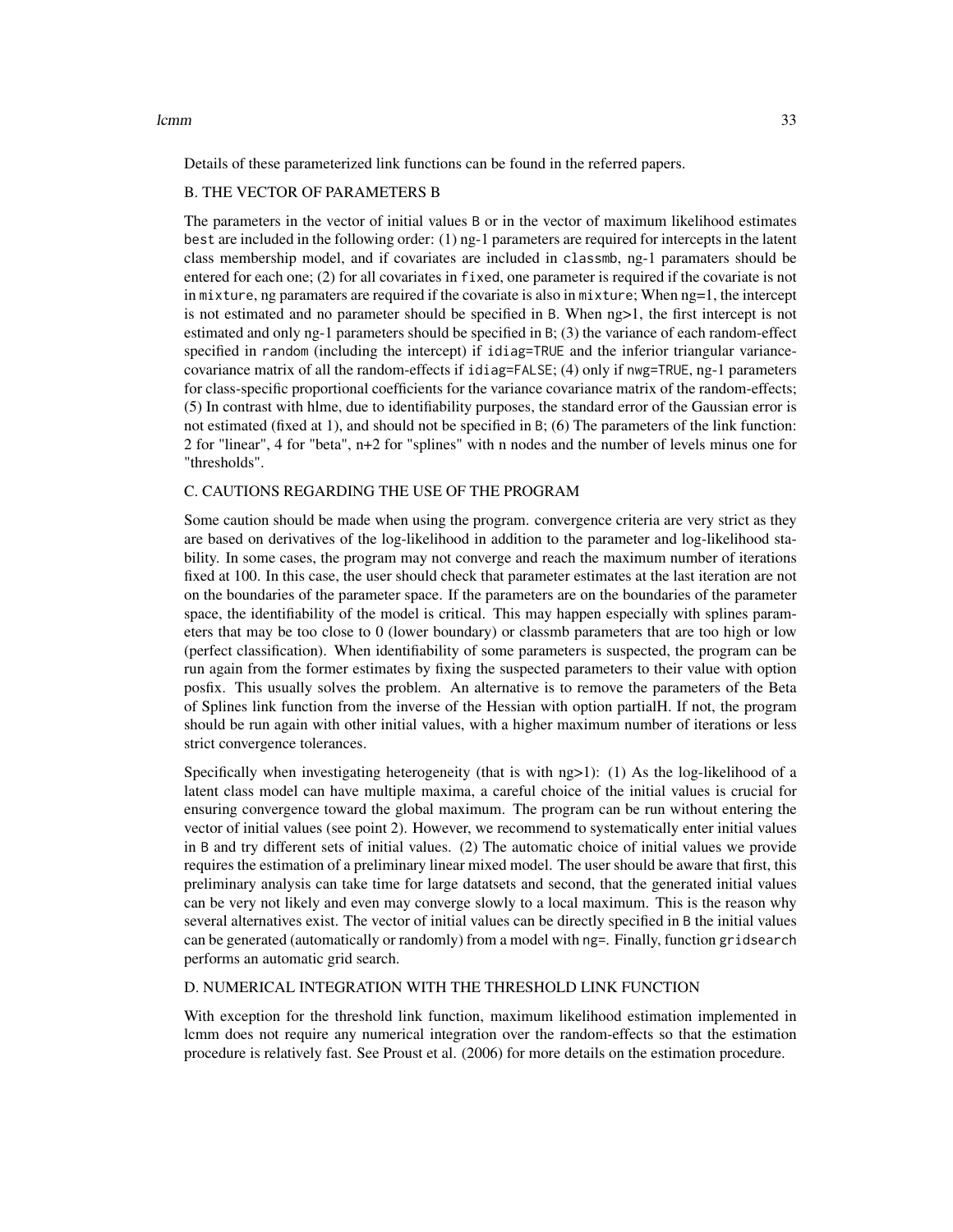However, with the threshold link function and when at least one random-effect is specified, a numerical integration over the random-effects distribution is required in each computation of the individual contribution to the likelihood which complicates greatly the estimation procedure. For the moment, we do not allow any option regarding the numerical integration technics used. 1. When a single random-effect is specified, we use a standard non-adaptive Gaussian quadrature with 30 points. 2. When at least two random-effects are specified, we use a multivariate non-adaptive Gaussian quadrature implemented by Genz (1996) in HRMSYM Fortran subroutine.

Further developments should allow for adaptive technics and more options regarding the numerical integration technic.

# E. POSTERIOR DISCRETE LIKELIHOOD

Models involving nonlinear continuous link functions assume the continuous data while the model with a threshold model assumes discrete data. As a consequence, comparing likelihoods or criteria based on the likelihood (as AIC) for these models is not possible as the former are based on a Lebesgue measure and the latter on a counting measure. To make the comparison possible, we compute the posterior discrete likelihood for all the models with a nonlinear continuous link function. This posterior likelihood considers the data as discrete; it is computed at the MLE (maximum likelihood estimates) using the counting measure so that models with threshold or continuous link functions become comparable. Further details can be found in Proust-Lima, Amieva, Jacqmin-Gadda (2012).

In addition to the Akaike information criterion based on the discrete posterior likelihood, we also compute a universal approximate cross-validation criterion to compare models based on a different measure. See Commenges, Proust-Lima, Samieri, Liquet (2015) for further details.

#### Value

The list returned is:

| ns      | number of grouping units in the dataset                                                                                                                                                                                                                                                     |
|---------|---------------------------------------------------------------------------------------------------------------------------------------------------------------------------------------------------------------------------------------------------------------------------------------------|
| ng      | number of latent classes                                                                                                                                                                                                                                                                    |
| loglik  | log-likelihood of the model                                                                                                                                                                                                                                                                 |
| best    | vector of parameter estimates in the same order as specified in B and detailed in<br>section details                                                                                                                                                                                        |
| $\vee$  | vector containing the upper triangle matrix of variance-covariance estimates of<br>Best with exception for variance-covariance parameters of the random-effects<br>for which V contains the variance-covariance estimates of the Cholesky trans-<br>formed parameters displayed in cholesky |
| gconv   | vector of convergence criteria: 1. on the parameters, 2. on the likelihood, 3. on<br>the derivatives                                                                                                                                                                                        |
| conv    | status of convergence: $=1$ if the convergence criteria were satisfied, $=2$ if the<br>maximum number of iterations was reached, $=4$ or 5 if a problem occurred during<br>optimisation                                                                                                     |
| call    | the matched call                                                                                                                                                                                                                                                                            |
| niter   | number of Marquardt iterations                                                                                                                                                                                                                                                              |
| dataset | dataset                                                                                                                                                                                                                                                                                     |
| N       | internal information used in related functions                                                                                                                                                                                                                                              |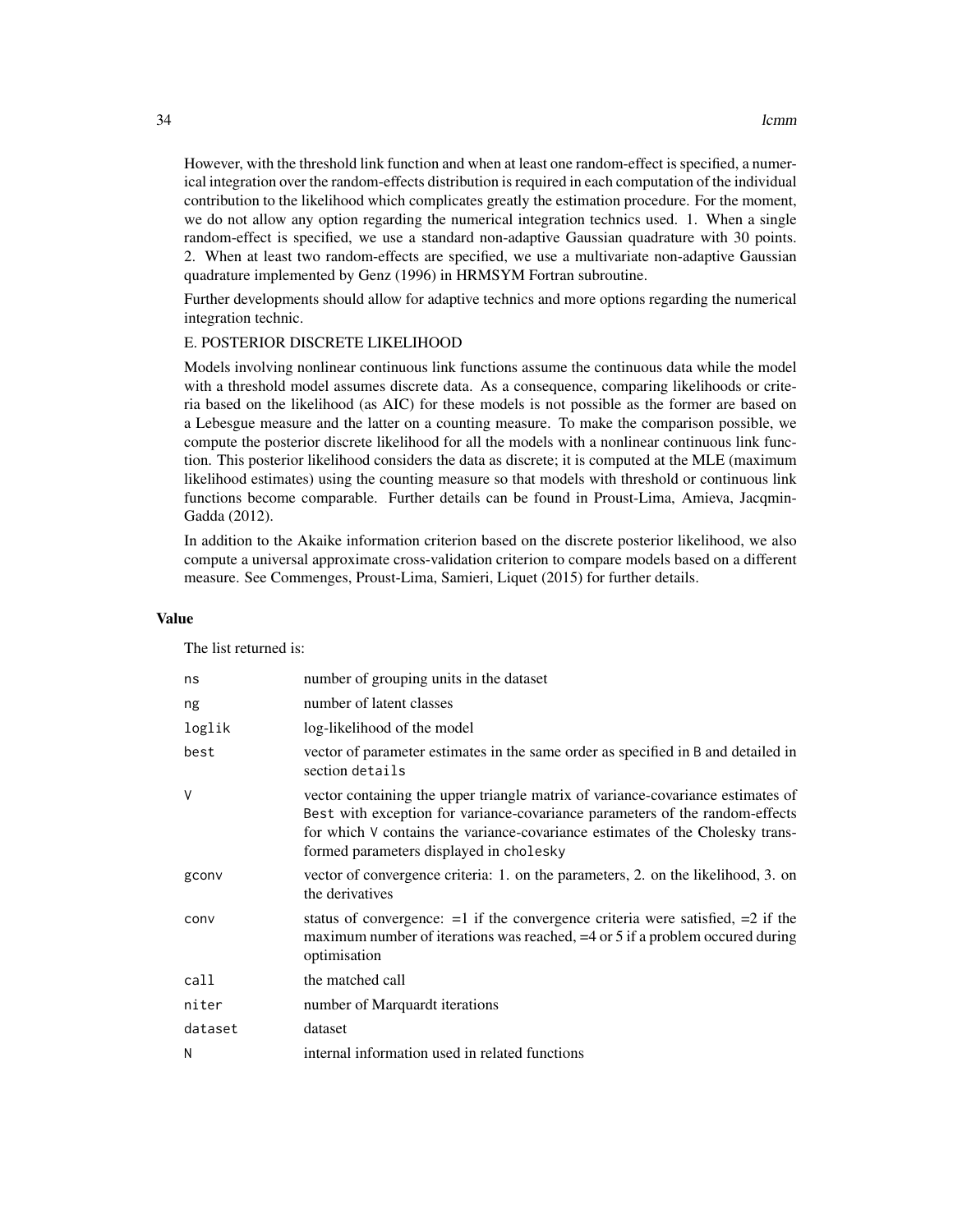#### lcmm 35

| idiag     | internal information used in related functions                                                                                                                                                                                                                                                                                                                                                                                                                                                                                                                                                 |
|-----------|------------------------------------------------------------------------------------------------------------------------------------------------------------------------------------------------------------------------------------------------------------------------------------------------------------------------------------------------------------------------------------------------------------------------------------------------------------------------------------------------------------------------------------------------------------------------------------------------|
| pred      | table of individual predictions and residuals in the underlying latent process<br>scale; it includes marginal predictions (pred_m), marginal residuals (resid_m),<br>subject-specific predictions (pred_ss) and subject-specific residuals (resid_ss)<br>averaged over classes, the transformed observations in the latent process scale<br>(obs) and finally the class-specific marginal and subject-specific predictions (with<br>the number of the latent class: pred_m_1,pred_m_2,,pred_ss_1,pred_ss_2,).<br>This output is not available yet when specifying a thresholds transformation. |
| pprob     | table of posterior classification and posterior individual class-membership prob-<br>abilities                                                                                                                                                                                                                                                                                                                                                                                                                                                                                                 |
| Xnames    | list of covariates included in the model                                                                                                                                                                                                                                                                                                                                                                                                                                                                                                                                                       |
| predRE    | table containing individual predictions of the random-effects : a column per<br>random-effect, a line per subject. This output is not available yet when specify-<br>ing a thresholds transformation.                                                                                                                                                                                                                                                                                                                                                                                          |
| cholesky  | vector containing the estimates of the Cholesky transformed parameters of the<br>variance-covariance matrix of the random-effects                                                                                                                                                                                                                                                                                                                                                                                                                                                              |
| estimlink | table containing the simulated values of the marker and corresponding estimated<br>link function                                                                                                                                                                                                                                                                                                                                                                                                                                                                                               |
| epsY      | definite positive real used to rescale the marker in $(0,1)$ when the beta link func-<br>tion is used. By default, $epsY=0.5$ .                                                                                                                                                                                                                                                                                                                                                                                                                                                                |
| linktype  | indicator of link function type: 0 for linear, 1 for beta, 2 for splines and 3 for<br>thresholds                                                                                                                                                                                                                                                                                                                                                                                                                                                                                               |
| linknodes | vector of nodes useful only for the 'splines' link function                                                                                                                                                                                                                                                                                                                                                                                                                                                                                                                                    |
|           |                                                                                                                                                                                                                                                                                                                                                                                                                                                                                                                                                                                                |

#### Author(s)

Cecile Proust-Lima, Amadou Diakite, Benoit Liquet and Viviane Philipps <cecile.proust-lima@inserm.fr>

# References

Proust-Lima C, Philipps V, Liquet B (2017). Estimation of Extended Mixed Models Using Latent Classes and Latent Processes: the R package lcmm. Journal of Statistical Software, 78(2), 1-56

Genz and Keister (1996). Fully symmetric interpolatory rules for multiple integrals over infinite regions with gaussian weight. Journal of Computational and Applied Mathematics 71: 299-309.

Proust and Jacqmin-Gadda (2005). Estimation of linear mixed models with a mixture of distribution for the random-effects. Comput Methods Programs Biomed 78: 165-73.

Proust, Jacqmin-Gadda, Taylor, Ganiayre, and Commenges (2006). A nonlinear model with latent process for cognitive evolution using multivariate longitudinal data. Biometrics 62: 1014-24.

Proust-Lima, Dartigues and Jacqmin-Gadda (2011). Misuse of the linear mixed model when evaluating risk factors of cognitive decline. Amer J Epidemiol 174(9): 1077-88.

Proust-Lima, Amieva and Jacqmin-Gadda (2013). Analysis of multivariate mixed longitudinal data : a flexible latent process approach, British Journal of Mathematical and Statistical Psychology 66(3): 470-87.

Commenges, Proust-Lima, Samieri, Liquet (2015). A universal approximate cross-validation criterion for regular risk functions. Int J Biostat. 2015 May;11(1):51-67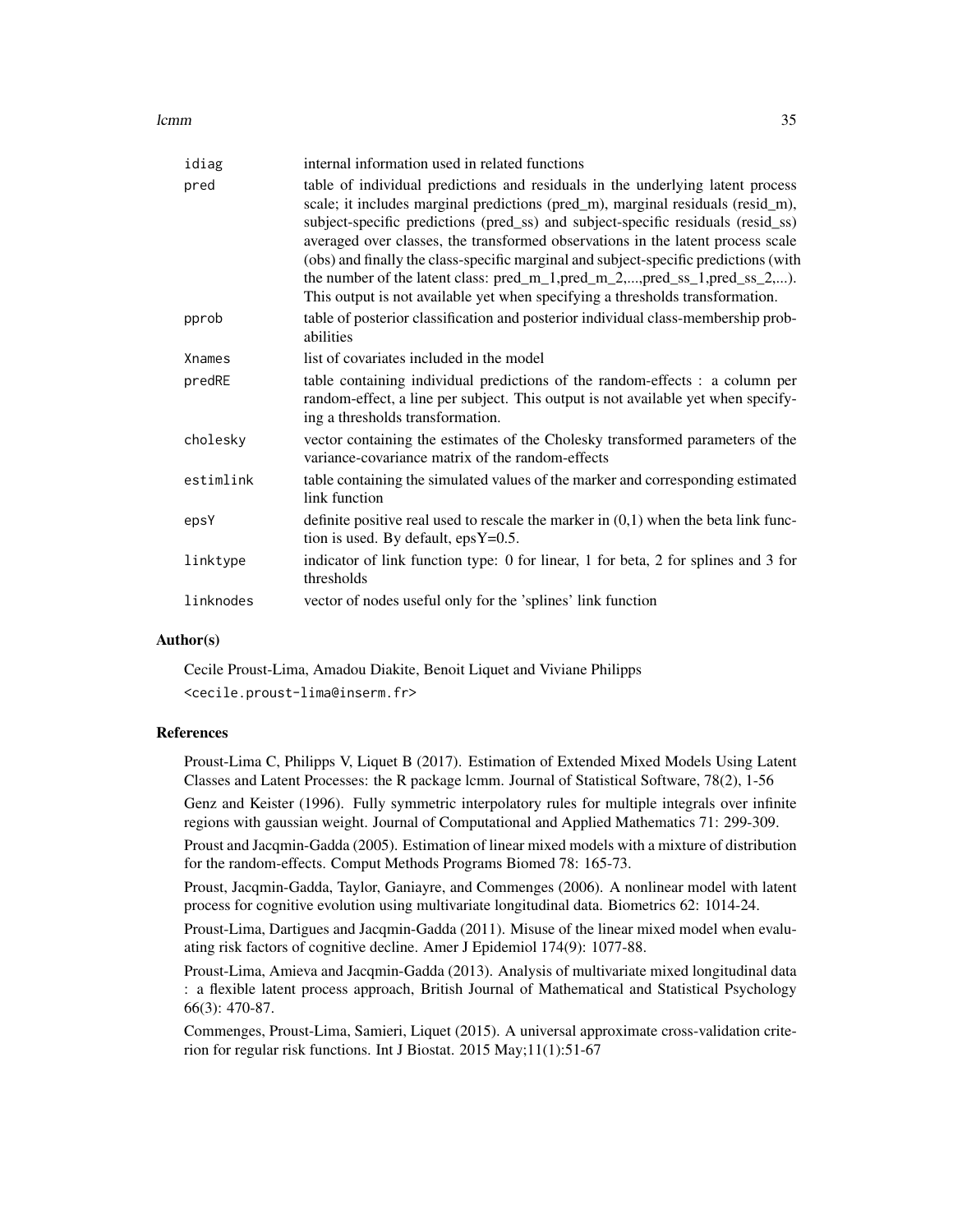<span id="page-35-0"></span>36 **learning** and the contract of the contract of the contract of the contract of the contract of the contract of the contract of the contract of the contract of the contract of the contract of the contract of the contract

#### See Also

[postprob](#page-55-1), [plot.lcmm](#page-49-2), [plot.predict](#page-53-1), [hlme](#page-15-1)

#### Examples

```
## Not run:
#### Estimation of homogeneous mixed models with different assumed link
#### functions, a quadratic mean trajectory for the latent process and
#### correlated random intercept and slope (the random quadratic slope
#### was removed as it did not improve the fit of the data).
#### -- comparison of linear, Beta and 3 different splines link functions --
# linear link function
m10<-lcmm(Ydep2~Time+I(Time^2),random=~Time,subject='ID',ng=1,
data=data_lcmm,link="linear")
summary(m10)
# Beta link function
m11<-lcmm(Ydep2~Time+I(Time^2),random=~Time,subject='ID',ng=1,
data=data_lcmm,link="beta")
summary(m11)
plot(m11,which="linkfunction",bty="l")
# I-splines with 3 equidistant nodes
m12<-lcmm(Ydep2~Time+I(Time^2),random=~Time,subject='ID',ng=1,
data=data_lcmm,link="3-equi-splines")
summary(m12)
# I-splines with 5 nodes at quantiles
m13<-lcmm(Ydep2~Time+I(Time^2),random=~Time,subject='ID',ng=1,
data=data_lcmm,link="5-quant-splines")
summary(m13)
# I-splines with 5 nodes, and interior nodes entered manually
m14<-lcmm(Ydep2~Time+I(Time^2),random=~Time,subject='ID',ng=1,
data=data_lcmm,link="5-manual-splines",intnodes=c(10,20,25))
summary(m14)
plot(m14,which="linkfunction",bty="l")
# Thresholds
# Especially for the threshold link function, we recommend to estimate
# models with increasing complexity and use estimates of previous ones
# to specify plausible initial values (we remind that estimation of
# models with threshold link function involves a computationally demanding
# numerical integration -here of size 3)
m15<-lcmm(Ydep2~Time+I(Time^2),random=~Time,subject='ID',ng=1
,data=data_lcmm,link="thresholds",maxiter=100,
B=c(-0.8379, -0.1103, 0.3832, 0.3788 , 0.4524, -7.3180, 0.5917, 0.7364,
 0.6530, 0.4038, 0.4290, 0.6099, 0.6014 , 0.5354 , 0.5029 , 0.5463,
 0.5310 , 0.5352, 0.6498, 0.6653, 0.5851, 0.6525, 0.6701 , 0.6670 ,
 0.6767 , 0.7394 , 0.7426, 0.7153, 0.7702, 0.6421))
summary(m15)
plot(m15,which="linkfunction",bty="l")
#### Plot of estimated different link functions:
```
#### (applicable for models that only differ in the "link function" used.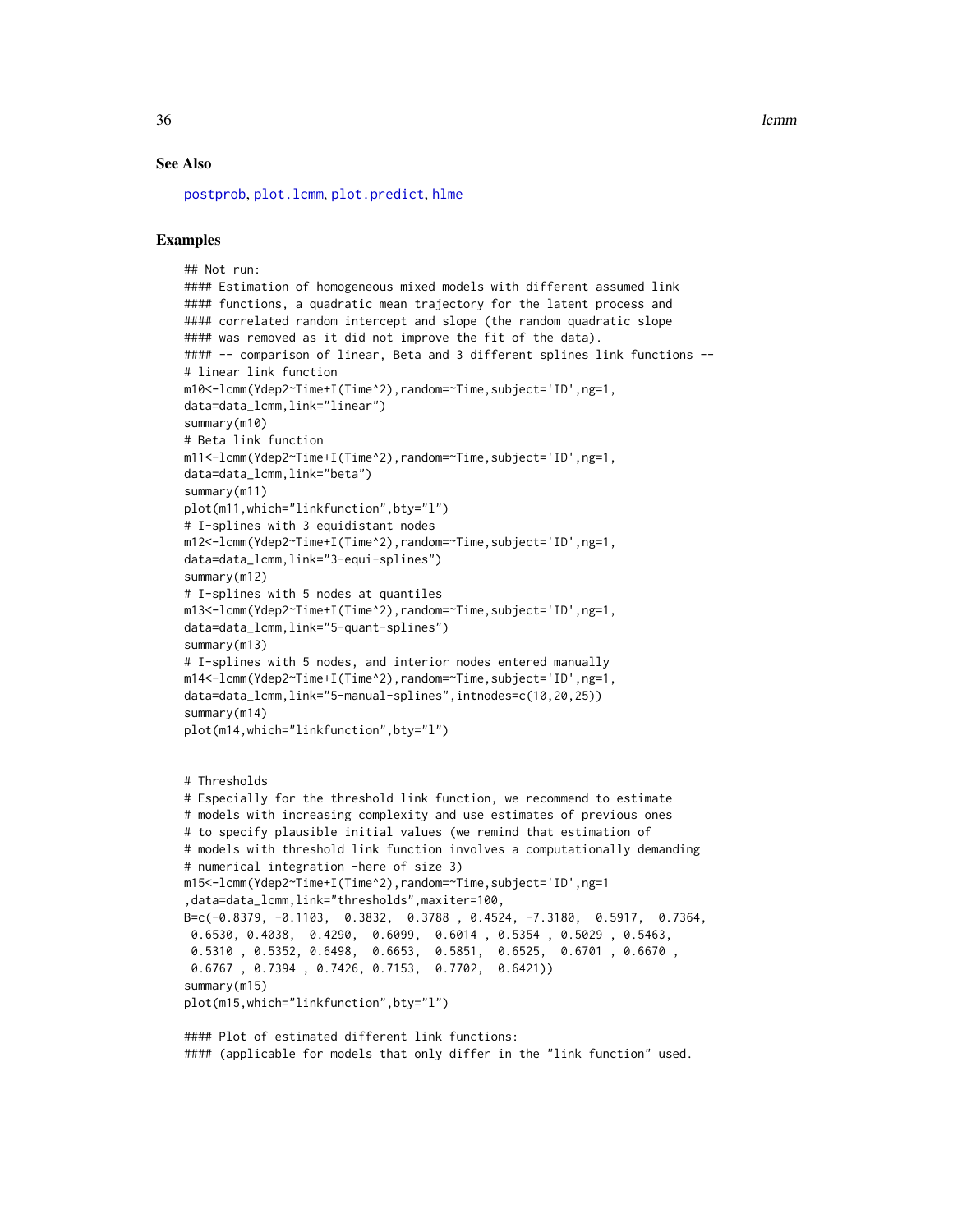#### <span id="page-36-0"></span>methods 37

```
#### Otherwise, the latent process scale is different and a rescaling
#### is necessary)
plot(m10,which="linkfunction",col=1,xlab="latent process",ylab="marker",
bty="l",xlim=c(-10,5),legend=NULL)
plot(m11,which="linkfunction",add=TRUE,col=2,legend=NULL)
plot(m12,which="linkfunction",add=TRUE,col=3,legend=NULL)
plot(m13,which="linkfunction",add=TRUE,col=4,legend=NULL)
plot(m14,which="linkfunction",add=TRUE,col=5,legend=NULL)
plot(m15,which="linkfunction",add=TRUE,col=6,legend=NULL)
legend(x="bottomright",legend=c("linear","beta","spl_3e","spl_5q","spl_5m","thresholds"),
col=1:6,lty=1,inset=.02,box.lty=0)
#### Estimation of 2-latent class mixed models with different assumed link
#### functions with individual and class specific linear trend
#### for illustration, only default initial values where used but other
#### sets of initial values should also be tried to ensure convergence
#### towards the golbal maximum
# Linear link function
m20<-lcmm(Ydep2~Time,random=~Time,subject='ID',mixture=~Time,ng=2,
idiag=TRUE,data=data_lcmm,link="linear",B=c(-0.98,0.79,-2.09,
-0.81,0.19,0.55,24.49,2.24))
summary(m20)
postprob(m20)
# Beta link function
m21<-lcmm(Ydep2~Time,random=~Time,subject='ID',mixture=~Time,ng=2,
idiag=TRUE,data=data_lcmm,link="beta",B=c(-0.1,-0.56,-0.4,-1.77,
0.53,0.14,0.6,-0.83,0.73,0.09))
summary(m21)
postprob(m21)
# I-splines link function (and 5 nodes at quantiles)
m22<-lcmm(Ydep2~Time,random=~Time,subject='ID',mixture=~Time,ng=2,
idiag=TRUE,data=data_lcmm,link="5-quant-splines",B=c(0.12,0.63,
-1.76,-0.39,0.51,0.13,-7.37,1.05,1.28,1.96,1.3,0.93,1.05))
summary(m22)
postprob(m22)
data <- data_lcmm[data_lcmm$ID==193,]
plot(predictL(m22,var.time="Time",newdata=data,bty="l")
```
## End(Not run)

methods *Standard methods for estimated models*

#### **Description**

coef, vcov, fixef, ranef, fitted and residuals methods for estimated hlme, lcmm, mutlcmm and Jointlcmm models.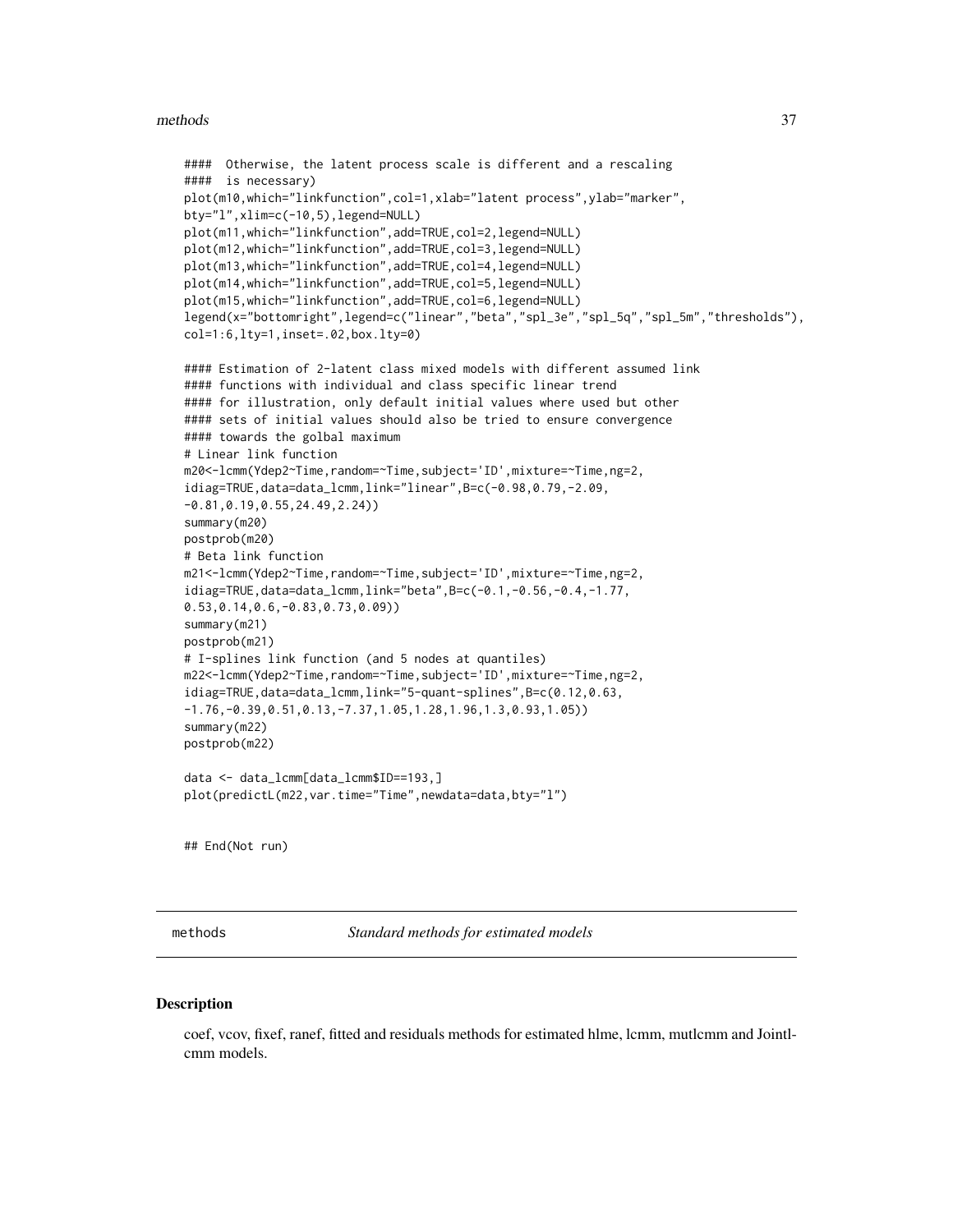# Usage

```
## S3 method for class 'hlme'
coef(object,...)
## S3 method for class 'lcmm'
coef(object,...)
## S3 method for class 'Jointlcmm'
coef(object,...)
## S3 method for class 'multlcmm'
coef(object,...)
## S3 method for class 'hlme'
vcov(object,...)
## S3 method for class 'lcmm'
vcov(object,...)
## S3 method for class 'Jointlcmm'
vcov(object,...)
## S3 method for class 'multlcmm'
vcov(object,...)
## S3 method for class 'hlme'
fixef(object,...)
## S3 method for class 'lcmm'
fixef(object,...)
## S3 method for class 'Jointlcmm'
fixef(object,...)
## S3 method for class 'multlcmm'
fixef(object,...)
## S3 method for class 'hlme'
ranef(object,...)
## S3 method for class 'lcmm'
ranef(object,...)
## S3 method for class 'Jointlcmm'
ranef(object,...)
## S3 method for class 'multlcmm'
ranef(object,...)
## S3 method for class 'hlme'
fitted(object,...)
## S3 method for class 'lcmm'
fitted(object,...)
## S3 method for class 'Jointlcmm'
fitted(object,...)
## S3 method for class 'multlcmm'
fitted(object,...)
## S3 method for class 'hlme'
```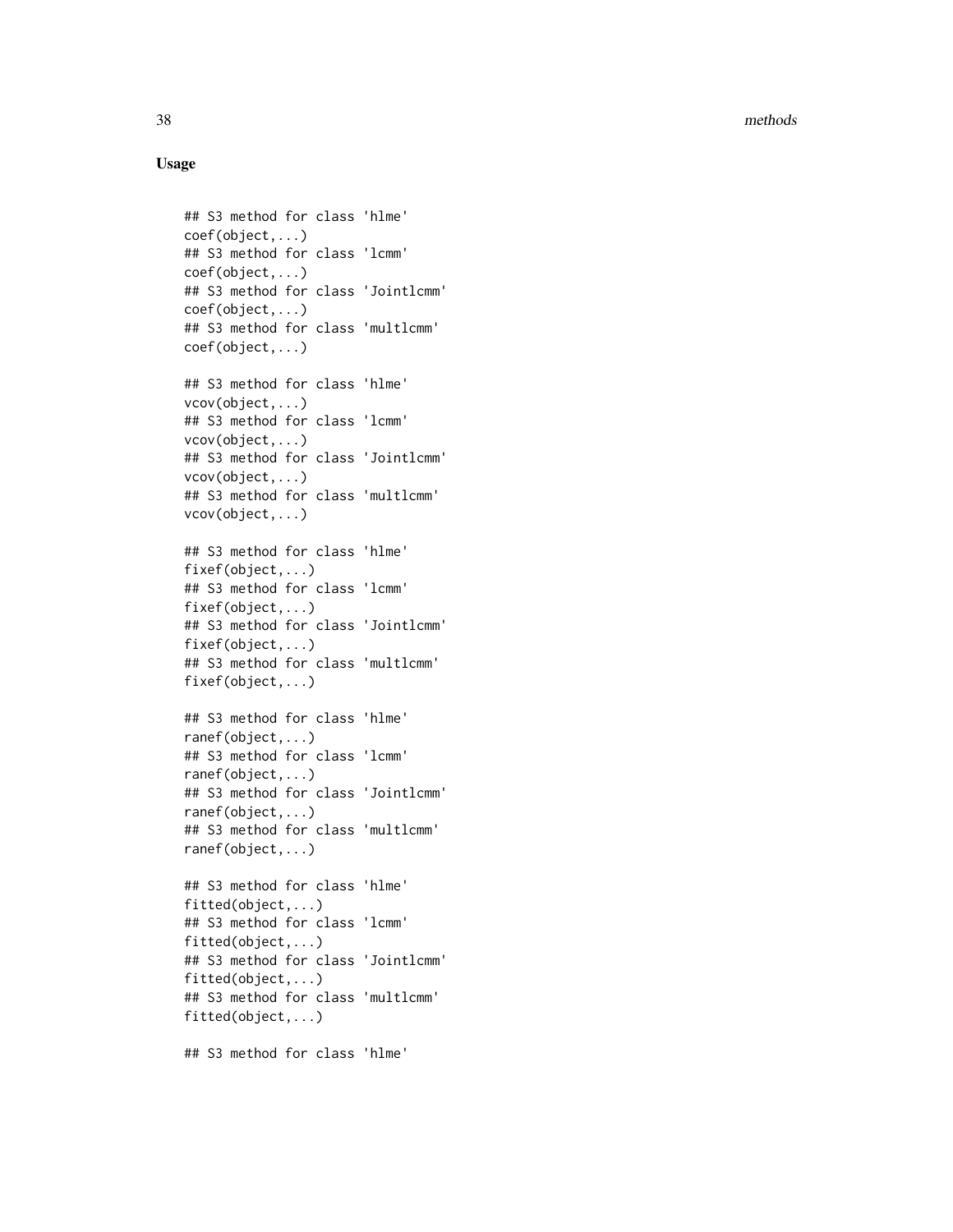#### <span id="page-38-0"></span>multlcmm 39

```
residuals(object,...)
## S3 method for class 'lcmm'
residuals(object,...)
## S3 method for class 'Jointlcmm'
residuals(object,...)
## S3 method for class 'multlcmm'
residuals(object,...)
```
# Arguments

| object   | an object of class hlme, lcmm, multlcmm or Jointlcmm   |
|----------|--------------------------------------------------------|
| $\cdots$ | other arguments. There are ignored in these functions. |

# Value

For coef, the vector of the estimates.

For vcov, the variance-covariance matrix of the estimates.

For fixef : - for hlme, lcmm and multlcmm objects, a list containing the fixed effects estimates in the class-membership model and in the longitudinal model. - for Jointlcmm objects, a list containing the fixed effects estimates in the class-membership model, the survival model and in the longitudinal model.

For ranef, a matrix (nrow=number of subjects, ncol=number of covariates with random effect) containing the individual random effects.

For fitted, a vector containing the subject-specific predictions extracted from object.

For residuals, a vector containing the subject-specific residuals extracted from object.

#### Author(s)

Cecile Proust-Lima, Viviane Philipps

<span id="page-38-1"></span>

| multlcmm | Estimation of mutlivariate mixed-effect models and multivariate la-<br>tent class mixed-effect models for multivariate longitudinal outcomes<br>of possibly multiple types (continuous Gaussian, continuous non-<br>Gaussian - curvilinear) that measure the same underlying latent pro- |
|----------|------------------------------------------------------------------------------------------------------------------------------------------------------------------------------------------------------------------------------------------------------------------------------------------|
|          | cess.                                                                                                                                                                                                                                                                                    |

#### **Description**

This function constitutes a multivariate extension of function lcmm. It fits multivariate mixed models and multivariate latent class mixed models for multivariate longitudinal outcomes of different types. It handles continuous longitudinal outcomes (Gaussian or non-Gaussian, curvilinear) as well as bounded quantitative and discrete longitudinal outcomes. Next version will also handle ordinal outcomes. The model assumes that all the outcomes measure the same underlying latent process defined as their common factor, and each outcome is related to this latent common factor by a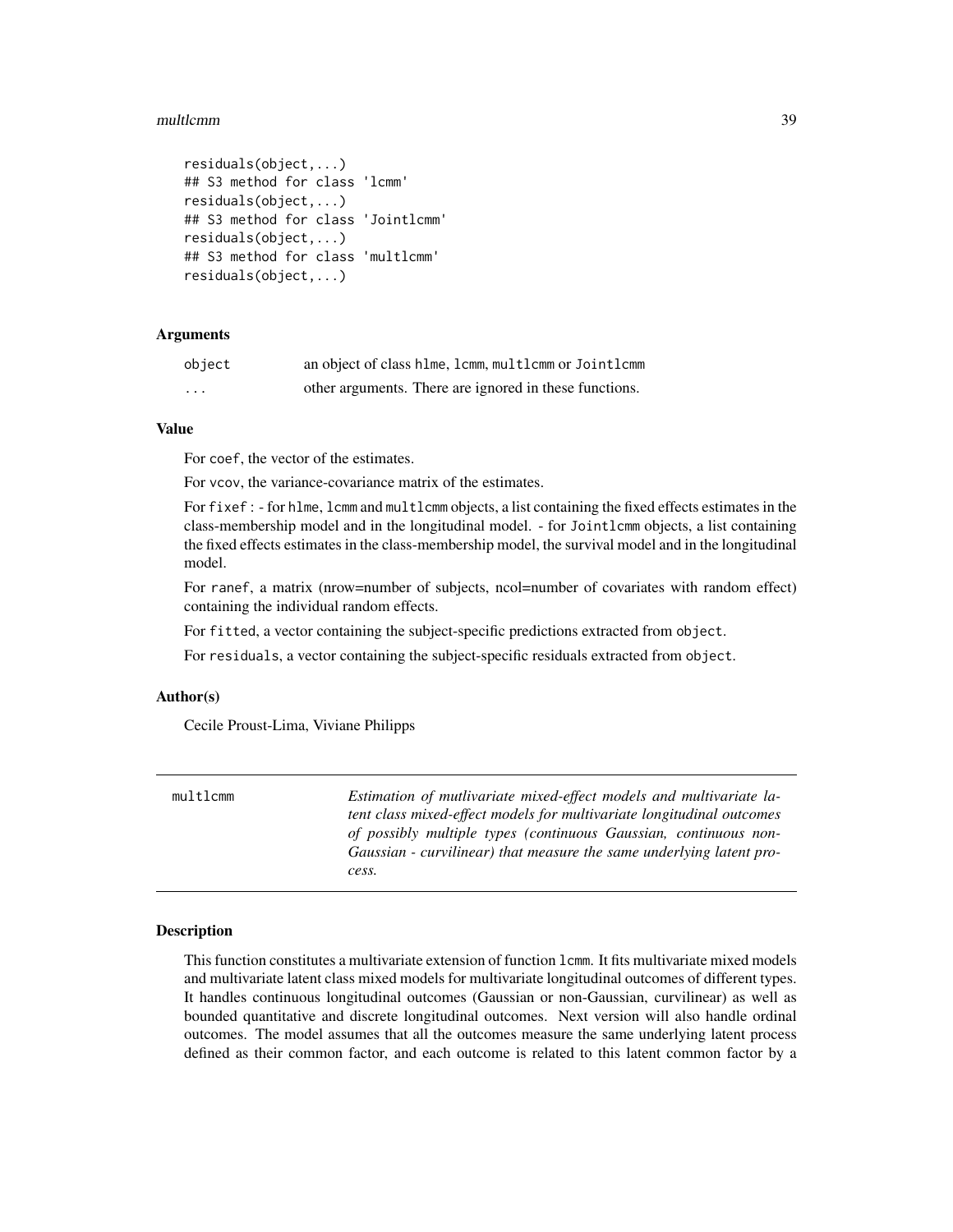specific parameterized link function. At the latent process level, the model estimates a standard linear mixed model or a latent class linear mixed model when heterogeneity in the population is investigated (in the same way as in function hlme). Parameters of the nonlinear link functions and of the latent process mixed model are estimated simultaneously using a maximum likelihood method.

# Usage

```
multlcmm(fixed, mixture, random, subject, classmb, ng = 1,
idiag = FALSE,nwg = FALSE, randomY=FALSE, link = "linear",
intnodes = NULL, epsY = 0.5, cor=NULL, data, B, convB = 1e-04,convL = 1e-04, convG = 1e-04, maxiter=100,
nsim=100, prior,range=NULL, subset=NULL, na.action=1,
posfix=NULL, partialH=FALSE, verbose=TRUE)
```
# Arguments

| fixed   | a two-sided linear formula object for specifying the fixed-effects in the linear<br>mixed model at the latent process level. The response outcomes are separated<br>by + on the left of $\sim$ and the covariates are separated by + on the right of the<br>~. For identifiability purposes, the intercept specified by default should not be<br>removed by a -1. Variables on which a contrast above the different outcomes<br>should also be estimated are included with contrast(). |
|---------|----------------------------------------------------------------------------------------------------------------------------------------------------------------------------------------------------------------------------------------------------------------------------------------------------------------------------------------------------------------------------------------------------------------------------------------------------------------------------------------|
| mixture | a one-sided formula object for the class-specific fixed effects in the latent process<br>mixed model (to specify only for a number of latent classes greater than 1).<br>Among the list of covariates included in fixed, the covariates with class-specific<br>regression parameters are entered in mixture separated by $+$ . By default, an<br>intercept is included. If no intercept, -1 should be the first term included.                                                         |
| random  | an optional one-sided formula for the random-effects in the latent process mixed<br>model. At least one random effect should be included for identifiability pur-<br>poses. Covariates with a random-effect are separated by +. By default, an inter-<br>cept is included. If no intercept, -1 should be the first term included.                                                                                                                                                      |
| subject | name of the covariate representing the grouping structure.                                                                                                                                                                                                                                                                                                                                                                                                                             |
| classmb | an optional one-sided formula describing the covariates in the class-membership<br>multinomial logistic model. Covariates included are separated by +. No inter-<br>cept should be included in this formula.                                                                                                                                                                                                                                                                           |
| ng      | number of latent classes considered. If ng=1 no mixture nor classmb should<br>be specified. If ng>1, mixture is required.                                                                                                                                                                                                                                                                                                                                                              |
| idiag   | optional logical for the variance-covariance structure of the random-effects. If<br>FALSE, a non structured matrix of variance-covariance is considered (by default).<br>If TRUE a diagonal matrix of variance-covariance is considered.                                                                                                                                                                                                                                               |
| nwg     | optional logical of class-specific variance-covariance of the random-effects. If<br>FALSE the variance-covariance matrix is common over latent classes (by de-<br>fault). If TRUE a class-specific proportional parameter multiplies the variance-<br>covariance matrix in each class (the proportional parameter in the last latent<br>class equals 1 to ensure identifiability).                                                                                                     |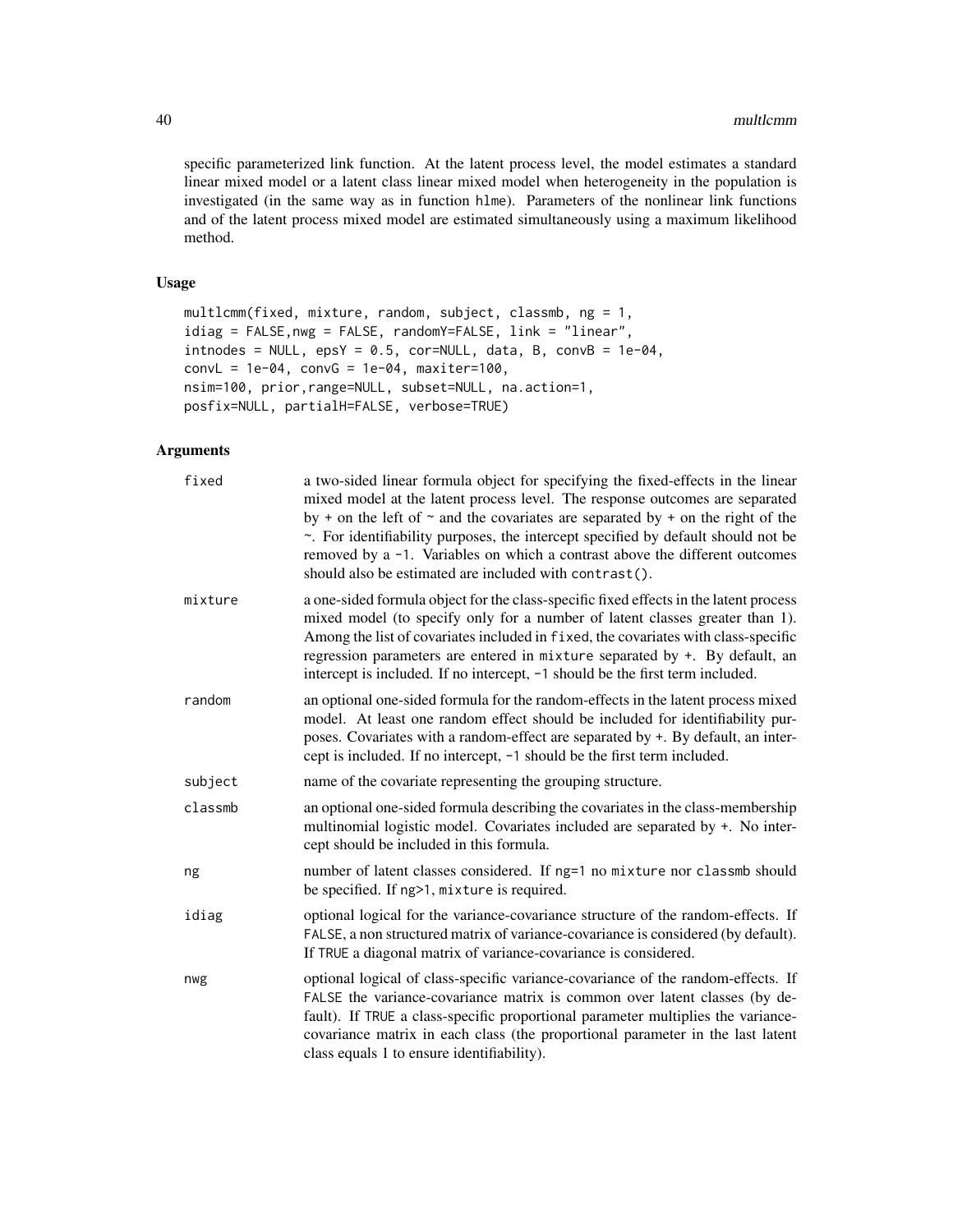| randomY  | optional logical for including an outcome-specific random intercept. If FALSE<br>no outcome-specific random intercept is added (default). If TRUE independent<br>outcome-specific random intercepts with parameterized variance are included.                                                                                                                                                                                                                                                                                                                                                                                                                                                                                                                                                                                                                                                                                                                                                                                                                                                                       |
|----------|---------------------------------------------------------------------------------------------------------------------------------------------------------------------------------------------------------------------------------------------------------------------------------------------------------------------------------------------------------------------------------------------------------------------------------------------------------------------------------------------------------------------------------------------------------------------------------------------------------------------------------------------------------------------------------------------------------------------------------------------------------------------------------------------------------------------------------------------------------------------------------------------------------------------------------------------------------------------------------------------------------------------------------------------------------------------------------------------------------------------|
| link     | optional vector of families of parameterized link functions to estimate (one by<br>outcome). Option "linear" (by default) specifies a linear link function. Other<br>possibilities include "beta" for estimating a link function from the family of<br>Beta cumulative distribution functions and "Splines" for approximating the link<br>function by I-splines. For this latter case, the number of nodes and the nodes lo-<br>cation should be also specified. The number of nodes is first entered followed by<br>-, then the location is specified with "equi", "quant" or "manual" for respectively<br>equidistant nodes, nodes at quantiles of the marker distribution or interior nodes<br>entered manually in argument introdes. It is followed by - and finally "splines"<br>is indicated. For example, "7-equi-splines" means I-splines with 7 equidistant<br>nodes, "6-quant-splines" means I-splines with 6 nodes located at the quantiles<br>of the marker distribution and "9-manual-splines" means I-splines with 9 nodes,<br>the vector of 7 interior nodes being entered in the argument introdes. |
| intnodes | optional vector of interior nodes. This argument is only required for a I-splines<br>link function with nodes entered manually.                                                                                                                                                                                                                                                                                                                                                                                                                                                                                                                                                                                                                                                                                                                                                                                                                                                                                                                                                                                     |
| epsY     | optional definite positive real used to rescale the marker in $(0,1)$ when the beta<br>link function is used. By default, $epsY=0.5$ .                                                                                                                                                                                                                                                                                                                                                                                                                                                                                                                                                                                                                                                                                                                                                                                                                                                                                                                                                                              |
| cor      | optional indicator for inclusion of an autocorrelated Gaussian process in the<br>latent process linear (latent process) mixed model. Option "BM" indicates a<br>brownian motion with parameterized variance. Option "AR" specifies an au-<br>toregressive process of order 1 with parameterized variance and correlation in-<br>tensity. Each option should be followed by the time variable in brackets as<br>cor=BM(time). By default, no autocorrelated Gaussian process is added.                                                                                                                                                                                                                                                                                                                                                                                                                                                                                                                                                                                                                               |
| data     | data frame containing the variables named in fixed, mixture, random, classmb<br>and subject.                                                                                                                                                                                                                                                                                                                                                                                                                                                                                                                                                                                                                                                                                                                                                                                                                                                                                                                                                                                                                        |
| B        | optional specification for the initial values for the parameters. Three options<br>are allowed: (1) a vector of initial values is entered (the order in which the<br>parameters are included is detailed in details section). (2) nothing is specified.<br>A preliminary analysis involving the estimation of a standard linear mixed model<br>is performed to choose initial values. $(3)$ when $ng>1$ , a multlemm object is<br>entered. It should correspond to the exact same structure of model but with<br>ng=1. The program will automatically generate initial values from this model.<br>This specification avoids the preliminary analysis indicated in (2) Note that due<br>to possible local maxima, the B vector should be specified and several different<br>starting points should be tried.                                                                                                                                                                                                                                                                                                         |
| convB    | optional threshold for the convergence criterion based on the parameter stability.<br>By default, convB=0.0001.                                                                                                                                                                                                                                                                                                                                                                                                                                                                                                                                                                                                                                                                                                                                                                                                                                                                                                                                                                                                     |
| convL    | optional threshold for the convergence criterion based on the log-likelihood sta-<br>bility. By default, convL=0.0001.                                                                                                                                                                                                                                                                                                                                                                                                                                                                                                                                                                                                                                                                                                                                                                                                                                                                                                                                                                                              |
| convG    | optional threshold for the convergence criterion based on the derivatives. By<br>default, convG=0.0001.                                                                                                                                                                                                                                                                                                                                                                                                                                                                                                                                                                                                                                                                                                                                                                                                                                                                                                                                                                                                             |
| maxiter  | optional maximum number of iterations for the Marquardt iterative algorithm.<br>By default, maxiter=100.                                                                                                                                                                                                                                                                                                                                                                                                                                                                                                                                                                                                                                                                                                                                                                                                                                                                                                                                                                                                            |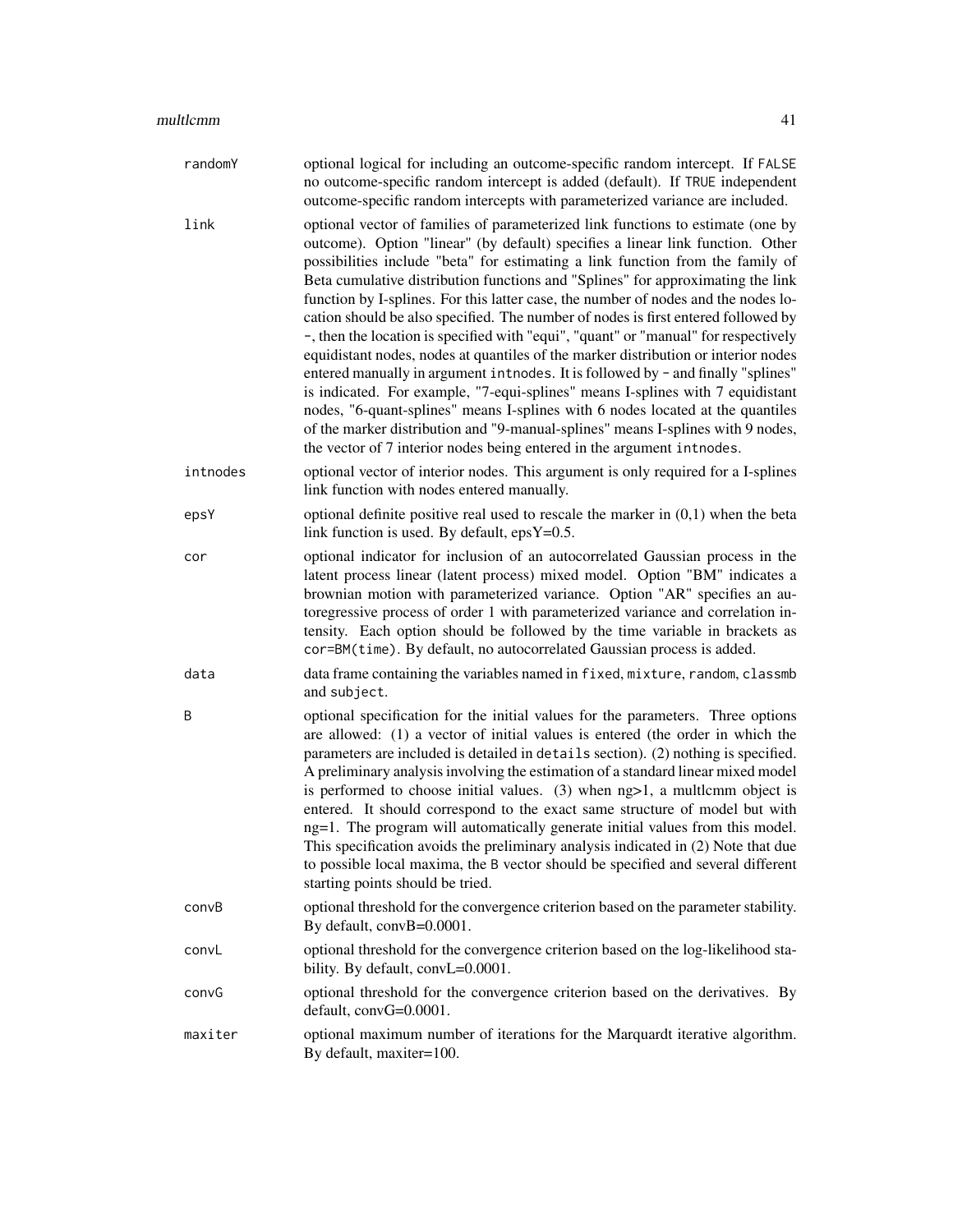| nsim      | number of points used to plot the estimated link functions. By default, nsim=100.                                                                                                                                                                                                                   |
|-----------|-----------------------------------------------------------------------------------------------------------------------------------------------------------------------------------------------------------------------------------------------------------------------------------------------------|
| prior     | name of the covariate containing the prior on the latent class membership. The<br>covariate should be an integer with values in 0,1,,ng. When there is no prior,<br>the value should be 0. When there is a prior for the subject, the value should be<br>the number of the latent class (in 1,,ng). |
| range     | optional vector indicating the range of the outcomes (that is the minimum and<br>maximum). By default, the range is defined according to the minimum and<br>maximum observed values of the outcome. The option should be used only for<br>Beta and Splines transformations.                         |
| subset    | optional vector giving the subset of observations in data to use. By default, all<br>lines.                                                                                                                                                                                                         |
| na.action | Integer indicating how NAs are managed. The default is 1 for 'na.omit'. The<br>alternative is 2 for 'na.fail'. Other options such as 'na.pass' or 'na.exclude' are<br>not implemented in the current version.                                                                                       |
| posfix    | Optional vector giving the indices in vector B of the parameters that should not<br>be estimated. Default to NULL, all parameters are estimated.                                                                                                                                                    |
| partialH  | optional logical for Beta or Splines link functions only. Indicates whether the<br>parameters of the link functions can be dropped from the Hessian matrix to<br>define convergence criteria.                                                                                                       |
| verbose   | logical indicating if information about computation should be reported. Default<br>to TRUE.                                                                                                                                                                                                         |

# Details

#### A. THE PARAMETERIZED LINK FUNCTIONS

multlcmm function estimates multivariate latent class mixed models for different types of outcomes by assuming a parameterized link function for linking each outcome  $Y_k(t)$  with the underlying latent common factor  $L(t)$  they measure. To fix the latent process dimension, we chose to constrain at the latent process level the (first) intercept of the latent class mixed model at 0 and the standard error of the first random effect at 1.

1. With the "linear" link function, 2 parameters are required for the following transformation  $(Y(t))$ - b1)/b2

2. With the "beta" link function, 4 parameters are required for the following transformation: [ h( $Y(t)$ ',b1,b2) - b3]/b4 where h is the Beta CDF with canonical parameters c1 and c2 that can be derived from b1 and b2 as  $c1 = exp(b1)/[exp(b2)*1+exp(b1))]$  and  $c2 = 1/[exp(b2)*1+exp(b1)]$ , and Y(t)' is the rescaled outcome i.e.  $Y(t)' = [ Y(t) - min(Y(t)) + epsY ] / [ max(Y(t)) - min(Y(t)) ]$  $+2*$ epsY ].

3. With the "splines" link function, n+2 parameters are required for the following transformation  $b_1 + b_2^*I_1(Y(t)) + ... + b_{n+2} I_{n+1}(Y(t))$ , where  $I_1,...,I_{n+1}$  is the basis of quadratic I-splines. To constraint the parameters to be positive, except for  $b_1$ , the program estimates  $b_k^*$ (for k=2,...,n+2) so that  $b_k=(b_k^*')^2$ . This parameterization may lead in some cases to problems of convergence that we are currently addressing.

Details of these parameterized link functions can be found in the papers: Proust-Lima et al. (Biometrics 2006) and Proust-Lima et al. (BJMSP 2013).

B. THE VECTOR OF PARAMETERS B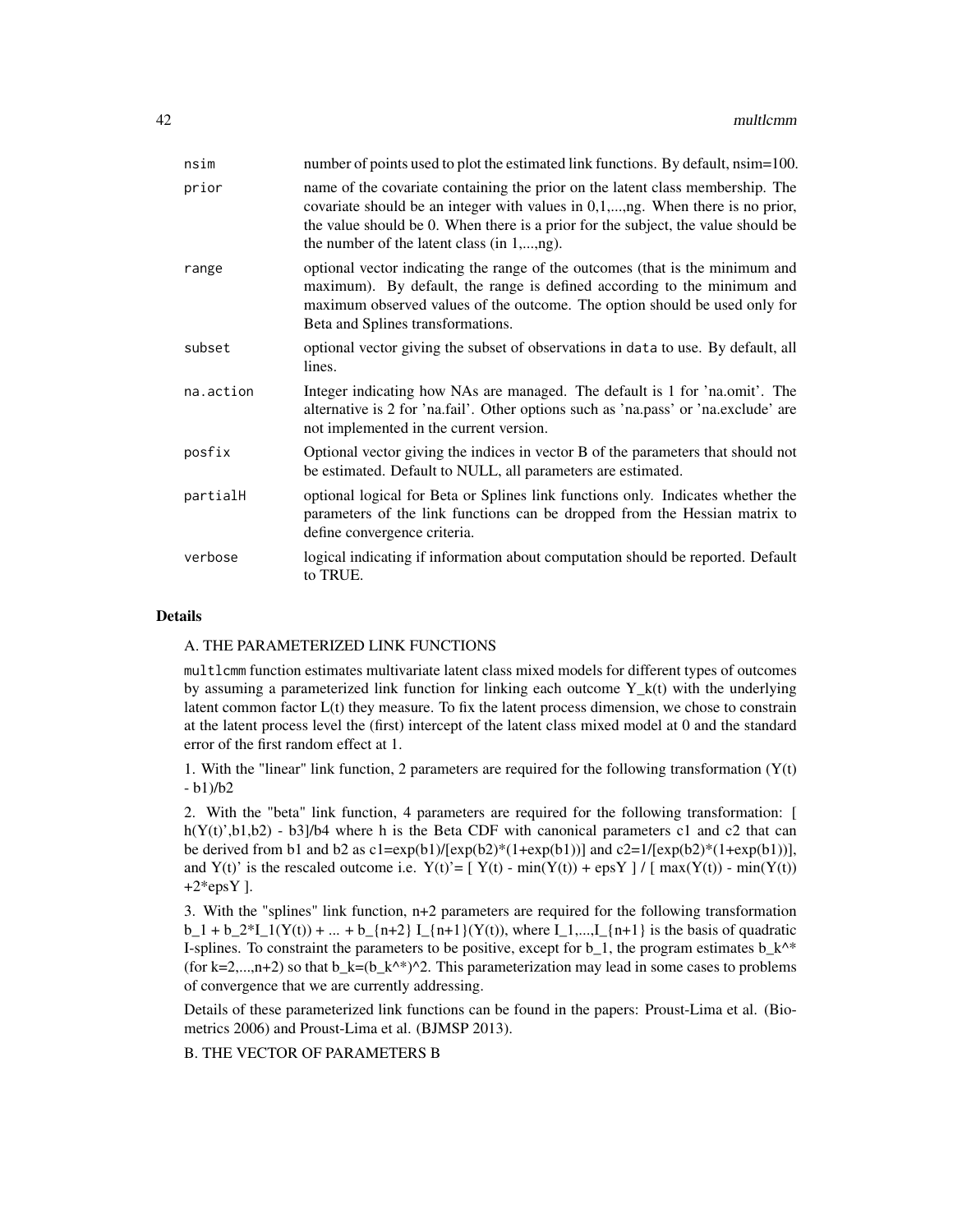#### multlcmm and the contract of the contract of the contract of the contract of the contract of the contract of the contract of the contract of the contract of the contract of the contract of the contract of the contract of t

The parameters in the vector of initial values B or in the vector of maximum likelihood estimates best are included in the following order: (1) ng-1 parameters are required for intercepts in the latent class membership model, and if covariates are included in classmb, ng-1 paramaters should be entered for each one; (2) for all covariates in fixed, one parameter is required if the covariate is not in mixture, ng paramaters are required if the covariate is also in mixture; When ng=1, the intercept is not estimated and no parameter should be specified in B. When ng>1, the first intercept is not estimated and only ng-1 parameters should be specified in B; (3) for all covariates included with contrast() in fixed, one supplementary parameter per outcome is required excepted for the last outcome for which the parameter is not estimated but deduced from the others; (4) if idiag=TRUE, the variance of each random-effect specified in random is required excepted the first one (usually the intercept) which is constrained to 1. (5) if idiag=FALSE, the inferior triangular variance-covariance matrix of all the random-effects is required excepted the first variance (usually the intercept) which is constrained to 1. (5) only if nwg=TRUE and ng>1, ng-1 parameters for class-specific proportional coefficients for the variance covariance matrix of the random-effects; (6) if cor is specified, the standard error of the Brownian motion or the standard error and the correlation parameter of the autoregressive process; (7) the standard error of the outcome-specific Gaussian errors (one per outcome); (8) if randomY=TRUE, the standard error of the outcome-specific random intercept (one per outcome); (9) the parameters of each parameterized link function: 2 for "linear", 4 for "beta", n+2 for "splines" with n nodes.

# C. CAUTIONS REGARDING THE USE OF THE PROGRAM

Some caution should be made when using the program. Convergence criteria are very strict as they are based on the derivatives of the log-likelihood in addition to the parameter and log-likelihood stability. In some cases, the program may not converge and reach the maximum number of iterations fixed at 100. In this case, the user should check that parameter estimates at the last iteration are not on the boundaries of the parameter space.

If the parameters are on the boundaries of the parameter space, the identifiability of the model is critical. This may happen especially with splines parameters that may be too close to 0 (lower boundary) or classmb parameters that are too high or low (perfect classification). When identifiability of some parameters is suspected, the program can be run again from the former estimates by fixing the suspected parameters to their value with option posfix. This usually solves the problem. An alternative is to remove the parameters of the Beta of Splines link function from the inverse of the Hessian with option partialH.

If not, the program should be run again with other initial values, with a higher maximum number of iterations or less strict convergence tolerances.

Specifically when investigating heterogeneity (that is with  $ng>1$ ): (1) As the log-likelihood of a latent class model can have multiple maxima, a careful choice of the initial values is crucial for ensuring convergence toward the global maximum. The program can be run without entering the vector of initial values (see point 2). However, we recommend to systematically enter initial values in B and try different sets of initial values. (2) The automatic choice of initial values we provide requires the estimation of a preliminary linear mixed model. The user should be aware that first, this preliminary analysis can take time for large datatsets and second, that the generated initial values can be very not likely and even may converge slowly to a local maximum. This is the reason why several alternatives exist. The vector of initial values can be directly specified in B the initial values can be generated (automatically or randomly) from a model with ng=. Finally, function gridsearch performs an automatic grid search.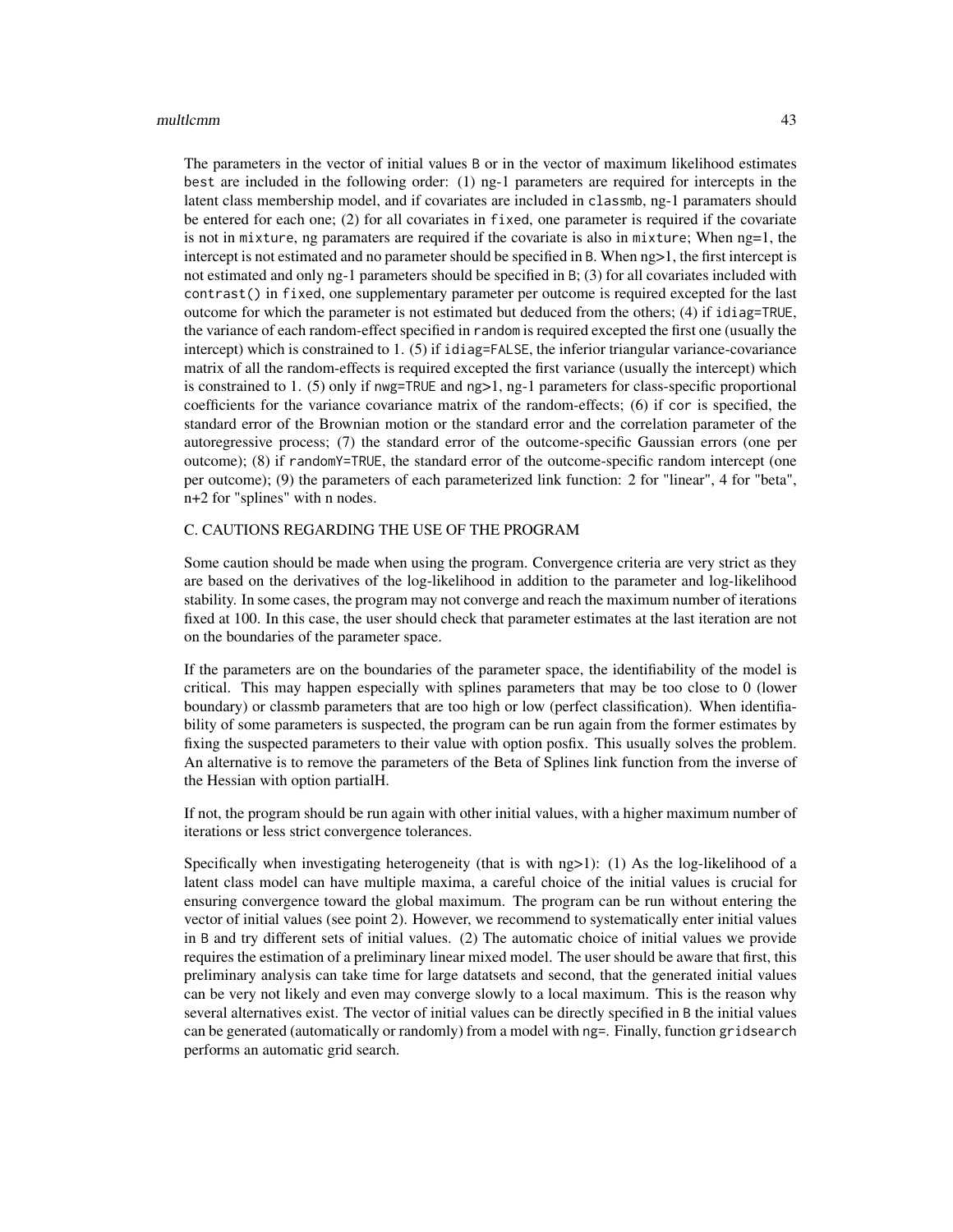# Value

The list returned is:

| ns        | number of grouping units in the dataset                                                                                                                                                                                                                                                                                                                                                                                                                                                                           |
|-----------|-------------------------------------------------------------------------------------------------------------------------------------------------------------------------------------------------------------------------------------------------------------------------------------------------------------------------------------------------------------------------------------------------------------------------------------------------------------------------------------------------------------------|
| ng        | number of latent classes                                                                                                                                                                                                                                                                                                                                                                                                                                                                                          |
| loglik    | log-likelihood of the model                                                                                                                                                                                                                                                                                                                                                                                                                                                                                       |
| best      | vector of parameter estimates in the same order as specified in B and detailed in<br>section details                                                                                                                                                                                                                                                                                                                                                                                                              |
| V         | vector containing the upper triangle matrix of variance-covariance estimates of<br>Best with exception for variance-covariance parameters of the random-effects<br>for which V contains the variance-covariance estimates of the Cholesky trans-<br>formed parameters displayed in cholesky                                                                                                                                                                                                                       |
| gconv     | vector of convergence criteria: 1. on the parameters, 2. on the likelihood, 3. on<br>the derivatives                                                                                                                                                                                                                                                                                                                                                                                                              |
| conv      | status of convergence: $=1$ if the convergence criteria were satisfied, $=2$ if the<br>maximum number of iterations was reached, $=4$ or 5 if a problem occurred during<br>optimisation                                                                                                                                                                                                                                                                                                                           |
| call      | the matched call                                                                                                                                                                                                                                                                                                                                                                                                                                                                                                  |
| niter     | number of Marquardt iterations                                                                                                                                                                                                                                                                                                                                                                                                                                                                                    |
| N         | internal information used in related functions                                                                                                                                                                                                                                                                                                                                                                                                                                                                    |
| idiag     | internal information used in related functions                                                                                                                                                                                                                                                                                                                                                                                                                                                                    |
| pred      | table of individual predictions and residuals in the underlying latent process<br>scale; it includes marginal predictions (pred_m), marginal residuals (resid_m),<br>subject-specific predictions (pred_ss) and subject-specific residuals (resid_ss)<br>averaged over classes, the transformed observations in the latent process scale<br>(obs) and finally the class-specific marginal and subject-specific predictions (with<br>the number of the latent class: $pred_m_1, pred_m_2, , pred_s_1, pred_s_2, ,$ |
| pprob     | table of posterior classification and posterior individual class-membership prob-<br>abilities                                                                                                                                                                                                                                                                                                                                                                                                                    |
| Xnames    | list of covariates included in the model                                                                                                                                                                                                                                                                                                                                                                                                                                                                          |
| predRE    | table containing individual predictions of the random-effects : a column per<br>random-effect, a line per subject.                                                                                                                                                                                                                                                                                                                                                                                                |
| cholesky  | vector containing the estimates of the Cholesky transformed parameters of the<br>variance-covariance matrix of the random-effects                                                                                                                                                                                                                                                                                                                                                                                 |
| estimlink | table containing the simulated values of each outcome and the corresponding<br>estimated link function                                                                                                                                                                                                                                                                                                                                                                                                            |
| epsY      | definite positive reals used to rescale the markers in $(0,1)$ when the beta link<br>function is used. By default, $epsY=0.5$ .                                                                                                                                                                                                                                                                                                                                                                                   |
| linktype  | indicators of link function types: 0 for linear, 1 for beta, 2 for splines and 3 for<br>thresholds                                                                                                                                                                                                                                                                                                                                                                                                                |
| linknodes | vector of nodes useful only for the 'splines' link functions                                                                                                                                                                                                                                                                                                                                                                                                                                                      |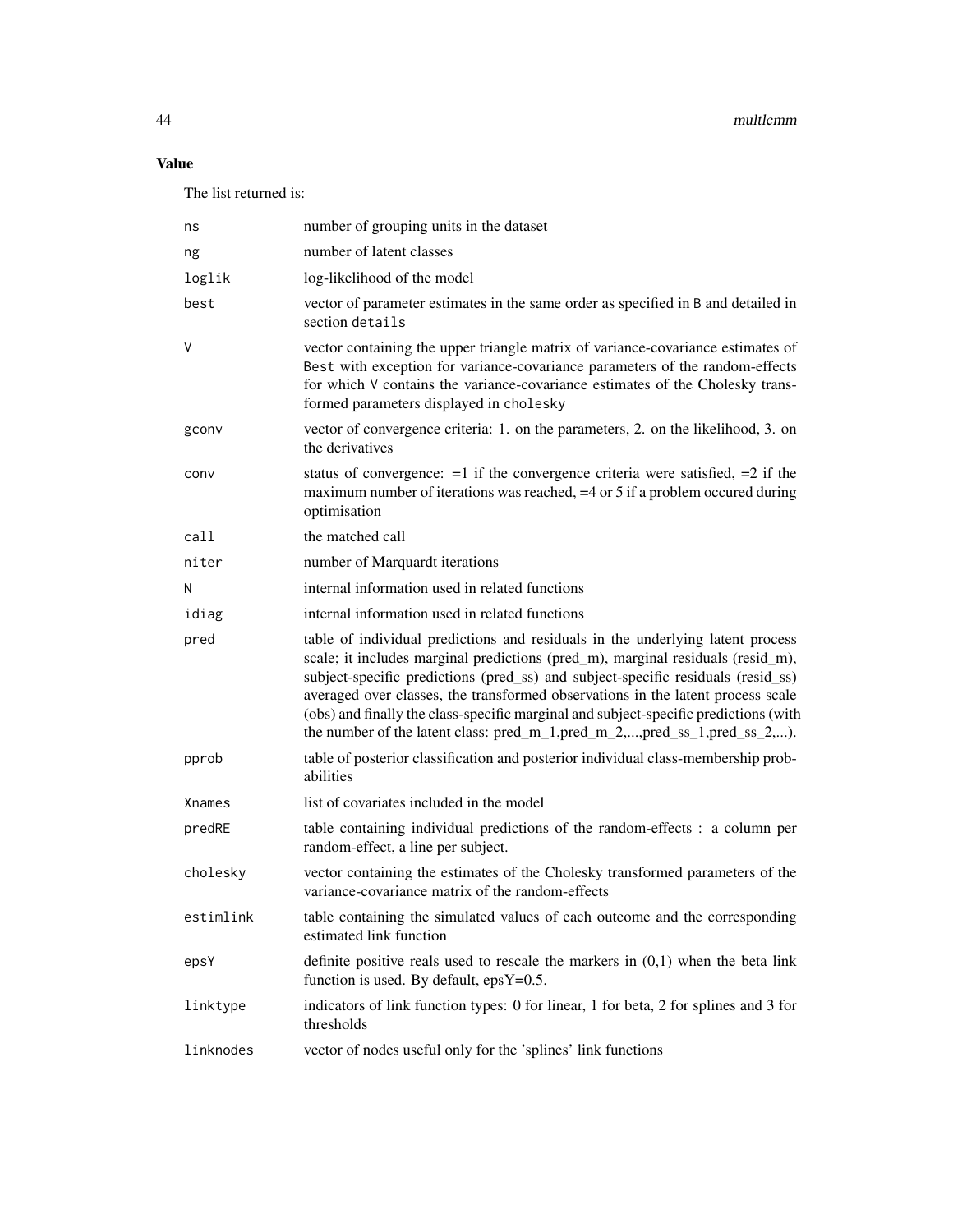#### <span id="page-44-0"></span>multlcmm and the contract of the contract of the contract of the contract of the contract of the contract of the contract of the contract of the contract of the contract of the contract of the contract of the contract of t

#### Author(s)

Cecile Proust-Lima and Viviane Philipps

<cecile.proust-lima@inserm.fr>

#### References

Proust-Lima C, Philipps V, Liquet B (2017). Estimation of Extended Mixed Models Using Latent Classes and Latent Processes: the R package lcmm. Journal of Statistical Software, 78(2), 1-56

Proust and Jacqmin-Gadda (2005). Estimation of linear mixed models with a mixture of distribution for the random-effects. Comput Methods Programs Biomed 78: 165-73.

Proust, Jacqmin-Gadda, Taylor, Ganiayre, and Commenges (2006). A nonlinear model with latent process for cognitive evolution using multivariate longitudinal data. Biometrics 62, 1014-24.

Proust-Lima, Dartigues and Jacqmin-Gadda (2011). Misuse of the linear mixed model when evaluating risk factors of cognitive decline. Amer J Epidemiol 174(9): 1077-88.

Proust-Lima, Amieva, Jacqmin-Gadda (2013). Analysis of multivariate mixed longitudinal data: A flexible latent process approach. Br J Math Stat Psychol 66(3): 470-87.

Commenges, Proust-Lima, Samieri, Liquet (2015). A universal approximate cross-validation criterion for regular risk functions. Int J Biostat. 2015 May; 11(1):51-67

#### See Also

[postprob](#page-55-1), [plot.multlcmm](#page-49-1), [predictL](#page-56-1), [predictY](#page-60-1) [lcmm](#page-28-1)

# Examples

```
## Not run:
# Latent process mixed model for two curvilinear outcomes. Link functions are
# aproximated by I-splines, the first one has 3 nodes (i.e. 1 internal node 8),
# the second one has 4 nodes (i.e. 2 internal nodes 12,25)
m1 <- multlcmm(Ydep1+Ydep2~1+Time*X2+contrast(X2),random=~1+Time,
subject="ID",randomY=TRUE,link=c("4-manual-splines","3-manual-splines"),
```

```
intnodes=c(8,12,25),data=data_lcmm)
```

```
# to reduce the computation time, the same model is estimated using
# a vector of initial values
m1 <- multlcmm(Ydep1+Ydep2~1+Time*X2+contrast(X2),random=~1+Time,
subject="ID",randomY=TRUE,link=c("4-manual-splines","3-manual-splines"),
intnodes=c(8,12,25),data=data_lcmm,
B=c(-1.071, -0.192, 0.106, -0.005, -0.193, 1.012, 0.870, 0.881,
 0.000, 0.000, -7.520, 1.401, 1.607 , 1.908, 1.431, 1.082,
-7.528, 1.135 , 1.454 , 2.328, 1.052))
```

```
# output of the model
summary(m1)
# estimated link functions
plot(m1,which="linkfunction")
# variation percentages explained by linear mixed regression
```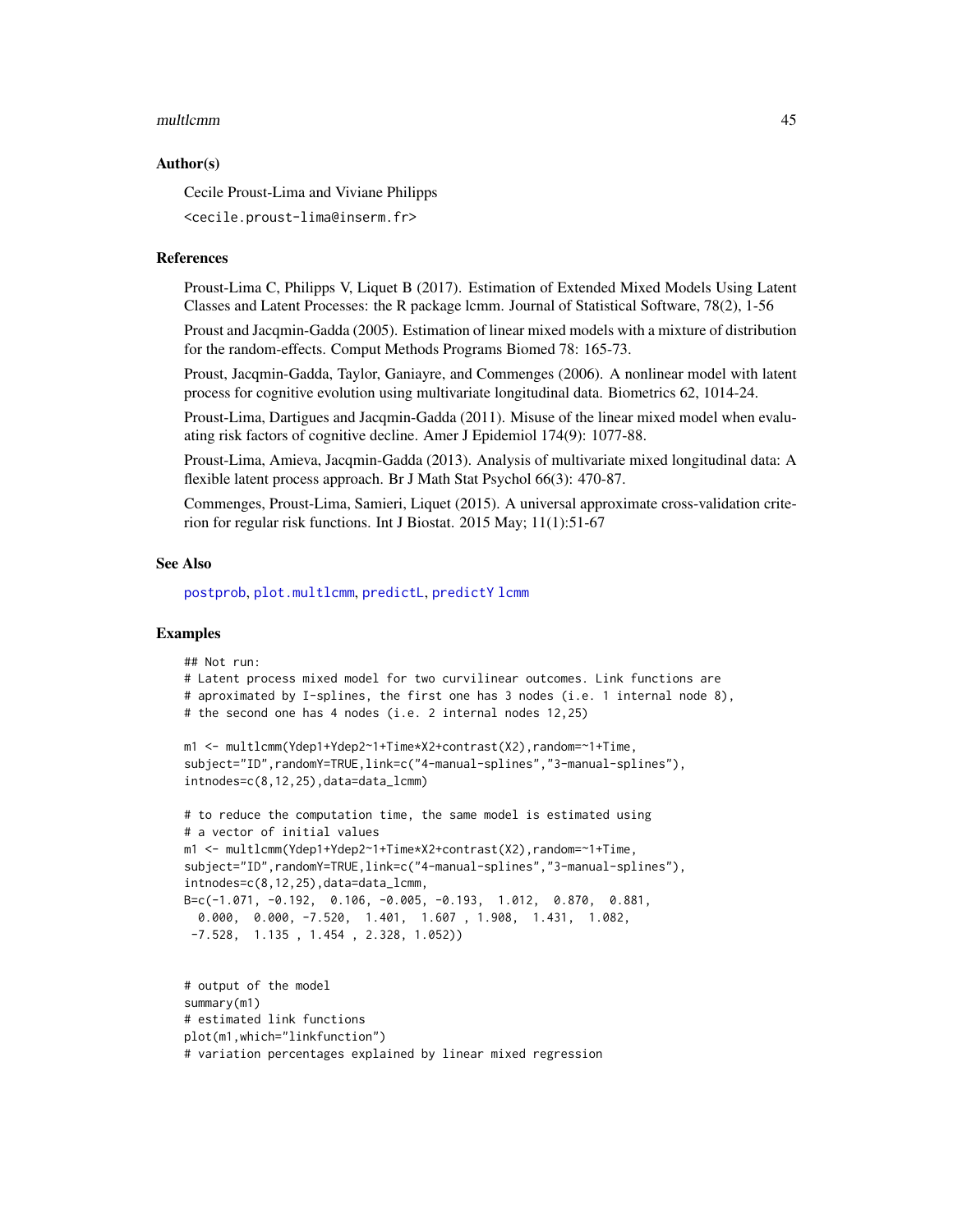#### <span id="page-45-0"></span>46 paquid

```
VarExpl(m1,data.frame(Time=0))
```

```
#### Heterogeneous latent process mixed model with linear link functions
#### and 2 latent classes of trajectory
m2 <- multlcmm(Ydep1+Ydep2~1+Time*X2,random=~1+Time,subject="ID",
link="linear",ng=2,mixture=~1+Time,classmb=~1+X1,data=data_lcmm,
B=c( 18,-20.77,1.16,-1.41,-1.39,-0.32,0.16,-0.26,1.69,1.12,1.1,10.8,
1.24,24.88,1.89))
# summary of the estimation
summary(m2)
# posterior classification
postprob(m2)
# longitudinal predictions in the outcomes scales for a given profile of covariates
newdata <- data.frame(Time=seq(0,5,length=100),X1=rep(0,100),X2=rep(0,100),X3=rep(0,100))
predGH <- predictY(m2,newdata,var.time="Time",methInteg=0,nsim=20)
head(predGH)
```
## End(Not run)

paquid *Longitudinal data on cognitive and physical aging in the elderly*

#### Description

The dataset consists in a subsample of the Paquid prospective cohort study. Repeated measures cognitive measures (MMSE, IST, BVRT psychometric tests), physical dependency (HIER) and depression sympatomatology (CESD) were collected over a maximum period of 20 years along with dementia information (age at dementia diagnosis, dementia diagnosis information). Timeindependent socio-demographic information is also provided (CEP, male, age\_init).

#### Usage

paquid

#### Format

A data frame with 2250 observations over 500 subjects and 12 variables:

ID subject identification number

- MMSE score at the Mini-Mental State Examination (MMSE), a psychometric test of global cognitive functioning (integer in range 0-30)
- BVRT score at the Benton Visual Retention Test (BVRT), a psychometric test of spatial memory (integer in range 0-15)
- IST score at the Isaacs Set Test (IST) truncated at 15 seconds, a test of verbal memory (integer in range 0-40)
- HIER score of physical dependency (0=no dependency, 1=mild dependency, 2=moderate dependency, 3=severe dependency)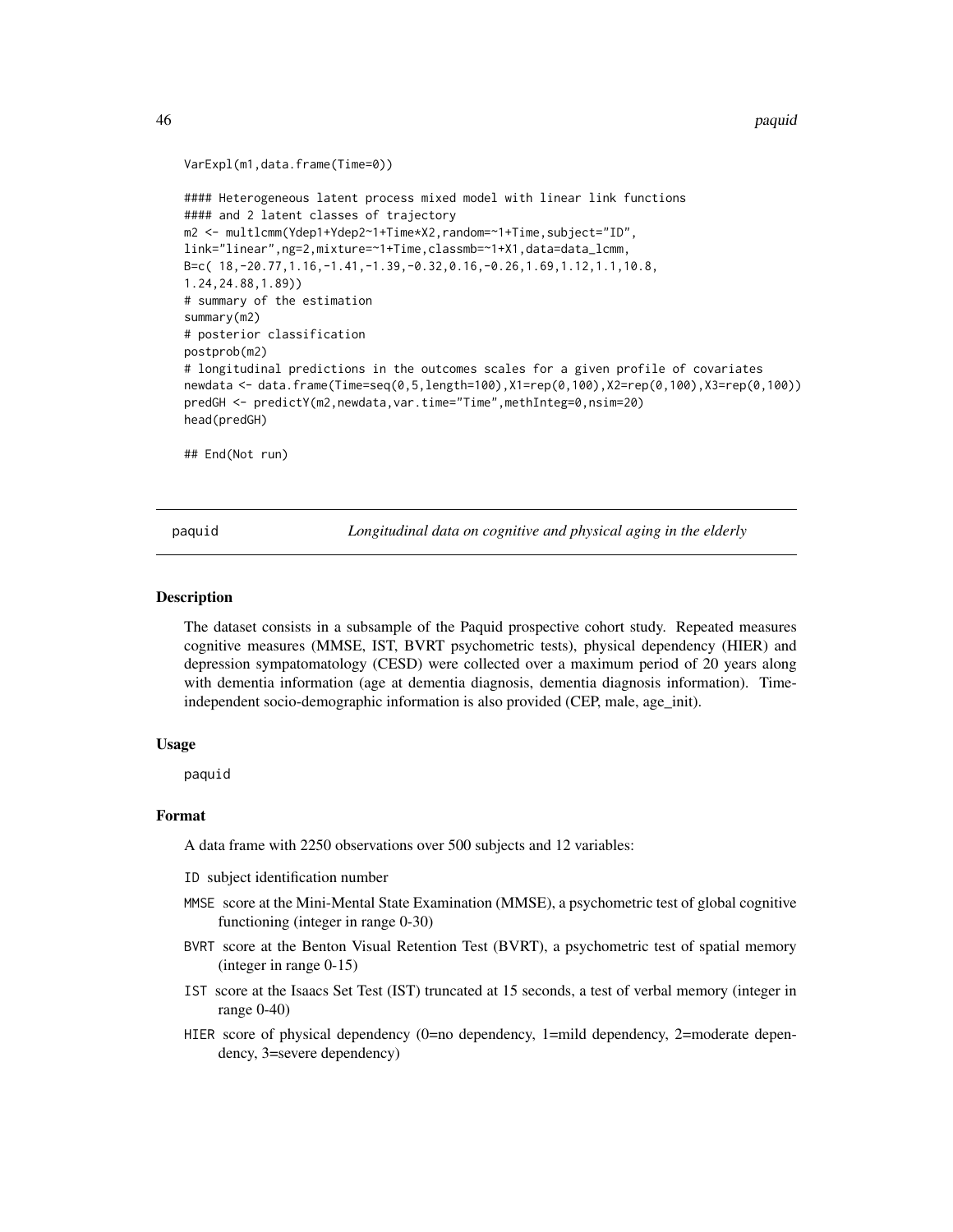# <span id="page-46-0"></span>plot.cuminc 47

- CESD score of a short self-report scale CES-D designed to measure depressive symptomatology in the general population (integer in range 0-52)
- age age at the follow-up visit
- dem indicator of positive diagnosis of dementia
- agedem age at dementia diagnosis for dem=1 and at last contact for dem=0
- age\_init age at entry in the cohort
- CEP binary indicator of educational level (CEP=1 for subjects who graduated from primary school; CEP=0 otherwise)
- male binary indicator for gender (male=1 for men; male=0 for women)

#### References

Letenneur, L., Commenges, D., Dartigues, J. F., & Barberger-Gateau, P. (1994). Incidence of dementia and Alzheimer's disease in elderly community residents of southwestern France. International Journal of Epidemiology, 23 (6), 1256-61.

#### Examples

summary(paquid)

<span id="page-46-1"></span>

| plot.cuminc | Plot of predicted cumulative incidences according to a profile of co- |
|-------------|-----------------------------------------------------------------------|
|             | variates                                                              |

#### Description

This function displays the predicted cause-specific cumulative incidences derived from a joint latent class model according to a profile of covariates.

#### Usage

```
## S3 method for class 'cuminc'
plot(x, profil, event, add = FALSE, legend, legend.loc = "topleft", \dots)
```
#### Arguments

| $\mathsf{x}$ | an object of class cuminc                                                                                  |
|--------------|------------------------------------------------------------------------------------------------------------|
| profil       | an integer giving the profile number for which the cumulative incidences are to<br>be plotted.             |
| event        | an integer giving the event indicator for which the cumulative incidence are to<br>be plotted.             |
| add          | logical indicating if the curves should be added to an existing plot. Default to<br>FALSE.                 |
| legend       | character or expression to appear in the legend. If no legend should be added,<br>"legend" should be NULL. |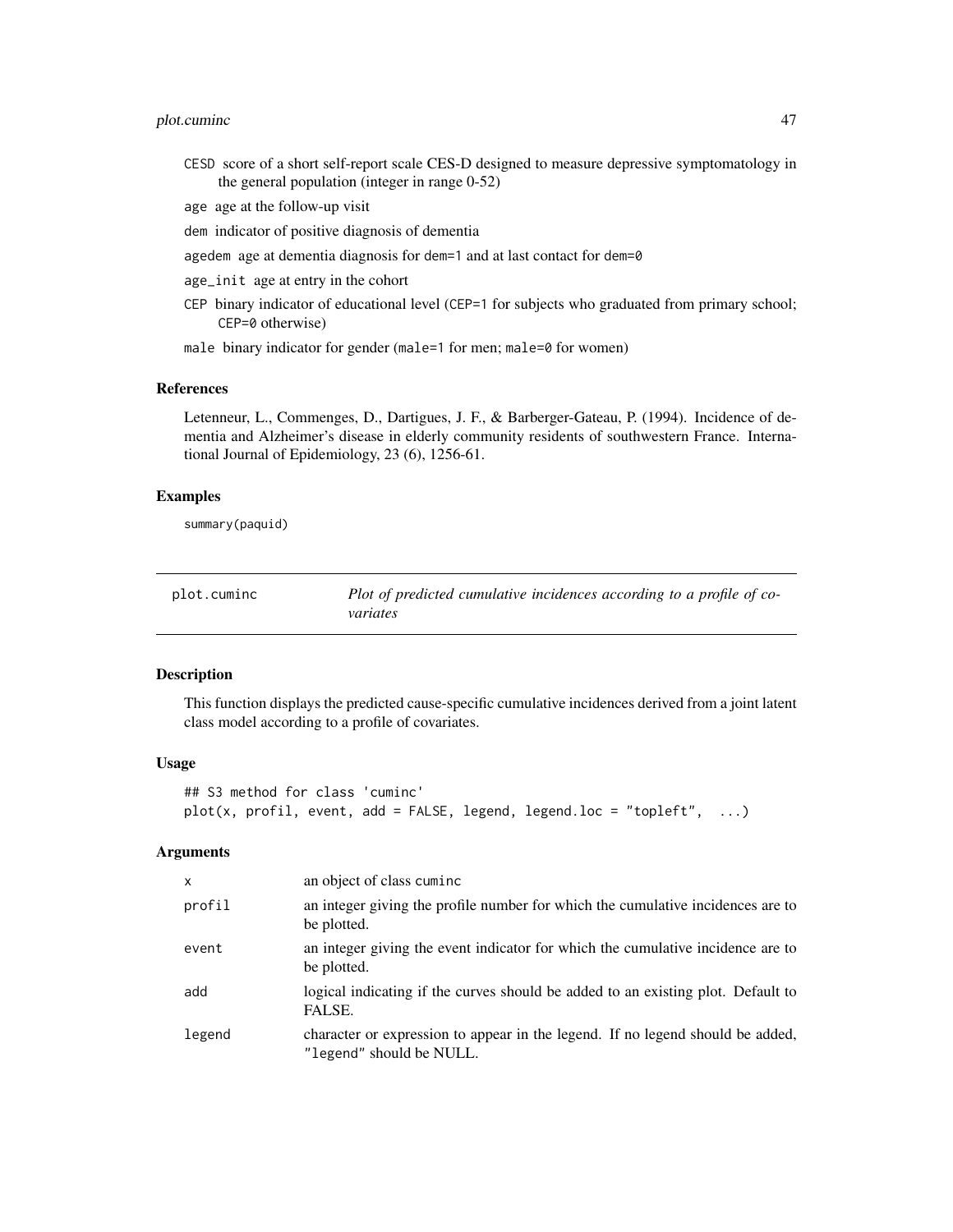<span id="page-47-0"></span>

| legend.loc              | keyword for the position of the legend from the list "bottomright", "bottom", |
|-------------------------|-------------------------------------------------------------------------------|
|                         | "bottomleft", "left", "topleft", "top", "topright", "right" and "center".     |
|                         | By default, the legend is located in the top left of the plot.                |
| $\cdot$ $\cdot$ $\cdot$ | other parameters to be passed through to plotting functions                   |

# Value

returns NULL

# Author(s)

Viviane Philipps and Cecile Proust-Lima

# See Also

[Jointlcmm](#page-20-1),[plot.Jointlcmm](#page-49-1),[cuminc](#page-3-1)

<span id="page-47-1"></span>plot.dynpred *Plot of individual dynamic predictions*

# Description

This function provides a graphical representation of individual dynamic predictions obtained from a joint latent class model and plots simultaneously the observed outcome.

# Usage

```
## S3 method for class 'dynpred'
plot(x,subject=NULL,landmark=NULL,horizon=NULL,
add=FALSE,...)
```
# Arguments

| $\mathsf{x}$ | a dynpred object, containing the predicted probabilities of event in a time win-<br>dow, obtained from a joint latent class model.                                                                                  |
|--------------|---------------------------------------------------------------------------------------------------------------------------------------------------------------------------------------------------------------------|
| subject      | a vector containing the identifiers of the subjects the user wants to display. If<br>NULL (the default), all subjects are plotted.                                                                                  |
| landmark     | a vector containing the landmark times from which the probabilities are to be<br>plotted. If NULL (the default), all landmarks are used. If several horizon are<br>specified, only one landmark should be selected. |
| horizon      | a vector containing the horizon times from which the probabilities are to be<br>plotted. If NULL (the default), all horizons are used. If several landmarks are<br>specified, only one horizon should be selected.  |
| add          | logical indicating if the plot should be added to an existing plot. By default<br>(add=FALSE), a new plot is created.                                                                                               |
| $\cdot$      | optional graphical parameters.                                                                                                                                                                                      |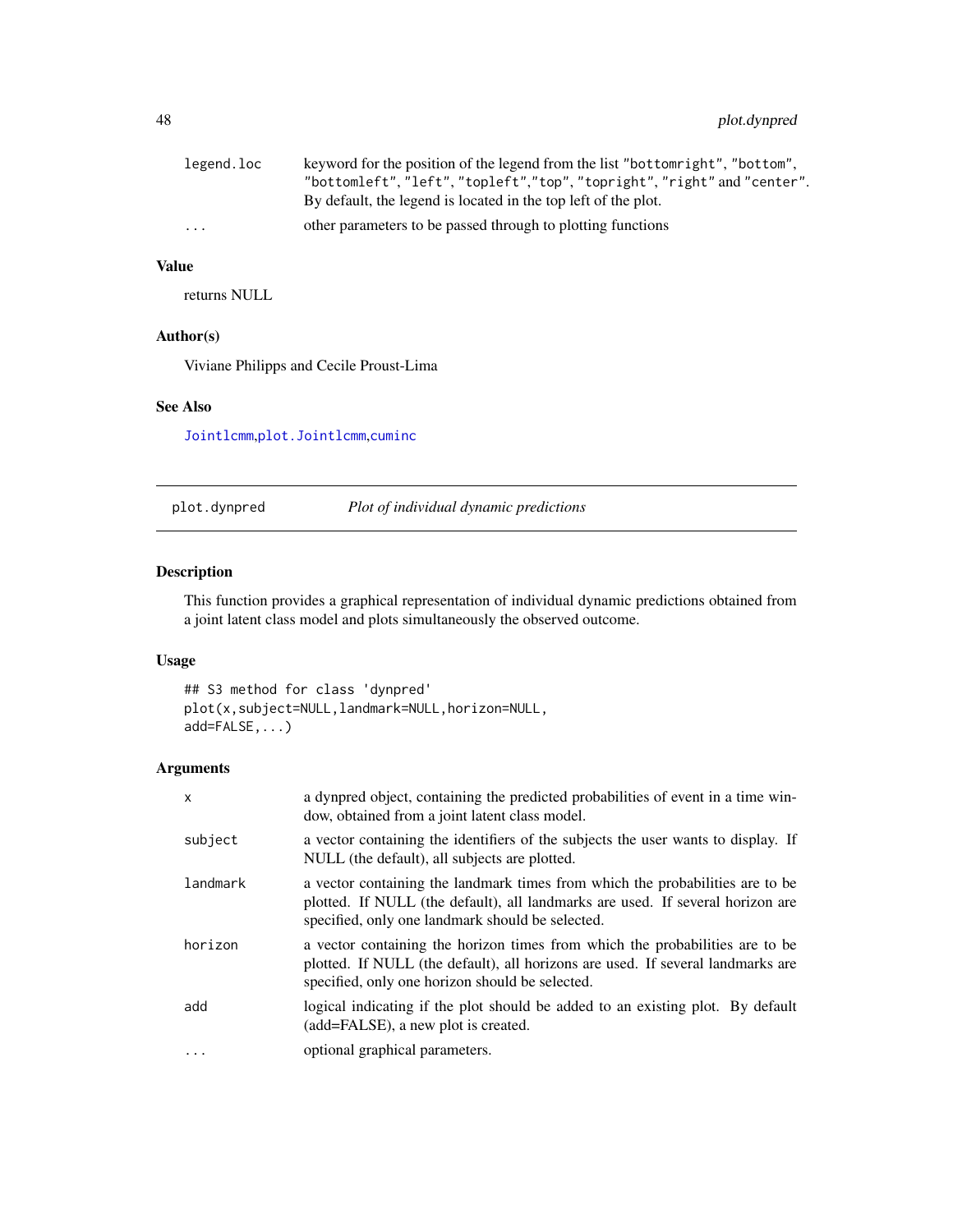# <span id="page-48-0"></span>plot.dynpred 49

# Details

Two types of plot are provided for the moment :

- if one horizon is selected (and one or several landmarks), each prediction is represented by a point at the landmark time. If available, the predictions are surrounded by confidence intervals.

- if several horizons (t1, t2, etc) and only one landmark (s) is selected, a line linking the predictions (placed at abscissa s+t1, s+t2, etc) is drawn. Confidence bands (if available) are represented as dotted lines.

#### Value

returns NULL

# Author(s)

Cecile Proust-Lima, Viviane Philipps

#### See Also

[dynpred](#page-7-1)

# Examples

## Not run:

```
## Joint latent class model with 2 classes :
m32 <- Jointlcmm(Ydep1~Time*X1,mixture=~Time,random=~Time,subject="ID",
classmb=~X3,ng=2,survival=Surv(Tevent,Event)~X1+mixture(X2),
hazard="3-quant-splines",hazardtype="PH",data=data_lcmm,B = c(0.64, -0.62,
0, 0, 0.52, 0.81, 0.41, 0.78, 0.1, 0.77, -0.05, 10.43, 11.3, -2.6, -0.52, 1.41,
-0.05, 0.91, 0.05, 0.21, 1.5))
```

```
## Predictions at landmark 10 and 12 for horizon 3, 5 and 10 for two subjects :
dynpred.m32 <- dynpred(m32,landmark=c(10,12),horizon=c(3,5,10),var.time="Time",
fun.time=function(x){10*x},newdata=data_lcmm[4:8,],draws=TRUE,ndraws=2000)
```

```
## Plot of the predictions at landmark 10 for horizon 3,5,10 :
plot(dynpred.m32,landmark=10)
```

```
## Plot of the predictions at landmark 10 and 12 for horizon 3 :
plot(dynpred.m32,horizon=3)
```
## End(Not run)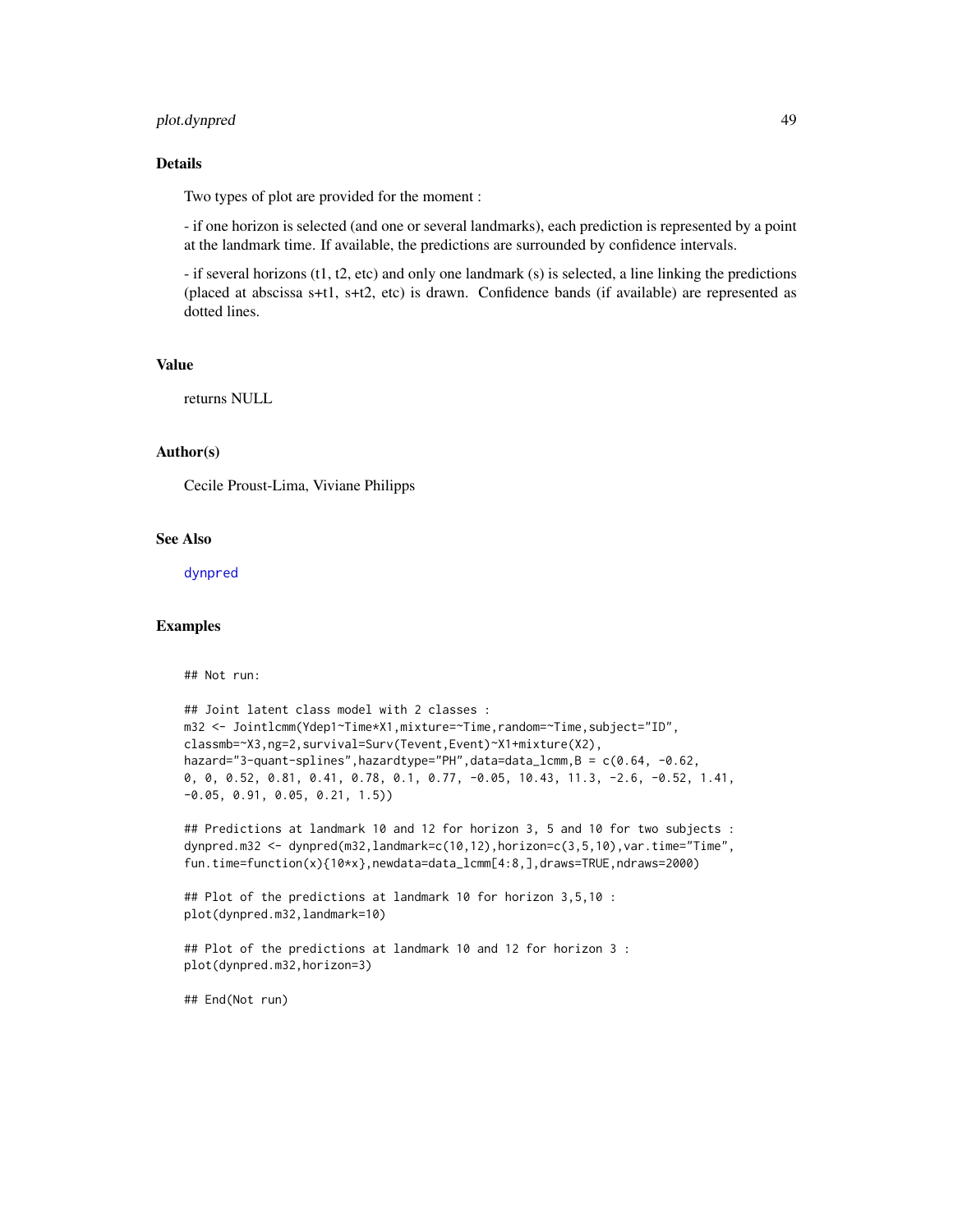<span id="page-49-2"></span><span id="page-49-0"></span>

#### <span id="page-49-1"></span>Description

This function produces different plots (residuals, goodness-of-fit, estimated link functions, estimated baseline risk/survival and posterior probabilities distributions) of a fitted object of class hlme, lcmm, multlcmm or Jointlcmm.

# Usage

```
## S3 method for class 'hlme'
plot(x,which="residuals", var.time, break.times, marg, subset,...)
## S3 method for class 'lcmm'
plot(x,which="residuals",var.time,break.times,marg,subset,...)
## S3 method for class 'Jointlcmm'
plot(x,which="residuals",var.time,break.times,marg,event,subset,...)
## S3 method for class 'multlcmm'
plot(x,which="residuals",var.time,break.times,marg,outcome,subset,...)
```
#### Arguments

| x           | an object inheriting from classes hlme, lcmm, multlcmm or Jointlcmm, rep-<br>resenting respectively a fitted latent class linear mixed model, a more general<br>latent class mixed model or a joint latent class model                                                                                                                                                                                 |
|-------------|--------------------------------------------------------------------------------------------------------------------------------------------------------------------------------------------------------------------------------------------------------------------------------------------------------------------------------------------------------------------------------------------------------|
| which       | a character string indicating the type of plot to produce. For hlme objects,<br>are available "residuals", "postprob", "fit". For 1cmm and multlcmm objects, are<br>available "residuals", "postprob", "link", "linkfunction", "fit". For Jointlcmm<br>objects, are avaiable "residuals", "postprob", "link", "linkfunction", "fit", "haz-<br>ard", "baselinerisk", "survival". Default to "residuals" |
| var.time    | for which="fit" only, a character string containing the name of the variable<br>that corresponds to time in the longitudinal model.                                                                                                                                                                                                                                                                    |
| break.times | for which="fit" only, either a numeric vector containing the cuts-off defining<br>the time-intervals or an integer giving the number of cut-offs. In the latter case,<br>the cut-offs are placed at the quantiles of the observed times distribution.                                                                                                                                                  |
| marg        | for which="fit" only, a logical indicating the type of prediction. If marg=TRUE<br>(the default), the marginal predictions are provided. If marg=FALSE, the subject-<br>specific predictions are provided.                                                                                                                                                                                             |
| outcome     | for which="fit" and multlcmm objects only, the outcome to consider.                                                                                                                                                                                                                                                                                                                                    |
| event       | for which="baselinerisk" or which="hazard" only, an integer corresponding<br>to the numeric code (in the indicator variable) of the event for which the baseline<br>risk functions are to be plotted. By default, the first event is considered.                                                                                                                                                       |
| subset      | for which="fit" only, a subset of the data used to estimate the model, defining<br>the data on which the fit is evaluated. By default, all the data are used.                                                                                                                                                                                                                                          |
| $\cdots$    | other parameters to be passed through to plotting functions                                                                                                                                                                                                                                                                                                                                            |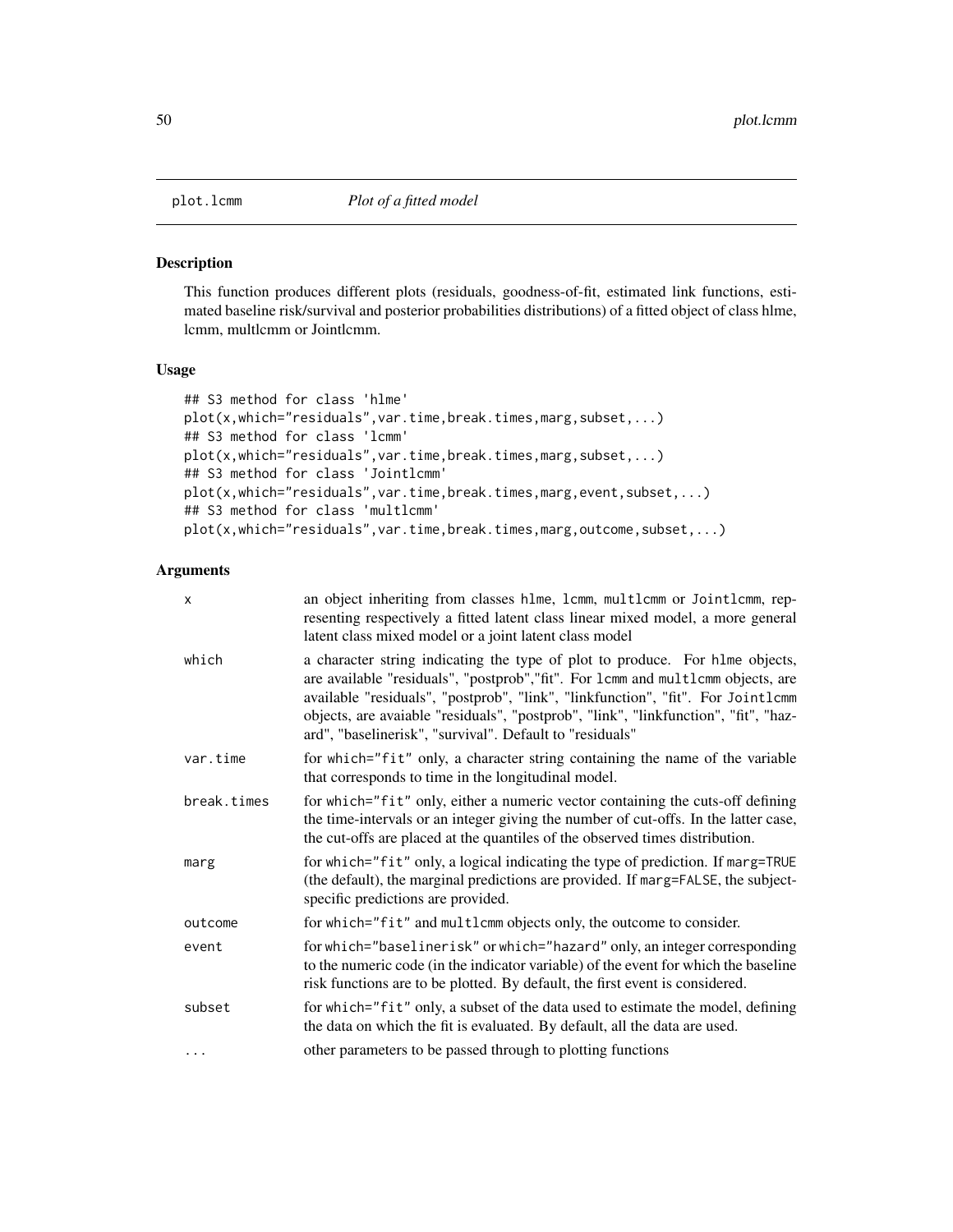#### <span id="page-50-0"></span>plot.lcmm 51

#### Details

With which="residuals", this function provides the marginal residuals against the marginal predictions, the subject-specific residuals against the subject-specific predictions, a normal QQ-plot with confidence bands for the marginal residuals and a normal QQ-plot with confidence bands for the subject-specific residuals.

With which="postprob", the function provides the histograms of the posterior class-membership probabilities stemmed from a Jointlcmm, lcmm, hlme or multlcmm object.

With which="link" or which="linkfunction", the function displays the estimated transformation(s) specified in the option link of lcmm and multlcmm functions. It corresponds to the (non)linear parameterized link estimated between the oberved longitudinal outcome and the underlying latent process.

With which="fit", the function provides the class-specific weighted marginal and subject-specific mean predicted trajectories with time and the class-specific weighted mean observed trajectories and their 95% confidence bounds. The predicted and observed class-specific values are weighted means within each time interval; For each observation or prediction (in the transformed scale if appropriate), the weights are the class-specific (posterior with subject-specific or marginal otherwise) probabilities to belong to the latent class.

With which="baselinerisk" or which="hazard", the function displays the estimated baseline risk functions for the time-to-event of interest in each latent class.

With which="survival", the function displays the estimated event-free probabilities (survival functions) for the time-to-event of interest in each latent class.

#### Author(s)

Cecile Proust-Lima, Viviane Philipps and Benoit Liquet

#### See Also

[hlme](#page-15-1), [lcmm](#page-28-1), [multlcmm](#page-38-1), [Jointlcmm](#page-20-1)

#### Examples

###################### fit, residuals and postprob

```
# estimation of the model
m<-lcmm(Y~Time*X1,mixture=~Time,random=~Time,classmb=~X2+X3,
subject='ID',ng=2,data=data_hlme,B=c(0.41,0.55,-0.18,-0.41,
-14.26,-0.34,1.33,13.51,24.65,2.98,1.18,26.26,0.97))
```

```
# fit
plot(m,which="fit",marg=FALSE,var.time="Time",bty="n")
# residuals plot
plot(m)
# postprob plot
plot(m,which="postprob")
```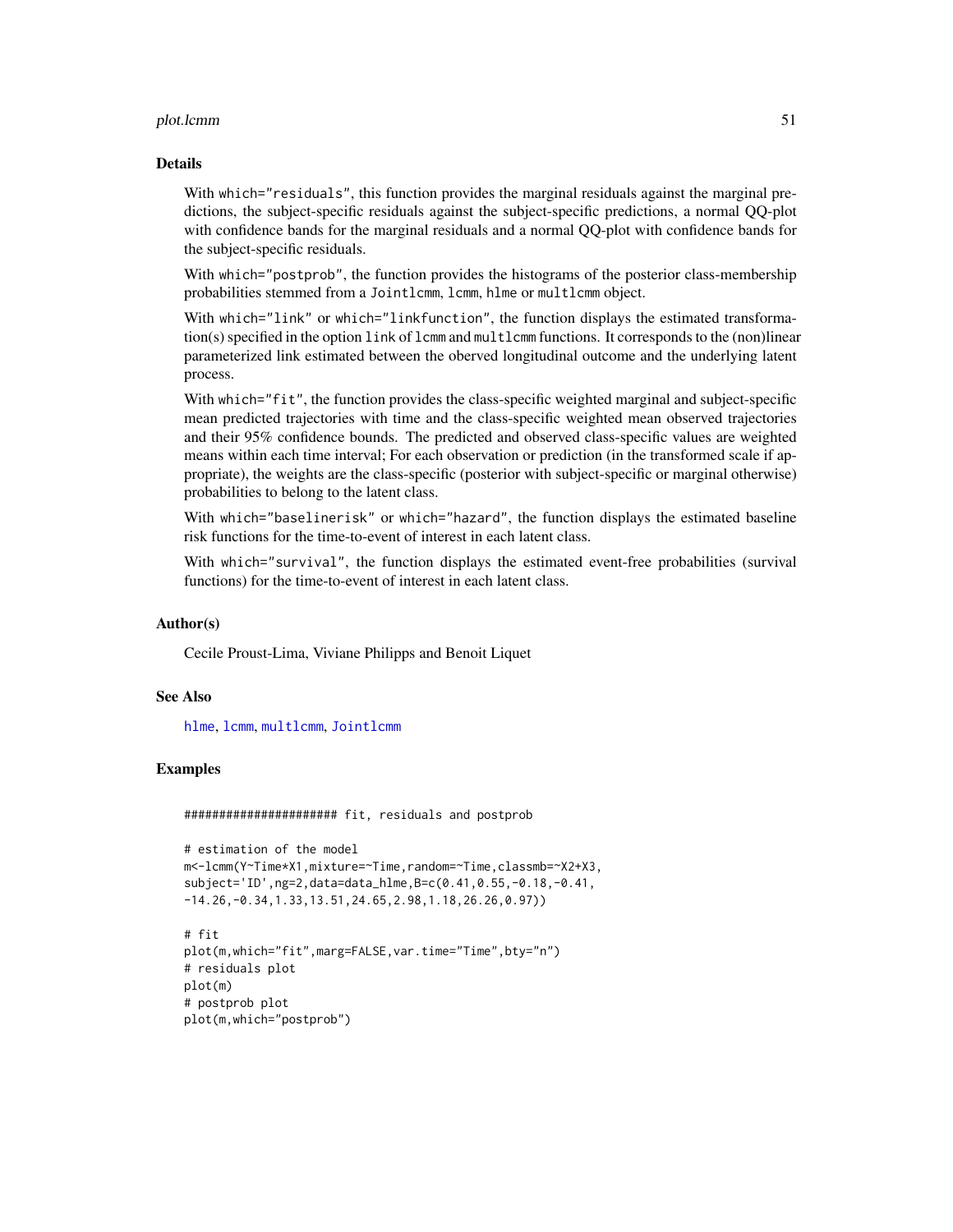```
###################### fit, linkfunctions
#### Estimation of homogeneous mixed models with different assumed link
#### functions, a quadratic mean trajectory for the latent process with
#### independent random intercept, slope and quadratic slope
#### (comparison of linear, Beta and 3 and 5 splines link functions)
## Not run:
# linear link function
m10<-lcmm(Ydep2~Time+I(Time^2),random=~Time+I(Time^2),subject='ID',ng=1,
          data=data_lcmm,link="linear",
          B=c(-0.7454, -0.2031, 0.2715, 0.2916 , 0.6114, -0.0064, 0.0545,
              0.0128, 25.3795, 2.2371))
# Beta link function
m11<-lcmm(Ydep2~Time+I(Time^2),random=~Time+I(Time^2),subject='ID',ng=1,
          data=data_lcmm,link="beta",B=c(-0.9109, -0.0831, 0.5194, 0.1910 ,
          0.8984, -0.0179, -0.0636, 0.0045, 0.5514, -0.7692, 0.7037, 0.0899))
# fit
par(mfrow=c(2,1),mar=c(4,4,1,1))
plot(m11,which="fit",var.time="Time",bty="l",ylim=c(-3,0))
plot(m11,which="fit",var.time="Time",marg=FALSE,bty="l",ylim=c(-3,0))
# I-splines with 3 equidistant nodes
m12<-lcmm(Ydep2~Time+I(Time^2),random=~Time+I(Time^2),subject='ID',ng=1,
          data=data_lcmm,link="3-equi-splines",B=c(-0.9272, -0.0753 , 0.5304,
          0.1950, 0.9260, -0.0204, -0.0739 , 0.0059, -7.8369, 0.9228 ,-1.4689,
          2.0396, 1.8102))
# I-splines with 5 nodes, and interior nodes entered manually
m13<-lcmm(Ydep2~Time+I(Time^2),random=~Time+I(Time^2),subject='ID',ng=1,
          data=data_lcmm,link="5-manual-splines",intnodes=c(10,20,25),
          B=c(-0.9315, -0.0739 , 0.5254 , 0.1933, 0.9418, -0.0206, -0.0776,
          0.0064, -7.8645, 0.7470, 1.2080, 1.5537 , 1.7558 , 1.3386 , 1.0982))
# Plot of estimated different link functions:
# (applicable for models that only differ in the "link function" used.
# Otherwise, the latent process scale is different and a rescaling
# is necessary)
plot(m10,which="linkfunction",bty="l")
plot(m11,which="linkfunction",bty="l",add=TRUE,col=2)
plot(m12,which="linkfunction",bty="l",add=TRUE,col=3)
plot(m13,which="linkfunction",bty="l",add=TRUE,col=4)
legend("topleft",col=1:4,legend=c("linear","beta","3-Isplines","5-Isplines"),lty=1,bty='n')
## End(Not run)
###################### fit, baselinerisk and survival
```

```
## Not run:
#### estimation with 3 latent classes (ng=3) - see Jointlcmm
#### help for details on the model
```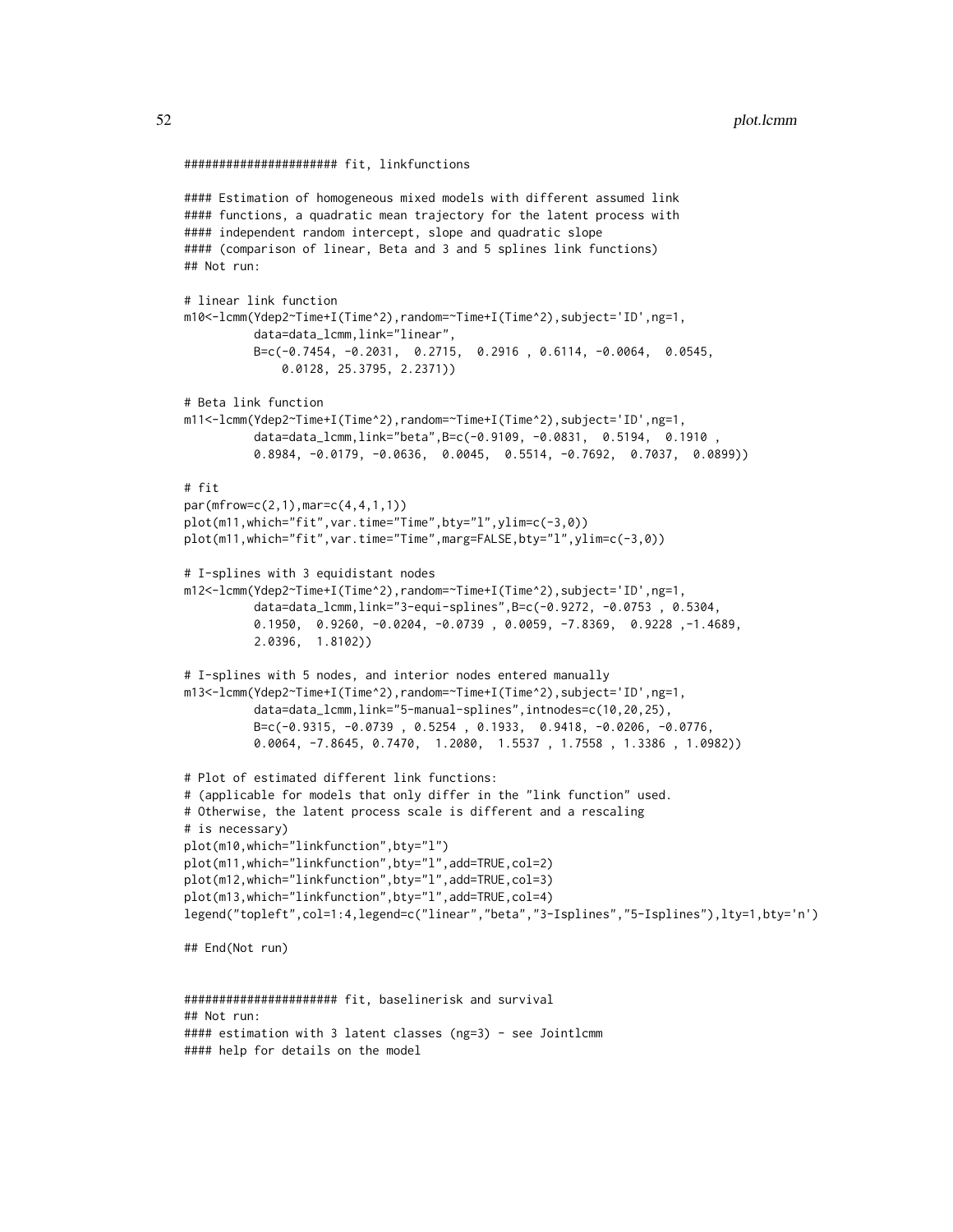# <span id="page-52-0"></span>plot.pred.accuracy 53

```
m3 <- Jointlcmm(fixed= Ydep1~Time*X1,mixture=~Time,random=~Time,
classmb=~X3,subject='ID',survival = Surv(Tevent,Event)~ X1+mixture(X2),
hazard="3-quant-splines",hazardtype="PH",ng=3,data=data_lcmm,
B=c(0.7576, 0.4095, -0.8232, -0.2737, 0, 0, 0, 0.2838, -0.6338,
2.6324, 5.3963, -0.0273, 1.3979, 0.8168, -15.041, 10.164, 10.2394,
11.5109, -2.6219, -0.4553, -0.6055, 1.473, -0.0383, 0.8512, 0.0389,
0.2624, 1.4982))
# fit
plot(m3,which="fit",var.time="Time",bty="l")
plot(m3,which="fit",var.time="Time",marg=FALSE,bty="l",ylim=c(0,15))
# Class-specific predicted baseline risk & survival functions in the
# 3-class model retained (for the reference value of the covariates)
plot(m3,which="baselinerisk",bty="l")
plot(m3,which="baselinerisk",ylim=c(0,5),bty="l")
plot(m3,which="survival",bty="l")
## End(Not run)
```
plot.pred.accuracy *Plots*

#### <span id="page-52-1"></span>**Description**

This function displays plots related to predictive accuracy functions: epoce and Diffepoce.

These functions do not apply for the moment with multiple causes of event (competing risks).

#### Usage

```
## S3 method for class 'epoce'
plot(x, \ldots)## S3 method for class 'Diffepoce'
plot(x,...)
```
#### **Arguments**

|          | an object inheriting from classes epoce or Diffepoce        |
|----------|-------------------------------------------------------------|
| $\cdots$ | other parameters to be passed through to plotting functions |

#### Details

For epoce objects, the function displays the EPOCE estimate (either MPOL or CVPOL) according to the time of prediction. For Diffepoce objects, plot displays the difference in EPOCE estimates (either MPOL or CVPOL) and its 95% tracking interval between two joint latent class models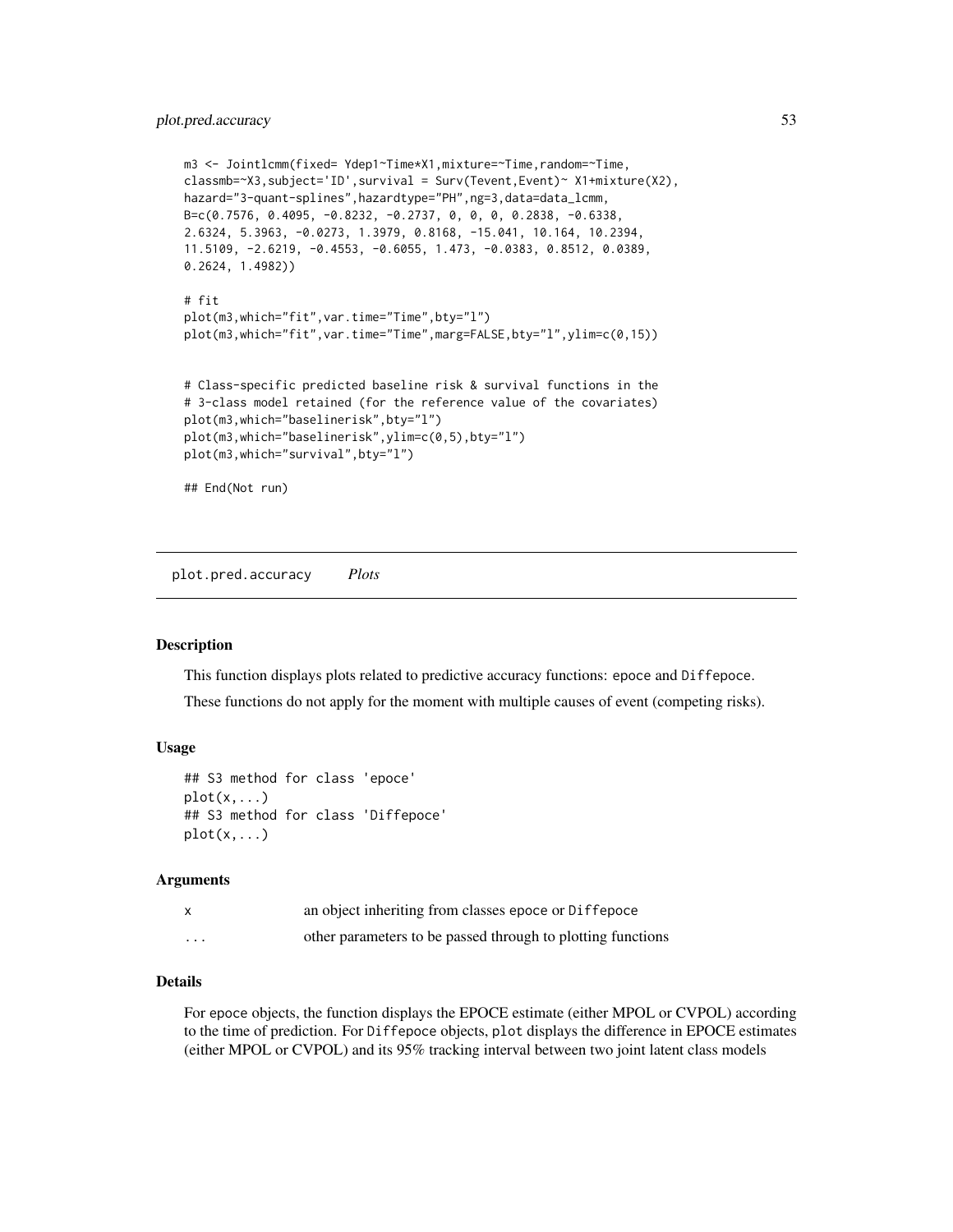Returns plots related to epoce and Diffepoce

#### Author(s)

Cecile Proust-Lima and Viviane Philipps

#### See Also

[epoce](#page-9-1),[Diffepoce](#page-5-1)

# Examples

```
## Not run:
# estimation of the joint latent class model
m3 <- Jointlcmm(fixed= Ydep1~Time*X1,mixture=~Time,random=~Time,
classmb=~X3,subject='ID',survival = Surv(Tevent,Event)~X1+mixture(X2),
hazard="3-quant-splines",hazardtype="PH",ng=3,data=data_lcmm,
B=c(0.7667, 0.4020, -0.8243, -0.2726, 0.0000, 0.0000, 0.0000, 0.3020,
-0.6212, 2.6247, 5.3139, -0.0255, 1.3595, 0.8172, -11.6867, 10.1668,
10.2355, 11.5137, -2.6209, -0.4328, -0.6062, 1.4718, -0.0378, 0.8505,
0.0366, 0.2634, 1.4981))
# predictive accuracy of the model evaluated with EPOCE
VecTime <- c(1,3,5,7,9,11,13,15)
cvpl <- epoce(m3,var.time="Time",pred.times=VecTime)
summary(cvpl)
plot(cvpl,bty="l",ylim=c(0,2))
```
## End(Not run)

<span id="page-53-1"></span>plot.predict *Plot of predicted trajectories and link functions*

#### <span id="page-53-2"></span>Description

This function provides the class-specific predicted trajectories stemmed from a hlme, lcmm, multlcmm or Jointlcmm object.

#### Usage

```
## S3 method for class 'predictL'
plot(x,legend.loc="topright",legend,add=FALSE,shades=FALSE,...)
## S3 method for class 'predictY'
plot(x,outcome=1,legend.loc="topright",legend,add=FALSE,shades=FALSE,...)
## S3 method for class 'predictlink'
plot(x,legend.loc="topleft",legend,add=FALSE,shades=FALSE,...)
```
<span id="page-53-0"></span>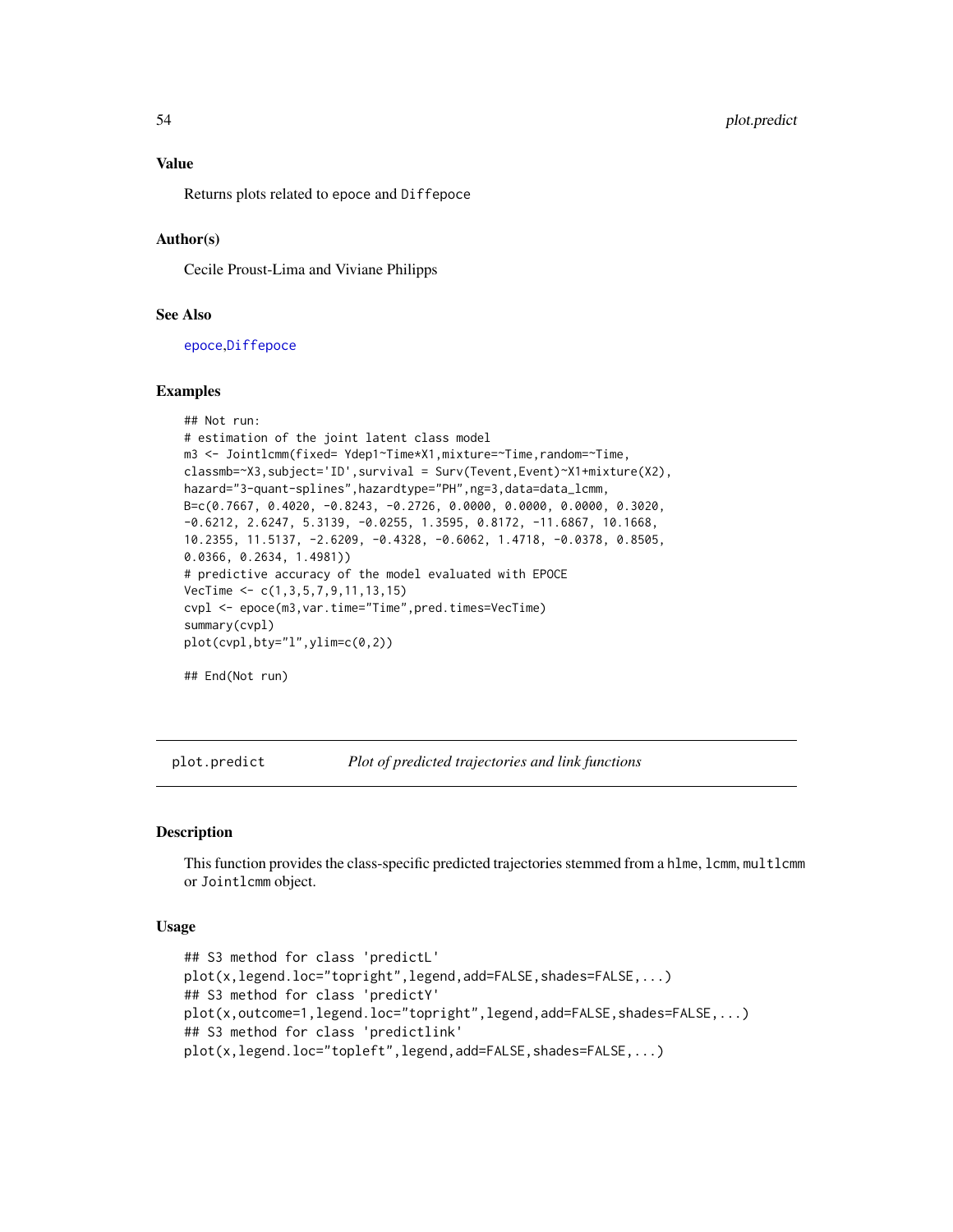# <span id="page-54-0"></span>plot.predict 55

#### Arguments

| X          | an object inheriting from classes predictL, predictY or predictlink repre-<br>senting respectively the predicted marginal mean trajectory of the latent process,<br>the predicted marginal mean trajectory of the longitudinal outcome, or the pre-<br>dicted link function of a fitted latent class model. |
|------------|-------------------------------------------------------------------------------------------------------------------------------------------------------------------------------------------------------------------------------------------------------------------------------------------------------------|
| outcome    | for predictY and multivariate model fitted with multlcmm only, the outcome to<br>consider.                                                                                                                                                                                                                  |
| legend.loc | keyword for the position of the legend from the list "bottomright", "bottom",<br>"bottomleft", "left", "topleft", "top", "topright", "right" and "center".                                                                                                                                                  |
| legend     | character or expression to appear in the legend. If no legend should be added,<br>"legend" should be NULL.                                                                                                                                                                                                  |
| add        | logical indicating if the curves should be added to an existing plot. Default to<br>FALSE.                                                                                                                                                                                                                  |
| shades     | logical indicating if confidence intervals should be represented with shades. De-<br>fault to FALSE, the confidence intervals are represented with dotted lines.                                                                                                                                            |
| .          | other parameters to be passed through to plotting functions or to legend                                                                                                                                                                                                                                    |

#### Author(s)

Cecile Proust-Lima, Benoit Liquet and Viviane Philipps

# See Also

[hlme](#page-15-1), [lcmm](#page-28-1), [Jointlcmm](#page-20-1), [multlcmm](#page-38-1)

#### Examples

```
################# Prediction from linear latent class model
## fitted model
m<-lcmm(Y~Time*X1,mixture=~Time,random=~Time,classmb=~X2+X3,
subject='ID',ng=2,data=data_hlme,B=c(0.41,0.55,-0.18,-0.41,
-14.26,-0.34,1.33,13.51,24.65,2.98,1.18,26.26,0.97))
## newdata for predictions plot
newdata<-data.frame(Time=seq(0,5,length=100),
X1=rep(0,100),X2=rep(0,100),X3=rep(0,100))
plot(predictL(m,newdata,var.time="Time"),legend.loc="right",bty="l")
## data from the first subject for predictions plot
firstdata<-data_hlme[1:3,]
plot(predictL(m,firstdata,var.time="Time"),legend.loc="right",bty="l")
 ## Not run:
################# Prediction from a joint latent class model
## fitted model - see help of Jointlcmm function for details on the model
m3 <- Jointlcmm(fixed= Ydep1~Time*X1,mixture=~Time,random=~Time,
classmb=~X3,subject='ID',survival = Surv(Tevent,Event)~X1+mixture(X2),
hazard="3-quant-splines",hazardtype="PH",ng=3,data=data_lcmm,
B=c(0.7576, 0.4095, -0.8232, -0.2737, 0, 0, 0, 0.2838, -0.6338,
2.6324, 5.3963, -0.0273, 1.398, 0.8168, -15.041, 10.164, 10.2394,
```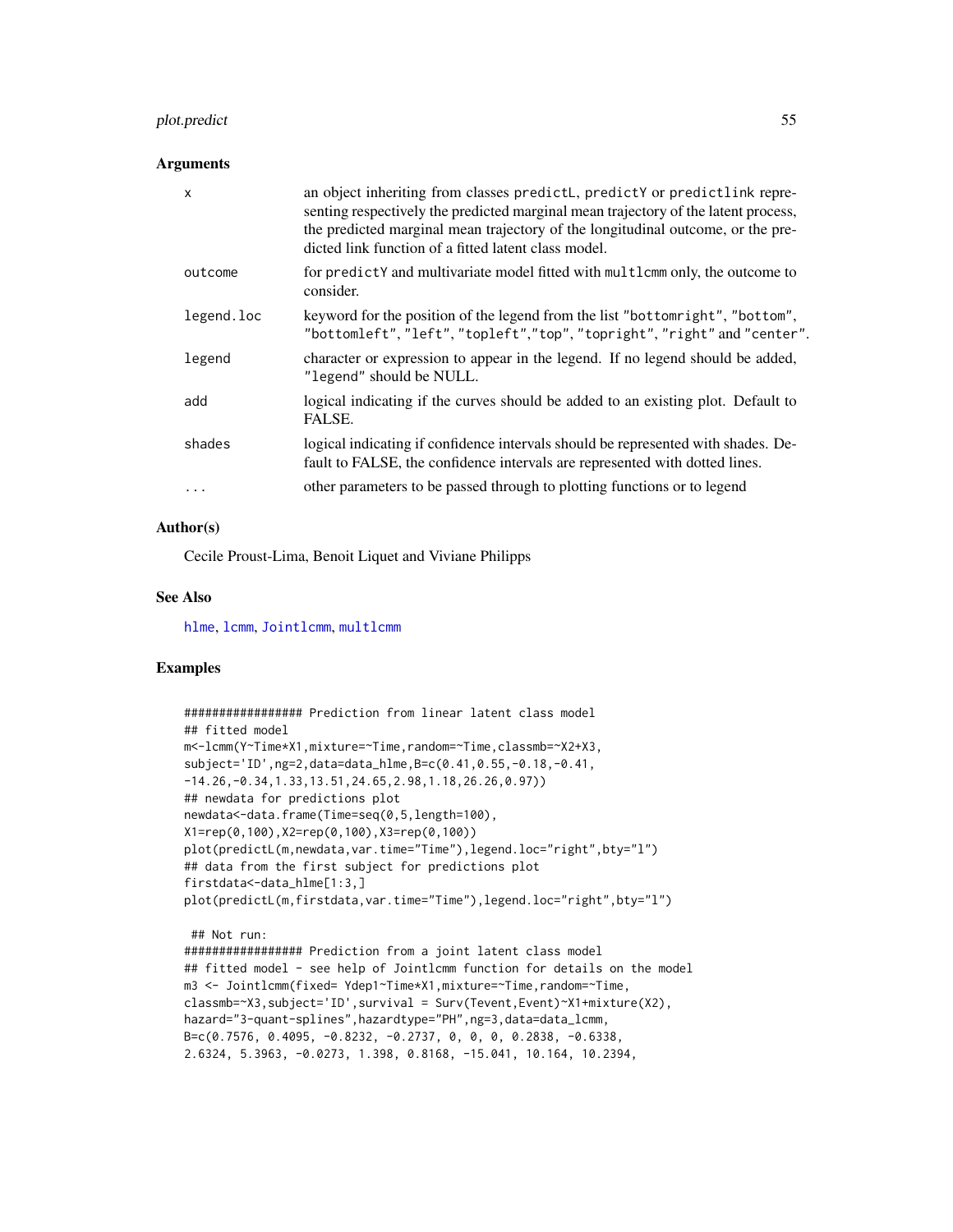#### <span id="page-55-0"></span>56 postprob

```
11.5109, -2.6219, -0.4553, -0.6055, 1.473, -0.0383, 0.8512, 0.0389,
0.2624, 1.4982))
# class-specific predicted trajectories
#(with characteristics of subject ID=193)
data <- data_lcmm[data_lcmm$ID==193,]
plot(predictY(m3,newdata=data,var.time="Time"),bty="l")
```
## End(Not run)

<span id="page-55-1"></span>

| postprob |  |
|----------|--|
|----------|--|

*Posterior classification stemmed from a* hlme, lcmm, multlcmm *or* Jointlcmm *estimation*

# **Description**

This function provides informations about the posterior classification stemmed from a hlme, lcmm, multlcmm or Jointlcmm object.

#### Usage

```
## S3 method for class 'hlme'
postprob(x, threshold=c(0.7, 0.8, 0.9),...)## S3 method for class 'lcmm'
postprob(x, threshold = c(0.7, 0.8, 0.9), ...)## S3 method for class 'Jointlcmm'
postprob(x, threshold = c(0.7, 0.8, 0.9), ...)## S3 method for class 'multlcmm'
postprob(x, threshold = c(0.7, 0.8, 0.9), ...)
```
# Arguments

| x         | an object inheriting from classes hlme, lcmm, Jointlcmm or multlcmm represent-    |
|-----------|-----------------------------------------------------------------------------------|
|           | ing respectively a fitted latent class linear mixed-effects model, a more general |
|           | latent class mixed model, a joint latent class model or a multivariate general    |
|           | latent class mixed model.                                                         |
| threshold | optional vector of thresholds for the posterior probabilities                     |
| .         | further arguments to be passed to or from other methods. They are ignored in      |
|           | this function.                                                                    |

#### Details

This function provides the number of subjects classified a posteriori in each latent class, the percentage of subjects classified with a posterior probability above a certain threshold, and the classification table that contains the mean of the posterior probability of belonging to each latent class over the subjects classified in each of the latent classes. This table aims at evaluating the quality of the posterior classification. For hlme, lcmm objects, the posterior classification and the classification table are derived from the posterior class-membership probabilities given the vector of repeated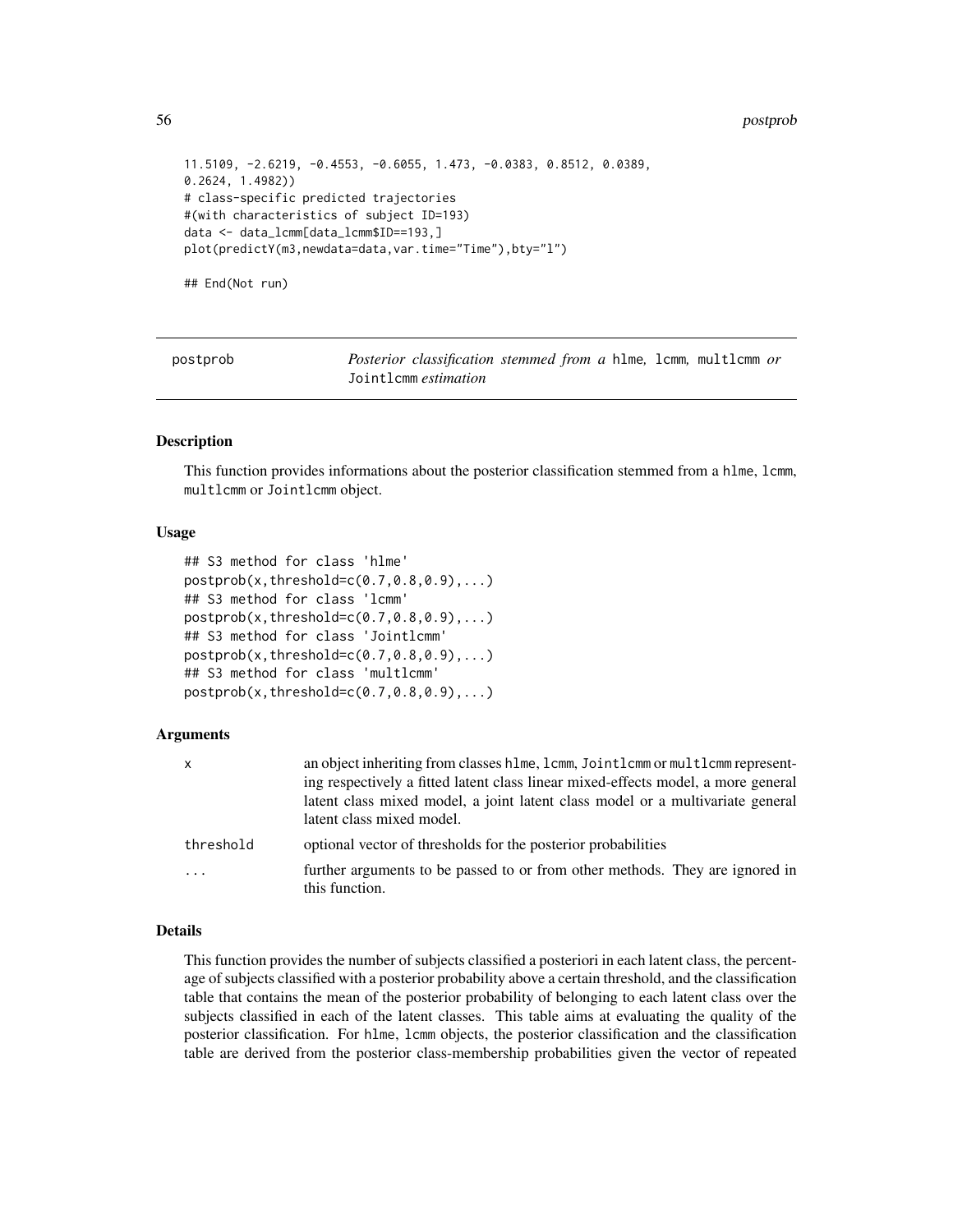#### <span id="page-56-0"></span>predictL 57

measures that are contained in pprob output matrix. For a Jointlcmm object, the first posterior classification and the classification table are derived from the posterior class-membership probabilities given the vector of repeated measures and the time-to-event information (that are contained in columns probYT1, probYT2, etc in pprob output matrix). The second posterior classification is derived from the posterior class-membership probabilities given only the vector of repeated measures (that are contained in columns probY1, probY2, etc in pprob output matrix).

# Value

A list containing the posterior classification, the posterior classification table and the percentage of subjects classified with a posterior probability above the given thresholds.

# Note

This function can only be used with latent class mixed models and joint latent class mixed models that include at least 2 latent classes

#### Author(s)

Cecile Proust-Lima, Benoit Liquet and Viviane Philipps

# See Also

[Jointlcmm](#page-20-1), [lcmm](#page-28-1), [hlme](#page-15-1),[plot.lcmm](#page-49-2)

#### Examples

```
m<-lcmm(Y~Time*X1,mixture=~Time,random=~Time,classmb=~X2+X3,
subject='ID',ng=2,data=data_hlme,B=c(0.41,0.55,-0.18,-0.41,
-14.26,-0.34,1.33,13.51,24.65,2.98,1.18,26.26,0.97))
postprob(m)
```
<span id="page-56-1"></span>predictL *Class-specific marginal predictions in the latent process scale for* lcmm*,* Jointlcmm *and* multlcmm *objects*

#### Description

This function provides a matrix containing the class-specific predicted trajectories computed in the latent process scale, that is the latent process underlying the curvilinear outcome(s), for a profile of covariates specified by the user. This function applies only to lcmm and multlcmm objects. The function plot.predict provides directly the plot of these class-specific predicted trajectories. The function predictY provides the class-specific predicted trajectories computed in the natural scale of the outcome(s).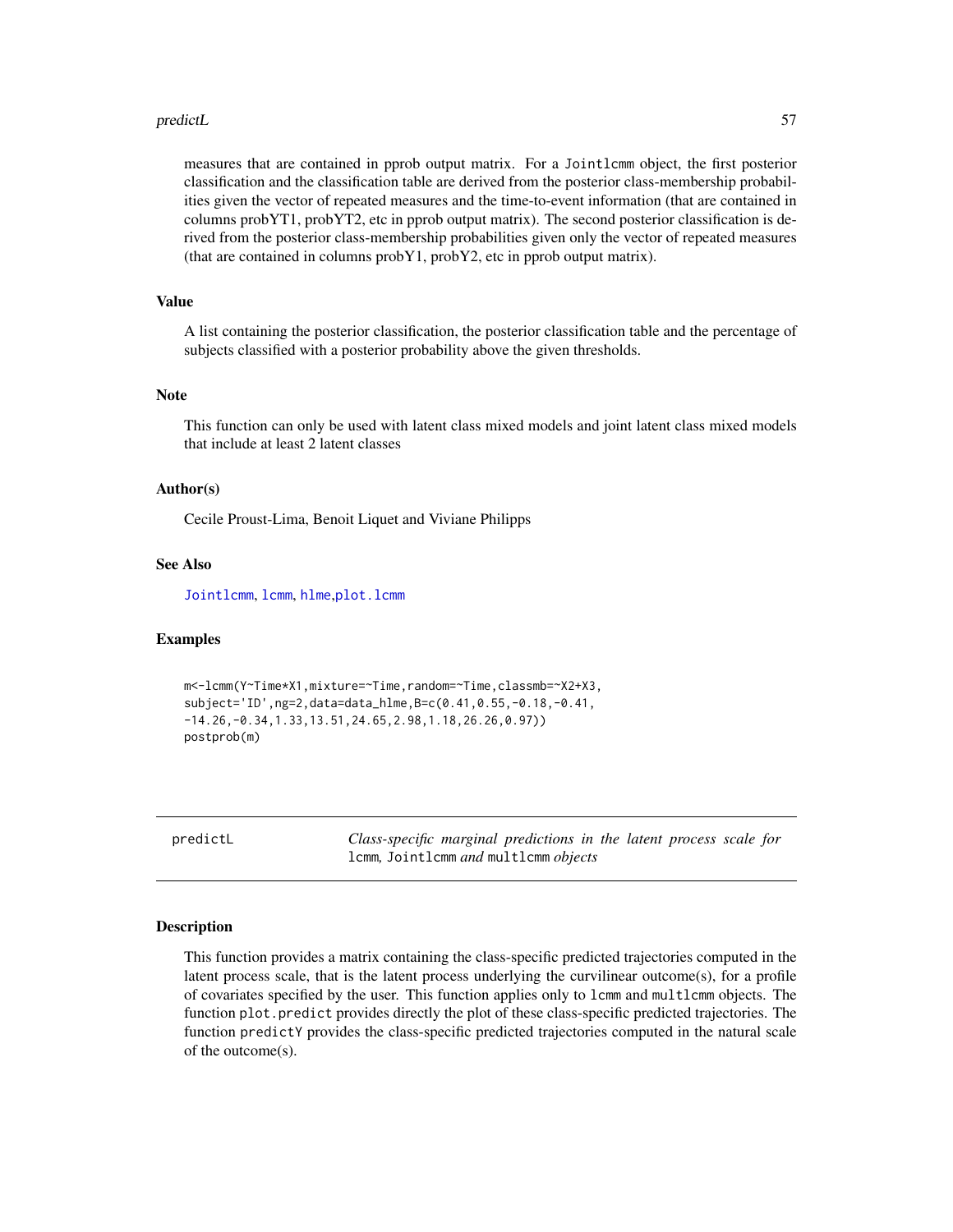# Usage

```
## S3 method for class 'lcmm'
predictL(x,newdata,var.time,na.action=1,confint=FALSE,...)
## S3 method for class 'multlcmm'
predictL(x,newdata,var.time,na.action=1,confint=FALSE,...)
## S3 method for class 'Jointlcmm'
predictL(x,newdata,var.time,na.action=1,confint=FALSE,...)
```
# Arguments

| X         | an object inheriting from class 1cmm, multlcmm or Jointlcmm representing a<br>(joint) (latent class) mixed model involving a latent process and estimated link<br>function( $s$ ).                                                                                                      |
|-----------|-----------------------------------------------------------------------------------------------------------------------------------------------------------------------------------------------------------------------------------------------------------------------------------------|
| newdata   | data frame containing the data from which predictions are computed. The data<br>frame should include at least all the covariates listed in x\$Xnames2. Names in<br>the data frame should be exactly x\$Xnames2 that are the names of covariates<br>specified in 1cmm or multlcmm calls. |
| var.time  | A character string containing the name of the variable that corresponds to time<br>in the data frame (x axis in the plot).                                                                                                                                                              |
| na.action | Integer indicating how NAs are managed. The default is 1 for 'na.omit'. The<br>alternative is 2 for 'na.fail'. Other options such as 'na.pass' or 'na.exclude' are<br>not implemented in the current version.                                                                           |
| confint   | logical indicating if confidence should be provided. Default to FALSE.                                                                                                                                                                                                                  |
| $\cdots$  | further arguments to be passed to or from other methods. They are ignored in<br>this function.                                                                                                                                                                                          |

# Value

An object of class predictL with values :

- pred : a matrix containing the class-specific predicted values in the latent process scale, the lower and the upper limits of the confidence intervals (if calculated).

- times : the var.time variable from newdata

# Author(s)

Cecile Proust-Lima, Viviane Philipps

# See Also

[plot.predict](#page-53-1), [predictY](#page-60-1), [lcmm](#page-28-1)

# Examples

```
#### Prediction from a 2-class model with a Splines link function
## Not run:
## fitted model
m<-lcmm(Ydep2~Time*X1,mixture=~Time,random=~Time,classmb=~X2+X3,
```
<span id="page-57-0"></span>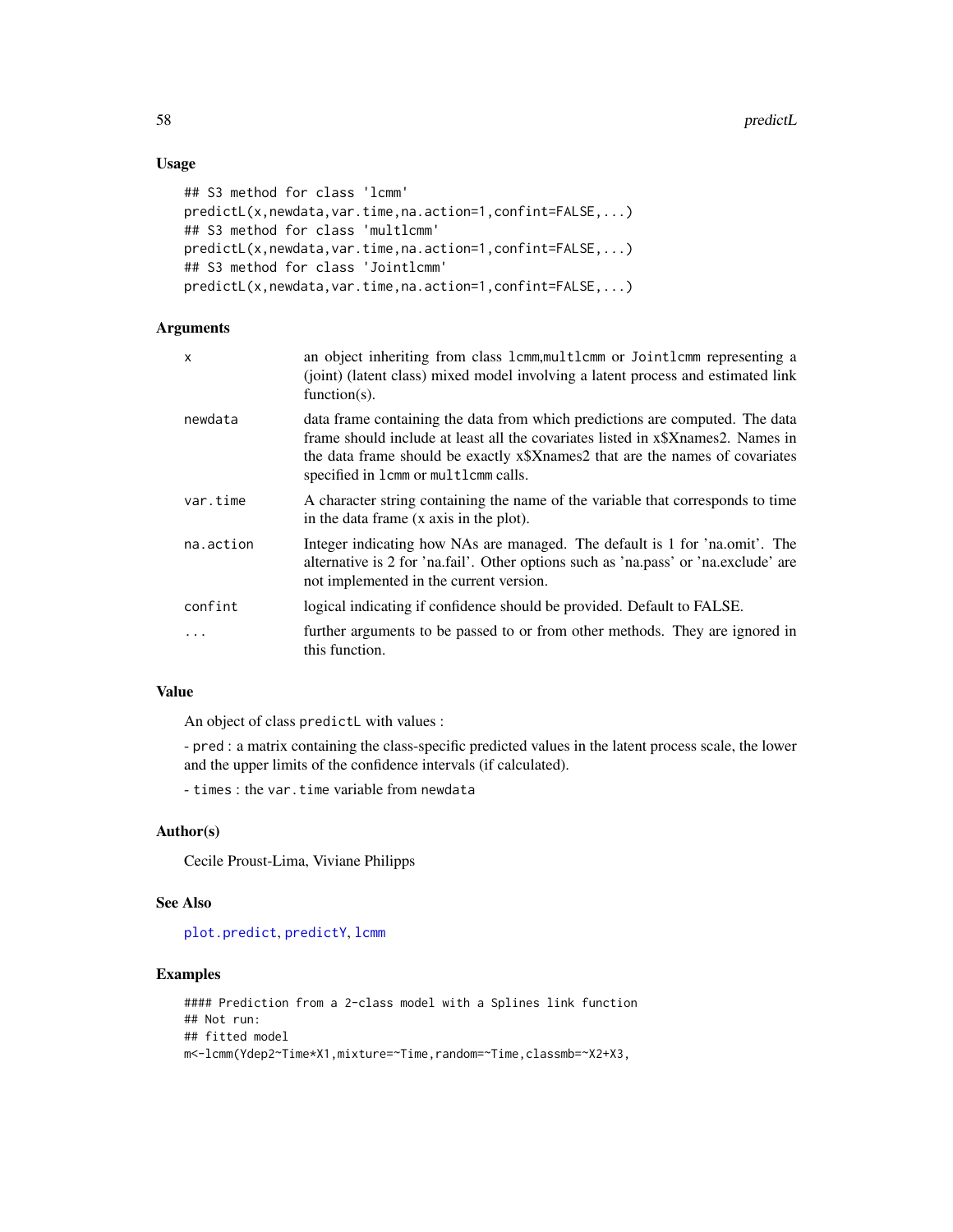#### <span id="page-58-0"></span>predictlink 59

```
subject='ID',ng=2,data=data_lcmm,link="splines",B=c(
-0.175, -0.191, 0.654, -0.443,
-0.345, -1.780, 0.913, 0.016,0.389, 0.028, 0.083, -7.349,0.722, 0.770, 1.376, 1.653,
1.640, 1.285))
summary(m)
## predictions for times from 0 to 5 for X1=0
newdata<-data.frame(Time=seq(0,5,length=100),
X1=rep(0,100),X2=rep(0,100),X3=rep(0,100))
predictL(m,newdata,var.time="Time")
## predictions for times from 0 to 5 for X1=1
newdata$X1 <- 1
predictY(m,newdata,var.time="Time")
```
## End(Not run)

predictlink *Confidence intervals for the estimated link functions from* lcmm*,* Jointlcmm *and* multlcmm

#### Description

This function provides 95% confidence intervals around the estimated transformation given in estimlink attribute of lcmm, Jointlcmm and multlcmm objects. It can also be used to evaluate the link functions at other values than those given in attribute estimlink of lcmm, Jointlcmm or multlcmm object.

# Usage

```
## S3 method for class 'lcmm'
predictlink(x,ndraws=2000,Yvalues,...)
## S3 method for class 'multlcmm'
predictlink(x,ndraws=2000,Yvalues,...)
## S3 method for class 'Jointlcmm'
predictlink(x,ndraws=2000,Yvalues,...)
```
#### Arguments

| x       | an object inheriting from classes 1cmm, Joint1cmm or mult1cmm.                                                                                                                              |
|---------|---------------------------------------------------------------------------------------------------------------------------------------------------------------------------------------------|
| ndraws  | the number of draws that should be generated to approximate the posterior dis-<br>tribution of the transformed values. By default, ndraws=2000.                                             |
| Yvalues | a vector (for a 1cmm or Jointlemm object) or a matrix (for a multlemm object)<br>containing the values at which to compute the transformation(s). Default to the<br>values in x\$estimlink. |
| .       | other parameters (ignored)                                                                                                                                                                  |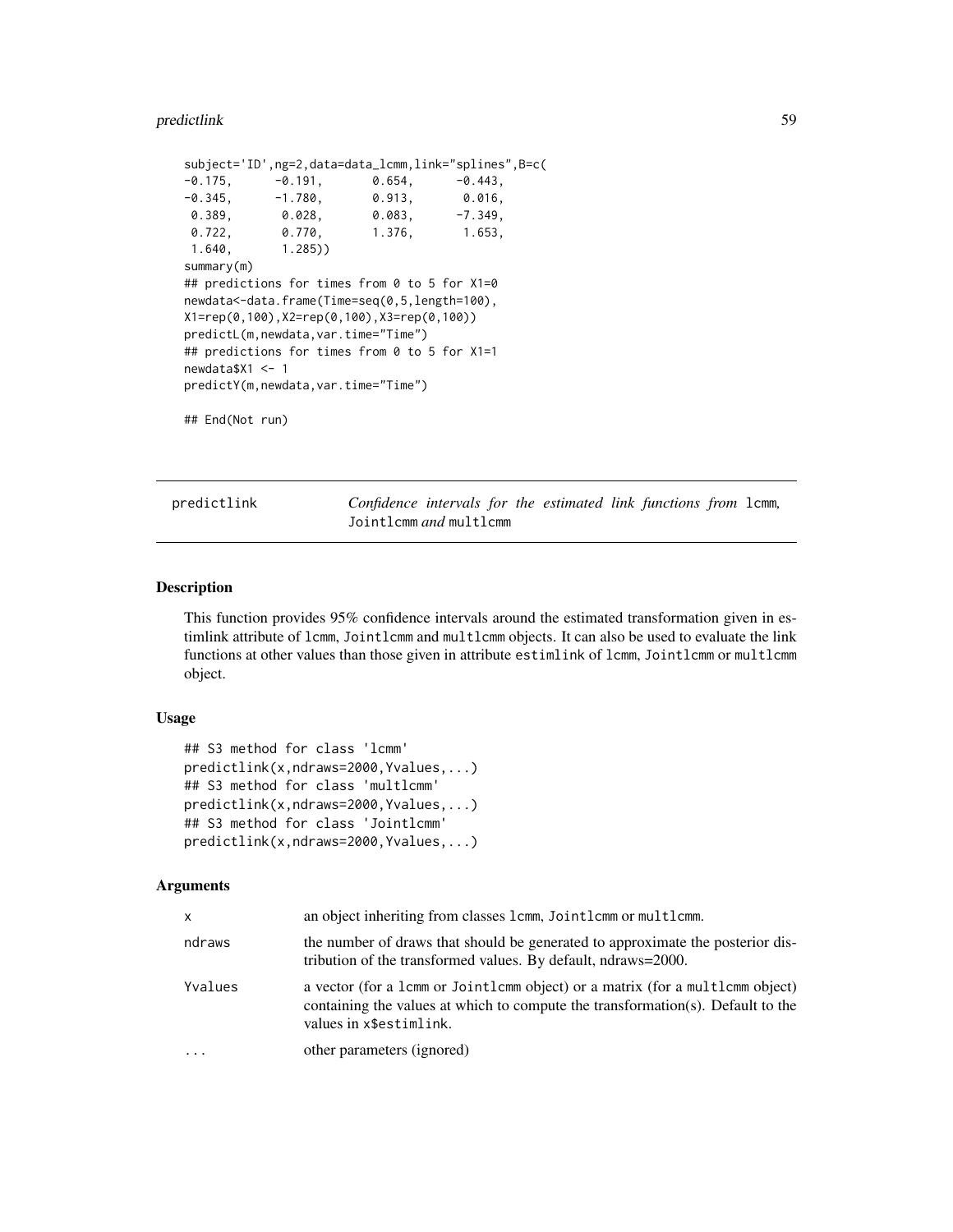#### Value

An object of class predictlink with values :

- pred :

For a lcmm or Jointlcmm object, a data frame containing the values at which the transformation is evaluated, the transformed values and the lower and the upper limits of the confidence intervals (if ndraws>0).

For a multlcmm object, a data frame containing the indicator of the outcome, the values at which the transformations are evaluated,the transformed values and the lower and the upper limits of the confidence intervals (if ndraws>0).

- object : the object from which the link function is predicted

# Author(s)

Cecile Proust-Lima and Viviane Philipps

#### See Also

[lcmm](#page-28-1), [multlcmm](#page-38-1), [plot.lcmm](#page-49-2), [plot.predictlink](#page-53-2)

#### Examples

## Not run:

```
## Univariate mixed model with splines link funciton
m14<-lcmm(Ydep2~Time+I(Time^2),random=~Time,subject='ID',ng=1,
data=data_lcmm,link="5-manual-splines",intnodes=c(10,20,25),
B=c(-0.89255, -0.09715, 0.56335, 0.21967, 0.61937, -7.90261, 0.75149,
-1.22357, 1.55832, 1.75324, 1.33834, 1.0968))
```

```
##Transformed values of several scores and their confidence intervals
transf.m14 <- predictlink(m14,ndraws=2000,Yvalues=c(0,1,7:30))
plot(transf.m14)
```

```
## Multivariate mixed model with splines link functions
m1 <- multlcmm(Ydep1+Ydep2~1+Time*X2+contrast(X2),random=~1+Time,
subject="ID",randomY=TRUE,link=c("4-manual-splines","3-manual-splines"),
intnodes=c(8,12,25),data=data_lcmm,
B=c(-1.071, -0.192, 0.106, -0.005, -0.193, 1.012, 0.870, 0.881,
 0.000, 0.000, -7.520, 1.401, 1.607 , 1.908, 1.431, 1.082,
-7.528, 1.135 , 1.454 , 2.328, 1.052))
##Confidence intervals for the transformed values (given in m1$estimlink)
transf.m1 <- predictlink(m1,ndraws=200)
plot(transf.m1)
```
## End(Not run)

<span id="page-59-0"></span>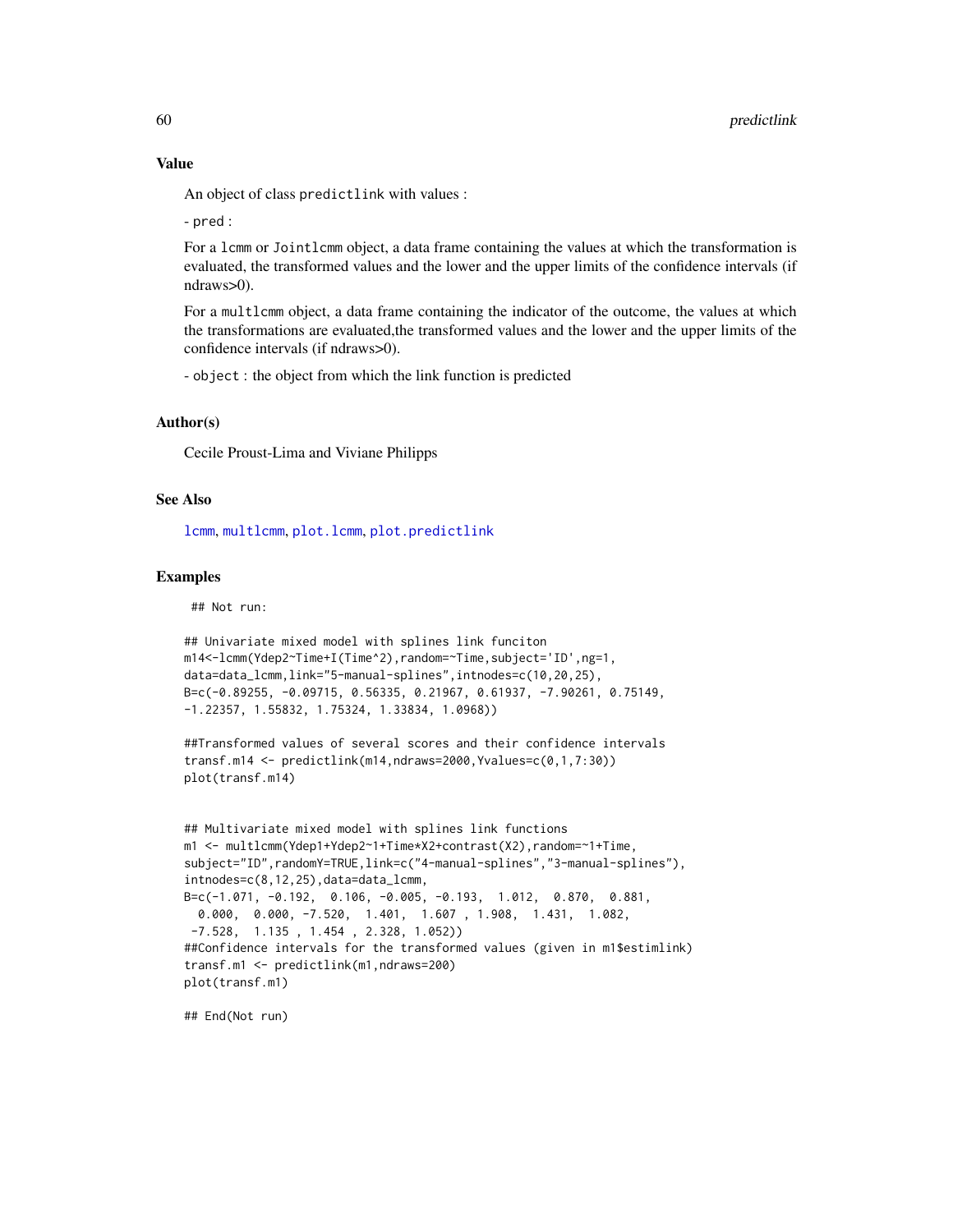<span id="page-60-1"></span><span id="page-60-0"></span>predictY *Marginal predictions (possibly class-specific) of a* hlme*,* lcmm*,* multlcmm *or* Jointlcmm *object in the natural scale of the longitudinal outcome(s) for a specified profile of covariates.*

# Description

For hlme and Jointlcmm objects, the function computes the predicted values of the longitudinal marker in each latent class for a specified profile of covariates. For lcmm and multlcmm objects, the function computes predicted values in the natural scale of the outcomes for a specified profile of covariates. For linear and threshold links, the predicted values are computed analytically. For splines and Beta links, a Gauss-Hermite or Monte-Carlo integration are used to numerically compute the predictions. In addition, for any type of link function, confidence bands (and median) can be computed by a Monte Carlo approximation of the posterior distribution of the predicted values.

#### Usage

```
## S3 method for class 'lcmm'
predictY(x,newdata,var.time,methInteg=0,nsim=20,draws=FALSE,
ndraws=2000,na.action=1,...)
## S3 method for class 'hlme'
predictY(x,newdata,var.time,draws=FALSE,na.action=1,...)
## S3 method for class 'Jointlcmm'
predictY(x,newdata,var.time,methInteg=0,nsim=20,draws=FALSE,
ndraws=2000,na.action=1,...)
## S3 method for class 'multlcmm'
predictY(x,newdata,var.time,methInteg=0,nsim=20,draws=FALSE,
ndraws=2000,na.action=1,...)
```
#### Arguments

| x         | an object inheriting from class 1cmm, hlme, Joint1cmm or mult1cmm represent-<br>ing a general latent class mixed model.                                                                                                                                                                                                                                                                                                                                       |
|-----------|---------------------------------------------------------------------------------------------------------------------------------------------------------------------------------------------------------------------------------------------------------------------------------------------------------------------------------------------------------------------------------------------------------------------------------------------------------------|
| newdata   | data frame containing the data from which predictions are computed. The data<br>frame should include at least all the covariates listed in x\$Xnames2. Names in<br>the data frame should be exactly x\$Xnames2 that are the names of covariates<br>specified in 1cmm, hlme, Jointlemm or multlemm calls.                                                                                                                                                      |
| var.time  | A character string containing the name of the variable that corresponds to time<br>in the data frame (x axis in the plot).                                                                                                                                                                                                                                                                                                                                    |
| methInteg | optional integer specifying the type of numerical integration required only for<br>predictions with splines or Beta link functions. Value 0 (by default) specifies<br>a Gauss-Hermite integration which is very rapid but neglects the correlation<br>between the predicted values (in presence of random-effects). Value 1 refers to a<br>Monte-Carlo integration which is slower but correctly account for the correlation<br>between the predicted values. |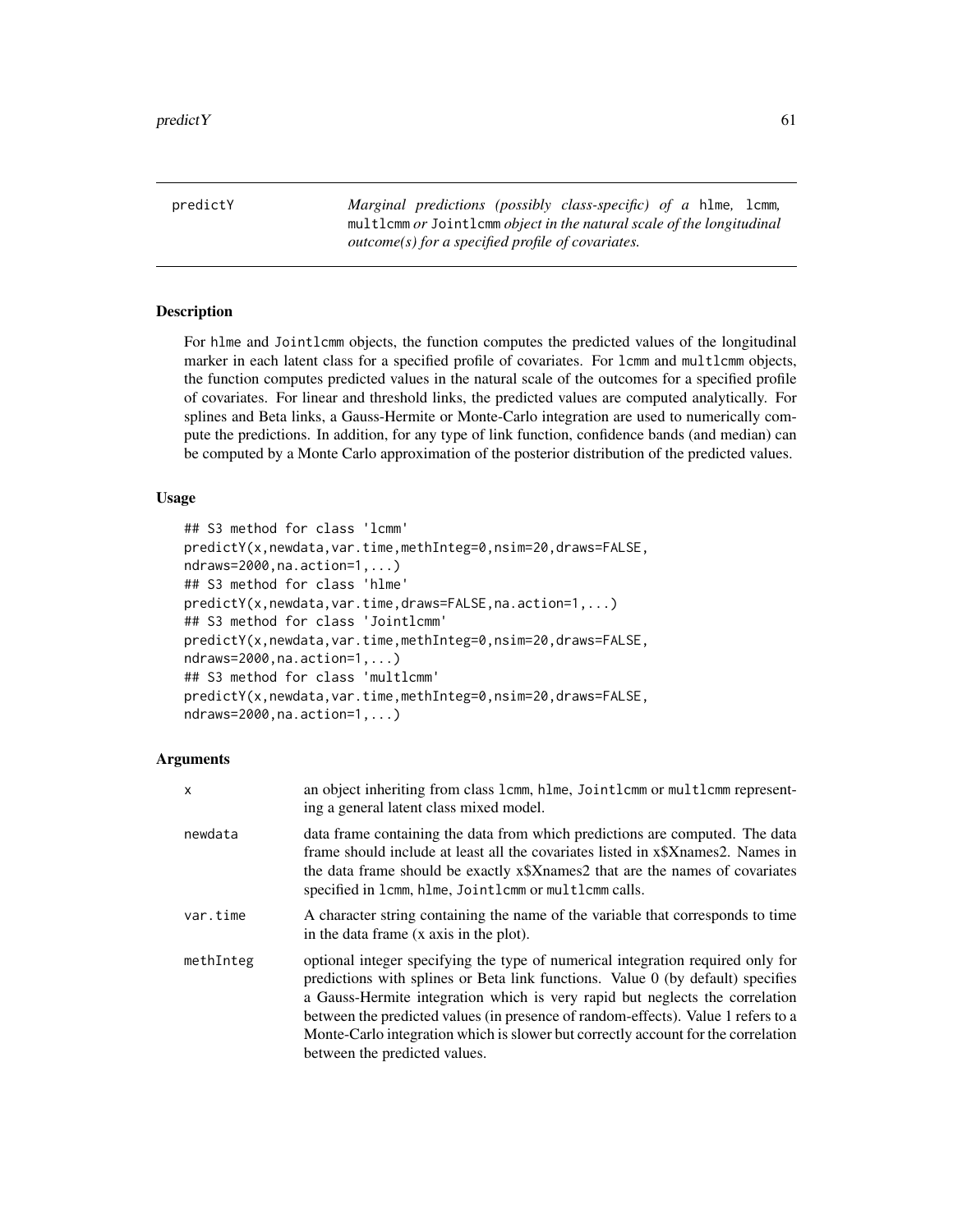<span id="page-61-0"></span>

| nsim      | For a 1cmm, multicmm or Jointlemm object only; optional number of points<br>used in the numerical integration with splines or Beta link functions. For me-<br>thInteg=0, nsim should be chosen among the following values: $5, 7, 9, 15, 20$ ,<br>30, 40 or 50 (nsim=20 by default). If methInteg=1, nsim should be relatively<br>important (more than 200).                                                                                                        |
|-----------|---------------------------------------------------------------------------------------------------------------------------------------------------------------------------------------------------------------------------------------------------------------------------------------------------------------------------------------------------------------------------------------------------------------------------------------------------------------------|
| draws     | optional boolean specifying whether median and confidence bands of the pre-<br>dicted values should be computed (TRUE) - whatever the type of link function.<br>For a 1cmm, multlcmm or Jointlcmm object, a Monte Carlo approximation of the<br>posterior distribution of the predicted values is computed and the median, 2.5%<br>and 97.5% percentiles are given. Otherwise, the predicted values are computed<br>at the point estimate. By default, draws=FALSE. |
| ndraws    | For a lcmm, multlcmm or Jointlcmm object only; if draws=TRUE, ndraws spec-<br>ifies the number of draws that should be generated to approximate the posterior<br>distribution of the predicted values. By default, ndraws=2000.                                                                                                                                                                                                                                     |
| na.action | Integer indicating how NAs are managed. The default is 1 for 'na.omit'. The<br>alternative is 2 for 'na.fail'. Other options such as 'na.pass' or 'na.exclude' are<br>not implemented in the current version.                                                                                                                                                                                                                                                       |
|           | further arguments to be passed to or from other methods. They are ignored in<br>this function.                                                                                                                                                                                                                                                                                                                                                                      |
|           |                                                                                                                                                                                                                                                                                                                                                                                                                                                                     |

#### Value

An object of class predictY with values :

- pred : a matrix with the same rows (number and order) as in newdata.

For hlme objects and lcmm or Jointlcmm with draws=FALSE, returns a matrix with ng columns corresponding to the ng class-specific vectors of predicted values computed at the point estimate

For objects of class lcmm or Jointlcmm with draws=TRUE, returns a matrix with ng\*3 columns representing the ng class-specific 50%, 2.5% and 97.5% percentiles of the approximated posterior distribution of the class-specific predicted values.

For objects of class multlcmm with draws=FALSE, returns a matrix with ng+1 columns: the first column indicates the name of the outcome which is predicted and the ng subsequent columns correspond to the ng class-specific vectors of predicted values computed at the point estimate

For objects of class multlcmm with draws=TRUE, returns a matrix with ng\*3+1 columns: the first column indicates the name of the outcome which is predicted and the ng\*3 subsequent columns correspond to the ng class-specific 50%, 2.5% and 97.5% percentiles of the approximated posterior distribution of the class-specific predicted values.

- times : the var.time variable from newdata

# Author(s)

Cecile Proust-Lima, Viviane Philipps

#### See Also

[lcmm](#page-28-1), [multlcmm](#page-38-1), [hlme](#page-15-1), [Jointlcmm](#page-20-1)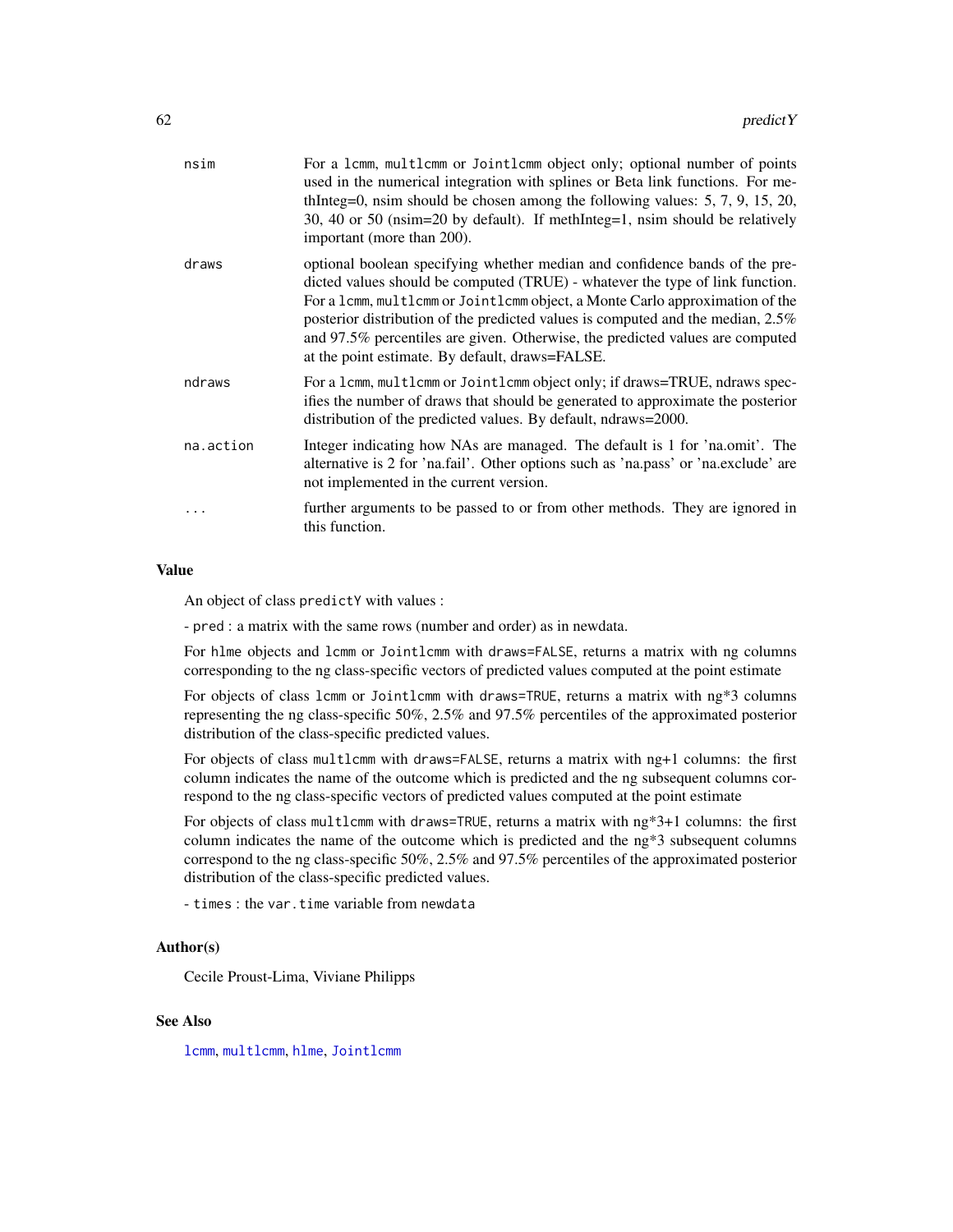#### <span id="page-62-0"></span>print.lcmm 63

#### Examples

```
#### Prediction from a 2-class model with a Splines link function
## Not run:
## fitted model
m<-lcmm(Ydep2~Time*X1,mixture=~Time,random=~Time,classmb=~X2+X3,
subject='ID',ng=2,data=data_lcmm,link="splines",B=c(
-0.175, -0.191, 0.654, -0.443,
-0.345, -1.780, 0.913, 0.016,0.389, 0.028, 0.083, -7.349,
0.722, 0.770, 1.376, 1.653,
1.640, 1.285))
summary(m)
## predictions for times from 0 to 5 for X1=0
newdata<-data.frame(Time=seq(0,5,length=100),
X1=rep(0,100),X2=rep(0,100),X3=rep(0,100))
pred0 <- predictY(m,newdata,var.time="Time")
head(pred0)
## Option draws=TRUE to compute a MonteCarlo
# approximation of the predicted value distribution
# (quite long with ndraws=2000 by default)
\dontrun{
pred0MC <- predictY(m,newdata,draws=TRUE,var.time="Time")
}
## predictions for times from 0 to 5 for X1=1
newdata$X1 <- 1
pred1 <- predictY(m,newdata,var.time="Time")
## Option draws=TRUE to compute a MonteCarlo
# approximation of the predicted value distribution
# (quite long with ndraws=2000 by default)
\dontrun{
pred1MC <- predictY(m,newdata,draws=TRUE,var.time="Time")
}
```
## End(Not run)

print.lcmm *Brief summary of a* hlme*,* lcmm*,* Jointlcmm*,*multlcmm*,* epoce *or* Diffepoce *objects*

#### <span id="page-62-1"></span>Description

The function provides a brief summary of hlme, lcmm,multlcmm or Jointlcmm estimations, and epoce or Diffepoce computations.

#### Usage

```
## S3 method for class 'hlme'
print(x, \ldots)
```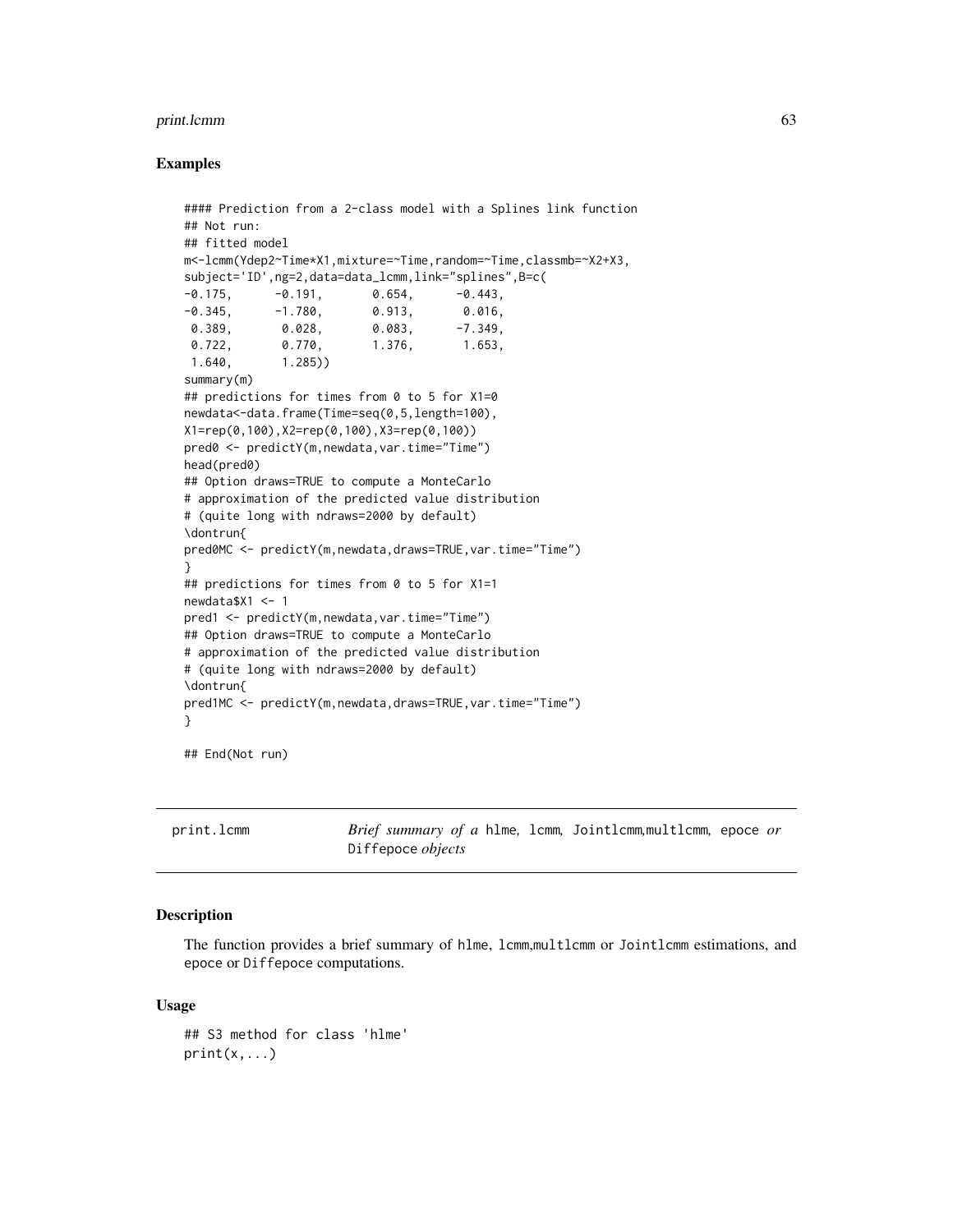```
## S3 method for class 'Jointlcmm'
print(x, \ldots)## S3 method for class 'epoce'
print(x, \ldots)## S3 method for class 'lcmm'
print(x,...)
## S3 method for class 'Diffepoce'
print(x, \ldots)## S3 method for class 'multlcmm'
print(x, \ldots)
```
#### Arguments

| $\mathsf{X}$            | an object inheriting from classes h1me, 1cmm for fitted latent class mixed-effects,            |
|-------------------------|------------------------------------------------------------------------------------------------|
|                         | or class Jointlemmfor a Joint latent class mixed model or epoce for predictive                 |
|                         | accuracy computations.                                                                         |
| $\cdot$ $\cdot$ $\cdot$ | further arguments to be passed to or from other methods. They are ignored in<br>this function. |

# Author(s)

Cecile Proust-Lima, Viviane Philipps, Amadou Diakite and Benoit Liquet

#### See Also

[hlme](#page-15-1), [lcmm](#page-28-1), [Jointlcmm](#page-20-1), epoce, Diffepoce

<span id="page-63-1"></span>

| summary. Lcmm | Summary of a hlme, lcmm, Jointlcmm, multlcmm, epoce or |  |  |  |
|---------------|--------------------------------------------------------|--|--|--|
|               | Diffepoce <i>objects</i>                               |  |  |  |

#### <span id="page-63-2"></span>Description

The function provides a summary of hlme, lcmm, multlcmm and Jointlcmm estimations, or epoce and Diffepoce computations.

#### Usage

```
## S3 method for class 'hlme'
summary(object,...)
## S3 method for class 'lcmm'
summary(object,...)
## S3 method for class 'Jointlcmm'
summary(object,...)
## S3 method for class 'epoce'
summary(object,...)
## S3 method for class 'Diffepoce'
```
<span id="page-63-0"></span>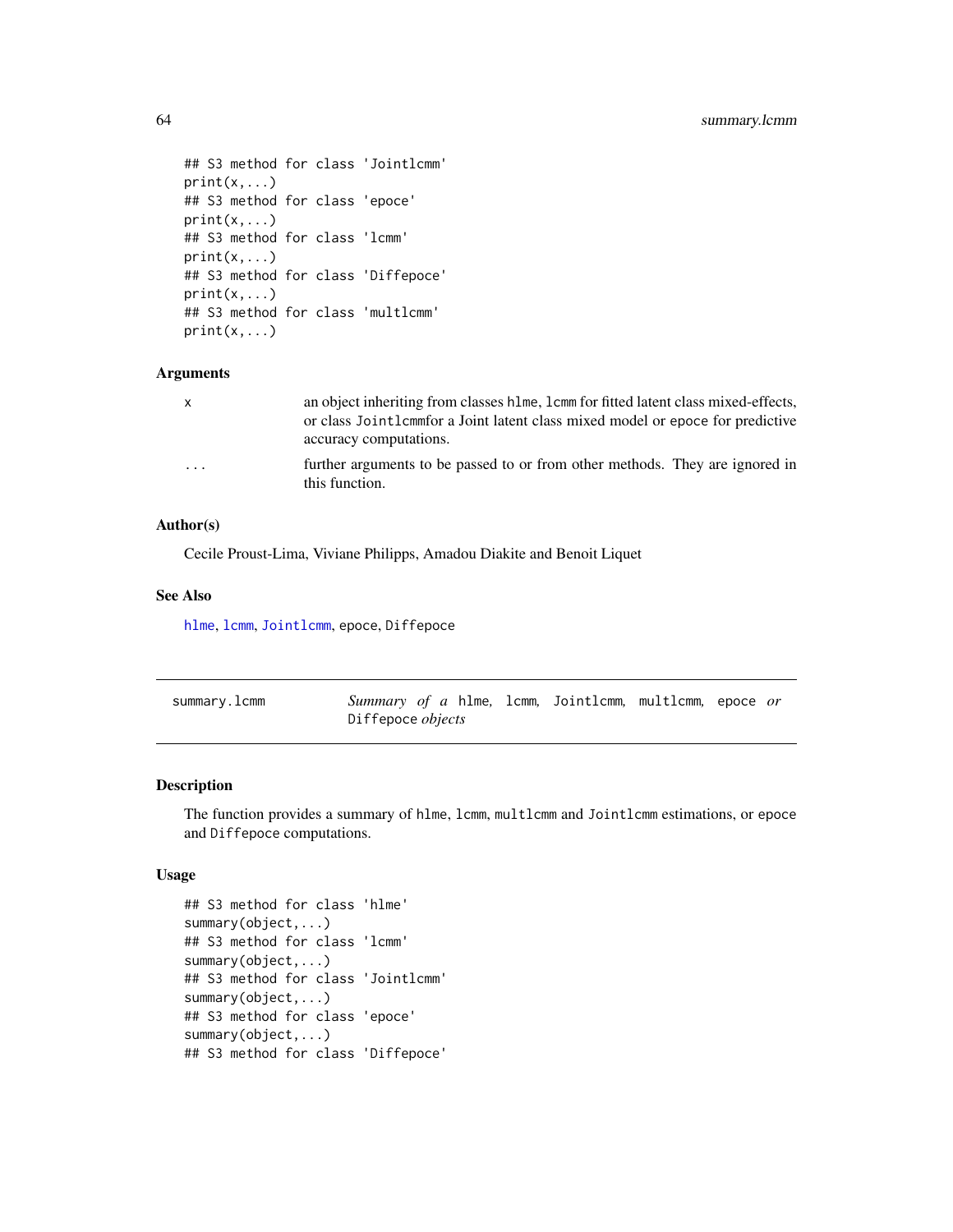# <span id="page-64-0"></span>summarytable 65

```
summary(object,...)
## S3 method for class 'multlcmm'
summary(object,...)
```
#### Arguments

| object | an object inheriting from classes hlme, lcmm, multlcmm for fitted latent class                                                        |
|--------|---------------------------------------------------------------------------------------------------------------------------------------|
|        | mixed-effects, or class Jointlemm for a Joint latent class mixed model or epoce<br>or Diffepoce for predictive accuracy computations. |
| .      | further arguments to be passed to or from other methods. They are ignored in<br>this function.                                        |

# Value

For epoce or Diffepoce objects, returns NULL. For hlme, lcmm, Jointlcmm or multlcmm returns also a matrix containing the fixed effect estimates in the longitudinal model, their standard errors, Wald statistics and p-values

# Author(s)

Cecile Proust-Lima, Viviane Philipps, Amadou Diakite and Benoit Liquet

#### See Also

[hlme](#page-15-1), [lcmm](#page-28-1), [multlcmm](#page-38-1), [Jointlcmm](#page-20-1), epoce, Diffepoce

| Summary of models<br>summarytable |
|-----------------------------------|
|-----------------------------------|

#### Description

This function provides a table summarizing the results of different models fitted by hlme, lcmm, multlcmm or Jointlcmm.

# Usage

summarytable(m1,...)

#### Arguments

| m1       | an object of class hlme, lcmm, multlcmm or Jointlcmm                                            |
|----------|-------------------------------------------------------------------------------------------------|
| $\cdots$ | further arguments, in particular other objects of class h lme, l cmm, multl cmm or<br>Jointlcmm |

#### Value

a matrix giving for each model: the number a latent classes, the log-likelihood, the number of parameters, the BIC and the posterior probability of the latent classes.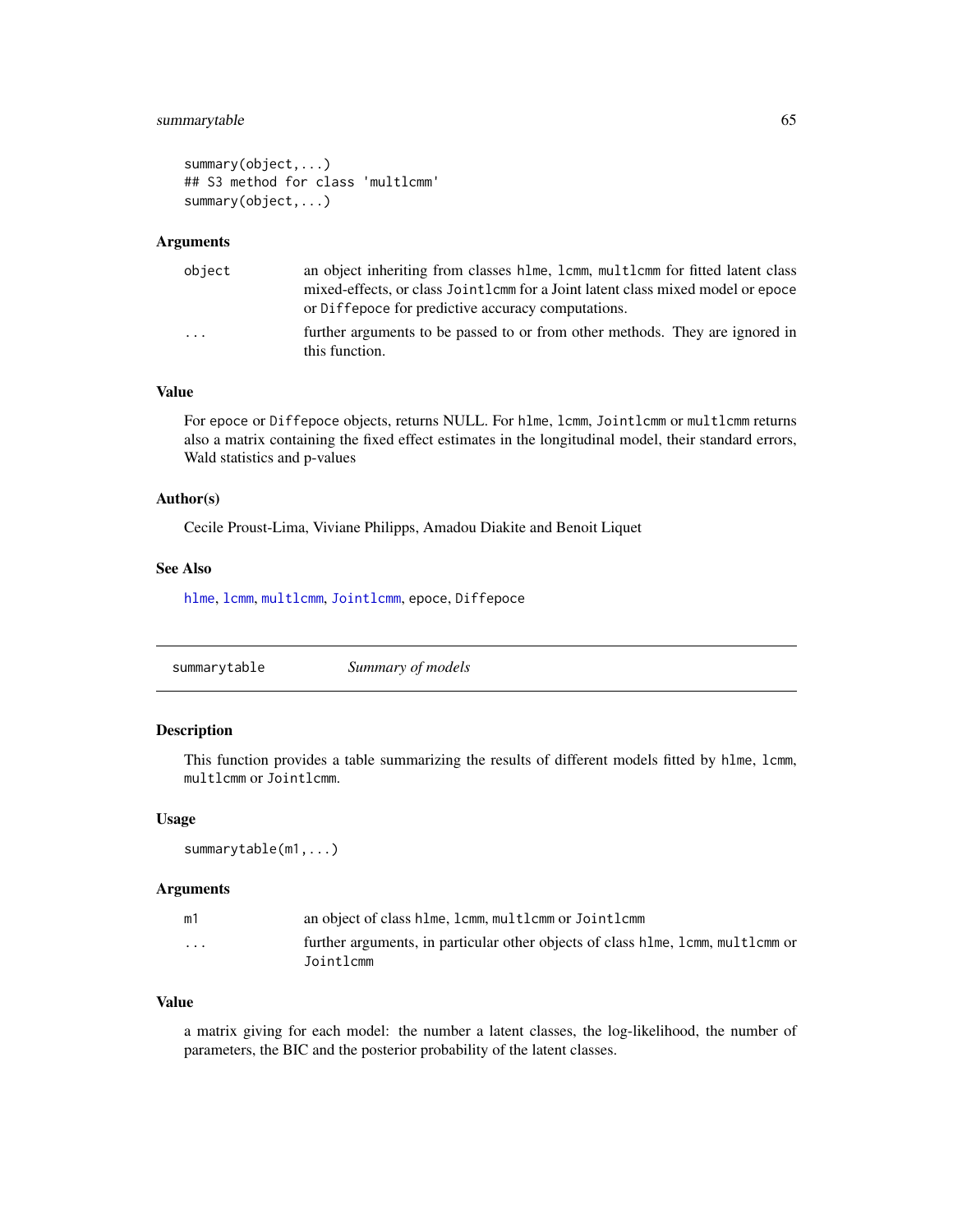#### Author(s)

Cecile Proust-Lima, Viviane Philipps

# See Also

[summary](#page-0-0), [hlme](#page-15-1), [lcmm](#page-28-1), [multlcmm](#page-38-1), [Jointlcmm](#page-20-1)

<span id="page-65-1"></span>VarCov *Variance-covariance of the estimates*

#### Description

This function provides the variance-covariance matrix of the estimates. vcov is an alias for it.

#### Usage

```
## S3 method for class 'hlme'
VarCov(x)
## S3 method for class 'lcmm'
VarCov(x)
## S3 method for class 'Jointlcmm'
VarCov(x)
## S3 method for class 'multlcmm'
VarCov(x)
```
#### Arguments

x an object of class hlme, lcmm, multlcmm or Jointlcmm

# Value

a matrix containing the variance-covariance of the estimates. For the parameters of the matrix of variance-covariance of the random effects, the Cholesky transformed parameters are considered so that VarCov provides the covariance matrix of function estimates with cholesky=TRUE.

# Author(s)

Cecile Proust-Lima, Viviane Philipps

#### See Also

[estimates](#page-11-1), [hlme](#page-15-1), [lcmm](#page-28-1), [multlcmm](#page-38-1), [Jointlcmm](#page-20-1)

<span id="page-65-0"></span>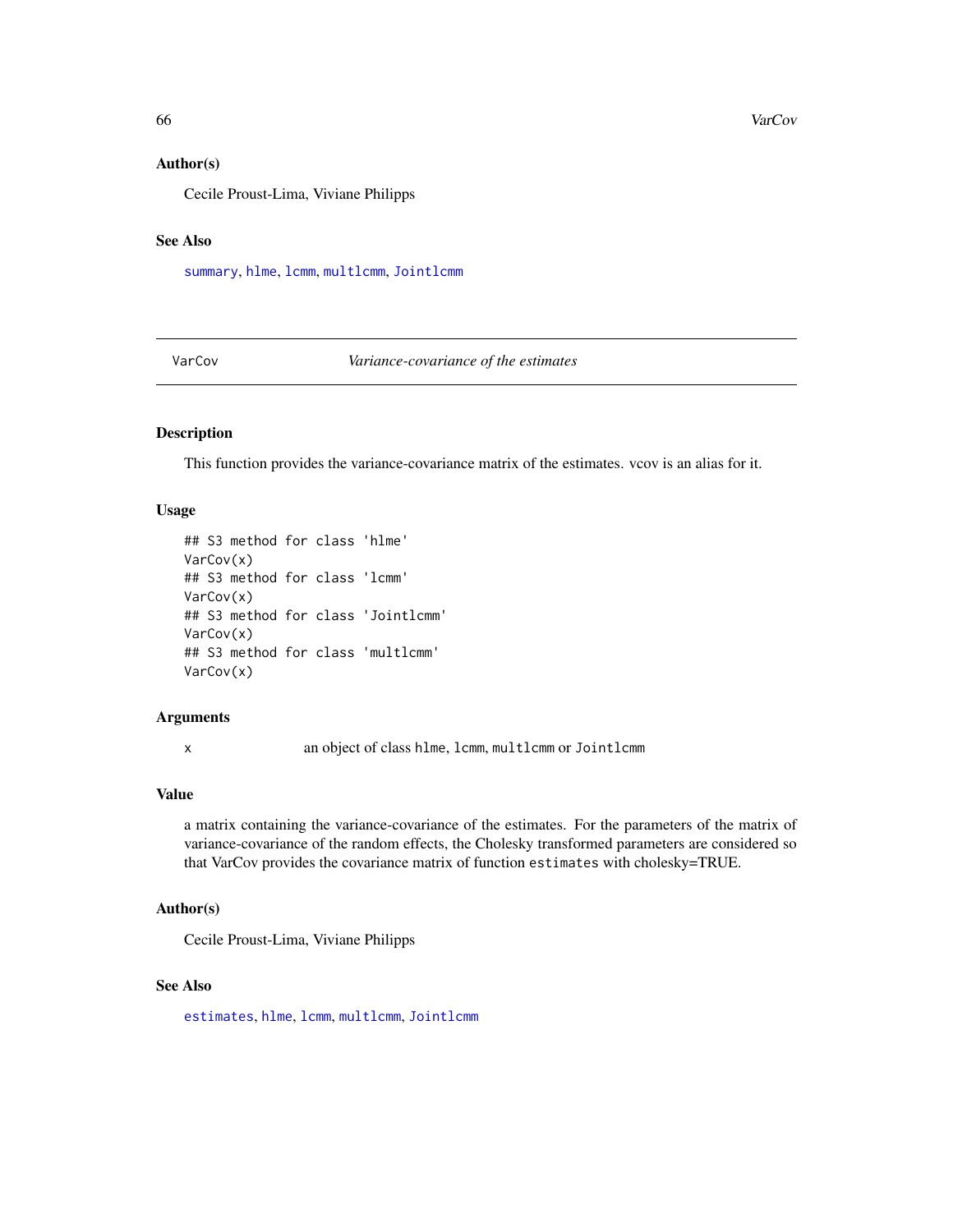<span id="page-66-0"></span>VarCovRE *Estimates, standard errors and Wald test for the parameters of the variance-covariance matrix of the random effects.*

#### Description

Fromm the Cholesky transformed parameters, this function provides estimates, standard errors and Wald test for the parameters of the variance-covariance matrix of the random effects.

# Usage

```
## S3 method for class 'hlme'
VarCovRE(Mod)
## S3 method for class 'lcmm'
VarCovRE(Mod)
## S3 method for class 'Jointlcmm'
VarCovRE(Mod)
## S3 method for class 'multlcmm'
VarCovRE(Mod)
```
#### Arguments

Mod an object of class hlme, lcmm, multlcmm or Jointlcmm

# Value

a matrix containing the estimates of the parameters of the variance-covariance matrix of the random effects, their standard errors, and, for the covariance parameters, the Wald statistic and the associated p-value.

#### Author(s)

Cecile Proust-Lima, Lionelle Nkam and Viviane Philipps

| VarExpl | Percentage of variance explained by the (latent class) linear mixed |  |
|---------|---------------------------------------------------------------------|--|
|         | <i>model regression</i>                                             |  |

# Description

The function provides the percentage of variance explained by the (latent class) linear mixed regression in a model estimated with hlme, lcmm, multlcmm or Jointlcmm.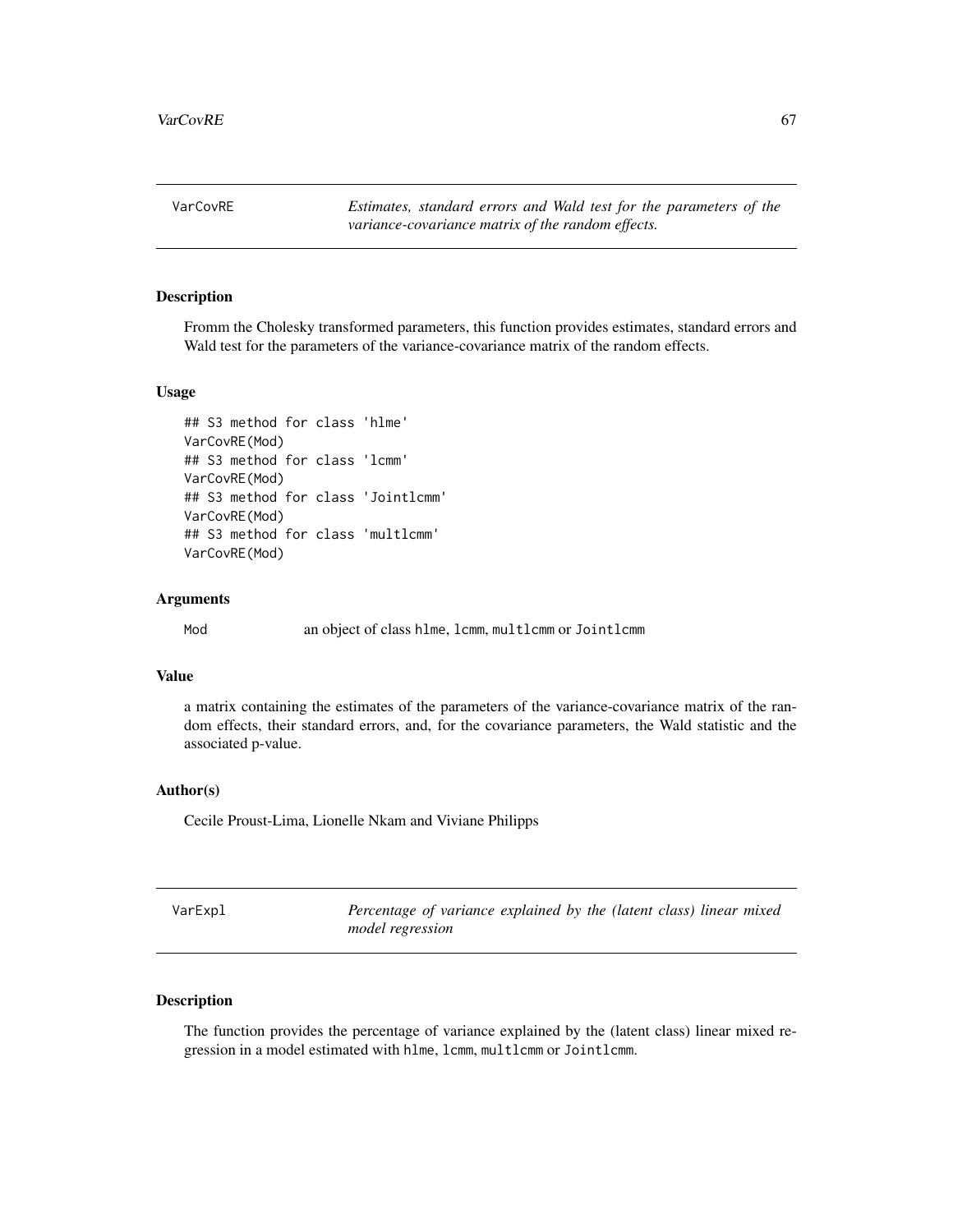68 VarExpl

# Usage

```
## S3 method for class 'hlme'
VarExpl(x,values)
## S3 method for class 'lcmm'
VarExpl(x,values)
## S3 method for class 'Jointlcmm'
VarExpl(x,values)
## S3 method for class 'multlcmm'
VarExpl(x,values)
```
#### Arguments

| x.     | an object of class hlme, lcmm, multlcmm or Jointlcmm                                                                                                               |
|--------|--------------------------------------------------------------------------------------------------------------------------------------------------------------------|
| values | a data frame with a unique row that contains the values of the variables in ran-<br>dom and the time variable in the correlation process from which the percentage |
|        | of variance should be calculated.                                                                                                                                  |

# Value

For hlme, lcmm, and Jointlcmm objects, the function returns a matrix with 1 row and ng (ie the number of latent classes) columns containing (the class specific) percentages of variance explained by the linear mixed regression.

For multlcmm objects, the function returns a matrix containing (the class specific) percentages of variance explained by the linear mixed regression for each outcome. The resulting matrix is composed of as many rows as outcomes and as many columns as latent classes.

## Author(s)

Cecile Proust-Lima, Viviane Philipps

# See Also

[hlme](#page-15-1), [lcmm](#page-28-1), [multlcmm](#page-38-1), [Jointlcmm](#page-20-1)

#### Examples

```
## Not run:
m1 <- multlcmm(Ydep1+Ydep2~1+Time*X2+contrast(X2),random=~1+Time,
subject="ID",randomY=TRUE,link=c("4-manual-splines","3-manual-splines"),
intnodes=c(8,12,25),data=data_lcmm,
B=c(-1.071, -0.192, 0.106, -0.005, -0.193, 1.012, 0.870, 0.881,
 0.000, 0.000, -7.520, 1.401, 1.607 , 1.908, 1.431, 1.082,
-7.528, 1.135 , 1.454 , 2.328, 1.052))
# variation percentages explained by linear mixed regression
VarExpl(m1,data.frame(Time=0))
```
## End(Not run)

<span id="page-67-0"></span>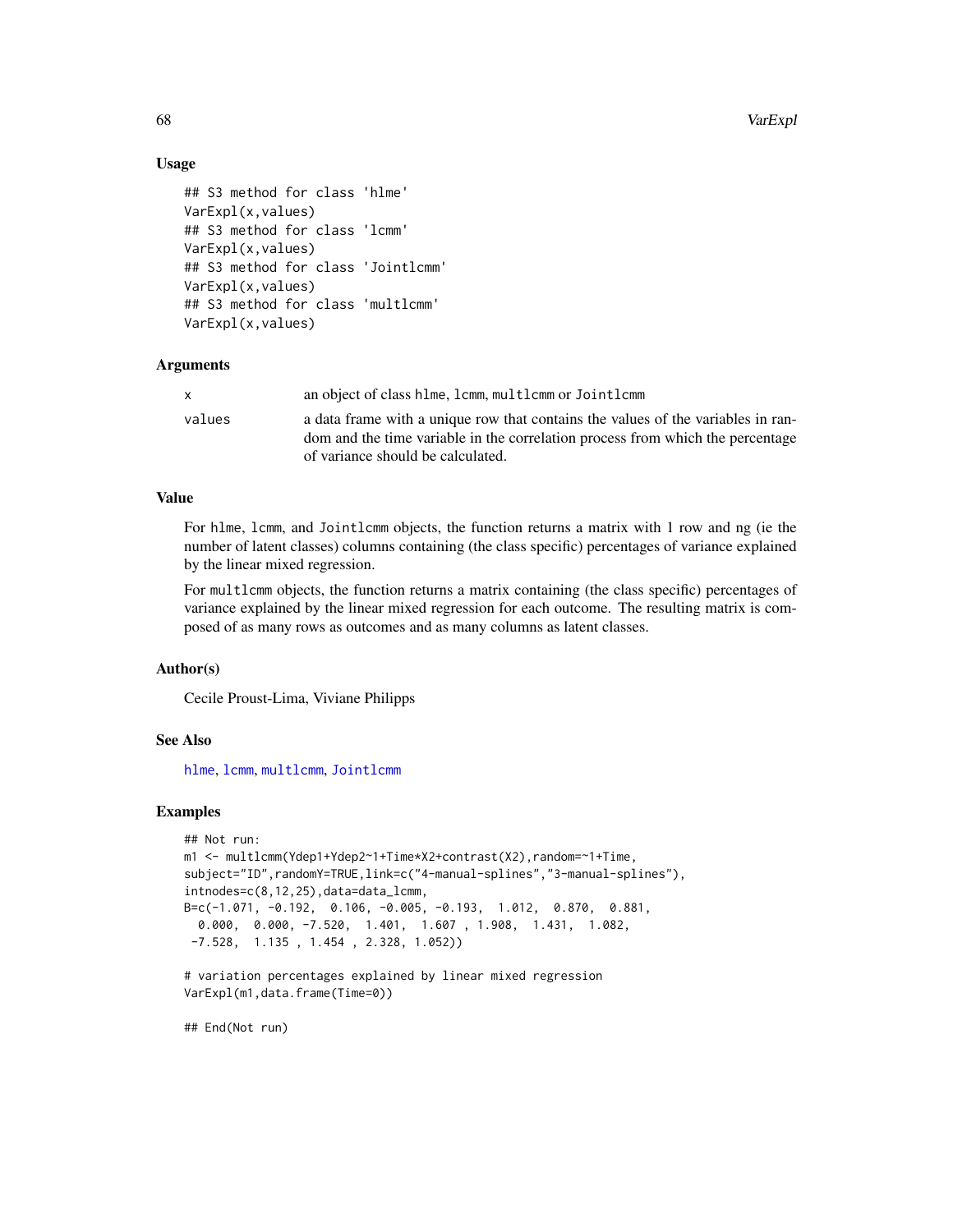<span id="page-68-0"></span>

# Description

This function provides multivariate and univariate Wald tests for combinations of parameters from hlme, lcmm, multlcmm or Jointlcmm models.

# Usage

WaldMult(Mod,pos=NULL,contrasts=NULL,name=NULL,value=NULL)

# Arguments

| Mod       | an object of class hlme, lcmm, multlcmm or Jointlcmm                                                                                                                                                                           |
|-----------|--------------------------------------------------------------------------------------------------------------------------------------------------------------------------------------------------------------------------------|
| pos       | a vector containing the indices in Mod\\$best of the parameters to test                                                                                                                                                        |
| contrasts | a numeric vector of same length as pos. If NULL (the default), a simultane-<br>ous test of the appropriate parameters is realised. If contrasts is specified, the<br>quantity to test is the dot product of pos and contrasts. |
| name      | a character containing the name the user wants to give to the test. By default,<br>the name's test is the null hypothesis.                                                                                                     |
| value     | the value(s) to test against. By default, test against $0$ .                                                                                                                                                                   |

# Value

If contrasts is NULL, the function returns a matrix with 1 row and 2 columns containing the value of the Wald test's statistic and the associated p-value.

If contrasts is not NULL, the function returns a matrix with 1 row and 4 columns containing the value of the coefficient (dot product of pos and contrasts), his standard deviation, the value of the Wald test's statistic and the associated p-value.

#### Author(s)

Cecile Proust-Lima, Lionelle Nkam and Viviane Philipps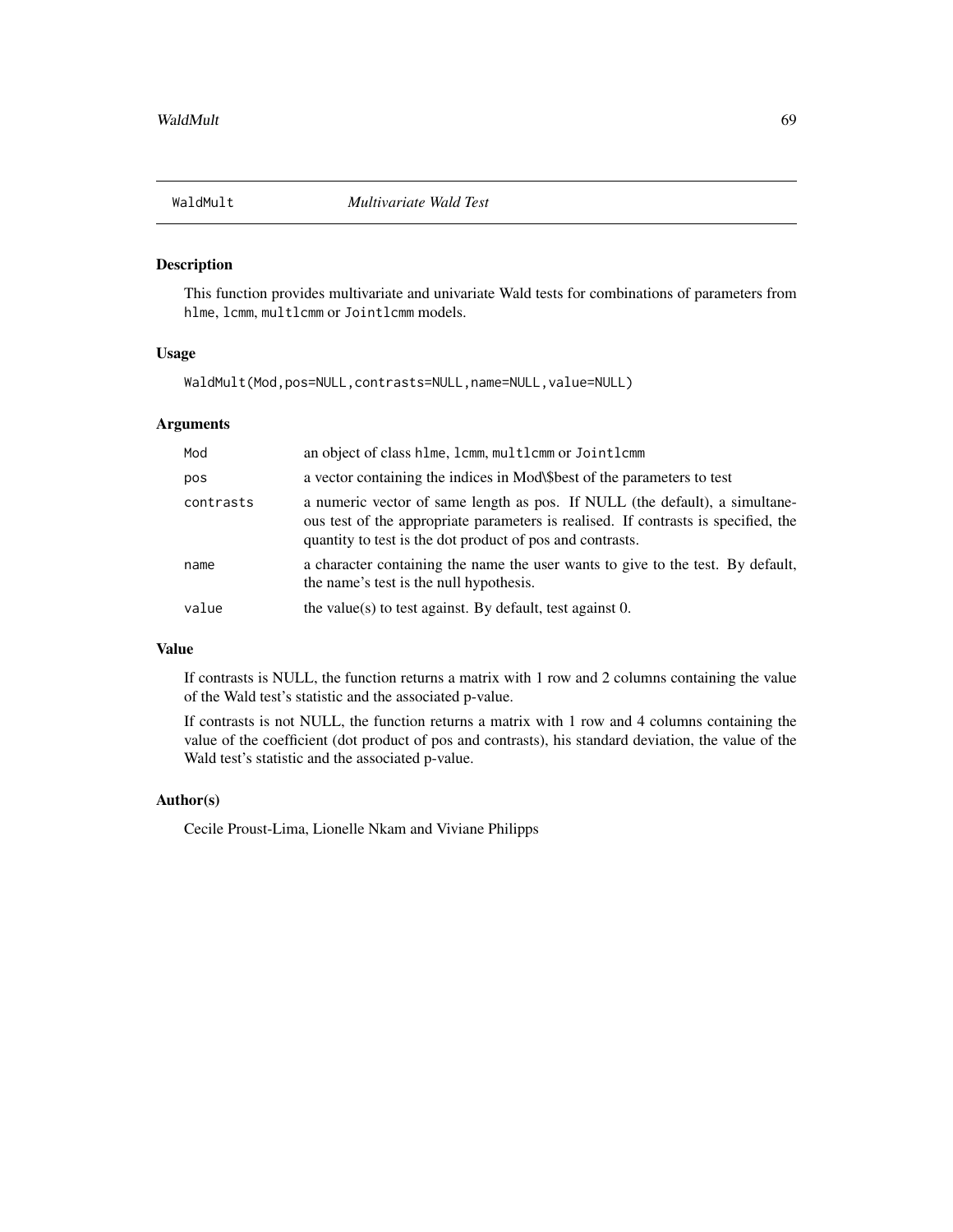# <span id="page-69-0"></span>**Index**

```
∗Topic datasets
    data_hlme, 5
    data_lcmm, 5
    paquid, 46
∗Topic package
    lcmm-package, 2
∗Topic print
    print.lcmm, 63
    64
.Contlcmm (ForInternalUse), 14
.Ordlcmm (ForInternalUse), 14
.plotbaselinerisk (ForInternalUse), 14
.plotfit (ForInternalUse), 14
.plotlinkfunctionmult (ForInternalUse),
        14
.plotlinkfuntion (ForInternalUse), 14
.plotpostprob (ForInternalUse), 14
.plotresid (ForInternalUse), 14
.plotsurvival (ForInternalUse), 14
C_calculustransfo (ForInternalUse), 14
C_cvpl (ForInternalUse), 14
C_hetmixcont (ForInternalUse), 14
C_hetmixcontmult (ForInternalUse), 14
C_hetmixlin (ForInternalUse), 14
C_hetmixord (ForInternalUse), 14
C_jointhet (ForInternalUse), 14
C_postprob2 (ForInternalUse), 14
C_predictcont (ForInternalUse), 14
C_predictmult (ForInternalUse), 14
coef.hlme (methods), 37
coef.Jointlcmm (methods), 37
coef.lcmm (methods), 37
coef.multlcmm (methods), 37
cuminc, 4, 48
data_hlme, 5
data_lcmm, 5
```

```
Diffepoce, 6, 54
dynpred, 8, 49
```
epoce, *[7](#page-6-0)*, [10,](#page-9-0) *[27](#page-26-0)*, *[54](#page-53-0)* estimates, [12,](#page-11-0) *[66](#page-65-0)* factor.names *(*ForInternalUse*)*, [14](#page-13-0) fitted.hlme *(*methods*)*, [37](#page-36-0) fitted.Jointlcmm *(*methods*)*, [37](#page-36-0) fitted.lcmm *(*methods*)*, [37](#page-36-0) fitted.multlcmm *(*methods*)*, [37](#page-36-0) fity,  $13$ fixef *(*methods*)*, [37](#page-36-0) ForInternalUse, [14](#page-13-0) gridsearch, [14](#page-13-0) hlme, *[5,](#page-4-0) [6](#page-5-0)*, *[13](#page-12-0)*, [16,](#page-15-0) *[36](#page-35-0)*, *[51](#page-50-0)*, *[55](#page-54-0)*, *[57](#page-56-0)*, *[62](#page-61-0)*, *[64](#page-63-0)[–66](#page-65-0)*, *[68](#page-67-0)* jlcmm *(*Jointlcmm*)*, [21](#page-20-0) Jointlcmm, *[4](#page-3-0)*, *[6,](#page-5-0) [7](#page-6-0)*, *[9](#page-8-0)*, *[12,](#page-11-0) [13](#page-12-0)*, [21,](#page-20-0) *[48](#page-47-0)*, *[51](#page-50-0)*, *[55](#page-54-0)*, *[57](#page-56-0)*, *[62](#page-61-0)*, *[64](#page-63-0)[–66](#page-65-0)*, *[68](#page-67-0)* lcmm, *[6](#page-5-0)*, *[13](#page-12-0)*, [29,](#page-28-0) *[45](#page-44-0)*, *[51](#page-50-0)*, *[55](#page-54-0)*, *[57,](#page-56-0) [58](#page-57-0)*, *[60](#page-59-0)*, *[62](#page-61-0)*, *[64](#page-63-0)[–66](#page-65-0)*, *[68](#page-67-0)* lcmm-package, [2](#page-1-0) methods, [37](#page-36-0) mixture *(*ForInternalUse*)*, [14](#page-13-0) mlcmm *(*multlcmm*)*, [39](#page-38-0) multlcmm, *[13](#page-12-0)*, [39,](#page-38-0) *[51](#page-50-0)*, *[55](#page-54-0)*, *[60](#page-59-0)*, *[62](#page-61-0)*, *[65,](#page-64-0) [66](#page-65-0)*, *[68](#page-67-0)* paquid, [46](#page-45-0) plot.cuminc, *[4](#page-3-0)*, [47](#page-46-0) plot.Diffepoce *(*plot.pred.accuracy*)*, [53](#page-52-0) plot.dynpred, *[9](#page-8-0)*, [48](#page-47-0) plot.epoce, *[12](#page-11-0)* plot.epoce *(*plot.pred.accuracy*)*, [53](#page-52-0) plot.hlme, *[20](#page-19-0)* plot.hlme *(*plot.lcmm*)*, [50](#page-49-0)

plot.Jointlcmm, *[4](#page-3-0)*, *[27](#page-26-0)*, *[48](#page-47-0)* plot.Jointlcmm *(*plot.lcmm*)*, [50](#page-49-0) plot.lcmm, *[14](#page-13-0)*, *[36](#page-35-0)*, [50,](#page-49-0) *[57](#page-56-0)*, *[60](#page-59-0)*

plot.multlcmm, *[45](#page-44-0)*